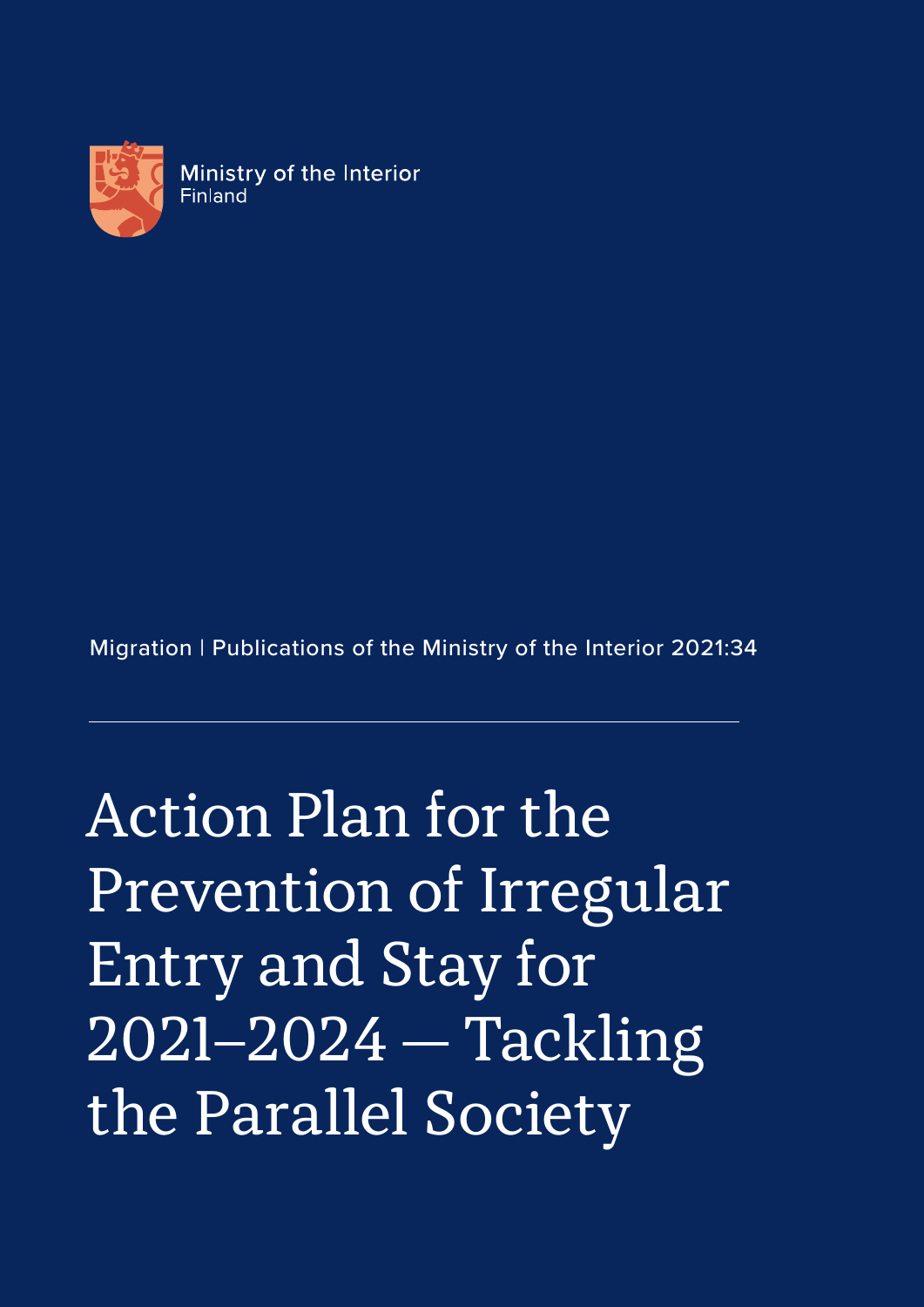Publications of the Ministry of the Interior 2021:34

# Action Plan for the Prevention of Irregular Entry and Stay for 2021–2024 — Tackling the Parallel Society

Ministry of the Interior, Helsinki 2021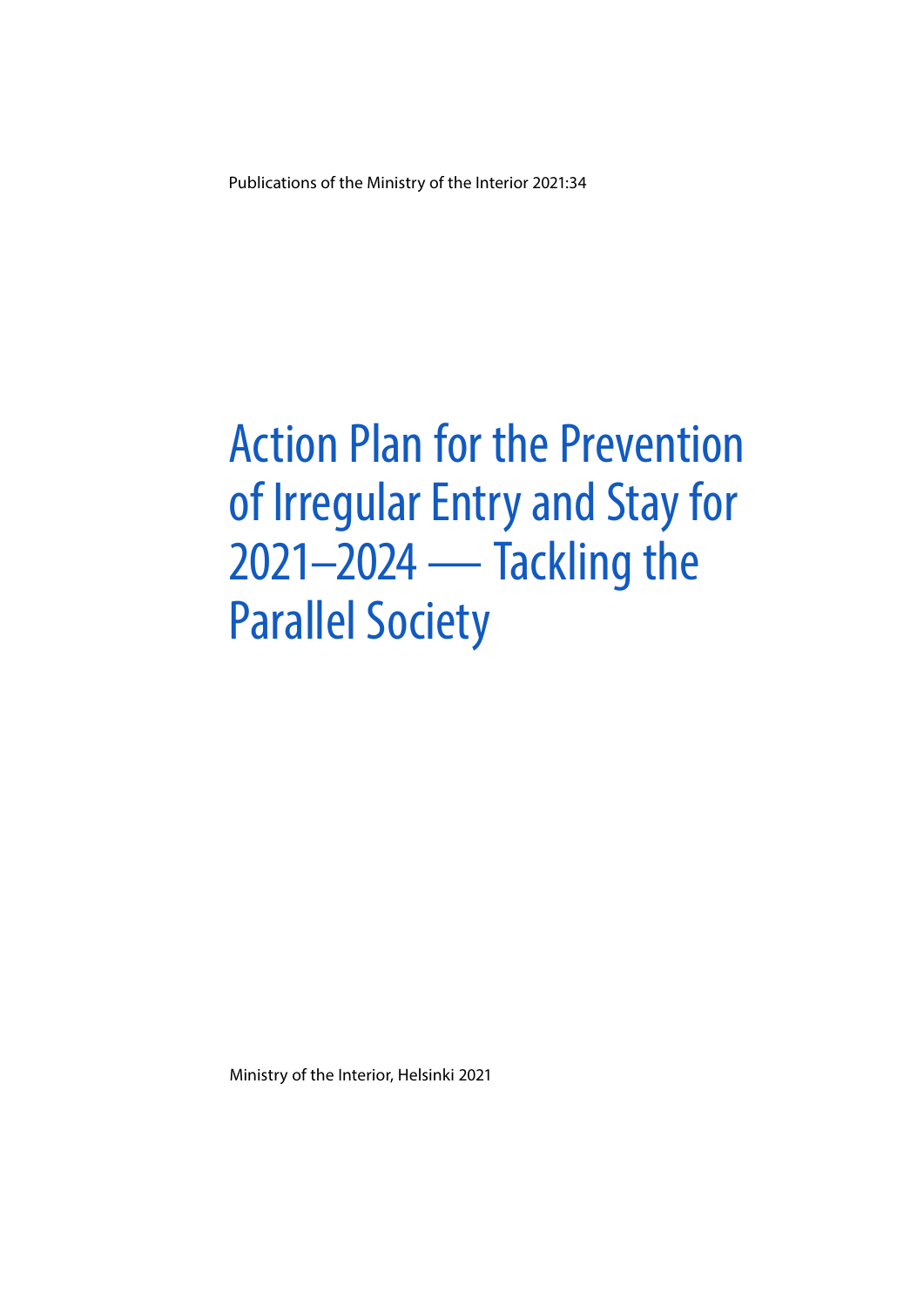#### **Publication sale**

**[Online bookstore](https://vnjulkaisumyynti.fi/)  of the Finnish Government**

vnjulkaisumyynti.fi

#### **Publication distribution**

**[Institutional Repository](https://julkaisut.valtioneuvosto.fi/) for the Government of Finland Valto**

julkaisut.valtioneuvosto.fi

Ministry of the Interior © 2021 Authors and Ministry of the Interior

ISBN pdf: 978-952-324-587-7 ISSN pdf: 2490-077X

Layout: Government Administration Department, Publications

Helsinki 2021 Finland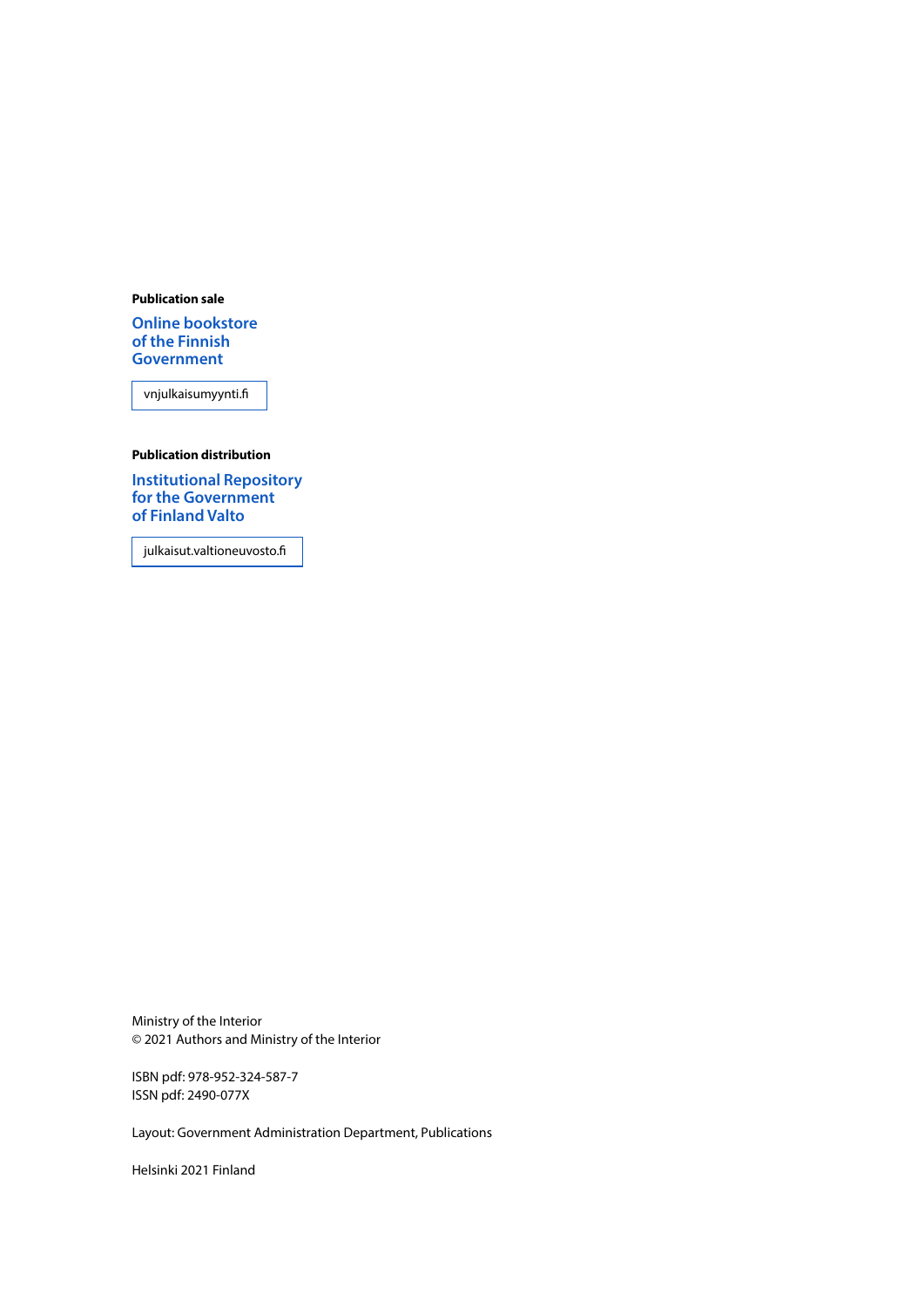16 September 2021

### **Action Plan for the Prevention of Irregular Entry and Stay for 2021–2024 — Tackling the Parallel Society**

| <b>Publisher</b>                           | Publications of the Ministry of the Interior 2021:34<br>Ministry of the Interior                                                                                                                                                                                                                                                                                                                                                                                                                                                                                                                                                                                                                                                                                                                                                                                                                                                                                                                                                                                                                                                                                                                                                                                                                                                                                                                                                                                                                                                                                                                                                                                                                                                                                                                                                                                                                                                                                                                                                                                                                               | <b>Subject</b>                           | Migration                    |
|--------------------------------------------|----------------------------------------------------------------------------------------------------------------------------------------------------------------------------------------------------------------------------------------------------------------------------------------------------------------------------------------------------------------------------------------------------------------------------------------------------------------------------------------------------------------------------------------------------------------------------------------------------------------------------------------------------------------------------------------------------------------------------------------------------------------------------------------------------------------------------------------------------------------------------------------------------------------------------------------------------------------------------------------------------------------------------------------------------------------------------------------------------------------------------------------------------------------------------------------------------------------------------------------------------------------------------------------------------------------------------------------------------------------------------------------------------------------------------------------------------------------------------------------------------------------------------------------------------------------------------------------------------------------------------------------------------------------------------------------------------------------------------------------------------------------------------------------------------------------------------------------------------------------------------------------------------------------------------------------------------------------------------------------------------------------------------------------------------------------------------------------------------------------|------------------------------------------|------------------------------|
|                                            |                                                                                                                                                                                                                                                                                                                                                                                                                                                                                                                                                                                                                                                                                                                                                                                                                                                                                                                                                                                                                                                                                                                                                                                                                                                                                                                                                                                                                                                                                                                                                                                                                                                                                                                                                                                                                                                                                                                                                                                                                                                                                                                |                                          |                              |
| Organisation                               | Project working group engaged in updating the Action Plan for the Prevention of Irregular<br><b>Entry and Stay</b>                                                                                                                                                                                                                                                                                                                                                                                                                                                                                                                                                                                                                                                                                                                                                                                                                                                                                                                                                                                                                                                                                                                                                                                                                                                                                                                                                                                                                                                                                                                                                                                                                                                                                                                                                                                                                                                                                                                                                                                             |                                          |                              |
| Language                                   | English                                                                                                                                                                                                                                                                                                                                                                                                                                                                                                                                                                                                                                                                                                                                                                                                                                                                                                                                                                                                                                                                                                                                                                                                                                                                                                                                                                                                                                                                                                                                                                                                                                                                                                                                                                                                                                                                                                                                                                                                                                                                                                        | <b>Pages</b>                             | 80                           |
| <b>Abstract</b>                            |                                                                                                                                                                                                                                                                                                                                                                                                                                                                                                                                                                                                                                                                                                                                                                                                                                                                                                                                                                                                                                                                                                                                                                                                                                                                                                                                                                                                                                                                                                                                                                                                                                                                                                                                                                                                                                                                                                                                                                                                                                                                                                                |                                          |                              |
|                                            | In line with the Government Programme of Prime Minister Marin's Government, the Action<br>Plan for the Prevention of Irregular Entry and Stay has been updated for the period 2021-2024.<br>The purpose of the Action Plan is to tackle comprehensively irregular entry and stay, cross-<br>border crime and the emergence of a parallel society outside the Finnish society. The Action<br>Plan also examines the status of those residing in the country without a right of stay, the<br>phenomena of abuse associated with them and the status of human trafficking victims. The<br>Action Plan has taken full account of the measures set out in the previous action plans.<br>The updated Action Plan includes actions at both strategic and operational levels. In total,<br>there are 52 actions, and they have been divided chronologically into five different themes:<br>actions in the countries of origin and transit, actions at the border, actions in Finland, actions to<br>promote return, and actions concerning those without a right of stay in the country. Measures<br>relating to irregular entry and stay must be both effective and humane at the same time. The<br>pervasive principles of the Action Plan include safeguarding fundamental and human rights<br>and improving the detection of human trafficking and the identification of vulnerable persons.<br>The project working group prepared the Action Plan between 10 September 2020 and<br>15 January 2021. In addition to the Migration, Police and Border Guard Departments and the<br>Administration and Development Department at the Ministry of the Interior, representatives<br>from the Ministry for Foreign Affairs, the Ministry of Social Affairs and Health, the Ministry of<br>Economic Affairs and Employment, the Finnish Immigration Service and the National Police<br>Board participated in the work of the project working group. During the preparation of the<br>Action Plan, the project working group consulted a wide range of stakeholders. The Action<br>Plan was finalised at political level. |                                          |                              |
| <b>Keywords</b>                            | immigration, irregular immigration, trafficking in human beings, exploitation, migration                                                                                                                                                                                                                                                                                                                                                                                                                                                                                                                                                                                                                                                                                                                                                                                                                                                                                                                                                                                                                                                                                                                                                                                                                                                                                                                                                                                                                                                                                                                                                                                                                                                                                                                                                                                                                                                                                                                                                                                                                       |                                          |                              |
| <b>ISBN PDF</b><br><b>Reference number</b> | 978-952-324-587-7                                                                                                                                                                                                                                                                                                                                                                                                                                                                                                                                                                                                                                                                                                                                                                                                                                                                                                                                                                                                                                                                                                                                                                                                                                                                                                                                                                                                                                                                                                                                                                                                                                                                                                                                                                                                                                                                                                                                                                                                                                                                                              | <b>ISSN PDF</b><br><b>Project number</b> | 2490-077X<br>SMDno-2020-1957 |
| <b>URN address</b>                         | http://urn.fi/URN:ISBN:978-952-324-587-7                                                                                                                                                                                                                                                                                                                                                                                                                                                                                                                                                                                                                                                                                                                                                                                                                                                                                                                                                                                                                                                                                                                                                                                                                                                                                                                                                                                                                                                                                                                                                                                                                                                                                                                                                                                                                                                                                                                                                                                                                                                                       |                                          |                              |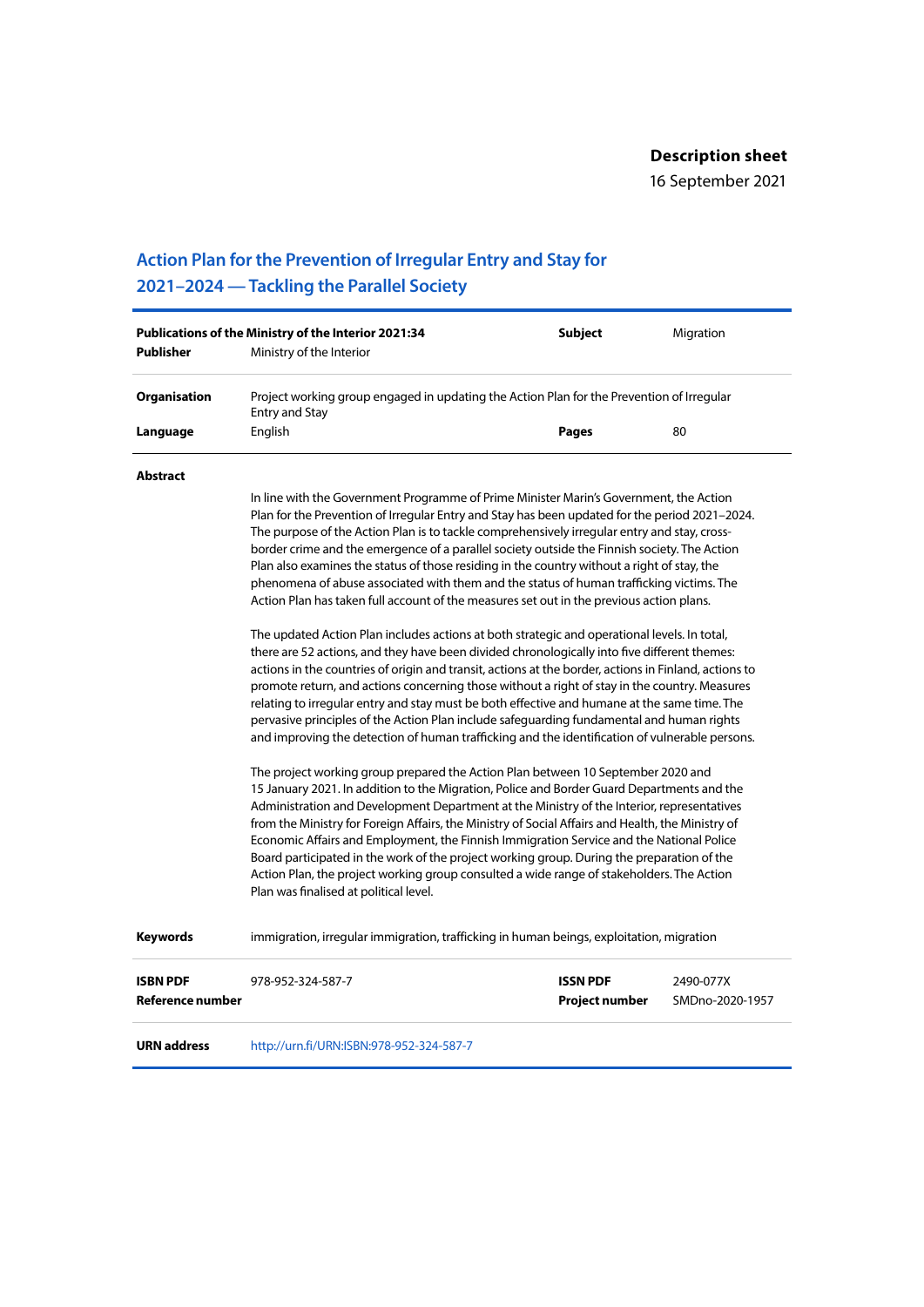16.9.2021

#### **Laittoman maahantulon ja maassa oleskelun vastainen toimintaohjelma vuosille 2021−2024 − pois varjoyhteiskunnasta**

| Julkaisija         | Sisäministeriön julkaisuja 2021:34<br>Sisäministeriö                                                                                                                                                                                                                                                                                                                                                                                                                                                                                                                                                                                                                                                                                                                                                                                                                                                                                                                                                                                                                                                                                                                                                                                                                                                                                                                                                                                                                                                                                                                                                                                                                                                                                                                                                                                                                      | <b>Teema</b>       | Maahanmuutto    |
|--------------------|---------------------------------------------------------------------------------------------------------------------------------------------------------------------------------------------------------------------------------------------------------------------------------------------------------------------------------------------------------------------------------------------------------------------------------------------------------------------------------------------------------------------------------------------------------------------------------------------------------------------------------------------------------------------------------------------------------------------------------------------------------------------------------------------------------------------------------------------------------------------------------------------------------------------------------------------------------------------------------------------------------------------------------------------------------------------------------------------------------------------------------------------------------------------------------------------------------------------------------------------------------------------------------------------------------------------------------------------------------------------------------------------------------------------------------------------------------------------------------------------------------------------------------------------------------------------------------------------------------------------------------------------------------------------------------------------------------------------------------------------------------------------------------------------------------------------------------------------------------------------------|--------------------|-----------------|
| Yhteistötekijä     | Laittoman maahantulon ja maassa oleskelun vastaisen toimintaohjelman päivittänyt<br>hanketyöryhmä                                                                                                                                                                                                                                                                                                                                                                                                                                                                                                                                                                                                                                                                                                                                                                                                                                                                                                                                                                                                                                                                                                                                                                                                                                                                                                                                                                                                                                                                                                                                                                                                                                                                                                                                                                         |                    |                 |
| Kieli              | englanti                                                                                                                                                                                                                                                                                                                                                                                                                                                                                                                                                                                                                                                                                                                                                                                                                                                                                                                                                                                                                                                                                                                                                                                                                                                                                                                                                                                                                                                                                                                                                                                                                                                                                                                                                                                                                                                                  | Sivumäärä          | 80              |
| <b>Tiivistelmä</b> |                                                                                                                                                                                                                                                                                                                                                                                                                                                                                                                                                                                                                                                                                                                                                                                                                                                                                                                                                                                                                                                                                                                                                                                                                                                                                                                                                                                                                                                                                                                                                                                                                                                                                                                                                                                                                                                                           |                    |                 |
|                    | Pääministeri Marinin hallitusohjelman mukaisesti laittoman maahantulon ja maassa oleskelun<br>vastainen toimintaohjelma on päivitetty vuosille 2021–2024. Ohjelman tarkoituksena on<br>vaikuttaa kokonaisvaltaisesti laittomaan maahantuloon ja maassa oleskeluun, rajat ylittävään<br>rikollisuuteen sekä siihen, ettei Suomeen syntyisi virallisen yhteiskunnan ulkopuolelle<br>varjoyhteiskuntaa. Ohjelmassa tarkastellaan myös ilman oleskeluoikeutta maassa oleskelevien<br>asemaa ja heihin liittyviä hyväksikäytön ilmiöitä sekä ihmiskaupan uhrien asemaa. Ohjelmassa<br>on otettu kattavasti huomioon edellisten ohjelmien toimenpidekirjaukset.<br>Ohjelma sisältää sekä strategisen että operatiivisen tason toimenpiteitä. Kaikkiaan<br>toimenpiteitä on 52, ja ne on jaettu kronologisesti viiden eri teeman alle: toimet lähtö- ja<br>kauttakulkumaissa, toimet rajalla, toimet Suomessa, toimet paluiden edistämiseksi ja toimet<br>koskien maassa ilman oleskeluoikeutta olevia. Laittomaan maahantuloon ja maassa oleskeluun<br>liittyvien toimien on oltava samanaikaisesti tehokkaita ja inhimillisiä. Toimintaohjelman<br>läpileikkaavia periaatteita ovat perus- ja ihmisoikeuksien toteutumisen turvaaminen sekä<br>ihmiskaupan ilmitulon edistäminen ja haavoittuvassa asemassa olevien tunnistaminen.<br>Toimintaohjelma on valmisteltu hanketyöryhmässä ajalla 10.9.2020–15.1.2021.<br>Hanketyöryhmän työskentelyyn ovat sisäministeriön maahanmuutto-, poliisi-, rajavartio-<br>sekä hallinto- ja kehittämisosaston lisäksi osallistuneet edustajat ulkoministeriöstä,<br>sosiaali- ja terveysministeriöstä, työ- ja elinkeinoministeriöstä, Maahanmuuttovirastosta ja<br>Poliisihallituksesta. Hanketyöryhmä on kuullut toimintaohjelman valmistelun aikana useita<br>sidosryhmiä. Toimintaohjelma on viimeistelty poliittisessa käsittelyssä. |                    |                 |
| <b>Asiasanat</b>   | maahanmuutto, laiton maahanmuutto, ihmiskauppa, hyväksikäyttö, muuttoliike                                                                                                                                                                                                                                                                                                                                                                                                                                                                                                                                                                                                                                                                                                                                                                                                                                                                                                                                                                                                                                                                                                                                                                                                                                                                                                                                                                                                                                                                                                                                                                                                                                                                                                                                                                                                |                    |                 |
| <b>ISBN PDF</b>    | 978-952-324-587-7                                                                                                                                                                                                                                                                                                                                                                                                                                                                                                                                                                                                                                                                                                                                                                                                                                                                                                                                                                                                                                                                                                                                                                                                                                                                                                                                                                                                                                                                                                                                                                                                                                                                                                                                                                                                                                                         | <b>ISSN PDF</b>    | 2490-077X       |
| Asianumero         |                                                                                                                                                                                                                                                                                                                                                                                                                                                                                                                                                                                                                                                                                                                                                                                                                                                                                                                                                                                                                                                                                                                                                                                                                                                                                                                                                                                                                                                                                                                                                                                                                                                                                                                                                                                                                                                                           | <b>Hankenumero</b> | SMDno-2020-1957 |
| Julkaisun osoite   | http://urn.fi/URN:ISBN:978-952-324-587-7                                                                                                                                                                                                                                                                                                                                                                                                                                                                                                                                                                                                                                                                                                                                                                                                                                                                                                                                                                                                                                                                                                                                                                                                                                                                                                                                                                                                                                                                                                                                                                                                                                                                                                                                                                                                                                  |                    |                 |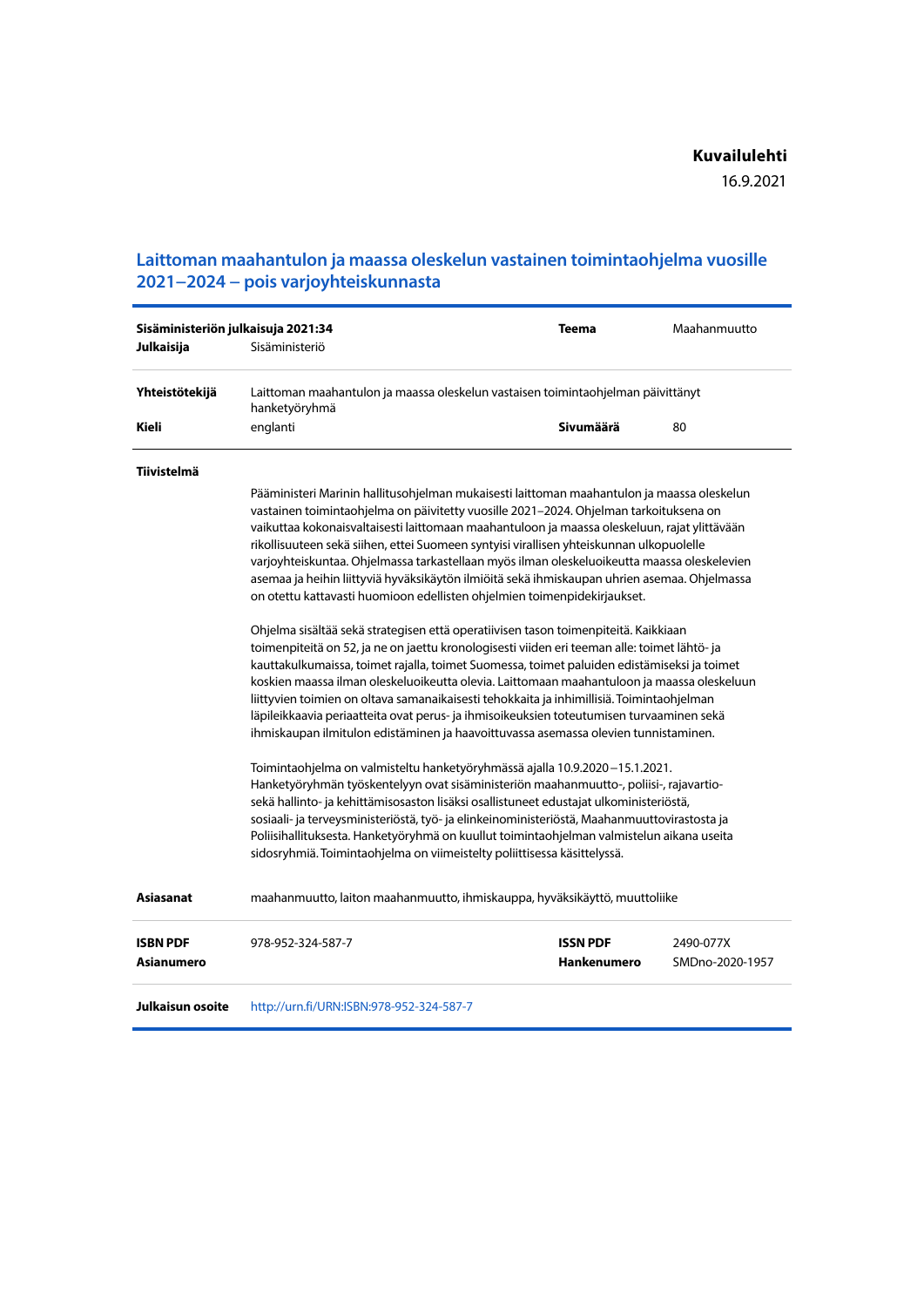#### **Åtgärdsprogram mot olaglig inresa och olaglig vistelse i landet för 2021–2024 − förebyggande av ett skuggsamhälle**

| Inrikesministeriets publikationer 2021:34 |                                                                                                                                                                                                                                                                                                                                                                                                                                                                                                                                                                                                                                                                                                                                                                                                                                                                                                                                                                                                                                                                                                                                                                                                                                                                                                                                                                                                                                                                                                                                                                                                                                                                                                                                                                                                                                                                                                                                                                                                                                                       | Tema                             | Migration                    |
|-------------------------------------------|-------------------------------------------------------------------------------------------------------------------------------------------------------------------------------------------------------------------------------------------------------------------------------------------------------------------------------------------------------------------------------------------------------------------------------------------------------------------------------------------------------------------------------------------------------------------------------------------------------------------------------------------------------------------------------------------------------------------------------------------------------------------------------------------------------------------------------------------------------------------------------------------------------------------------------------------------------------------------------------------------------------------------------------------------------------------------------------------------------------------------------------------------------------------------------------------------------------------------------------------------------------------------------------------------------------------------------------------------------------------------------------------------------------------------------------------------------------------------------------------------------------------------------------------------------------------------------------------------------------------------------------------------------------------------------------------------------------------------------------------------------------------------------------------------------------------------------------------------------------------------------------------------------------------------------------------------------------------------------------------------------------------------------------------------------|----------------------------------|------------------------------|
| <b>Utgivare</b>                           | Inrikesministeriet                                                                                                                                                                                                                                                                                                                                                                                                                                                                                                                                                                                                                                                                                                                                                                                                                                                                                                                                                                                                                                                                                                                                                                                                                                                                                                                                                                                                                                                                                                                                                                                                                                                                                                                                                                                                                                                                                                                                                                                                                                    |                                  |                              |
| Utarbetad av:                             | Projektarbetsgruppen för uppdatering av åtgärdsprogrammet mot olaglig inresa och<br>olaglig vistelse i landet                                                                                                                                                                                                                                                                                                                                                                                                                                                                                                                                                                                                                                                                                                                                                                                                                                                                                                                                                                                                                                                                                                                                                                                                                                                                                                                                                                                                                                                                                                                                                                                                                                                                                                                                                                                                                                                                                                                                         |                                  |                              |
| Språk                                     | engelska                                                                                                                                                                                                                                                                                                                                                                                                                                                                                                                                                                                                                                                                                                                                                                                                                                                                                                                                                                                                                                                                                                                                                                                                                                                                                                                                                                                                                                                                                                                                                                                                                                                                                                                                                                                                                                                                                                                                                                                                                                              | <b>Sidantal</b>                  | 80                           |
| Referat                                   |                                                                                                                                                                                                                                                                                                                                                                                                                                                                                                                                                                                                                                                                                                                                                                                                                                                                                                                                                                                                                                                                                                                                                                                                                                                                                                                                                                                                                                                                                                                                                                                                                                                                                                                                                                                                                                                                                                                                                                                                                                                       |                                  |                              |
|                                           | I enlighet med regeringsprogrammet för statsminister Marins regering är syftet med projektet<br>att uppdatera åtgärdsprogrammet mot olaglig inresa och vistelse i landet för åren 2021–2024.<br>Målet med programmet är att på ett övergripande sätt påverka olaglig inresa och vistelse i<br>landet, gränsöverskridande brottslighet samt att förhindra att det uppstår ett skuggsamhälle<br>utanför det officiella samhället i Finland. I programmet bedöms också ställningen för dem<br>som vistas i landet utan uppehållsrätt och inslag av utnyttjande som är förknippade med dem<br>samt ställningen för offer för människohandel. I programmet har man på ett heltäckande sätt<br>beaktat de åtgärder som tagits in i tidigare program.<br>Programmet innehåller åtgärder både på strategisk och operativ nivå. Det finns totalt<br>52 åtgärder som har delats upp kronologiskt under fem olika teman: årgärder i ursprungs- och<br>transitländerna, åtgärder vid gränsen, åtgärder i Finland, åtgärder för att främja återresor och<br>åtgärder som gäller personer som vistas i landet utan uppehållsrätt. Åtgärderna i anslutning<br>till olaglig inresa och vistelse i landet måste vara både effektiva och humana. Genomgående<br>principer i åtgärdsprogrammet är att trygga tillgodoseendet av de grundläggande och<br>mänskliga rättigheterna samt att främja avslöjandet av människohandel och att identifiera<br>utsatta personer.<br>Åtgärdsprogrammet har beretts i en projektarbetsgrupp under tiden 10.9.2020–15.1.2021.<br>Utöver inrikesministeriets migrationsavdelning, polisavdelning, gränsbevakningsavdelning<br>och förvaltnings- och utvecklingsavdelning har företrädare för utrikesministeriet, social- och<br>hälsovårdsministeriet, arbets- och näringsministeriet, Migrationsverket och Polisstyrelsen<br>deltagit i projektarbetsgruppens arbete. Projektarbetsgruppen har hört flera intressentgrupper<br>för beredningen av åtgärdsprogrammet. Åtgärdsprogrammet har färdigställts i en politisk<br>behandling. |                                  |                              |
| <b>Nyckelord</b>                          | invandring, olaglig invandring, människohandel, utnyttjande, migration                                                                                                                                                                                                                                                                                                                                                                                                                                                                                                                                                                                                                                                                                                                                                                                                                                                                                                                                                                                                                                                                                                                                                                                                                                                                                                                                                                                                                                                                                                                                                                                                                                                                                                                                                                                                                                                                                                                                                                                |                                  |                              |
| <b>ISBN PDF</b><br>Ärendenummer           | 978-952-324-587-7                                                                                                                                                                                                                                                                                                                                                                                                                                                                                                                                                                                                                                                                                                                                                                                                                                                                                                                                                                                                                                                                                                                                                                                                                                                                                                                                                                                                                                                                                                                                                                                                                                                                                                                                                                                                                                                                                                                                                                                                                                     | <b>ISSN PDF</b><br>Projektnummer | 2490-077X<br>SMDno-2020-1957 |
| <b>URN-adress</b>                         | http://urn.fi/URN:ISBN:978-952-324-587-7                                                                                                                                                                                                                                                                                                                                                                                                                                                                                                                                                                                                                                                                                                                                                                                                                                                                                                                                                                                                                                                                                                                                                                                                                                                                                                                                                                                                                                                                                                                                                                                                                                                                                                                                                                                                                                                                                                                                                                                                              |                                  |                              |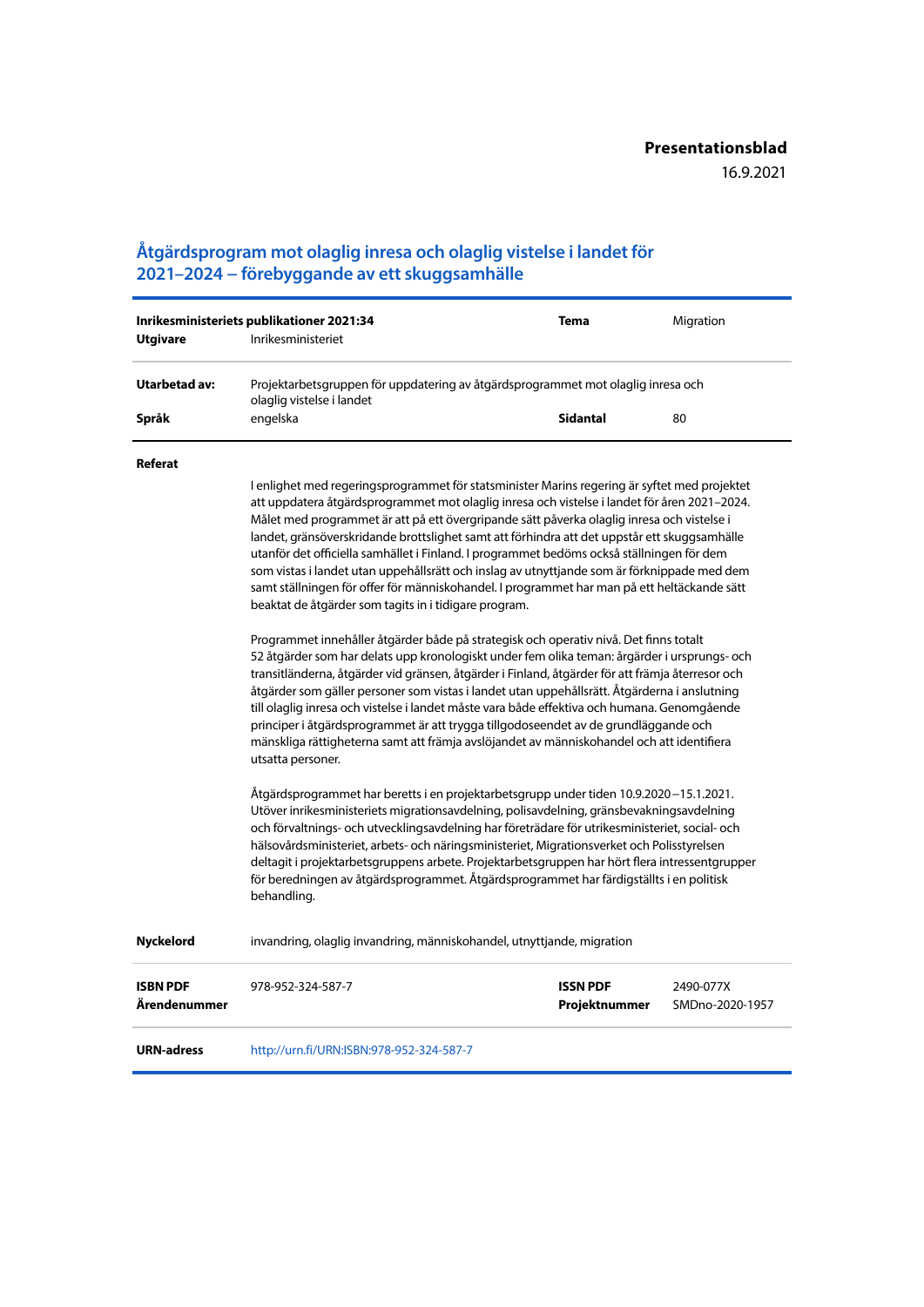### **Contents**

|                |     |                                                                                    | 8  |
|----------------|-----|------------------------------------------------------------------------------------|----|
| 1              |     |                                                                                    | 11 |
|                | 1.1 |                                                                                    | 11 |
|                | 1.2 |                                                                                    | 11 |
|                | 1.3 |                                                                                    | 12 |
|                | 1.4 |                                                                                    | 12 |
|                | 1.5 |                                                                                    | 13 |
|                | 1.6 |                                                                                    | 13 |
| $\overline{2}$ |     |                                                                                    | 14 |
|                | 2.1 |                                                                                    | 14 |
|                | 2.2 |                                                                                    | 17 |
|                | 2.3 |                                                                                    | 18 |
|                | 2.4 |                                                                                    | 18 |
|                | 2.5 |                                                                                    | 20 |
|                | 2.6 |                                                                                    | 20 |
|                | 2.7 |                                                                                    | 21 |
| 3              |     |                                                                                    | 24 |
|                | 3.1 | Securing the realisation of fundamental and human rights                           | 24 |
|                | 3.2 | Promoting the detection of trafficking in human beings and identification of       |    |
|                |     |                                                                                    | 26 |
| 4              |     | ACTIONS IN COUNTRIES OF ORIGIN AND TRANSIT OF MIGRATION                            | 30 |
|                | 4.1 | Influencing the root causes of forced migration in countries of origin and transit | 30 |
|                | 4.2 | Cooperation on migration with countries of origin and transit                      | 32 |
|                | 4.3 |                                                                                    | 33 |
|                | 4.4 |                                                                                    | 35 |
|                | 4.5 |                                                                                    | 37 |
| 5              |     |                                                                                    | 39 |
|                | 5.1 |                                                                                    | 39 |
|                | 5.2 |                                                                                    | 41 |
|                | 5.3 |                                                                                    | 42 |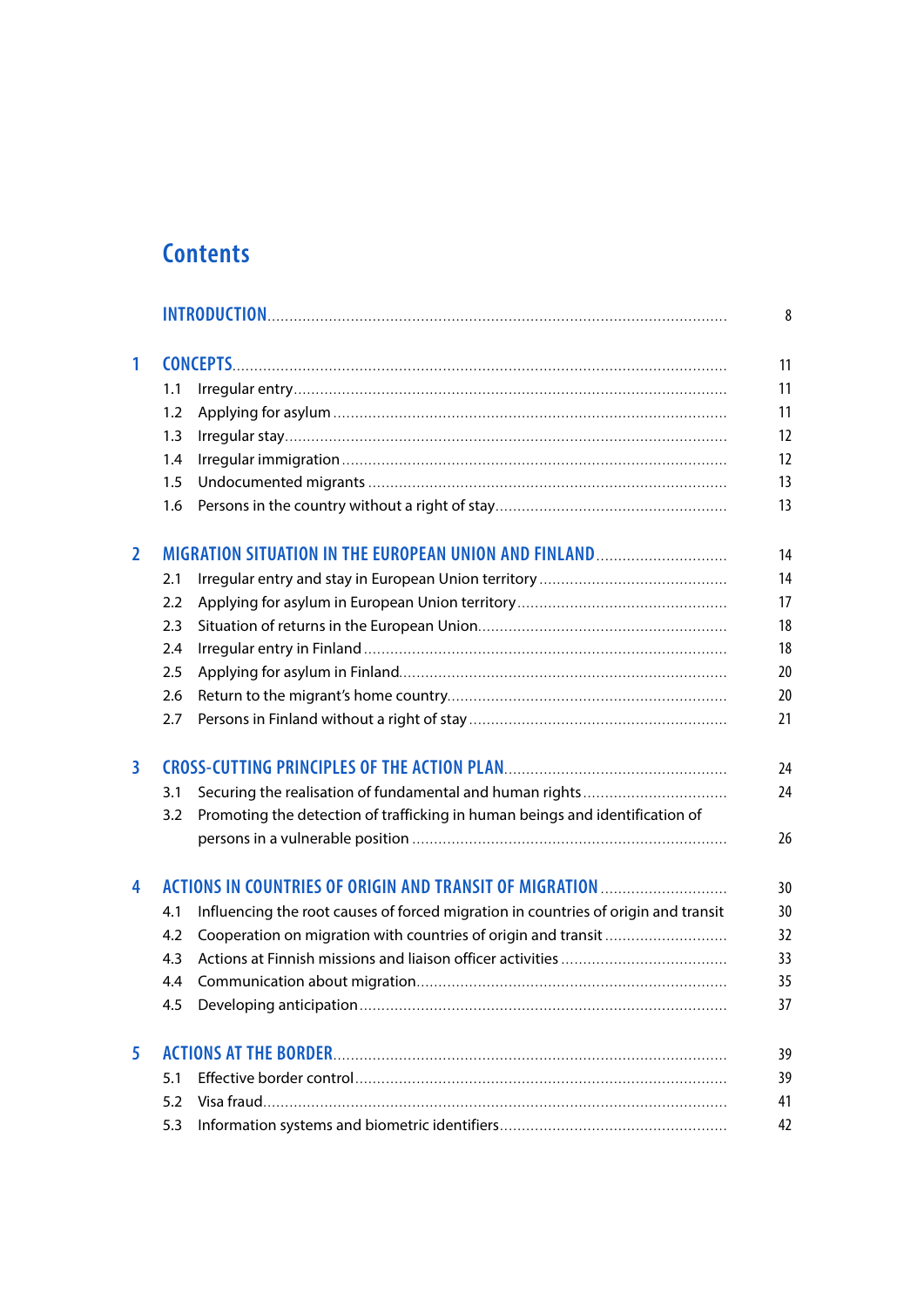| 6              |     |                                                                     | 43 |
|----------------|-----|---------------------------------------------------------------------|----|
|                | 6.1 | Improving cooperation and information exchanges between authorities | 44 |
|                | 6.2 |                                                                     | 45 |
|                | 6.3 |                                                                     | 47 |
|                | 6.4 |                                                                     | 49 |
|                | 6.5 |                                                                     | 51 |
|                | 6.6 |                                                                     | 51 |
| $\overline{7}$ |     |                                                                     | 55 |
|                | 7.1 |                                                                     | 55 |
|                | 7.2 |                                                                     | 57 |
|                | 7.3 |                                                                     | 60 |
| 8              |     | ACTIONS CONCERNING THOSE IN FINLAND WITHOUT A RIGHT OF STAY         | 62 |
|                | 8.1 |                                                                     | 62 |
|                | 8.2 |                                                                     | 65 |
|                | 8.3 |                                                                     | 67 |
|                | 8.4 |                                                                     | 68 |
|                | 8.5 |                                                                     | 70 |
| 9              |     | ACTION PLAN IMPLEMENTATION, MONITORING AND REPORTING                | 72 |
|                |     |                                                                     | 74 |
|                |     | Appendix 2. Stakeholders consulted for the Action Plan update       | 80 |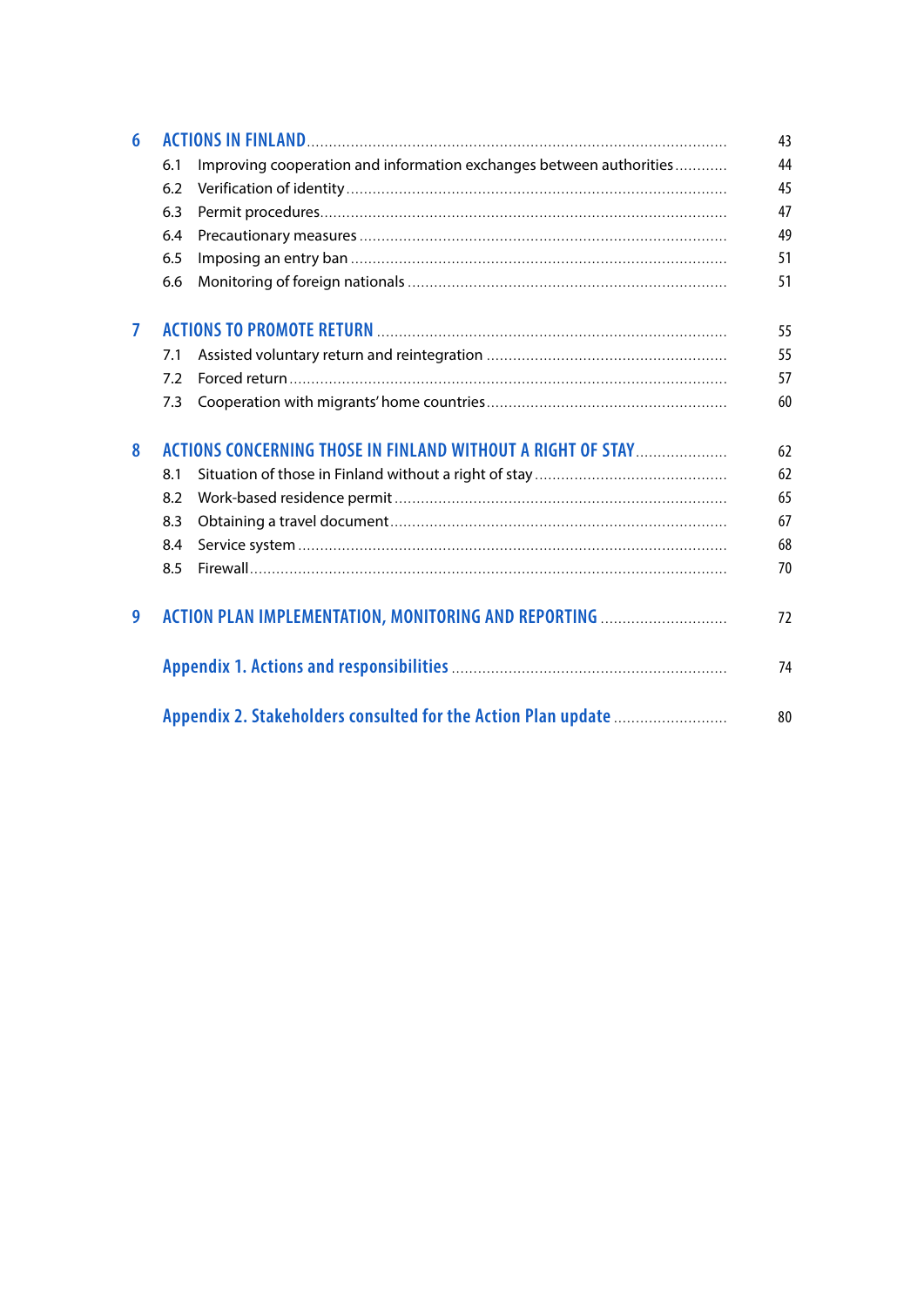#### <span id="page-8-0"></span>**INTRODUCTION**

The Government Programme of Prime Minister Marin's Government notes that the action plan for preventing irregular entry and stay will be updated. This is the fourth national Action Plan for the Prevention of Irregular Entry and Stay, and it covers the years 2021–2024.

As a rule, migrants enter the European Union (EU) territory legally for work and family reasons, and only a small proportion of people arrive illegally. In Finland, too, most migrants arrive legally to work or study, or because of family ties. Irregular entry and stay remain rare in Finland compared to other European countries, or to all migration into Finland.

In a Communication titled a New Pact on Immigration and Asylum issued in September 2020, the European Commission notes that migration concerns all Member States, which is why a common response to it is needed. In particular, this applies to the development of the Common European Asylum System. The EU must also prepare for rapid changes in the operating environment. This Action Plan discusses EU-level actions on preventing irregular entry and stay. Small Member States like Finland can benefit from active involvement in EU cooperation also in this area, as its results often have a higher impact than national actions. Exchanging information and experiences with other European countries is useful when considering our national actions.

The previous action plan for 2017–2020 focused on the changing operating environment and the challenges that emerged as the number of asylum seekers arriving in Finland and other European countries increased rapidly in 2015 and 2016. Actions related to these persons are still needed today, a fact which is also recognised in the Government Programme. The Government Programme sets the goals of developing the system of voluntary returns, seeking to conclude return agreements with all key third countries whose citizens Finland can safely return, and preventing and combating irregular stay, the trafficking in human beings and abuses associated with it. An ability to comprehensively prevent the emergence of a 'parallel society' in Finland is in the interests of both society and individuals.

The Action Plan examines actions for preventing irregular entry and stay and the phenomena associated with them across a broad front. Proactive measures begin in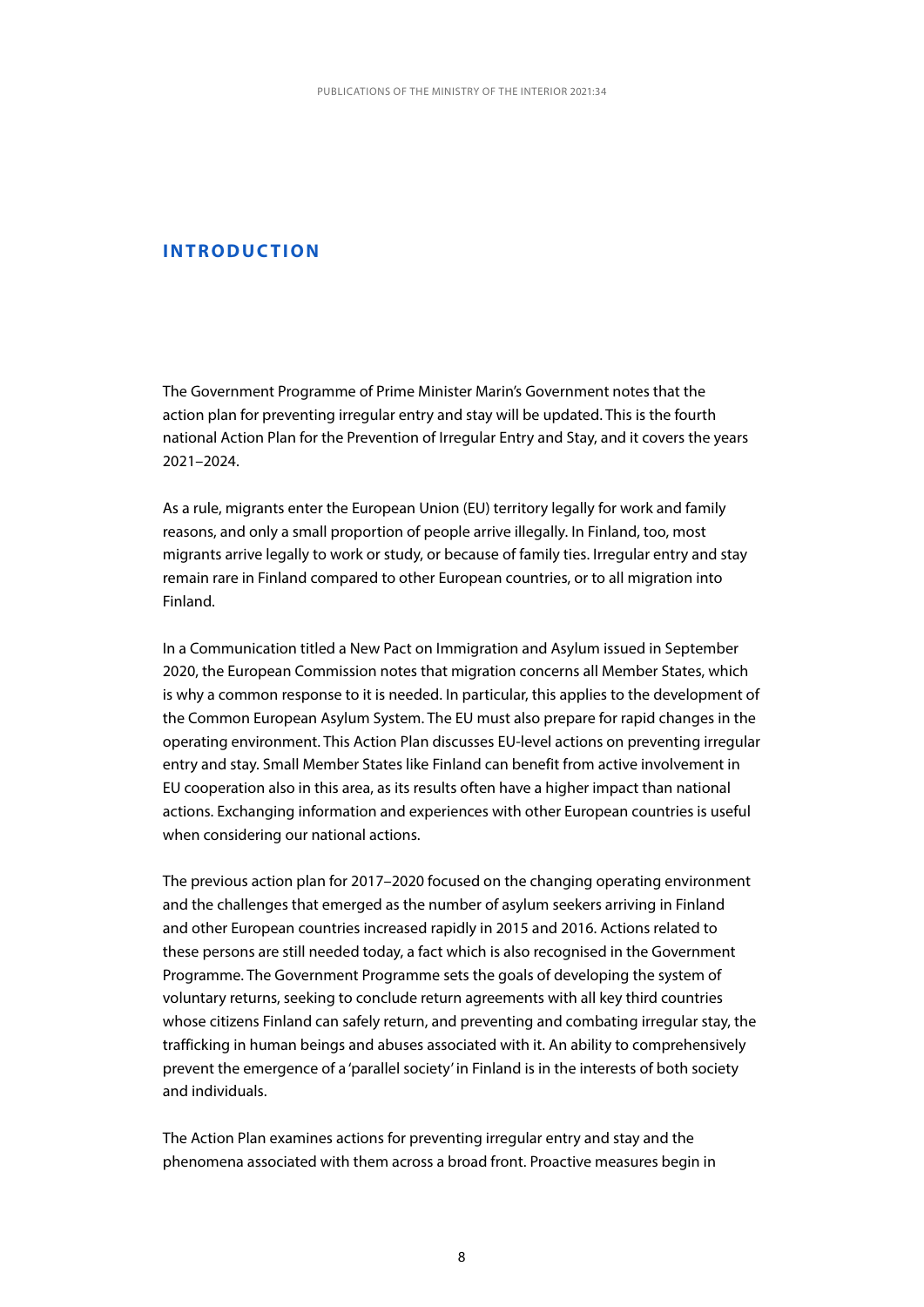migrants' countries of origin and transit and continue with actions at the border and within the country. The Action Plan also contains sections on return and reintegration as well as on persons living in the country without a right of stay. These actions aim to prevent irregular entry and stay and detect abuses, exploitation and trafficking in human beings while also preventing the emergence of a parallel society. In many respects, these actions concern work continuously carried out by the authorities, which this Action Plan seeks to make visible.

The actions related to irregular entry and stay should be effective but humane. The Action Plan emphasises respect for fundamental and human rights, promoting the detection of human trafficking and identifying vulnerable people as cross-cutting principles. In the prevention of irregular entry and stay, it is essential that the public officials taking the actions are knowledgeable about key fundamental and human rights standards and that they strive to promote the realisation of these rights when applying provisions. In all actions, particular attention will be paid to persons in a vulnerable position and, in particular, to children.

A person who has no right of stay runs a higher risk of becoming a victim of human trafficking and other forms of exploitation. To tackle this problem, the authorities and third sector actors need competence in recognising different forms of human trafficking and other exploitation. The working group drafting the Action Plan liaised with parties preparing projects on the status of human trafficking victims and preventing the exploitation of foreign labour at the Ministry of Justice, Ministry of Social Affairs and Health and the Ministry of Economic Affairs and Employment.

As part of implementing the national cooperation model for internal security, the Ministry of the Interior carried out phenomenon-based work in cross-administrative cooperation, the themes of which included 'Asylum seekers staying in the country without a residence permit' in early 2020.<sup>1</sup> The formulation of the five priorities for influencing this phenomenon proposed by the working group was underpinned by extensive stakeholder cooperation and the working group's efforts. The proposed priorities and the material collected as part of the project were taken into account comprehensively in the Action Plan update.

The Action Plan proposes both strategic and operational actions. This is why it will also be monitored at two levels: the Ministry of the Interior will be responsible for monitoring and reporting on the implementation of the operational actions, whereas the working

<sup>1</sup> The objective of the national cooperation model for internal security is to promote safety and security in people's daily lives and to strengthen the sense of security of the population living in Finland. The cooperation model strives to influence these aspects systematically and over the long term.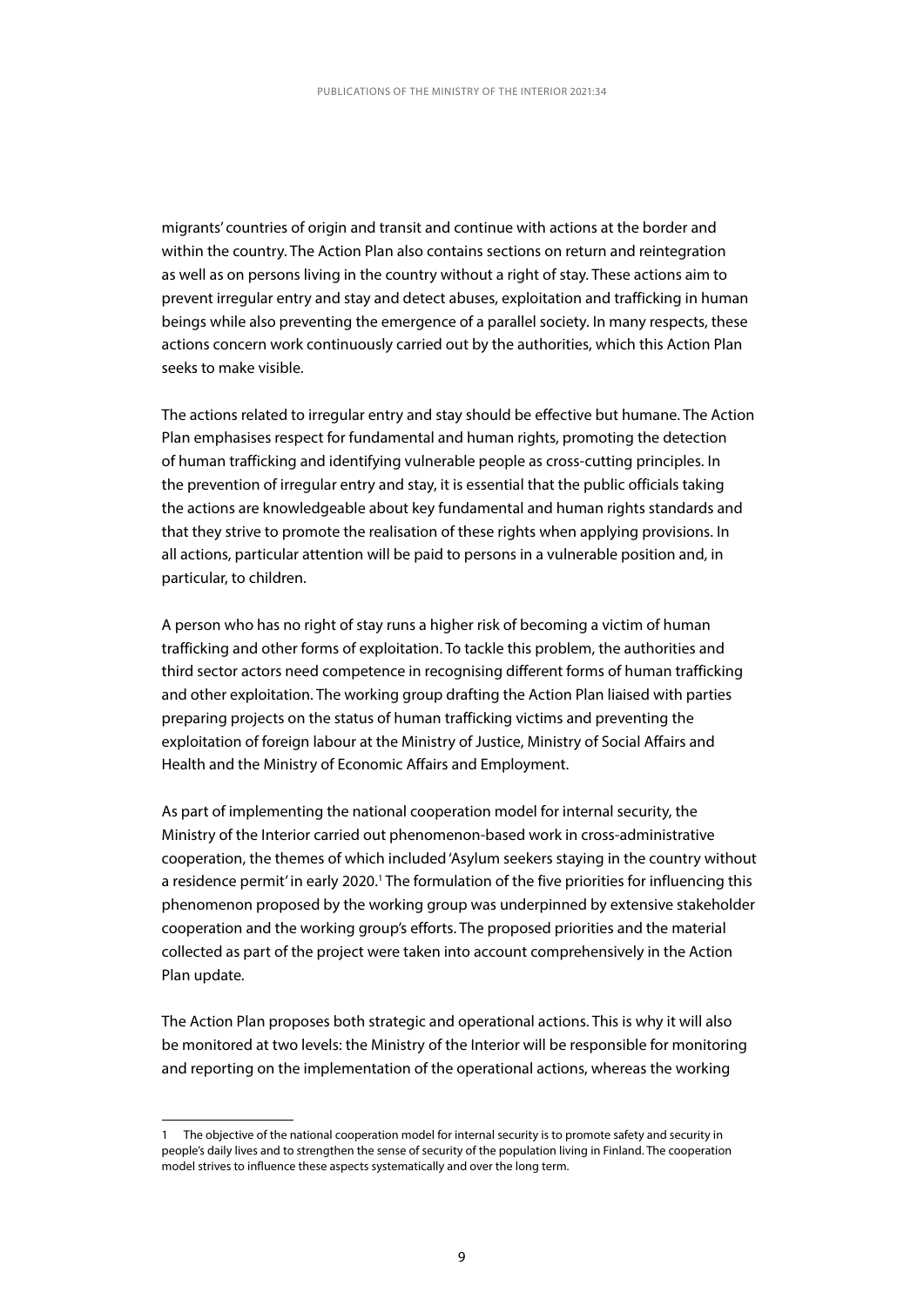group of public officials for the prevention of irregular entry (later referred to as the LAMA working group), which is led by the National Police Board, will monitor and report on the implementation of operational actions.

| <b>4. Actions in</b><br>countries of origin<br>and transit                                          | 5. Actions at the<br>border                                 | <b>6. Actions in</b><br><b>Finland</b>                                                  | 7. Actions to<br>promote return                        | 8. Actions<br>concerning those<br>in Finland without<br>a right of stay |
|-----------------------------------------------------------------------------------------------------|-------------------------------------------------------------|-----------------------------------------------------------------------------------------|--------------------------------------------------------|-------------------------------------------------------------------------|
| 4.1. Influencing<br>the root causes of<br>forced migration in<br>countries of origin<br>and transit | 5.1. Effective<br>border control                            | 6.1. Improving<br>cooperation<br>and information<br>exchanges<br>between<br>authorities | 7.1. Assisted<br>voluntary return<br>and reintegration | 8.1. Situation of<br>persons in Finland<br>without a right of<br>stay   |
| 4.2. Cooperation<br>with migrants'<br>countries of origin<br>and transit                            | 5.2. Visa fraud                                             | 6.2. Verification of<br>identity                                                        | 7.2. Forced return                                     | 8.2. Work-based<br>residence permit                                     |
| 4.3. Actions at<br><b>Finnish missions</b><br>and liaison officer<br>activities                     | 5.3. Information<br>systems and<br>biometric<br>identifiers | 6.3. Permit<br>procedures                                                               | 7.3. Cooperation<br>with migrants'<br>home countries   | 8.3. Obtaining a<br>travel document                                     |
| 4.4.<br>Communication<br>about migration                                                            |                                                             | 6.4. Precautionary<br>measures                                                          |                                                        | 8.4. Service system                                                     |
| 4.5. Developing<br>anticipation                                                                     |                                                             | 6.5. Imposing an<br>entry ban                                                           |                                                        | 8.5. Firewall                                                           |
|                                                                                                     |                                                             | 6.6. Monitoring of<br>foreign nationals                                                 |                                                        |                                                                         |

#### **Table 1.** Action Plan areas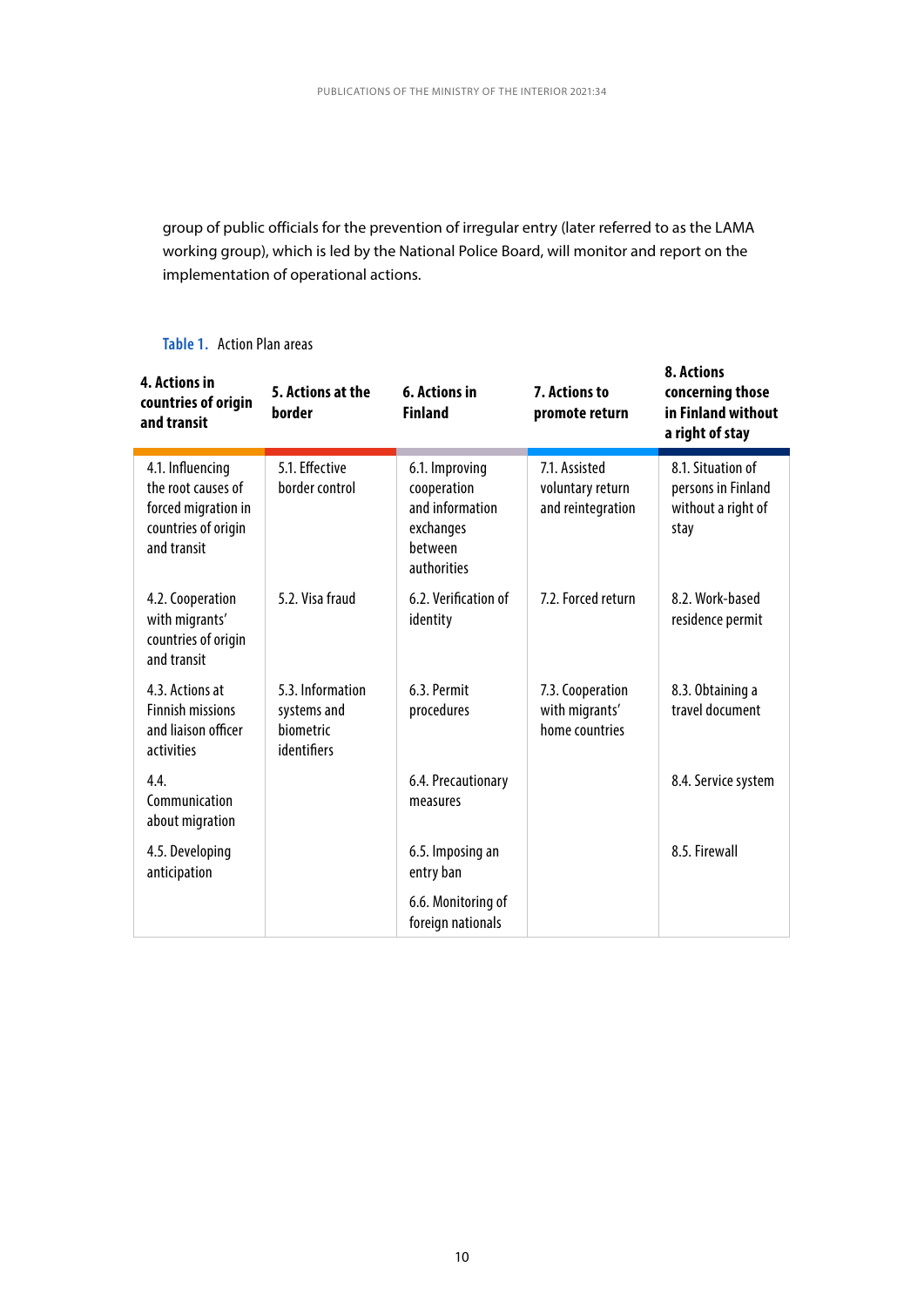## <span id="page-11-0"></span>**1 CONCEPTS**

### **1.1 Irregular entry**

Under section 11 of the Aliens Act, conditions for entry include a valid travel document and a visa or residence permit. Additional conditions are that an entry ban has not been imposed on the person, and that they are not considered a danger to public order or security, or public health or Finland's international relations. Under Article 5 of the Schengen Borders Code<sup>2</sup>, EU external borders may be crossed only at border crossing points and during the fixed opening hours. The entry conditions for third-country nationals in Article 6 of the Borders Code are similar to those laid down in the Finnish Aliens Act.

Under chapter 17, section 7 of the Criminal Code, a person who crosses or attempts to cross the border of Finland without a valid passport, visa, or residence permit or does so other than through a valid point of entry into or departure from the country, or contrary to a statutory prohibition (excluding an entry ban), shall be sentenced for a state border offence. Provisions on a territorial violation are laid down in chapter 17, section 7b of the Criminal Code.

### **1.2 Applying for asylum**

The right to apply for asylum is a human and fundamental right that belongs to everyone. Many asylum seekers do not have a travel document and a residence permit or visa when arriving, or they enter the country with false or counterfeit documents.<sup>3</sup> In this case, they do not meet the conditions for entry and are registered as irregular migrants. Asylum seekers are the largest group of irregular migrants in both EU and national statistics.

Under section 40 of the Aliens Act, an alien may reside legally in the country until a final decision on his or her asylum application or an enforceable decision on his or her removal

<sup>2</sup> Regulation (EU) 2016/399 of the European Parliament and of the Council of 9 March 2016 establishing a Community Code on the rules governing the movement of persons across borders (Schengen Borders Code).

<sup>3</sup> Under Article 31 of the Convention Relating to the Status of Refugees (Finnish Treaty Series 77/1968), the Contracting States shall not impose penalties, on account of their illegal entry or presence, on refugees who, coming directly from a territory where their life or freedom was threatened, enter or are present in their territory without authorization, provided they present themselves without delay to the authorities and show good cause for their illegal entry or presence.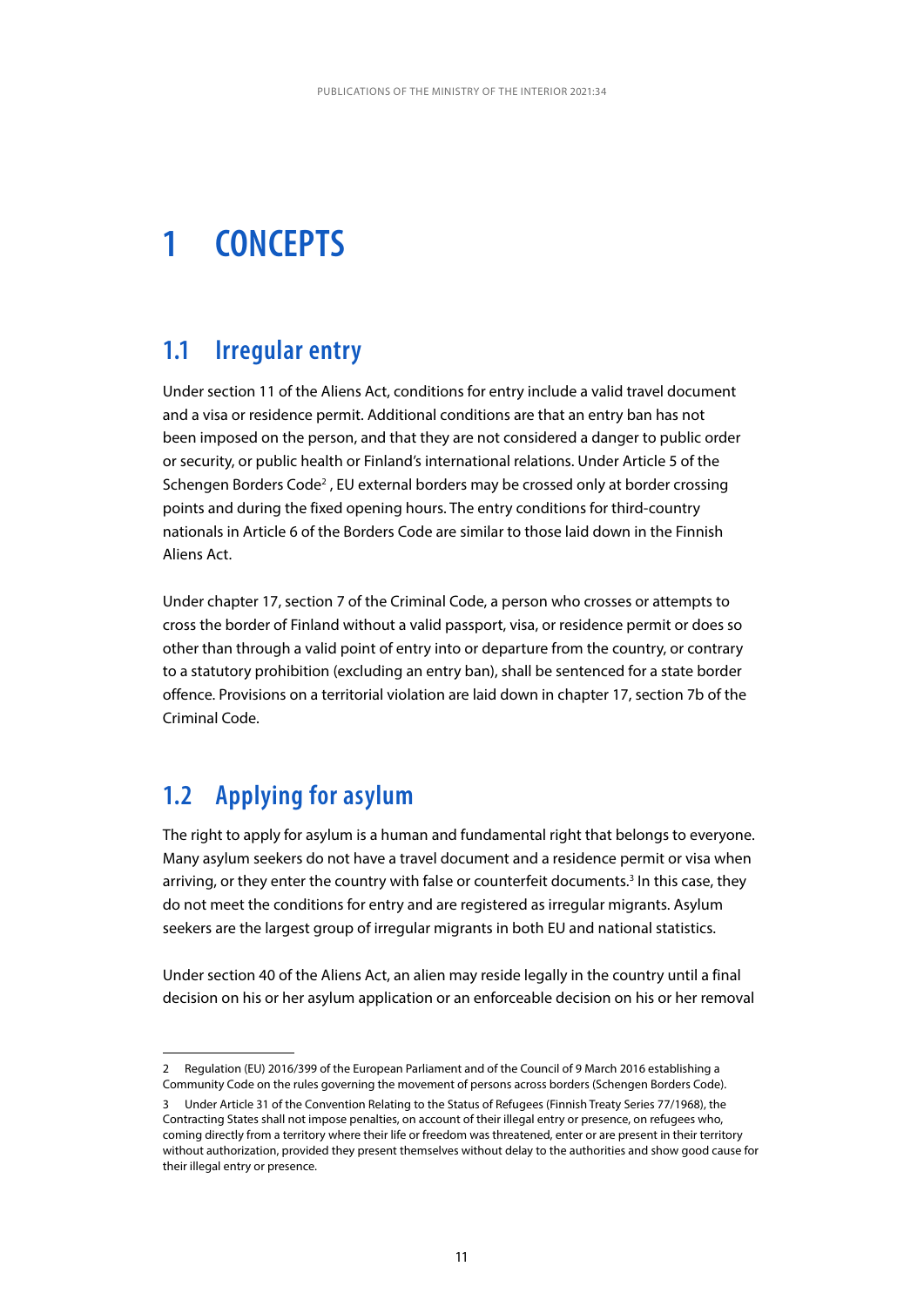<span id="page-12-0"></span>from the country has been made. A person's status may change rapidly as, once they have been refused asylum and a decision to remove them from the country has been made, they may submit a subsequent asylum application, and this makes keeping statistics a challenge.

### **1.3 Irregular stay**

A migrant's stay in Finland is irregular unless one of the conditions for legal residence listed in section 40 of the Aliens Act applies. The migrant's stay may also be legal without a residence permit in certain situations specified in the Act, including when asylum has been applied for as noted above.

Under the EU directive on returning<sup>4</sup> illegally staying third-country nationals, 'illegal stay' means the presence on the territory of a Member State of a third-country national who does not fulfil, or no longer fulfils the conditions of entry as set out in Article 5 of the Schengen Borders Code or other conditions for entry, stay or residence in that Member State. The definition is broad and covers different situations in which third country nationals do not have a right of stay in the Union.

When the police come across a foreign national who is in the country without a right of residence, they take the necessary action. For example, such persons may be asylum seekers whose asylum applications have been refused but who have not complied with the decision to remove them from the country, or persons who either have not applied for a visa or residence permit at all or whose visa or residence permit has expired.

Under section 185 of the Aliens Act, an alien who deliberately resides in the country without the required travel document, visa or residence permit, or without right to gainful employment is gainfully employed or pursues a trade, shall be sentenced to a fine.

### **1.4 Irregular immigration**

Irregular immigration usually involves an abuse of legal means of entry. For example, a visa or residence permit may be applied for on grounds that do not correspond to the actual purpose of the entry. A migrant may work illegally during the visa exempt period. The asylum procedure may also be abused. A means of entry that appears legal can be

<sup>4</sup> Directive 2008/115/EC of the European Parliament and of the Council of 16 December 2008 on common standards and procedures in Member States for returning illegally staying third-country nationals.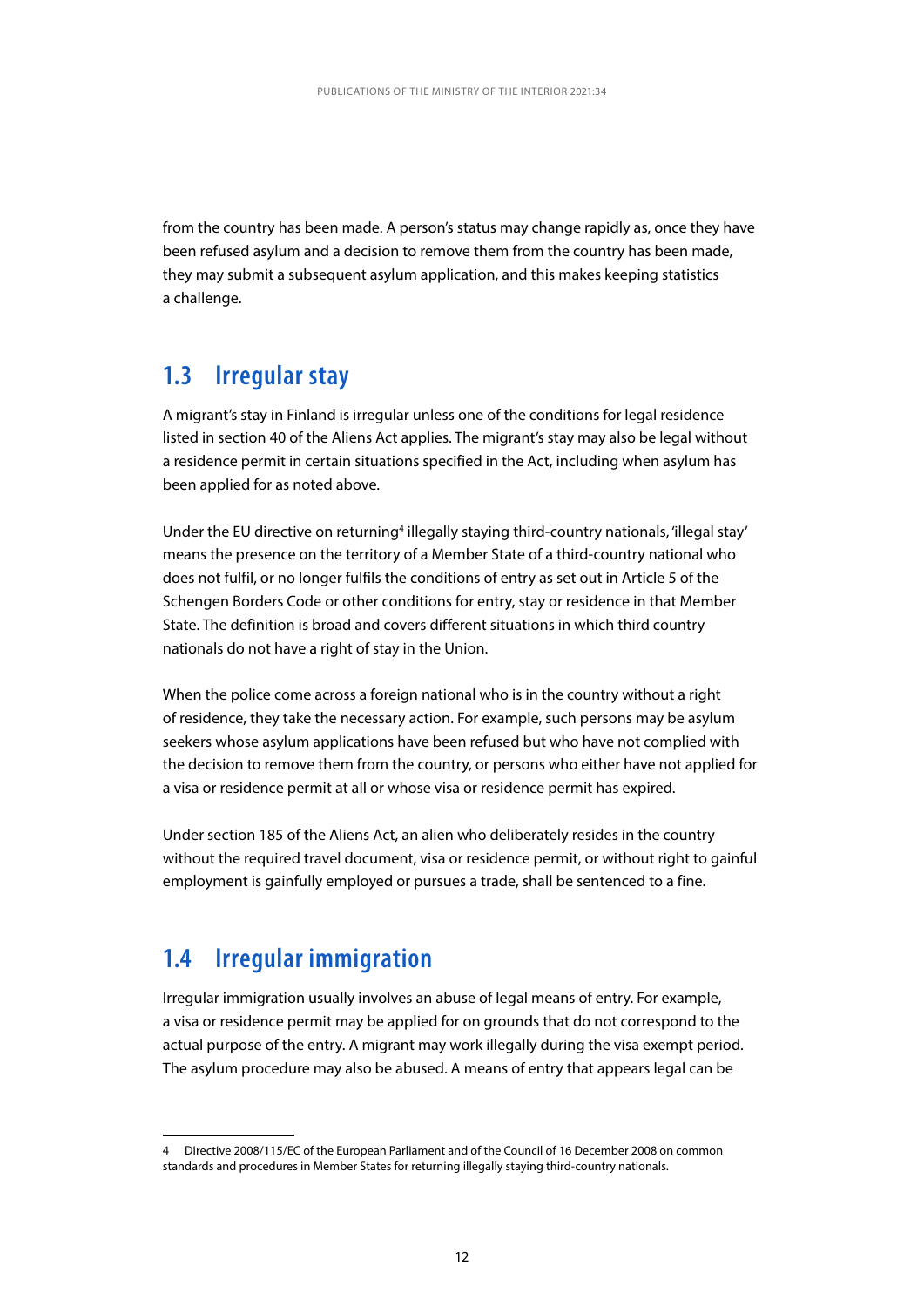<span id="page-13-0"></span>achieved by hiding from the authorities the actual purpose of entry and providing false information on the matter, including counterfeit documents.

### **1.5 Undocumented migrants**

'Undocumented' is a standard language concept often used as a synonym for irregular stay. In particular, it is favoured by NGOs and the media. Rather than being clear cut, this concept includes both persons staying in the country without a right of residence and, for example, EU citizens who are not covered by the Finnish social security system. Due to its vagueness, the concept is usually perceived as problematic in the language used by the authorities. In this Action Plan, the concept 'undocumented' is only used when referring directly to Government Programme entries on this matter.

### **1.6 Persons in the country without a right of stay**

In this Action Plan, persons staying in the country in breach of section 40 of the Aliens Act are referred to as 'persons (in the country) without a right of stay'. Migrants without a right of stay are either those who no longer meet the criteria for legal residence, for example as they have been refused asylum or due to some other decision, or persons whose stay, after irregular entry, has not been legalised at a later state, for example by submitting an asylum application.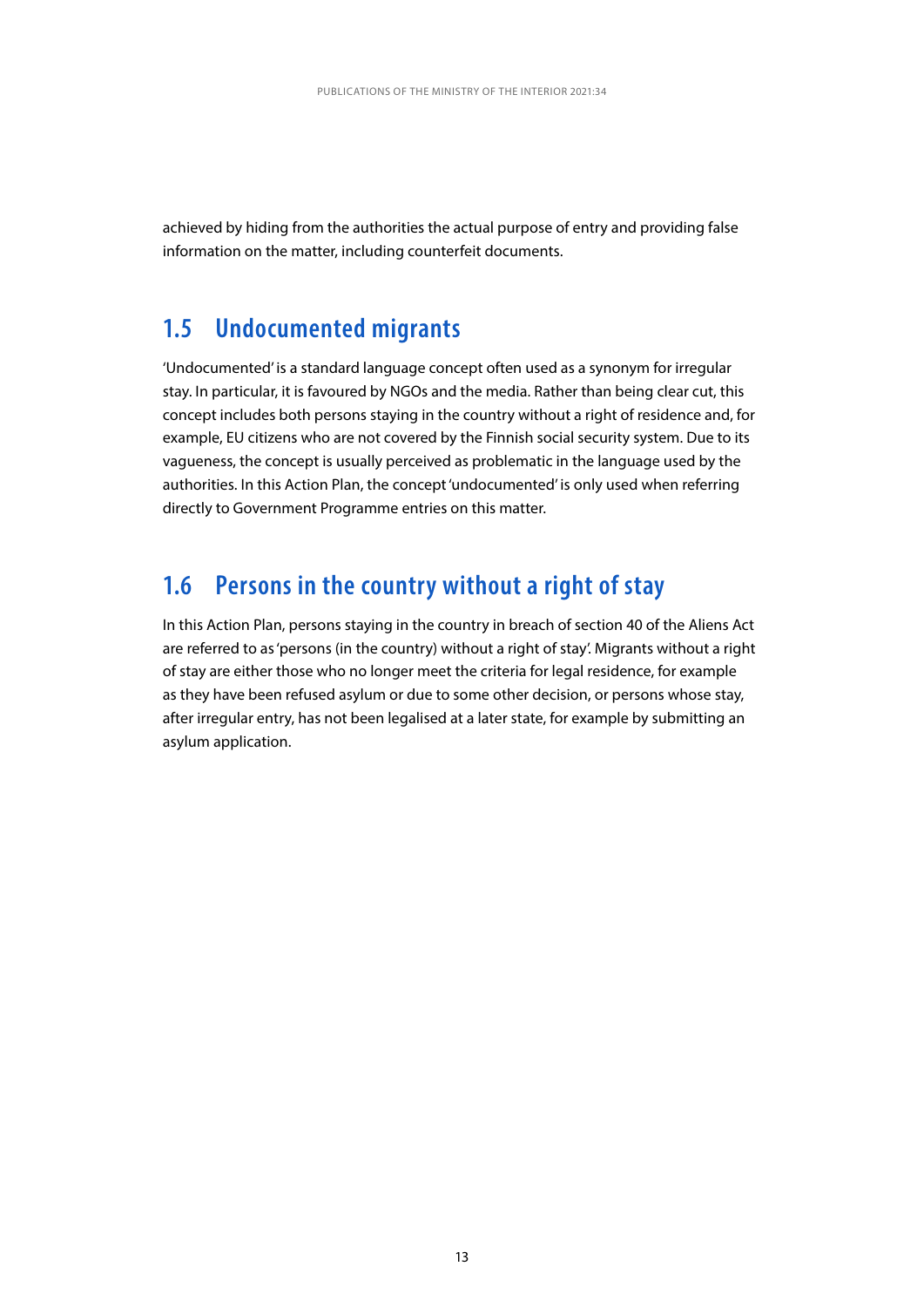## <span id="page-14-0"></span>**2 MIGRATION SITUATION IN THE EUROPEAN UNION AND FINLAND**

### **2.1 Irregular entry and stay in European Union territory**

As a rule, migrants enter European Union (EU) territory legally for work and family reasons<sup>5</sup>, and only a small proportion of people arrive illegally. In 2019, around 142,000 illegal border crossings were registered at the external borders of the EU. This figure was the lowest in six years. Illegal crossings of the EU's external borders were mainly registered on the Western, Central and Eastern routes across the Mediterranean.<sup>6</sup> In 2019, this migration mainly involved Afghan, Syrian, Moroccan and Turkish citizens, as well as citizens of different countries in Sub-Saharan Africa.

In 2020, around 124,000 illegal crossings of the EU's external borders were registered. On the Eastern and Western routes across the Mediterranean, the figures were lower than in the previous year. The reasons for this reduction are believed to include the impact of the COVID-19 pandemic on people's mobility, in particular. On the Central Mediterranean route, the number of migrants increased but remained low compared to the corresponding period in 2016–2017. The number of migrants on the Western Balkan route also increased. In late 2020, growing numbers were registered particularly on the Western African route to the Canary Islands, which is used especially by citizens of Morocco and Sub-Saharan countries.

According to Frontex, around 5,700 people who attempted to enter the EU territory with documents that were counterfeit or belonged to another person were detected at the EU's external borders in 2019. In 2020, this figure was around 3,800.

<sup>5</sup> Some 20.9 million third country nationals were legally resident in the EU in 2019, accounting for 4.7% of the EU population.

<sup>6</sup> The Western Mediterranean route mainly refers to the maritime route from Morocco to Spain; the Central Mediterranean route leads from Libya to Italy; and the Eastern Route mainly means the sea crossing from Turkey to Greece.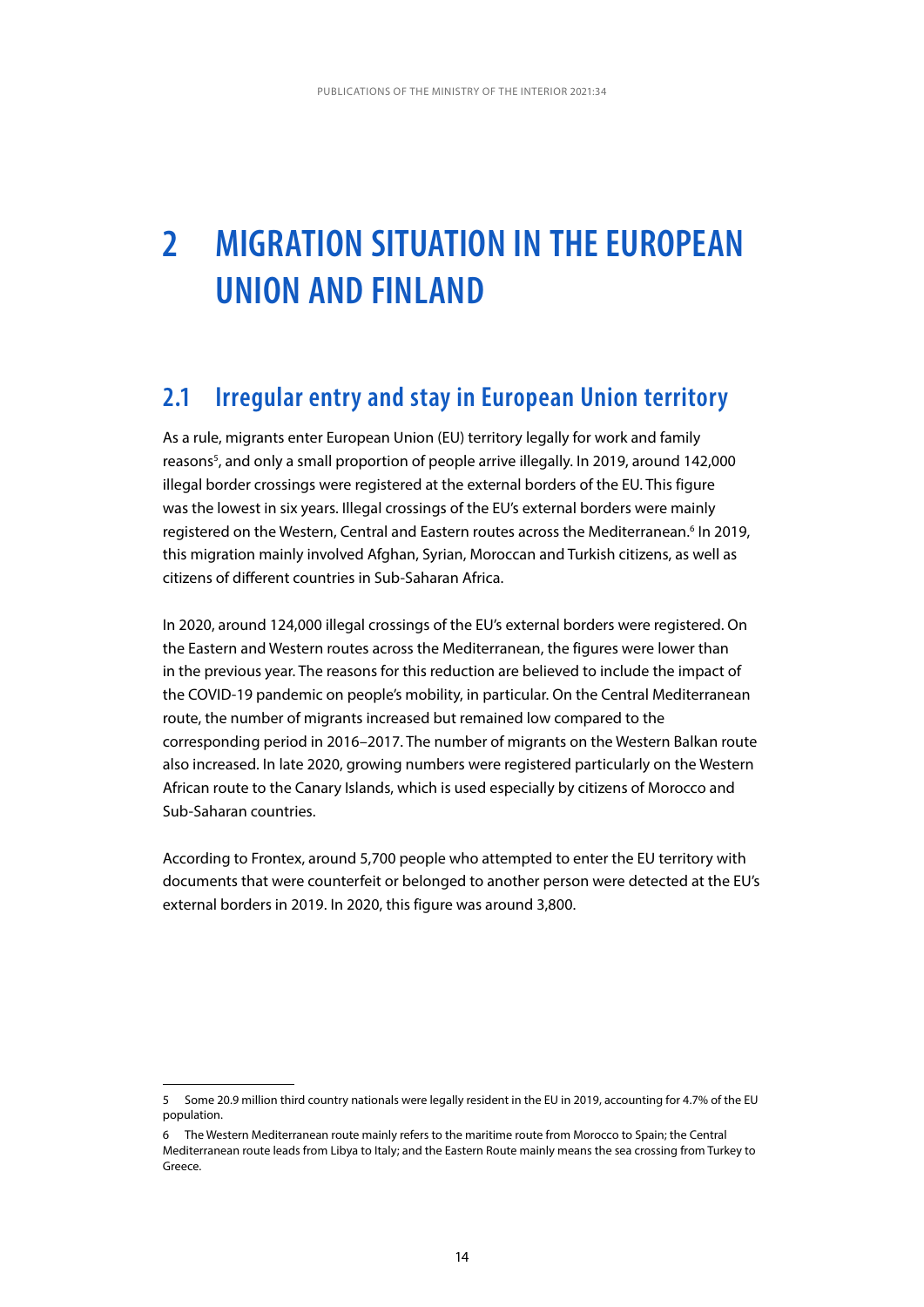

#### **Figure 1.** Illegal crossings of the EU's external borders in 2019 and 2020

**Source:** Frontex 2021.

The number of illegal border crossings correlates to the number of those who drowned in the Mediterranean. According to the IOM7 , 5,100 people drowned in the Mediterranean in 2016. Since that year, the numbers of crossings and attempted crossings of the Mediterranean have gone down, also reducing the number of drownings. However, nearly 1,900 people drowned in 2019 and nearly 1,400 in 2020 as they attempted to cross the Mediterranean. According to the IOM, at least 19,200 people have drowned in the Mediterranean since 2014.<sup>8</sup>

The COVID-19 pandemic has shown how quickly human smugglers and traffickers are able to adapt their practices. As stringent border controls have reduced the number of available routes, more dangerous ones with a high risk of loss of life have been opened. When countries begin lifting their travel restrictions, illegal crossings of the EU's external borders can also be expected to increase. The pandemic's negative effects on the economy and employment may force more people to leave their countries.

It has been estimated that 3.9 to 4.8 million people lived in Europe in 2017 without a right of stay, most of them in Germany, the United Kingdom, France and Italy.<sup>9</sup> According to Eurostat statistics, around 630,000 persons without a right of stay were found in the EU

9 National Bureau of Investigation, Julia Jansson: Varjoyhteiskunta valokeilassa – Turvapaikkajärjestelmästä poistetut ja kadonneet henkilöt. Kadonneet-projektin strateginen loppuraportti 2019, POL-2019-681382019, p. 23.

<sup>7</sup> International Organization for Migration

<sup>8</sup> For more accurate statistical data, visit: <https://missingmigrants.iom.int/region/mediterranean>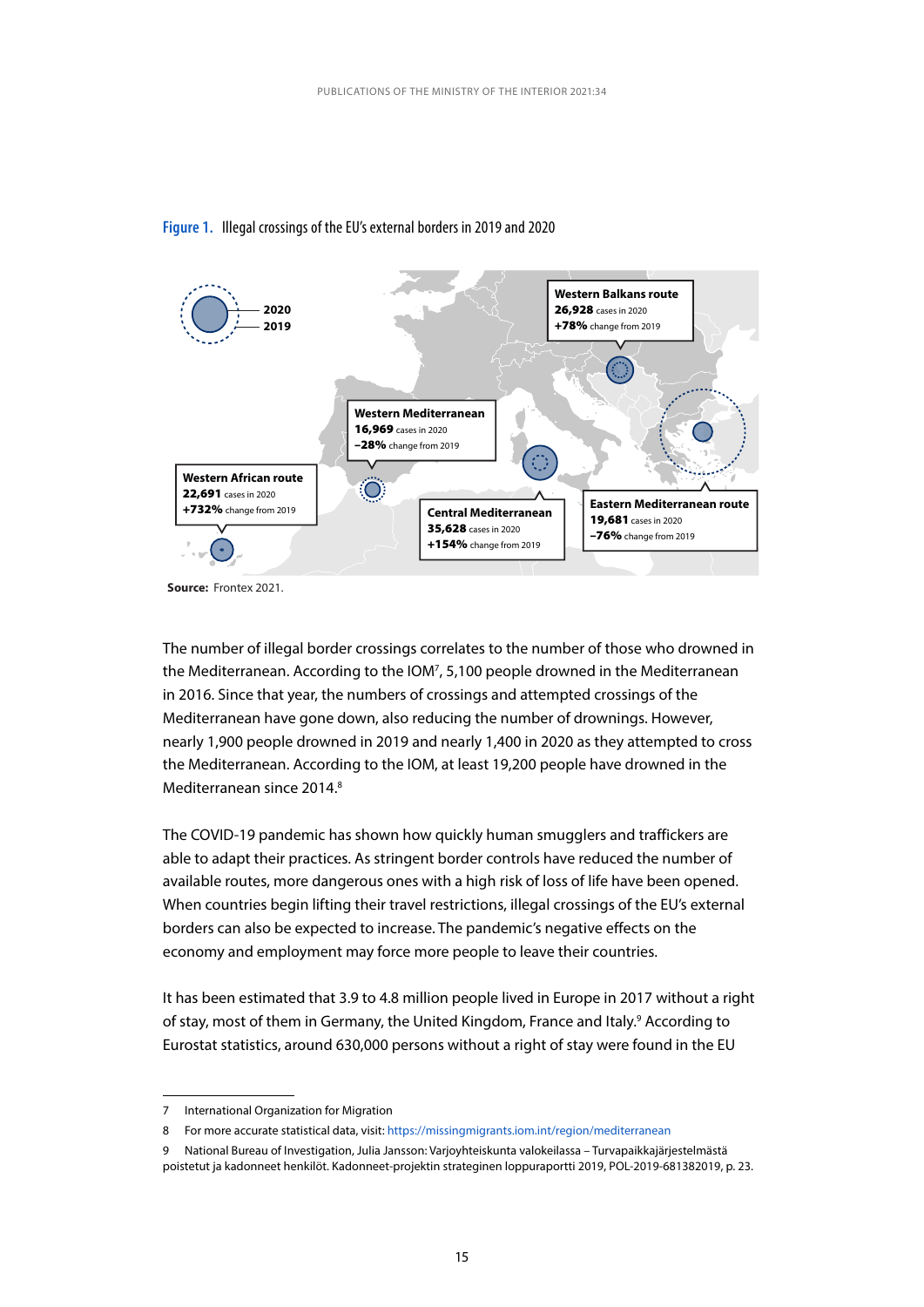territory in 2019, the greatest numbers in Germany, Greece, France and Spain. More than a half of them were young men, and they mainly were citizens of Afghanistan, Morocco, Ukraine and Syria.

The estimated numbers of people without a right of stay in the other Nordic countries vary. According to information obtained by the Action Plan working group, the whereabouts of asylum seekers who had disappeared from the asylum system were investigated in Norway in 2017.<sup>10</sup> At that time, it was estimated that their number in Norway did not exceed 400. In Denmark, it is estimated that thousands, and possibly even tens of thousands, of people have remained in the country without a right of stay after being refused asylum. Sweden has not itemised those who have been refused asylum among other persons living in the country without a right of stay in its estimates. In 2017, their number was estimated to be between 20,000 and 50,000<sup>11</sup>. As consistent criteria have not been applied when examining the numbers of people staying in the Nordic countries without a right of stay, the estimates are not comparable. However, it would appear that the number of persons without a right of stay is considerably higher in Sweden than in the other Nordic countries.

<sup>10</sup> Politiet. Politiets utlendingsenhet 2017: Försvunnet. Asylsøkere som forsvinner fra kjente addresser.

<sup>11</sup> SOU 2017:93 (Klarlagd identitet – om utlänningars rätt att vistas i Sverige, inre utlänningskontroller och missbruk av resehandlingar).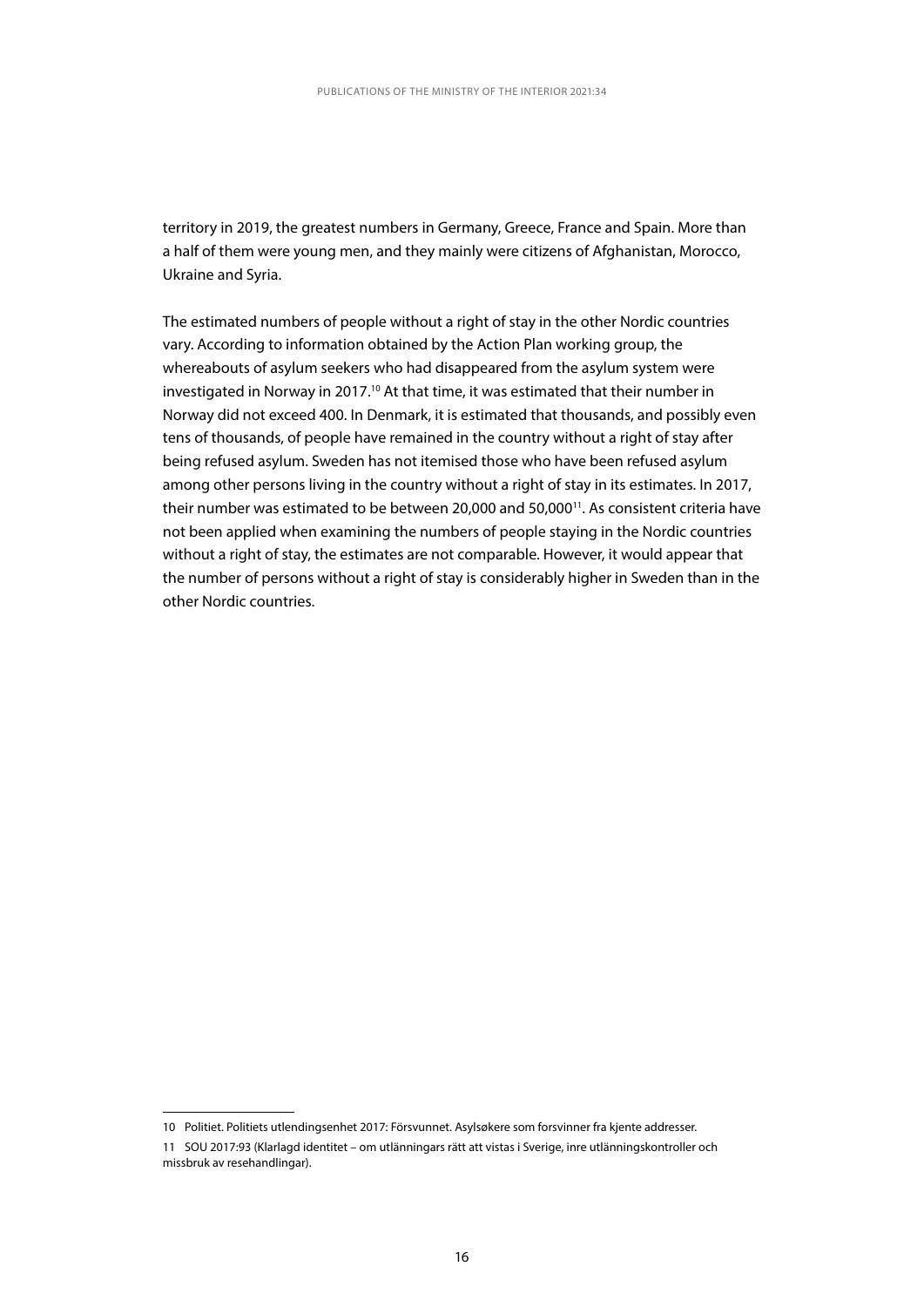

#### <span id="page-17-0"></span>**Figure 2.** Third country nationals without a right of stay found in EU and EFTA Member States in 2019

**Source:** Eurostat (migr\_eipre).

### **2.2 Applying for asylum in European Union territory**

In 2019, almost 700,000 asylum applications were submitted in the EU, a figure many times higher than the number of migrants entering its territory illegally. The reasons for this include the arrival of applicants from countries whose citizens do not require a visa in the EU,<sup>12</sup> subsequent applications, applicants who move on from one Member State to another, and the fact that persons have entered the area legally with a visa or a residence permit, and either their actual purpose was to apply for asylum or they only made the

<sup>12</sup> In 2019, the proportion of asylum seekers from visa exempt countries, mainly Venezuela, Colombia, Georgia and Albania, was 27%.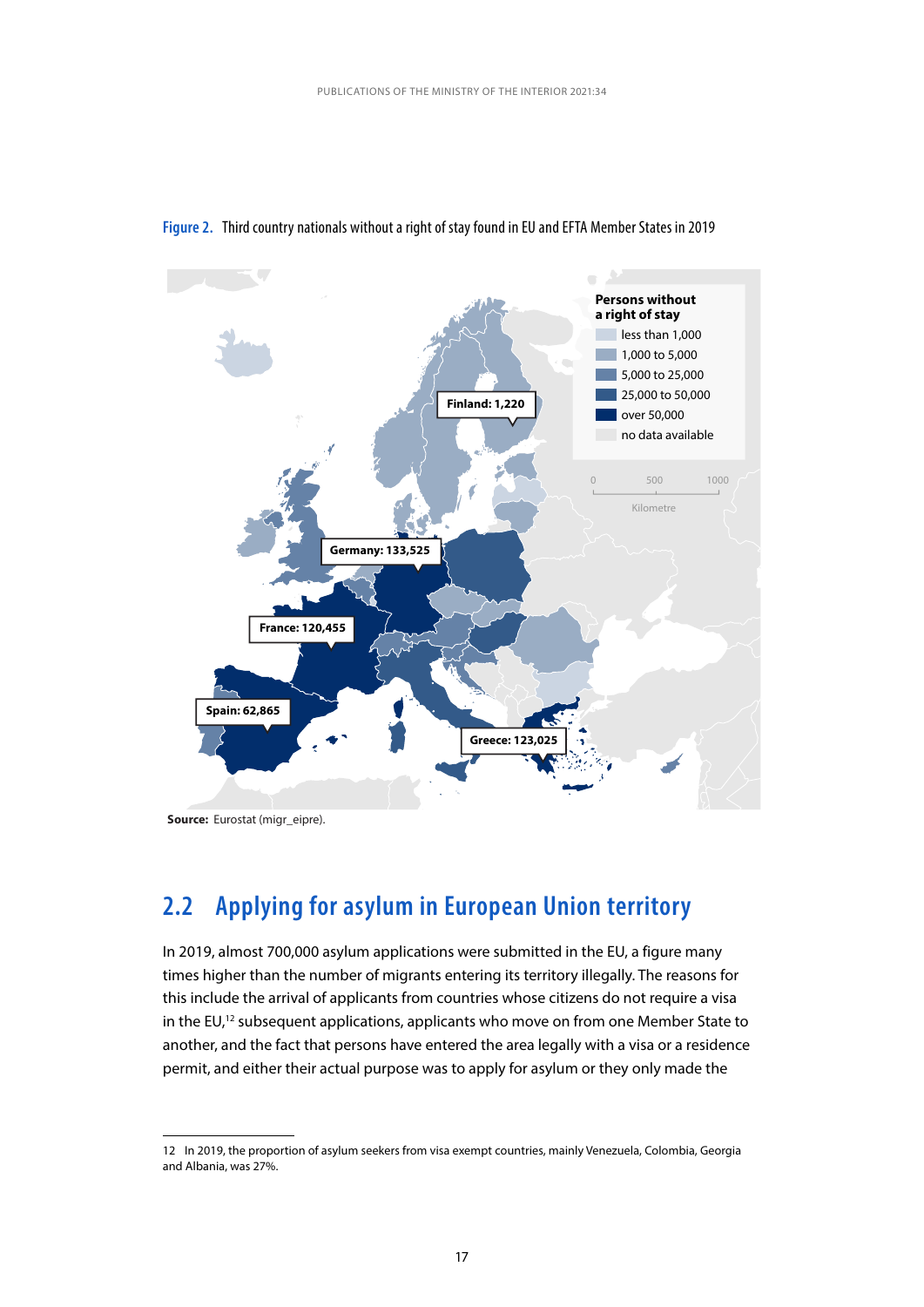<span id="page-18-0"></span>decision to apply for asylum after their arrival. The largest numbers of asylum applications were submitted in Germany, France, Spain, Greece and Italy. In 2020, the number of asylum seekers was lower than in previous years due to the COVID-19 pandemic.

According to the European Commission, only 30% of the asylum seekers were regarded as being in need of international protection in 2019. This is a significant change from 2015 and 2016, in which years many asylum seekers fleeing the Syrian war arrived in the EU and were granted international protection.13

### **2.3 Situation of returns in the European Union**

In 2019, there were some 491,000 people in the EU who had been ordered to leave the EU territory. Almost a quarter of these decisions were issued in France, followed by Greece, Germany and Spain. The highest numbers of decisions to remove a person from the country in 2018 and 2019 were issued to citizens of Ukraine, Morocco, Albania, Afghanistan, Algeria and Pakistan.

Around 142,000 third country nationals who had been issued with a decision to remove them from the country returned voluntarily or were forcibly returned to countries outside the EU in 2019, which means that 29% of those who were issued with these decisions actually left the EU territory. Citizens of Ukraine, Albania, Morocco and Georgia accounted for the largest numbers of those who returned, or were returned forcibly. The number of those removed from the country in return operations supported by the EU Border and Coast Guard Agency Frontex has grown and reached nearly 16,000 in 2019.

### **2.4 Irregular entry in Finland**

In 2019, more than 71,000 residence permit applications were submitted to the Finnish Immigration Service, mainly based on work, studies and family ties. The Finnish Immigration Service issued nearly 38,000 first residence permits in Finland in 2019. Slightly over 10,000 permits were granted on the basis of family ties, 9,500 on the grounds of employment and more than 5,000 for studies, while less than 3,000 were granted on the basis of international protection. Because of the COVID-19 pandemic, the numbers of applications submitted and permits issued were both clearly lower in 2020 than in 2019.

<sup>13</sup> In 2016, international protection was granted to 56% of asylum seekers.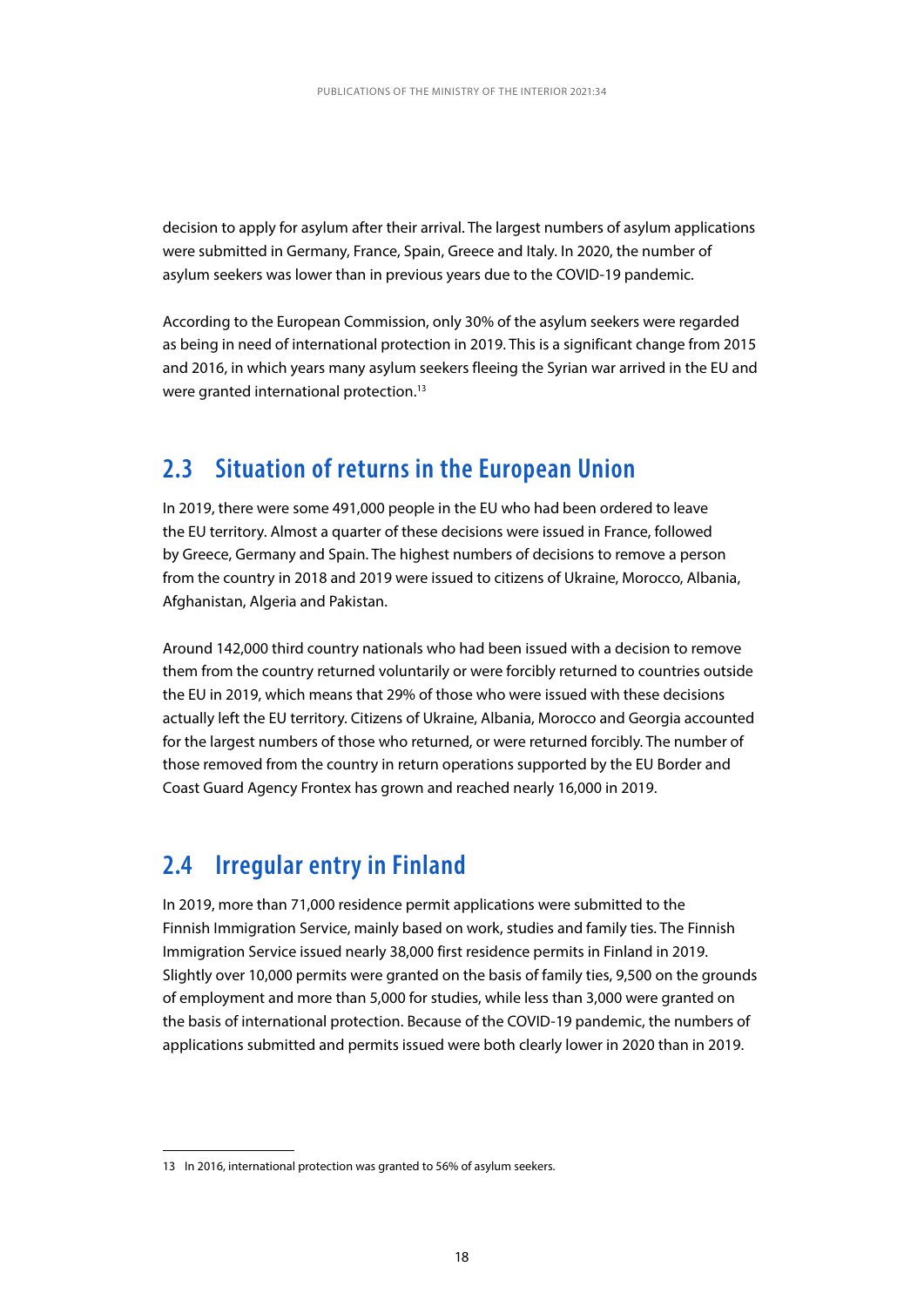In recent years, Finland's borders have been crossed around 60 million times a year, mostly at the internal borders of the Schengen area. The number of illegal crossings of Finnish borders has traditionally been low, as Finland is not on the main migration routes to Europe.

The number of irregular entries into Finland through the Schengen area continued to be moderate in 2019, similarly to the year before. Once internal border controls were introduced in March 2020 because of the pandemic, the total numbers have been even lower. Due to the border controls and more stringent entry provisions introduced to control the pandemic, there has been considerably less traffic across the internal border in general. The key path for irregular entry into Finland<sup>14</sup> across internal borders is the Eastern Mediterranean route. This route is mainly used by those who intend to apply for asylum in the EU and who continue their journey from mainland Greece to the rest of the Schengen area with false documents. However, internal border controls in key transit countries, which have been in effect for a lengthy period of time, curb irregular entry by land. In addition to flights across internal borders, ferry traffic from Sweden and Estonia accounts for a significant proportion of irregular entry into Finland across internal borders.

In 2019, the situation of irregular entry at Finland's external borders remained unremarkable. Ten illegal crossings from Russia to Finland were detected at border crossing points and ten on land borders in the east. In 2019, fewer incidents of irregular entry were detected in air traffic than in the previous year. In total, the number of persons who crossed the border illegally was 29. On the other hand, attempts to use transit flights<sup>15</sup> in connection with abusing legal means of entry continued to increase and involved 129 persons during the year.

As travel restrictions were enforced in traffic across the external border in 2020, irregular entry at border crossing points came to a practical standstill. The only illegal border crossings were observed at the land border with Russia. In the context of abusing legal means of entry, a smaller number of persons arriving on transit flights has been observed while the restrictions have been in force than in normal times.

In 2019–2020, around 70 to 80 criminal investigations related to the organisation of irregular entry were initiated every year. Other offences related to irregular entry include forgeries, providing false personal data, violations of the Aliens' Act, violations of an

<sup>14</sup> In the absence of internal border controls, irregular entry into Finland from the Schengen area cannot be fully monitored. However, indications of the situation can be obtained from asylum seekers' accounts of their routes and the methods used for entering the country.

<sup>15</sup> Cases where a person arrives on a transit flight to Helsinki-Vantaa Airport and fails to board their connecting flight are classified as 'abuse of legal means of entry ' rather than as irregular immigration.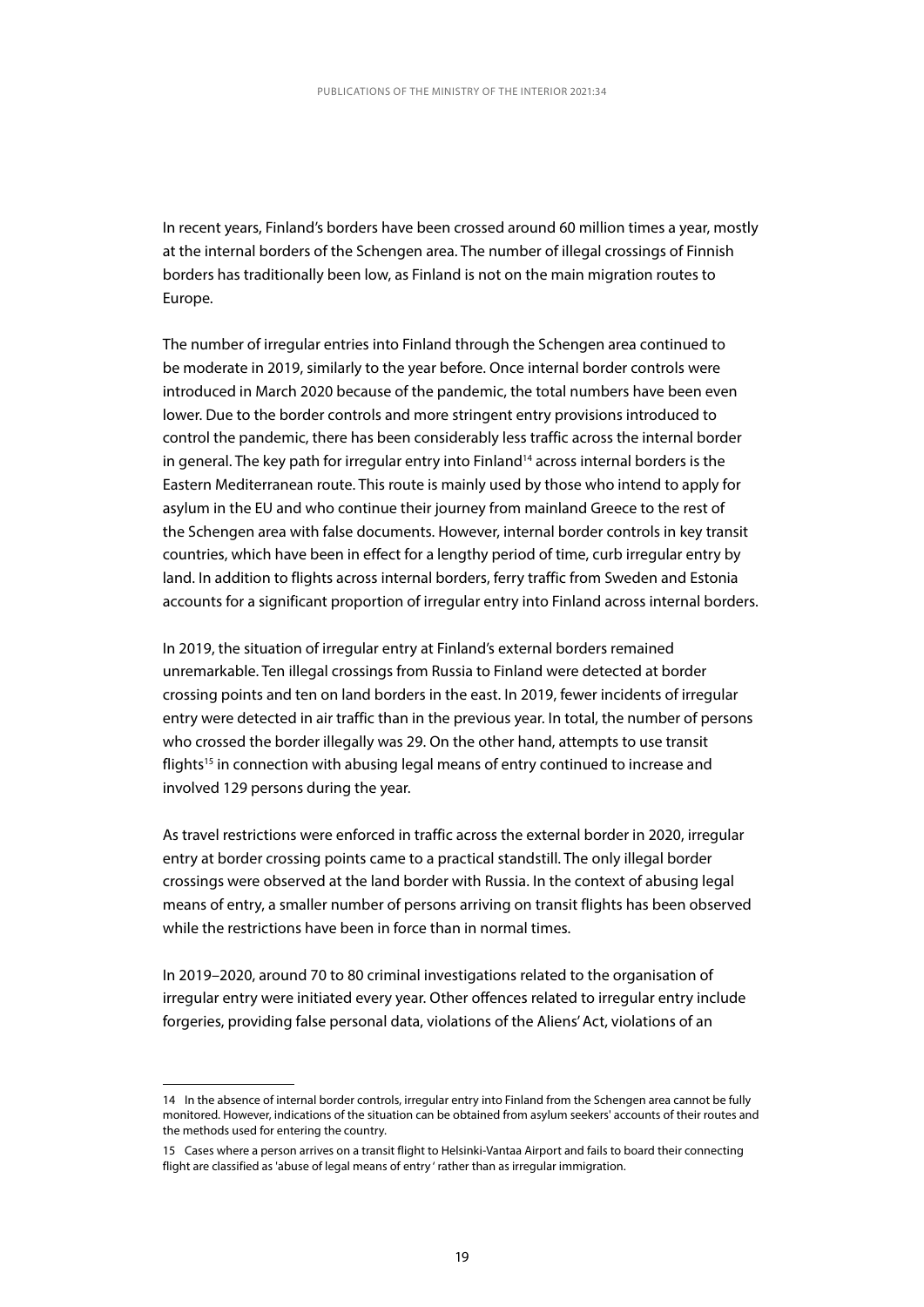<span id="page-20-0"></span>entry ban, trafficking in human beings, pandering, Aliens Act violation by an employer, extortionate work discrimination and the use of foreign labour with no permits.

### **2.5 Applying for asylum in Finland**

Asylum seeker numbers have decreased in Finland in recent years. In 2019, 4,550 asylum applications were submitted in Finland, of which 2,467 were first applications. The highest number of asylum applications was submitted by citizens of Russia, Afghanistan and Turkey. In 2020, 3,209 asylum applications were registered in Finland, of which 1,275 were first applications. This figure is clearly lower than in previous years.

Asylum seekers mainly arrive in the country without the documents required for entry, often assisted by smugglers. Some asylum seekers arrive legally, mainly with visas issued by Finland or from visa exempt countries. As an estimate, over two hundred asylum seekers arrived in Finland with a visa issued by Finland in 2019, mainly from Russia, Turkey and Iran. If the visa was obtained by fraudulent means, Finland is in most cases only a transit country on a journey to other parts of the EU. Migrants may also attempt to travel to other Member States with a visa issued by Finland. Visas issued by one Member State have significance for the EU as a whole.

In recent years, subsequent applications have accounted for 45% to 60% of all asylum applications submitted. The largest number of subsequent applications have been submitted by citizens of Iraq, Somalia and Afghanistan. Subsequent application refers to an asylum application that the applicant submits after being issued with a final decision on their earlier application for international protection by the Finnish Immigration Service or an administrative court.

### **2.6 Return to the migrant's home country**

A person who does not have a right of stay in Finland is expected to leave the country, and in this case, a voluntary return is the primary option. In 2015–2020, 5,420 people have returned from Finland to a number of different countries under the IOM's assisted voluntary return programme. The largest number of migrants have returned to Iraq, Albania, Afghanistan and Russia.<sup>16</sup> The number of migrants opting for assisted voluntary return has gone down significantly in recent years: in 2016, for example, their number was 2,113, whereas this figure in 2020 was 217. Not all of those returning on a voluntary basis

<sup>16</sup> 3,570 to Iraq, 374 to Albania, 221 to Afghanistan (since 2016) and 208 to Russia.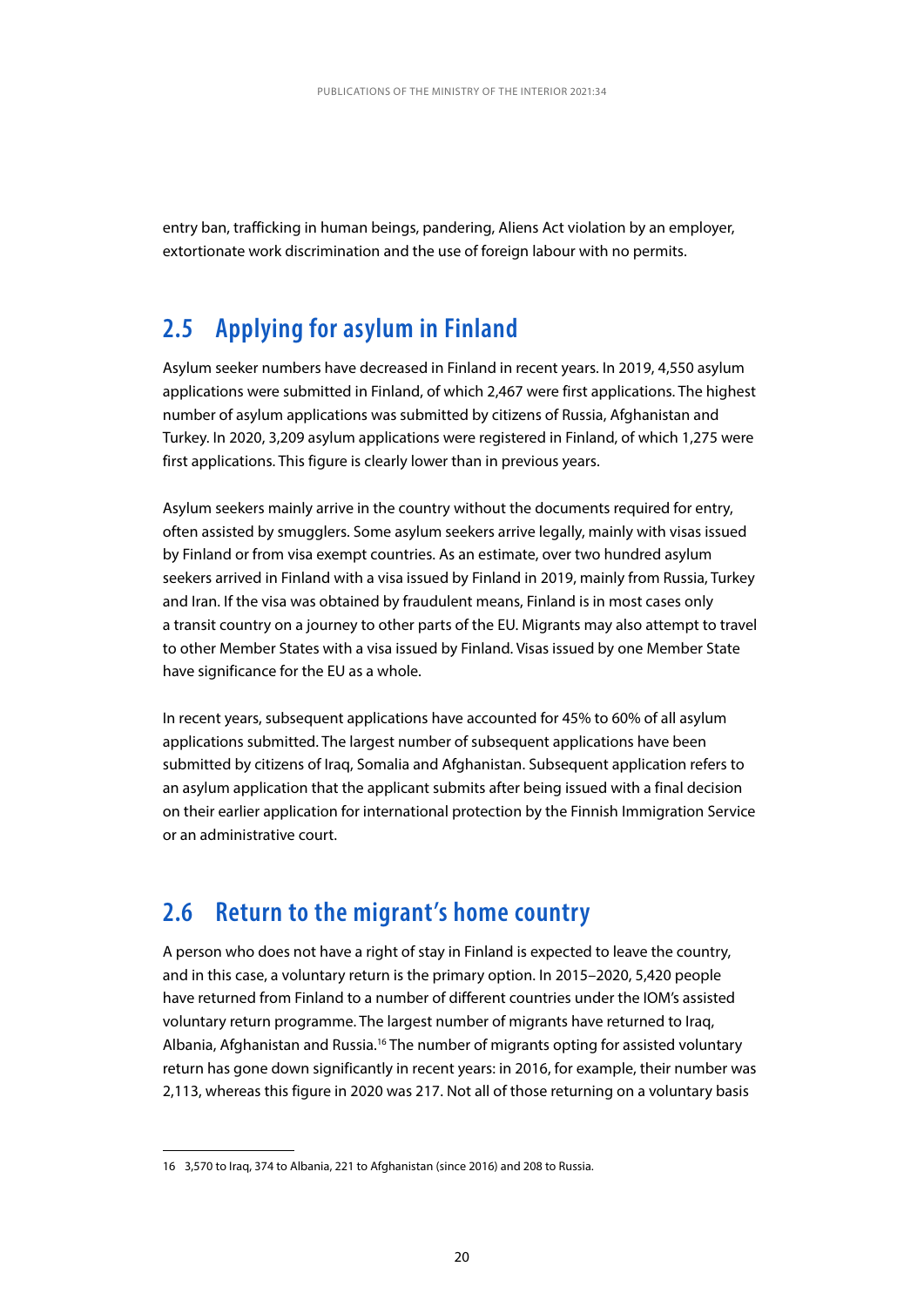<span id="page-21-0"></span>do so through the assisted voluntary return programme: in 2016, for example, around 1,400 persons returned voluntarily to Iraq on chartered flights arranged by the Finnish authorities.

When migrants' return is enforced by the police, these persons are either supervised or escorted. In the former case, the police or border control authorities supervise the person's exit from Finland, whereas an escorted return means that police officers accompany a person who has received a decision to remove them from Finland on their way to the country of destination cited in the decision.

A total of 2,656 persons were returned from Finland by the police in 2019, 421 of them under escort. The largest group of persons returned by the police were those guilty of offences, including violations of an entry ban. The COVID-19 pandemic significantly hampered the organisation of returns in spring 2020. Escorted returns were for the most part suspended between March and May. However, the preparation of returns, including identification of migrants, was continued normally and some individual returns could be carried out. In 2020, the police returned a total of 2,127 people, of whom 205 were escorted. The most important destination countries to which migrants were returned in 2020 were Estonia and Russia. Small numbers of migrants were returned to Somalia and Afghanistan. Since autumn 2018, some migrants who had perpetrated offences have been returned to Iraq.

### **2.7 Persons in Finland without a right of stay**

Estimating the number of persons living in Finland without a right of stay is difficult. A rough estimate of this phenomenon can be obtained by examining the number of Aliens Act violations, as a large proportion of the persons guilty of these violations are living in the country without a right of stay.<sup>17</sup> In 2018 and 2019, slightly over 2,000 violations of both the Aliens Act and an entry ban were recorded, whereas in 2020, the total number of these violations was around 2,500.<sup>18</sup> EU citizens who violate an entry ban

<sup>17</sup> A migrant can also violate the Aliens Act by working without a legal right to gainful employment in Finland, for example, even if their stay in this country were legal as such. An EU citizen may be guilty of an Aliens Act violation if they fail to register a stay exceeding three months.

<sup>18</sup> A total of 2,049 violations of the Aliens Act were recorded in 2018 (including violations of entry bans). In 2019, a total of 1,495 violations of the Aliens Act and 558 violations of an entry ban were recorded, while these figures were 2,109 and 434 in 2020. The figures indicate the number of violations, and it is consequently possible that one person may have committed several offences. The increase in the number of violations in 2020 is noteworthy, given that crossing internal borders was restricted due to the COVID-19 pandemic.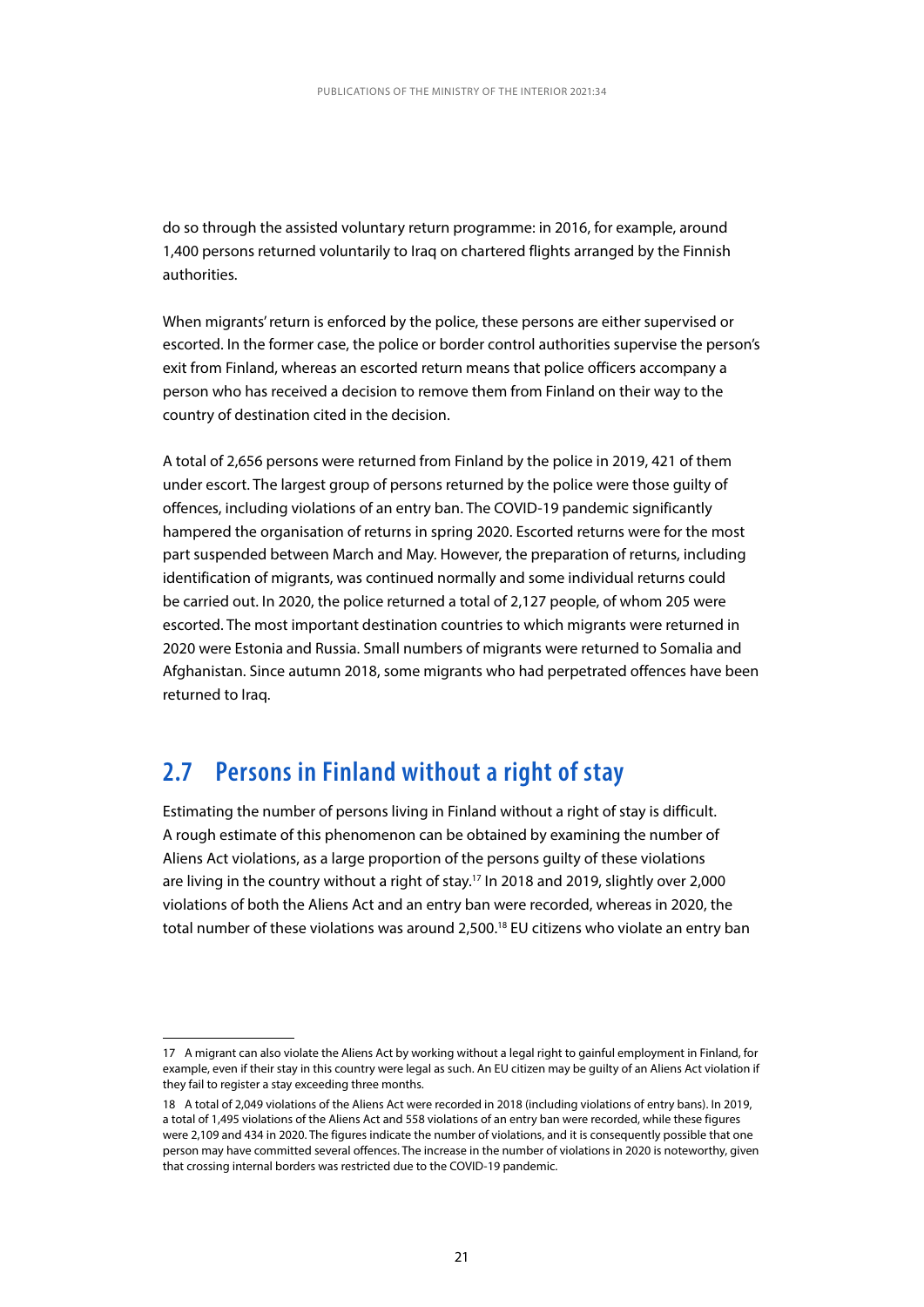mainly arrive in Finland from the neighbouring countries, particularly Estonia, and they often also perpetrate other offences while in the country.<sup>19</sup>

According to estimates, a significant proportion of those who do not have a right of stay in Finland arrived as asylum seekers in 2015 and 2016. The Kadonneet ('Missing') project of the police estimated in 2019 that around 220 to 900 people who had been refused asylum and issued with a decision to remove them from the country but who had not left were living in Finland at that time.<sup>20</sup> In summer 2020, the Association of Finnish Local and Regional Authorities estimated that the number of such persons was between 700 and 1,100.21 The authorities had also failed to remove them from the country. Removing a person from the country may prove impossible because, for example, the third country refuses to readmit them, or only readmits small numbers of returning migrants at irregular intervals. Another reason may be that these persons attempt to avoid being removed from the country by hiding from the authorities or by physically resisting the return, making it impossible to return them on normal scheduled flights under supervision. Should they wish, a person who has been refused asylum may always return to their home country. The reluctance of certain third countries to readmit their citizens only applies to those who are returned by the authorities.

According to the Finnish Immigration Service, around 4,000 of the asylum seekers who arrived in 2015 and 2016 remained in the reception system at the end of 2020. Having been refused asylum, they have later submitted a subsequent application/applications and have remained in the reception system for this reason. They will be legally resident in Finland until a legally valid decision has been issued on the asylum matter, or an enforceable decision to remove them from the country has been made. It is likely that some of the persons currently in the reception system will end up living in the country without a right of stay.<sup>22</sup>

21 Report by the Association of Finnish Local and Regional Authorities "Kielteisen turvapaikkapäätöksen saamisen jälkeen Suomeen oleskelemaan jääneitä henkilöitä tavataan noin 30 prosentissa kuntia", 9 July 2020. Available at: https://www.kuntaliitto.fi/[tiedotteet/2020/](https://www.kuntaliitto.fi/tiedotteet/2020/kielteisen-turvapaikkapaatoksen-saamisen-jalkeen-suomeen-oleskelemaan-jaaneita) [kielteisen-turvapaikkapaatoksen-saamisen-jalkeen-suomeen-oleskelemaan-jaaneita](https://www.kuntaliitto.fi/tiedotteet/2020/kielteisen-turvapaikkapaatoksen-saamisen-jalkeen-suomeen-oleskelemaan-jaaneita)

<sup>19</sup> A total of 434 foreign nationals subject to an entry ban were encountered in Finland in 2020, of whom 247 were Estonians.

<sup>20</sup> National Bureau of Investigation, Julia Jansson: Varjoyhteiskunta valokeilassa – Turvapaikkajärjestelmästä poistetut ja kadonneet henkilöt. Kadonneet-projektin strateginen loppuraportti 2019, POL-2019-681382019.

<sup>22</sup> Under section 14a of the Act on the Reception of Persons Applying for International Protection and on the Identification of and Assistance to Victims of Trafficking in Human Beings (746/2011), foreign nationals have the right to receive reception services until they leave the country. If a person is not willing to leave the country voluntarily with assistance, they will be provided with reception services for no more than 30 days after the decision to remove them from the country becomes legally valid and the police have informed the reception centre that removing them by the authorities' actions is not possible.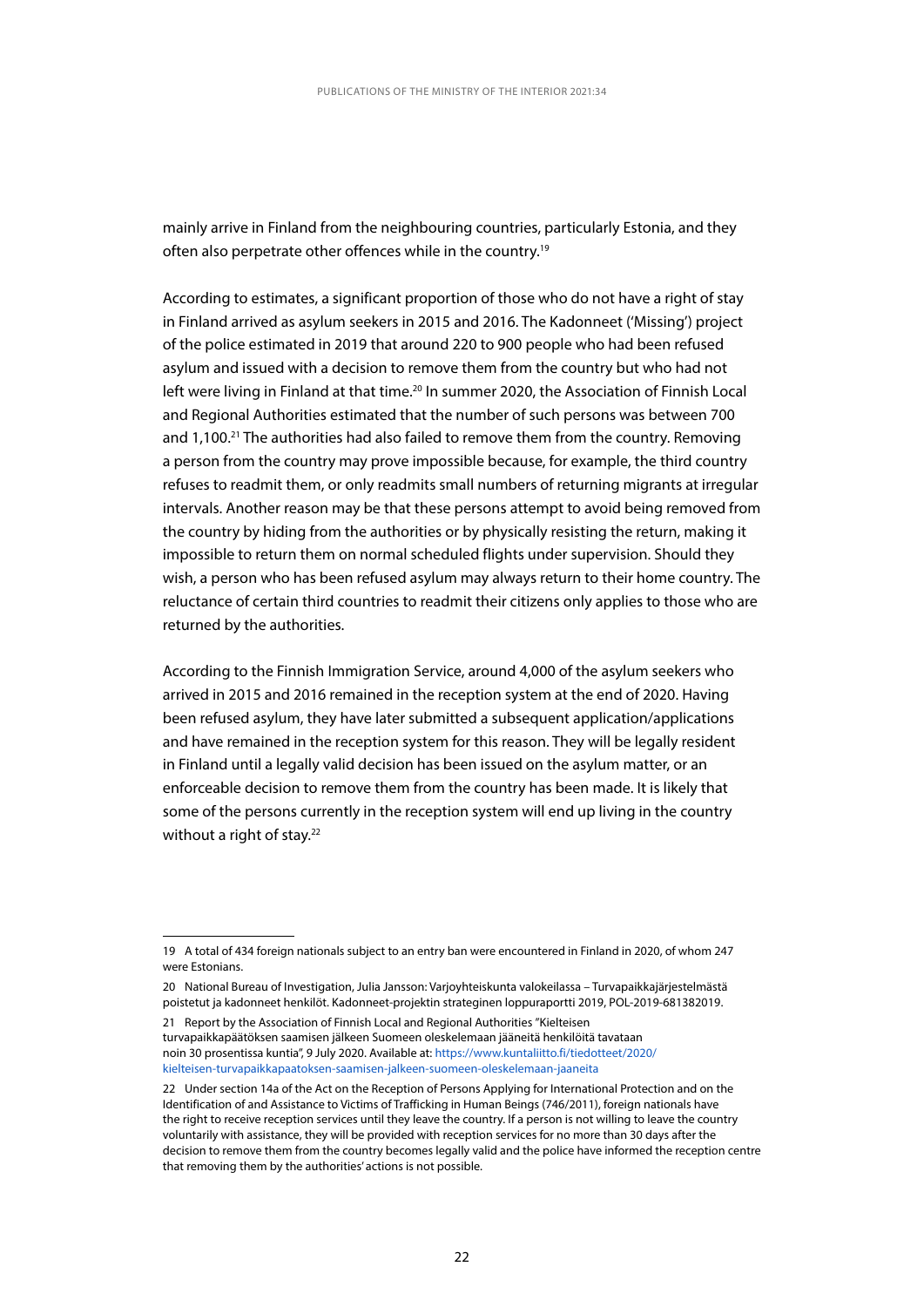In 2015–2016, the asylum process was affected by some quality issues due to a large backlog. These problems were identified both in the Finnish Immigration Service's report and in an independent third-party report.<sup>23</sup> The identified problems have delayed the processes of applicants who arrived in those years and contributed to the submission of subsequent applications. The problems were addressed and, at present, the proportion of cases submitted to appeal courts involving incorrect interpretation of the law or procedural errors in processing an application is less than two per cent of all decisions.

Persons who are not in the asylum and reception system and who have been refused asylum and issued with a decision to remove them from the country are often in a vulnerable position in society. Many of them have been living in Finland for years, and no rapid change to their situation is on the horizon. Due to their vulnerable position, such persons may be exposed to trafficking in human beings or other forms of exploitation, or they may become socially excluded and end up becoming involved in crime. Most of them live in the Helsinki Metropolitan Area, to which many of them move from other municipalities in Finland. According to a report of the Association of Finnish Local and Regional Authorities<sup>24</sup>, this group includes families with children, persons who are ill or have disabilities, and those who are practically illiterate. According to an estimate of the Association of Finnish Local and Regional Authorities, this figure includes 30 to 50 families with children, whereas Helsinki Deaconess Institute estimates that there are hundreds of children without a right of stay living in the Helsinki Metropolitan Area alone.

Other persons staying in the country without a right of stay include those who do not apply for asylum or a residence permit at all because they are not planning to stay in Finland, or because they know that they do not meet the criteria for being granted asylum or issued with a residence permit. Some may be living in Finland without a right of stay because their residence permit or visa has expired and there are no grounds for re-issuing it. A person's stay may also be irregular in a situation where they have by oversight failed to apply for an extension permit in time. In this case, they are not guilty of an Aliens Act violation, the criterion for which is acting with intention.

<sup>23</sup> Owalgroup: Turvapaikkaprosessia koskeva selvitys, 27 June 2019. Available at: [https://intermin.fi/](https://intermin.fi/documents/1410869/3723692/Turvapaikkaprosessia+koskeva+selvitys+27.6.2019/60bd290f-ffbd-2837-7f82-25fb68fe172c/Turvapaikkaprosessia+koskeva+selvitys+27.6.2019.pdf) [documents/1410869/3723692/Turvapaikkaprosessia+koskeva+selvitys+27.6.2019/60bd290f-ffbd-2837-7f82-](https://intermin.fi/documents/1410869/3723692/Turvapaikkaprosessia+koskeva+selvitys+27.6.2019/60bd290f-ffbd-2837-7f82-25fb68fe172c/Turvapaikkaprosessia+koskeva+selvitys+27.6.2019.pdf) [25fb68fe172c/Turvapaikkaprosessia+koskeva+selvitys+27.6.2019.pdf](https://intermin.fi/documents/1410869/3723692/Turvapaikkaprosessia+koskeva+selvitys+27.6.2019/60bd290f-ffbd-2837-7f82-25fb68fe172c/Turvapaikkaprosessia+koskeva+selvitys+27.6.2019.pdf)

<sup>24</sup> Report by the Association of Finnish Local and Regional Authorities "Kielteisen turvapaikkapäätöksen saamisen jälkeen Suomeen oleskelemaan jääneitä henkilöitä tavataan noin 30 prosentissa kuntia", 9 July 2020. Available at: [https://www.kuntaliitto.fi/tiedotteet/2020/](https://www.kuntaliitto.fi/tiedotteet/2020/kielteisen-turvapaikkapaatoksen-saamisen-jalkeen-suomeen-oleskelemaan-jaaneita) [kielteisen-turvapaikkapaatoksen-saamisen-jalkeen-suomeen-oleskelemaan-jaaneita](https://www.kuntaliitto.fi/tiedotteet/2020/kielteisen-turvapaikkapaatoksen-saamisen-jalkeen-suomeen-oleskelemaan-jaaneita)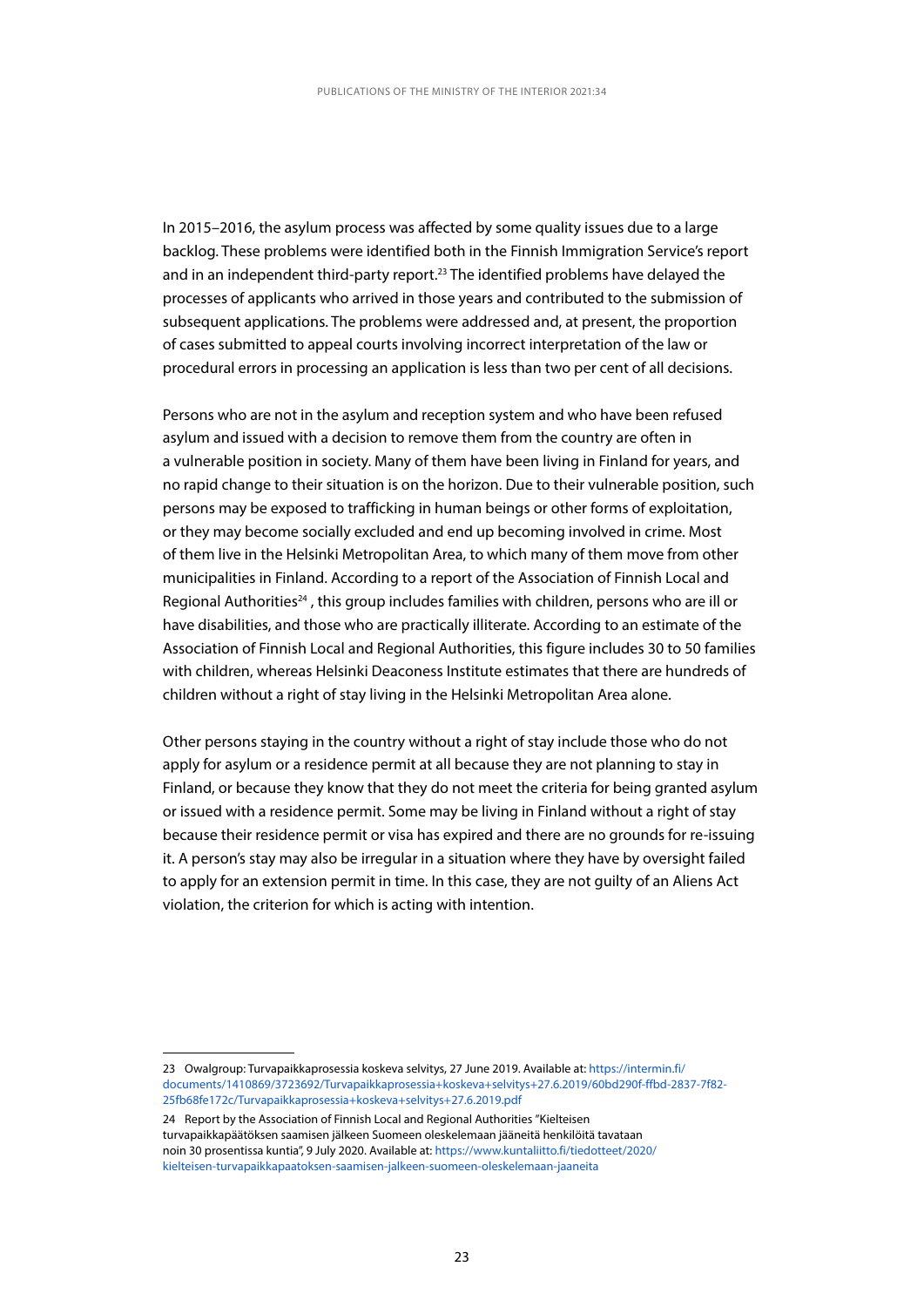## <span id="page-24-0"></span>**3 CROSS-CUTTING PRINCIPLES OF THE ACTION PLAN**

### **3.1 Securing the realisation of fundamental and human rights**

Fundamental and human rights, which stem from human dignity, belong equally to all people. Public authorities' responsibilities include not only respecting and protecting human rights but also actively realising and safeguarding them.25 This can be done by interpreting the law in a manner that promotes the realisation of fundamental rights and through active efforts to change practices and legislation.

The basic premise regarding most rights protected under human rights treaties is that no difference can be made between the country's own citizens and other people. In Finland, too, fundamental rights belong to everyone residing in the country in principle, and no distinction is made on the basis of the nature of their stay. However, the right to move freely around the country and choose where to live is limited to Finnish citizens and foreign nationals staying in Finland legally.

The sovereignty of the State includes the right to determine who is allowed to enter its territory. The protection of fundamental and human rights must be taken into account in the management of immigration, however, including respect for family life. The conditions for entry and stay must not be applied in a discriminatory manner. The right to international protection is an exception to states' right to control entry.

The right to seek and obtain protection against persecution in the applicant's home country is recognised under the UN's Universal Declaration of Human Rights and the Convention Relating to the Status of Refugees (Geneva Convention). The cornerstone of international law on refugees is the principle of non-refoulement, according to which no one may be returned to a country where they are at risk of persecution, torture or other inhuman treatment. This means in practice that the authorities must, for each person applying for asylum or making appeal to non-refoulement, to investigate if the

<sup>25</sup> Section 22 of the Constitution obliges public authorities to guarantee the observance of fundamental and human rights.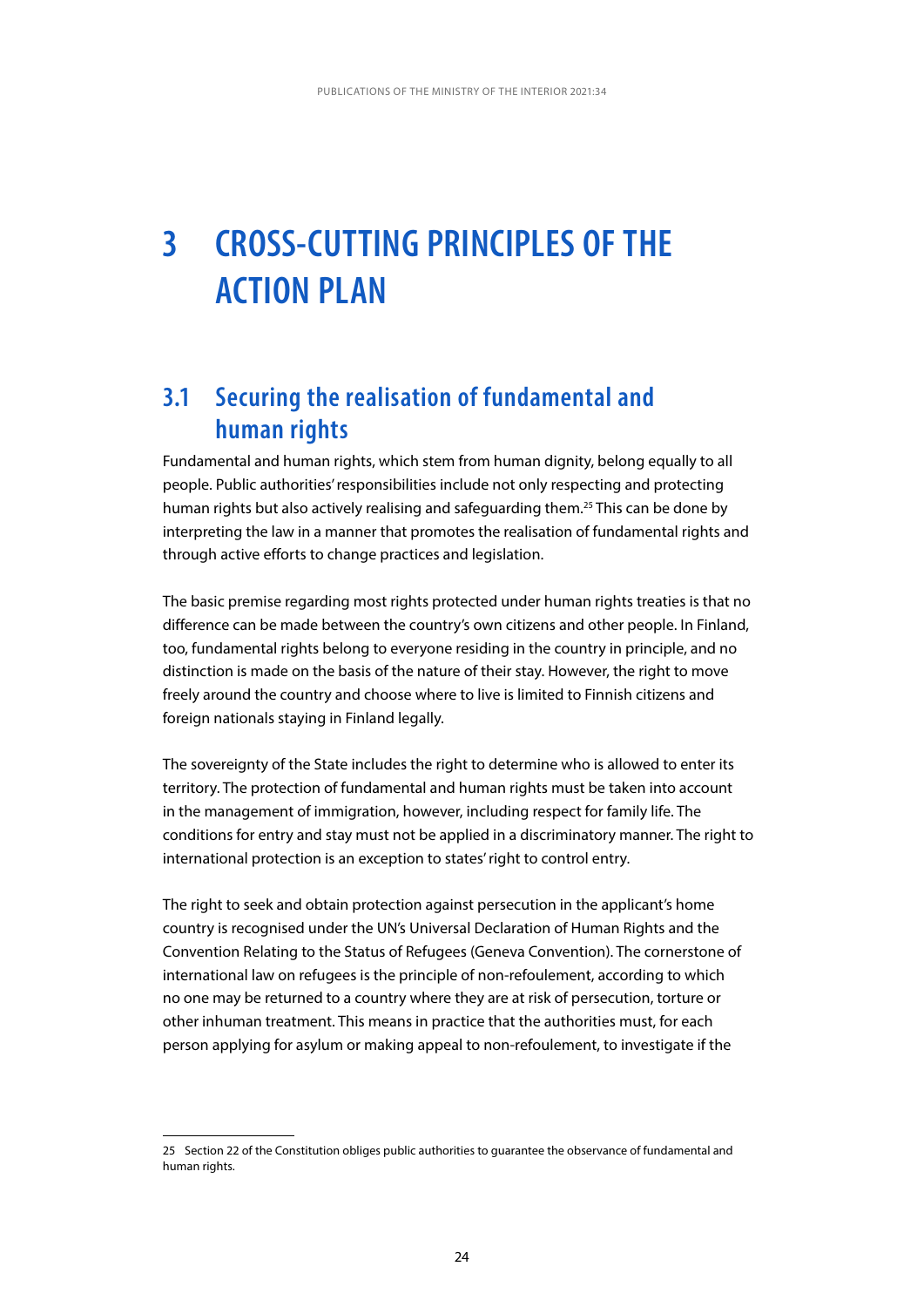person may be at risk of prohibited treatment if they were returned. The principle of nonrefoulement is also included in the Constitution of Finland.

The EU has strengthened the right to international protection by recognising the right to asylum in the European Charter of Fundamental Rights and by also providing for subsidiary protection, which complements the asylum process.<sup>26</sup> The Geneva Convention has at times been criticised for its definition of a refugee; as it requires demonstrating persecution for certain personal reasons, it is poorly suited to today's conflicts and disasters that force people to leave their home countries and seek protection elsewhere.

The provision of the European Convention on Human Rights which prohibits torture and inhuman treatment has been considered applicable to cases of returning migrants, regardless of whether or not the person has applied for asylum. The prohibition of torture is also included in several other human rights treaties and the Finnish Constitution. This prohibition is absolute. No exception can be made to it, and this principle cannot be limited on any grounds, not even in exceptional circumstances or if there is a serious threat to national security or the life of another person.<sup>27</sup> Protocol No. 4 to the European Convention on Human Rights also prohibits the collective expulsion of aliens.

As a rule, the rights protected under human rights treaties are not absolute and they can be restricted. Any restrictions should generally be based on law, have acceptable objectives and also be necessary in a democratic society. In practice, this is about finding a fair balance between an individual's rights and such competing objectives as protecting other people's rights or other interests of the state.

Identifying persons in a particularly vulnerable position is of primary importance, as they often have a right and need for special support or services. These groups include children as well as victims of human trafficking, torture or gendered violence. Other groups requiring particular attention are persons with disabilities or in poor health, sexual and gender minorities and certain minority groups facing discrimination, including the Roma or stateless persons. Specific obligations under international treaties apply to many of these vulnerable groups, including the UN Convention on the Rights of the Child and the UN Convention on the Rights of Persons with Disabilities as well as the Council of Europe's Convention on preventing and combating violence against women and domestic violence and Convention on Action against Trafficking in Human Beings.

<sup>26</sup> According to the Explanations relating to the Charter of Fundamental Rights of the European Union, Article 18 is based on Article 78 of the Treaty on the Functioning of the European Union (TFEU), which requires the Union to respect the Geneva Convention on refugees ratified by all EU Member States.

<sup>27</sup> The European Court of Human Rights has stressed the fact that the prohibition of torture is based on the most fundamental values of democratic society, and it must be applied also in difficult circumstances and irrespective of the conduct of the person concerned. *Gäfgen v. Germany (2297805) 1 June 2010*.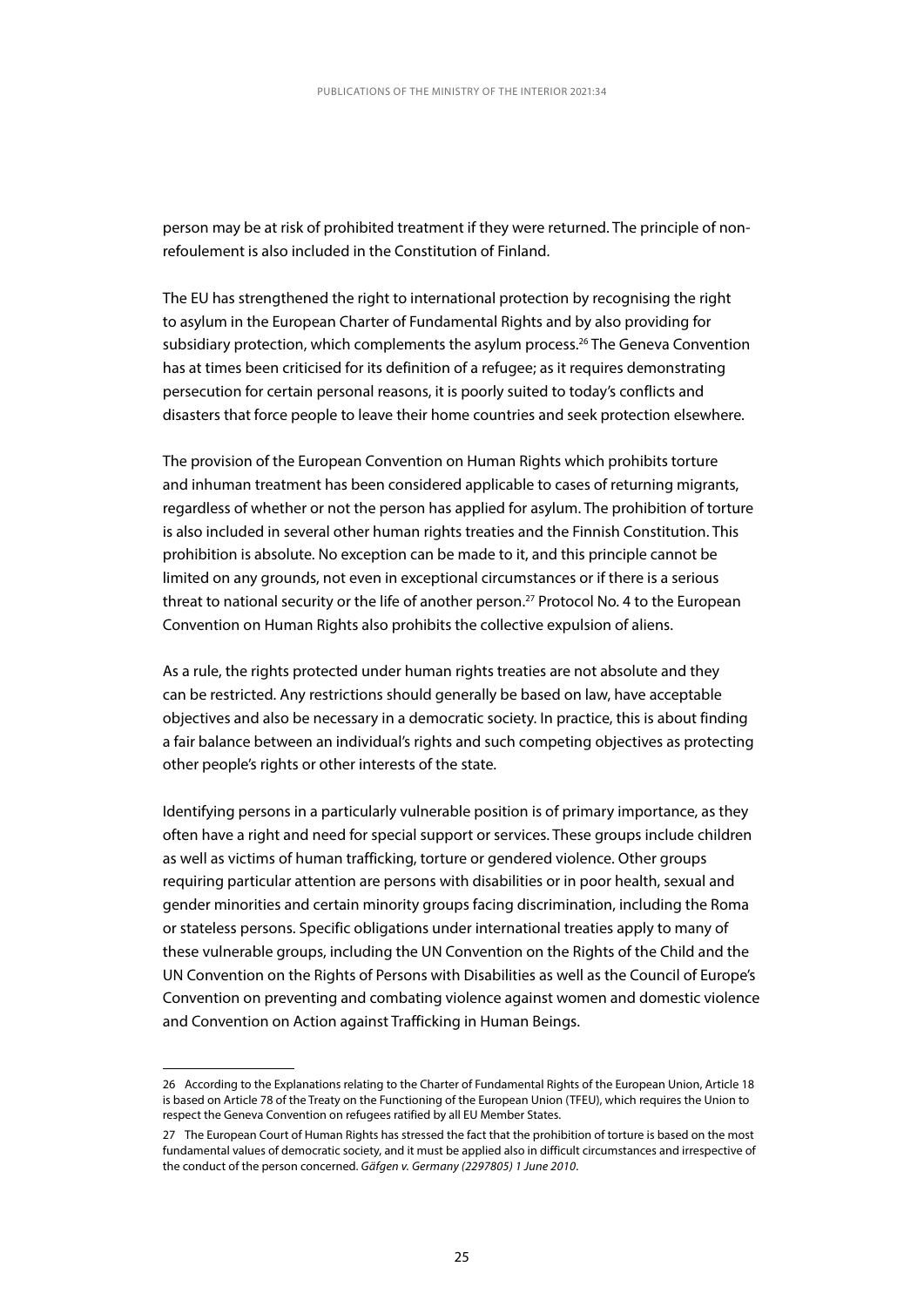<span id="page-26-0"></span>In addition to those discussed above, essential fundamental and human rights to be taken into account in connection with irregular entry and stay include, *for example*:

- − principle of the child's best interests as the primary consideration (in all decisions concerning children),
- − right to personal liberty and integrity (precautionary measures, in particular the requirement of absolute necessity and the principle of last resort regarding detention),
- − protection of private life and personal data (including registrations, screening, house searches),
- − protection of family life (if a person has family members in Finland),
- − right to information (at all stages of the process and in a manner that the person understands),
- − right to essential care (even if the stay in the country is irregular),
- − protection of property (in connection with detention and returns),
- − right to initiate an administrative matter (permit procedures),
- − right to have one's matter dealt with without delay but appropriately (permit procedures);
- − right to receive a reasoned decision (permit procedures),
- − right to have a matter heard by an independent court (permit procedures),
- − the right to legal protection of a victim of an offence; and
- non-discrimination (particularly in the monitoring of foreign nationals but also in other respects).

The requirements of good governance oblige the authorities regardless of the customer's background.

*Action 1 Addressing the realisation of fundamental and human rights in all actions related to preventing irregular entry and stay.*

### **3.2 Promoting the detection of trafficking in human beings and identification of persons in a vulnerable position**

Victims of human trafficking in Finland frequently are persons who are in a vulnerable position because of either their personal traits, including an illness or disability, or a low social status. Persons who are in the country without a right of stay or who are uncertain about their residence permits have an extremely high risk of being exploited or even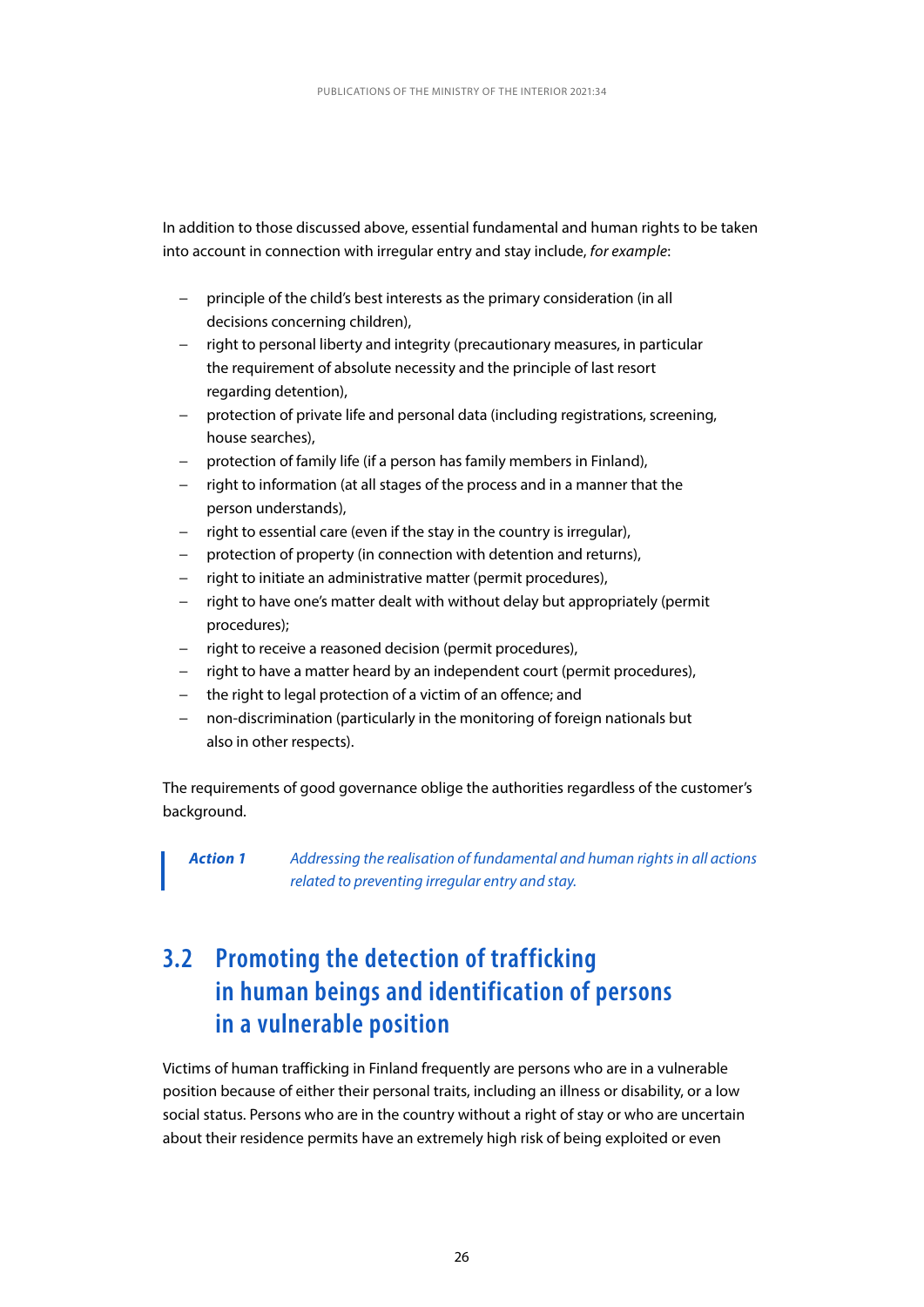becoming victims of human trafficking. So far, however, their number in the assistance system for victims of human trafficking has been low.

The assistance system for victims of human trafficking is the authority responsible for providing statutory assistance for trafficking victims. The numbers of persons seeking help from the assistance system have been growing: 303 requests for assistance were made in 2019, and 394 in 2020.

It is difficult to assess whether the increase in client numbers is due to increased awareness or a growing number of cases. An asylum seeker's need for assistance is in most cases reported by a reception centre, the Finnish Immigration Service or a counsel. The need for assistance experienced by other groups is usually reported by the victims themselves or an NGO. In 2019, 39 reports made by the victims were registered, whereas in 2020 this figure was 70.

Some persons who have had several asylum applications turned down also find their way or are directed to the assistance system. If they are not victims of human trafficking, the system has no means of helping them as it cannot offer assistance in matters exclusively concerning residence permits, and the reflection period granted by the assistance system, which is at maximum six months, would not change the situation of these persons.<sup>28</sup>

The most common forms of trafficking in human beings involve labour or sexual exploitation. It may also involve forced marriages, or exploitation in begging or criminal activities. The largest number of trafficking cases identified in Finland have concerned labour exploitation in which the victim, usually a foreign national, is forced to work on poor terms and often in conditions that violate human dignity. Trafficking in human beings is also a constantly changing phenomenon and new manifestations of it continuously emerge, such as trafficking related to benefit fraud and identity theft. In these situations, the victim is kept in poverty and conditions that violate human dignity, enabling the exploiter to collect the wages or other benefits paid to them and, for example, take loans in the victim's name. Trafficking in human beings is above all economic crime, and the perpetrators gain significant criminal proceeds.

A maximum reflection period of six months can be granted to a victim of human trafficking whose stay in Finland is irregular by the criminal investigation authorities or the assistance system. During this period, the victim can recover from their experiences and decide if they wish to cooperate with the authorities and have the human trafficking

<sup>28</sup> Section 52b of the Aliens Act (Reflection period for victims of trafficking in human beings who are in the country without right of residence).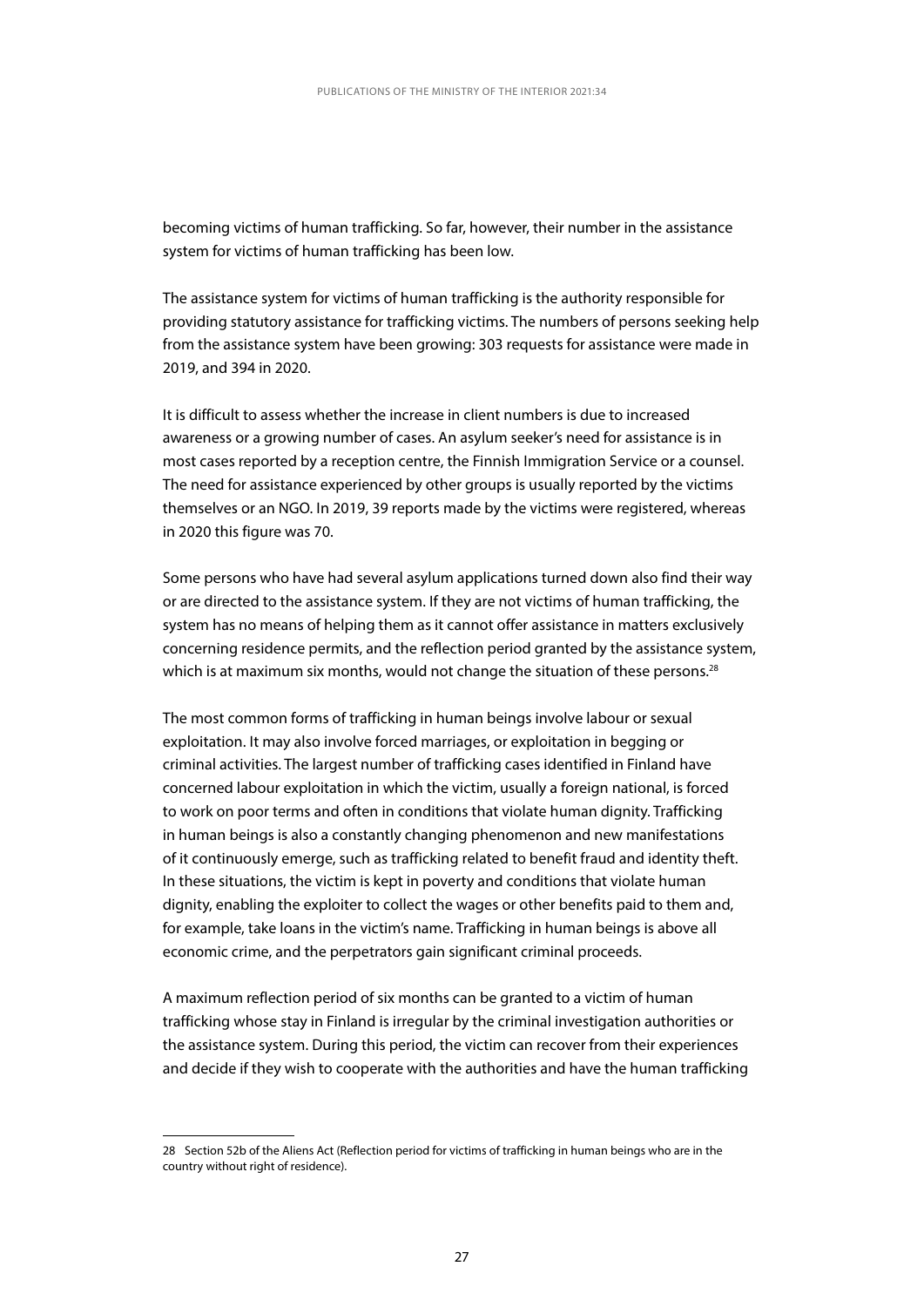offence against them investigated. During the period of reflection, their stay is legal and they will not be removed from the country. A person may be granted a residence permit on the basis of being a victim of human trafficking. A residence permit may also be issued to a person who has stayed and worked in Finland illegally if the case involves particularly exploitative employment conditions, or to a person who was a minor while working illegally.29 These permits have seen little use.

Trafficking in human beings is largely hidden crime, and not only the perpetrator but also the victim may attempt to stay out of the authorities' reach. Trafficking victims do not always dare seek assistance from the authorities or make a report of an offence. Victims may fear retaliation from the perpetrators, be suspicious of the authorities, or not know their rights. Sometimes a trafficking victim does not even realise they are a victim.

When a person is in the country without a right of stay, the threshold for filing a report of an offence on their own initiative may be high due to uncertainty about fulfilling the criteria for a residence permit or fear of being removed from the country. A person staying in the country with a residence permit based on employment may also be fearful of bringing up potential exploitation, as they may be afraid of losing their job and thus also their residence permit. They may additionally worry that residence permits granted to their family members due to family ties will no longer be renewed if the sponsor does not have a sufficient income. In this case, the family may be deported to their home country, and once there, they may in the worst case be threatened by the persons who exploited the sponsor in Finland. These fears are exacerbated by the fact that the exploitative employer often provides false information about Finnish labour legislation and residence permit criteria.

It is important that the authorities working on the customer interface have the ability to recognise victims, or potential victims, of human trafficking and also detect other, less severe phenomena of exploitation. By examining the possibility of setting up a firewall (see section 8.5.), the Action Plan wishes to contribute to lowering victims' threshold for reporting exploitation and offences against them. This is also believed to promote the detection of human trafficking. One of the most effective ways of preventing human trafficking is making it as difficult as possible for the criminals and enforcing criminal liability more effectively.

The central government is working on several mutually supportive actions to prevent human trafficking. The Ministry of the Interior has decided to allocate additional resources

<sup>29</sup> Under section 52d of the Aliens Act, a reflection period can also be granted in situations referred to in this provision.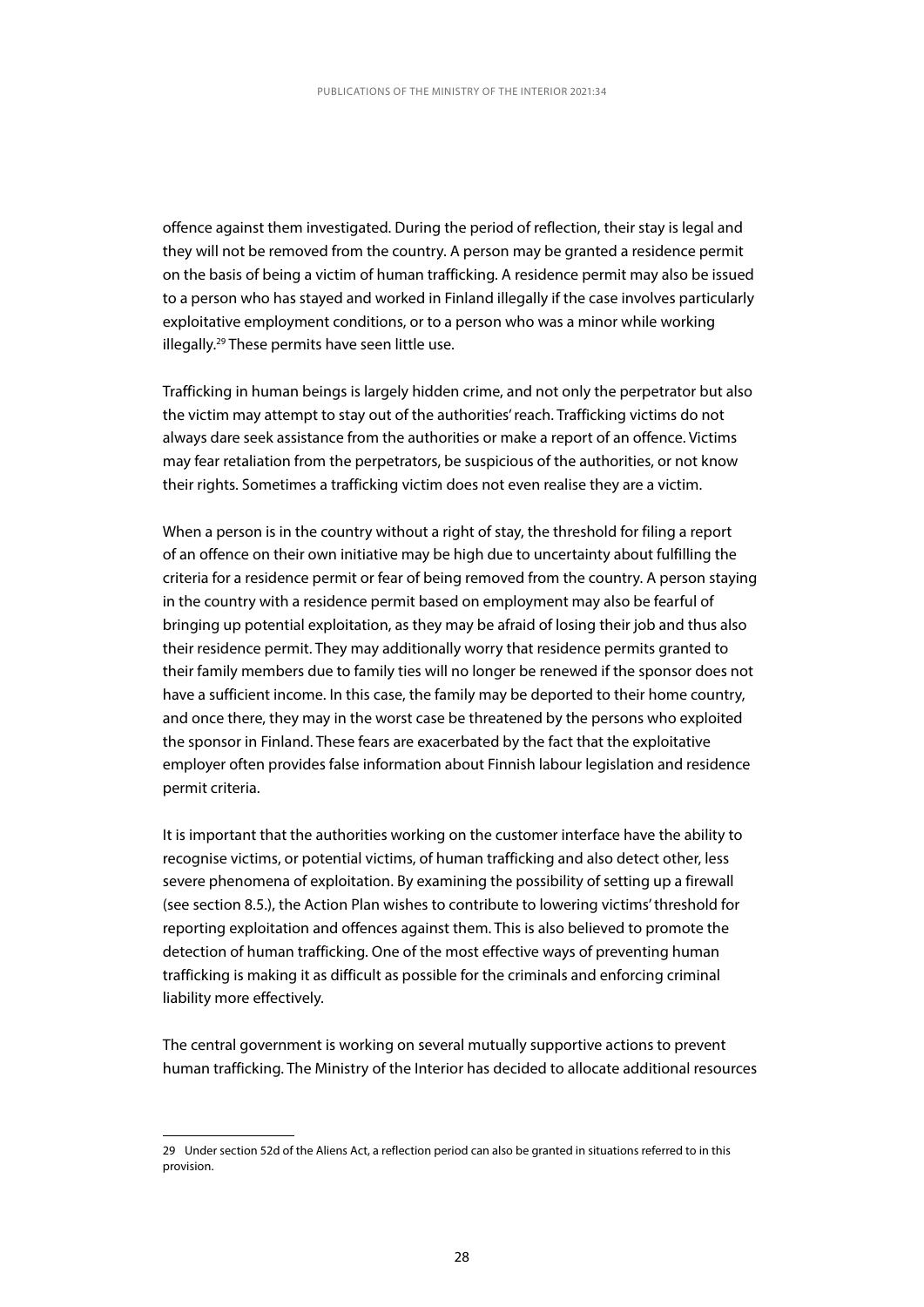to the police for their work against human trafficking. The National Police Board has allocated most of these resources to Helsinki Police Department, in which a team focusing on detecting and investigating human trafficking offences has been established. The police will allocate a total of 20 person-years to the work against human trafficking in 2021. The Ministry of Justice is preparing a cross-administrative action plan against human trafficking, the aim of which is to promote the recognition and detection of human trafficking, enforce criminal liability more effectively, improve the status of trafficking victims and prevent and reduce human trafficking. The Ministry of Social Affairs and Health is drafting an overhaul of the legislation on assisting victims of human trafficking. The Ministry of Economic Affairs and Employment is preparing an amendment to the Aliens Act to prevent labour exploitation and promote its detection.

Other actions listed in this Action Plan, notably actions 7, 12, 30, 40 and 49, also aim to prevent trafficking in human beings and promote its detection.

| <b>Action 2</b> | Improving the authorities' ability to recognise victims of human trafficking<br>and other exploitation. Improving the process of directing victims to the<br>assistance system for victims of human trafficking and enforcing criminal<br>liability more effectively. The aim is to prevent and reduce trafficking in<br>human beings and the exploitation of vulnerable people. |
|-----------------|----------------------------------------------------------------------------------------------------------------------------------------------------------------------------------------------------------------------------------------------------------------------------------------------------------------------------------------------------------------------------------|
| <b>Action 3</b> | Improving the authorities' ability to recognise vulnerable applicants.<br>Reviewing the national implementation of the EU directive on common<br>procedures for granting and withdrawing international protection<br>regarding procedural quarantees for vulnerable persons.                                                                                                     |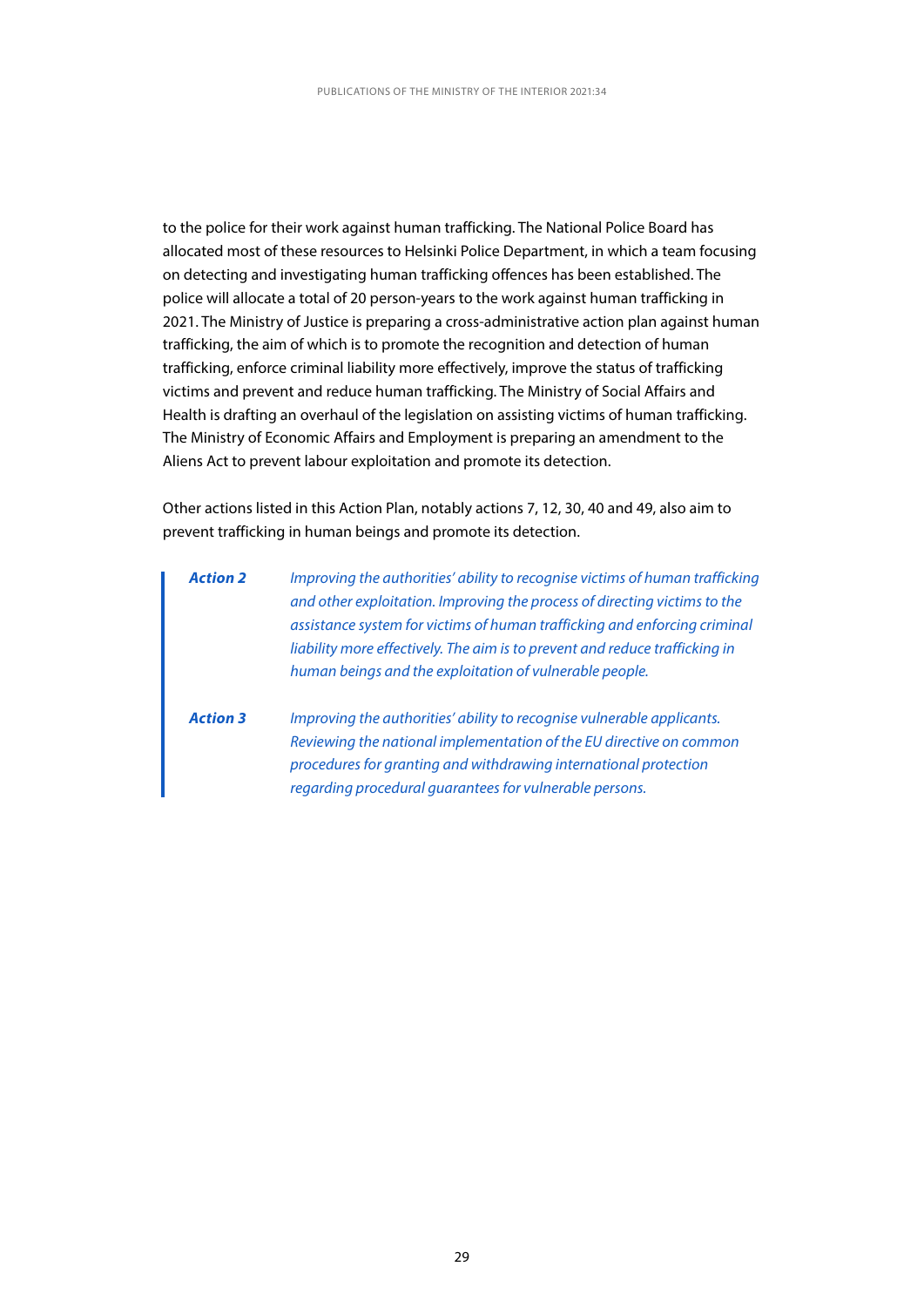## <span id="page-30-0"></span>**4 ACTIONS IN COUNTRIES OF ORIGIN AND TRANSIT OF MIGRATION**

Migration is driven by climate change, global inequalities and conflicts. This makes influencing irregular entry and stay through proactive measures in countries of origin and transit of migration important.

While improving the living conditions in the countries of origin, a confidential relationship can be built, which in turn also facilitates talks about issues that are more difficult for these countries, including returning their citizens. By developing legal channels, a positive message can be sent to both migrants attempting to enter Europe and their countries of origin. This may also reduce the pressure on people to put their lives at risk by seeking irregular entry into Europe and relying on facilitators of irregular entry.

Communication about migration raises people's awareness of its practices and risks. As international migration grows, the importance of anticipating changes in the operating environment has been recognised both in the EU and Finland.

### **4.1 Influencing the root causes of forced migration in countries of origin and transit**

Influencing the root causes of forced migration can help prevent situations in which people have to leave their countries to seek safety or a future elsewhere. These root causes include conflicts and crises, climate change, weak social structure, poor human rights situation, crime and famine. The reasons leading to forced migration are complex, and the results of efforts to influence them will only be visible many years later. The factors that motivate attempts to reach Europe also include demographic and economic trends. In its Communication titled a New Pact on Migration and Asylum issued in September 2020, the European Commission noted that providing economic opportunity, particularly for young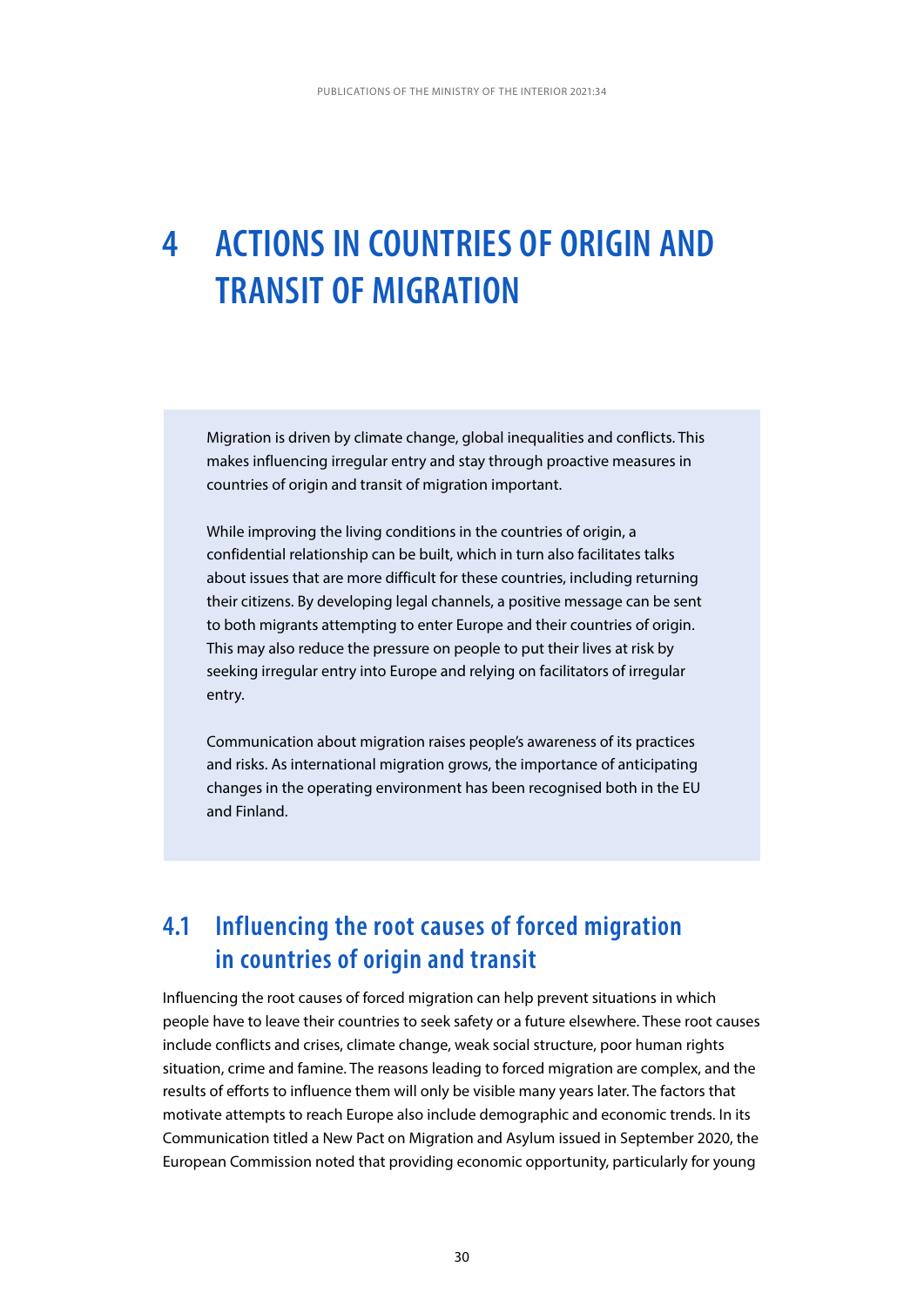people, is often the best way to create perspectives for people and thus to reduce the pressure for irregular migration.

The EU has striven to influence the root causes as part of a comprehensive approach to migration for a long period. For example, one set of measures in the Joint Valletta Action Plan of the EU and key African countries for migration addresses influencing the root causes of migration. Development policy, such as financing instruments, is another way of making an impact. Many other policy sectors, including trade and investments, education, energy and digitalisation, also contribute to boosting economic growth and the building of viable and stable societies in countries of origin and transit of migration. Addressing these aspects requires cross-administrative cooperation as part of a comprehensive approach to migration issues.

Key countries of origin of asylum seekers in Finland have for many years been Afghanistan, Iraq and Somalia. Finland has participated in stabilisation and reconstruction efforts currently underway in these countries in many ways. This participation has included peacekeeping, civilian crisis management, political advocacy, participation in coordinating assistance, establishing bilateral relations and supporting development cooperation projects alike. A vicious circle of conflicts has persisted in these countries, eroding their structures. This is why supporting their overall development has only been possible from time to time and in some fields of activity. At the moment, only a handful of projects directly relevant to migration are being implemented with the support of Finland's development cooperation funds in these countries. Most development cooperation projects which Finland supports in Afghanistan aim to influence the root causes of migration, including stability, population control, education, basic services, water supply, economic development and job creation.

Joint actions, especially with other EU countries, and supporting particularly fragile countries through multilateral funding channels are of primary importance for a small country like Finland. Examples of EU-level work include the long-standing Regional Development and Protection Programmes (RDPPs) seeking to improve the conditions in the Middle East, North Africa and the Horn of Africa. The RDPPs offer a platform for coordinating EU Member States' activities in these regions.

| <b>Action 4</b> | Promoting cooperation across the boundaries of administrative branches<br>to achieve the EU's common objectives relating to migration.      |
|-----------------|---------------------------------------------------------------------------------------------------------------------------------------------|
| <b>Action 5</b> | Participating more actively in joint actions with other EU Member States<br>and Schengen Associated Countries to influence the root causes. |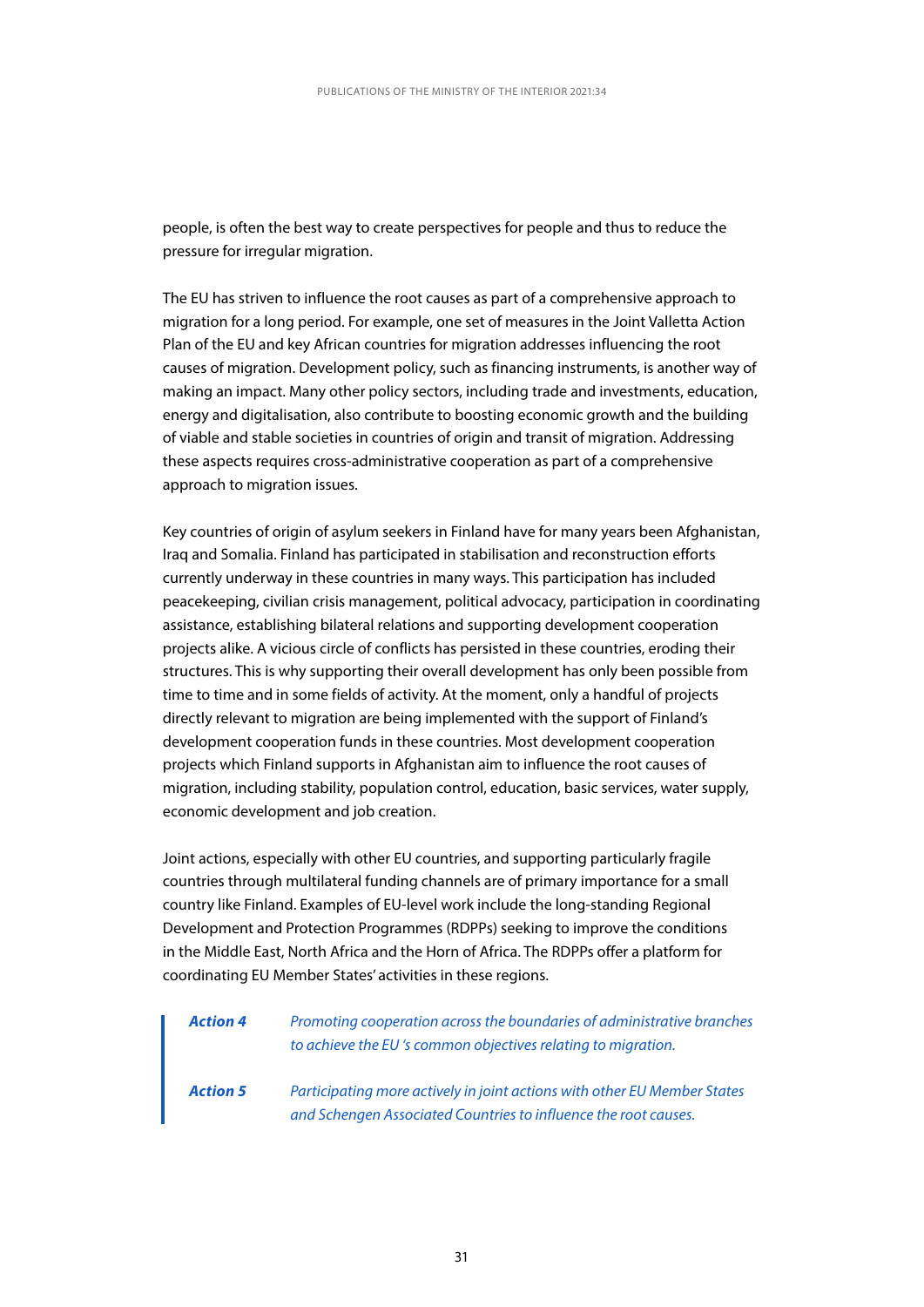### <span id="page-32-0"></span>**4.2 Cooperation on migration with countries of origin and transit**

Cooperation on migration with key countries of origin and transit takes place at both national and EU level. At EU level, it involves especially cooperation within the framework of such dialogues as the Rabat, Khartoum, Prague and Budapest processes<sup>30</sup>. In this practical cooperation, developing border control, combating the smuggling and trafficking of human beings, and returning migrants are emphasised as the EU's objectives. In summer 2020, the EU intensified its cooperation on these issues with its partner countries in North Africa<sup>31</sup>. Providing correct information on pathways to legal immigration and the risks of human smuggling and trafficking are other examples of an area in which cooperation could be stepped up. Tools for identifying disinformation are needed especially for young people, who are susceptible to different influences.

Finland can offer expertise and competence in such areas as developing asylum and reception systems, border control, provision of correct information, assisted voluntary return and reintegration, and the enforcement of decisions to return migrants by the authorities' actions. Such projects may also facilitate negotiations and agreements on readmission. Practical experience has shown that the same strategies do not work with all partner countries: sometimes a better outcome can be achieved bilaterally, at other times by relying on a common EU front. In most cases, it is worthwhile for a small country to participate in projects carried out in European cooperation, as they have a higher impact than national actions and their costs per Member State are reasonable.

When the EU negotiates on returns and readmissions with partner countries, these countries often highlight the need for legal entry routes. While the number of people in these countries who have used legal entry routes for labour has so far been modest compared to the needs and pressures to gain entry, they are important signals for those seeking to enter Europe and for third countries. The existence of legal routes is also a way of reducing irregular immigration which, among other things, also contributes to better adaptation of immigration to labour market needs. The resettlement of quota refugees is a means of providing protection for the most vulnerable refugees and showing solidarity

<sup>30</sup> The Budapest Process: an inter-regional dialogue on migration stretching from Europe to the Silk Routes region, also covering Europe's Eastern neighbours, the Western Balkans and Central Asia.

The Prague Process: dialogue on migration between European and Central Asian countries.

The Rabat Process: Dialogue on Migration and Development between European countries and Northern, Western and Central African countries.

Khartoum Process: a platform for political cooperation amongst the countries along the migration route between the Horn of Africa and Europe which emphasises preventing trafficking in human beings and the smuggling of migrants.

<sup>31</sup> The Ministerial Conference in July 2020 was attended by the Interior Ministers of Algeria, Libya, Mauritania, Morocco and Tunisia.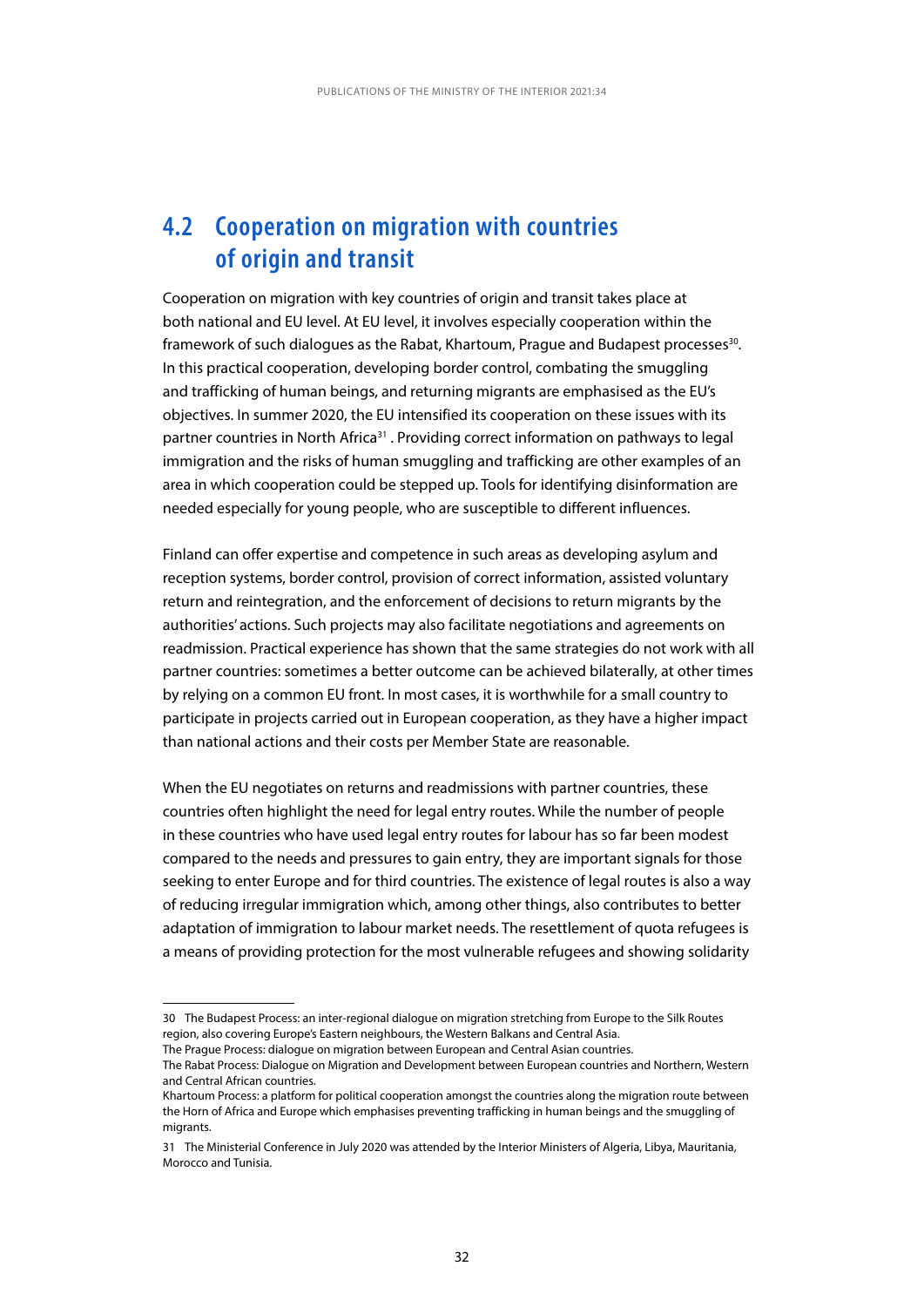<span id="page-33-0"></span>to countries that have received large numbers of refugees. It is in Finland's interest to advocate the participation of an increasing number of countries in resettlement as well as developing and expanding the offer of legal entry routes.

According to the European Commission, the EU aims to develop and deepen tailor-made partnerships with key third countries of origin and transit. The objective is pursuing comprehensive, balanced and tailor-made partnerships that are mutually beneficial. Engagement with partner countries will be stepped up across all areas of cooperation. In order to achieve real partnerships and shared ownership, different interests need to be reconciled. For this, a better understanding of the migration perspectives of countries of origin and transit is needed, and trust needs to be built. These goals cannot be achieved without continuous dialogue.

| <b>Action 6</b> | Participating more actively in dialogues and other cooperation on<br>migration between the EU and third countries, especially with regard to<br>key countries of origin and transit from Finland's perspective. |
|-----------------|-----------------------------------------------------------------------------------------------------------------------------------------------------------------------------------------------------------------|
| <b>Action 7</b> | Reviewing the visa system and the accessibility of visa services in order to<br>promote legal means of entry.                                                                                                   |
| <b>Action 8</b> | Finding out about complementary legal channels developed in other<br>countries to support national discussion.                                                                                                  |

### **4.3 Actions at Finnish missions and liaison officer activities**

On the global scale, migration is not declining. People also migrate in and out of Finland for a number of reasons. Finnish missions play a key role in entry procedures as they issue visas and receive residence permit applications. It is important to ensure that the staff at Finnish missions are committed to dealing with migration issues. The head of the mission is responsible for ensuring that the mission has workable relations not only with the host country but also with Finnish migration authorities.

The missions' task in the prevention of irregular entry is to detect attempted abuses related to visa or residence permit applications. They may include cases where a residence permit or visa is applied for on fraudulent grounds, organisation of irregular entry, or different types of exploitation. The missions play an important role in recognising potential victims of human trafficking offences already at the visa or residence permit application stage. Several missions have outsourced the reception of applications to a private service provider. In this case, it is important to supervise the partners' activities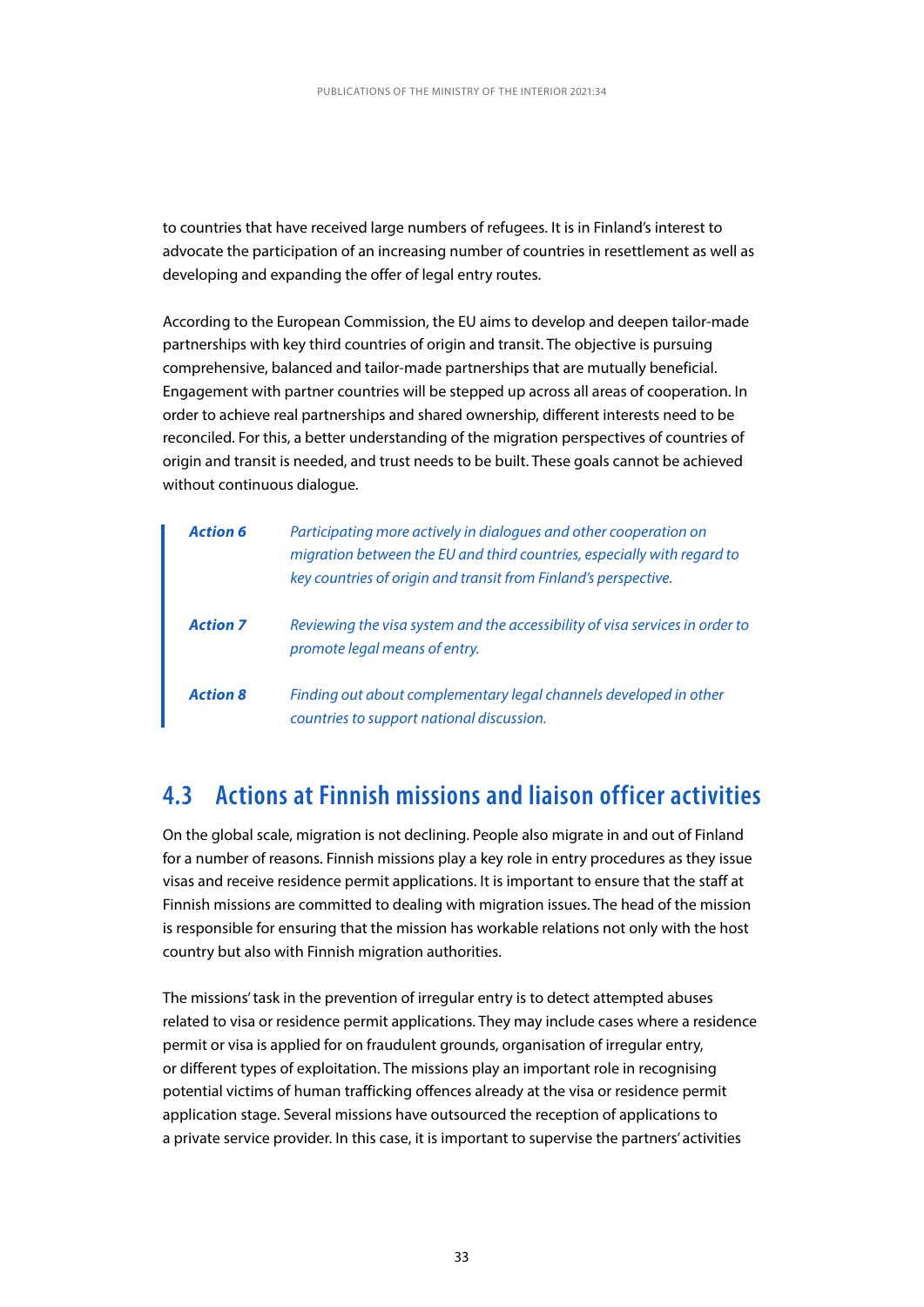and engage in cooperation between the actors to ensure that the standard of the activities is sustainable in terms of preventing irregular immigration.

To identify cases of abuse, good knowledge of and competence in different immigration processes as well as an understanding of the host country's culture are needed. The preconditions for recognising counterfeit or false documents at missions include not only up-to-date equipment but also continuous training provided to the mission staff and external service providers. On-going cooperation with the authorities, for example with the border authorities, is essential. The missions keep a close eye on the situation in their host countries and share information and experiences with missions and authorities in other countries. Due to the COVID-19 pandemic, the missions have been able to receive fewer applications than usual. The division of the missions' operating areas has been followed as normal, one of the reasons for this being that each mission possesses the best expertise in counterfeit documents in its own area.

The missions have invested in expertise related to immigration by boosting their human resources. Training on entry, trafficking in human beings, potential exploitation and security risks is organised for both new and experienced public officials. Possibilities for independent study have also been developed. The LAMA working group's field trips to countries or regions of origin that play a key role in irregular entry have supported the organisation of training.

Border Guard liaison officers support the visa officers of the missions in their operating area in the processing of visas, provide training for mission staff and private partners, and work together with different actors in their operating areas.<sup>32</sup> In an experimental project, a Finnish Immigration Service liaison officer has visited missions to provide training and support the residence permit process. The experiences gained in this project have been positive. The police also have several crime prevention liaison officers who deal with immigration issues alongside with their other duties. The LAMA working group, which is led by the National Police Board, monitors the liaison officers' work.

The European liaison officers network in the field of migration consists of, in addition to the Member States' national liaison officers for immigration, of the European Migration Liaison Officers (EMLOs), officers posted by EU agencies (particularly Frontex), and European Return Liaison Officers (EURLOs), who will be transferred to Frontex in 2021. The EU is striving to step up cooperation between the Migration Liaison Officers and

<sup>32</sup> The Border Guard has liaison officers in Beijing, Moscow and St. Petersburg. In addition, a Border Guard representative visits Petrozavodsk and Murmansk regularly.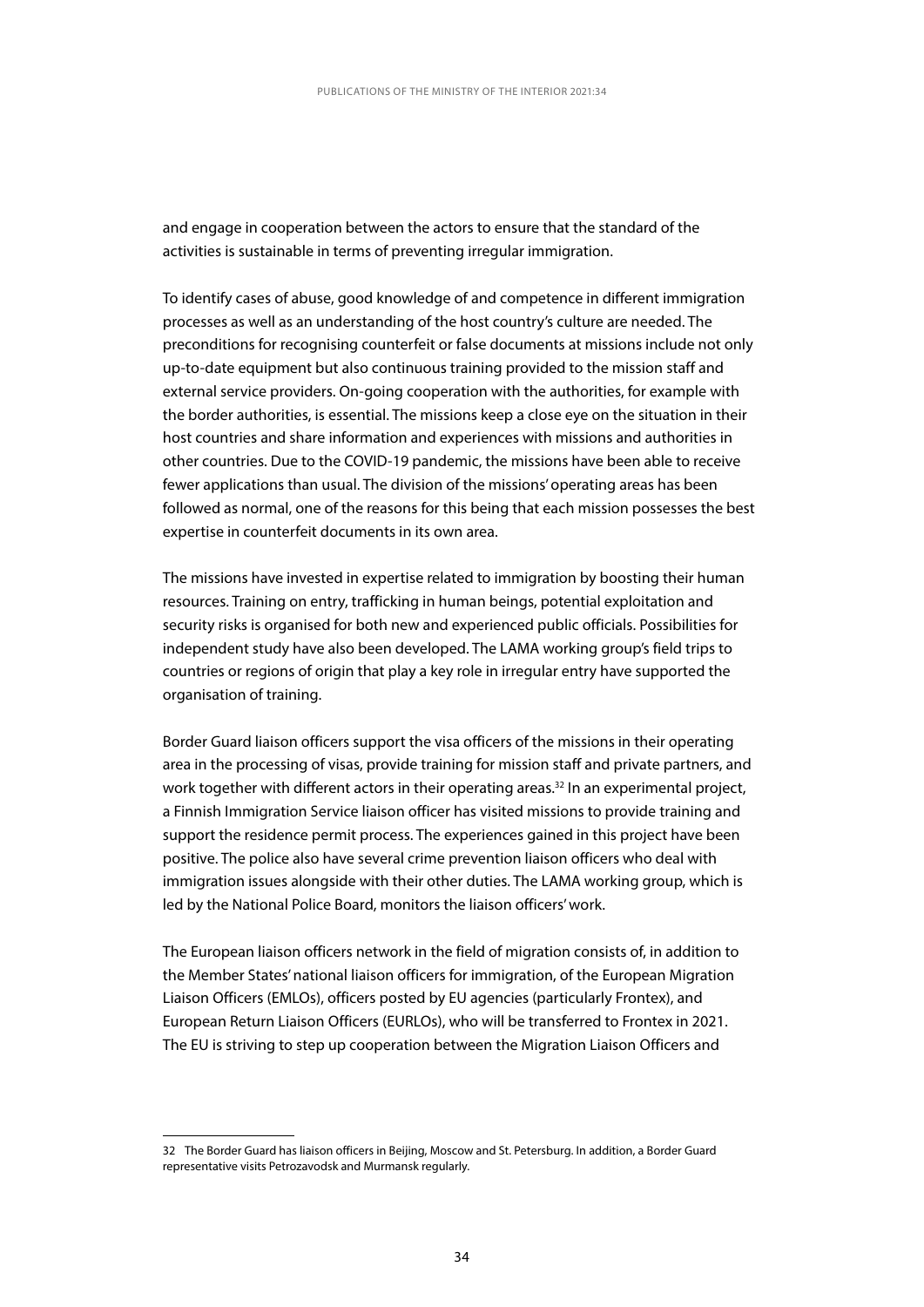<span id="page-35-0"></span>coordinate their work, thus making better use of the existing liaison officers.<sup>33</sup> In addition to collecting information, the liaison officers can support the Member States with returns, readmission and reintegration, legal immigration procedures and the fight against human smuggling. A Steering Board working under the Commission has been established to coordinate the European network of immigration liaison officers. The Board defines the priorities and work plans for the activities. The Border Guard represents Finland in the Steering Board.

The police have participated in European liaison officer work by sending a EURLO to Nigeria and earlier also to Iraq. Finland's national liaison officers work closely together with the officers and agencies in other countries and with the European liaison officers.

| <b>Action 9</b>  | Developing the training provided by the liaison officer network at Finnish<br>missions on the phenomena of irregular entry and human trafficking and<br>their prevention. |
|------------------|---------------------------------------------------------------------------------------------------------------------------------------------------------------------------|
| <b>Action 10</b> | Developing further the concept of visiting liaison officers, aiming for more<br>permanent activities.                                                                     |

### **4.4 Communication about migration**

The Ministry for Foreign Affairs is responsible for communicating about migration in Finland<sup>34</sup>. Tapping foreign missions' local knowledge of the media environment and similar is a natural part of this work. While information about asylum seekers and their lives in Finland was previously provided on the websites of key missions, more recently this information has been available centrally in several languages on the web service asyluminfinland.info. The site also has a Facebook channel that can be activated if necessary. A Google tool is used to regularly monitor searches concerning Finland and migration. Filtered by region and language, the tool shows the countries in which Google searches featuring Finland and immigration are made as well as the search words used. Knowing this may be useful when planning communication. In addition, the Ministry for Foreign Affairs has had migration-themed communication projects in Somalia, Iraq and Afghanistan. The most effective communication channels in each country have been used in these projects. The themes have included human smuggling and return migration as

<sup>33</sup> This work is underpinned by the 2019 Regulation on the creation of a European network of immigration liaison officers (2019/1240).

<sup>34</sup> In this context, communication about migration refers to communication directed at countries of origin, transit and/or destination of migration, and/or local communication aiming to influence migration.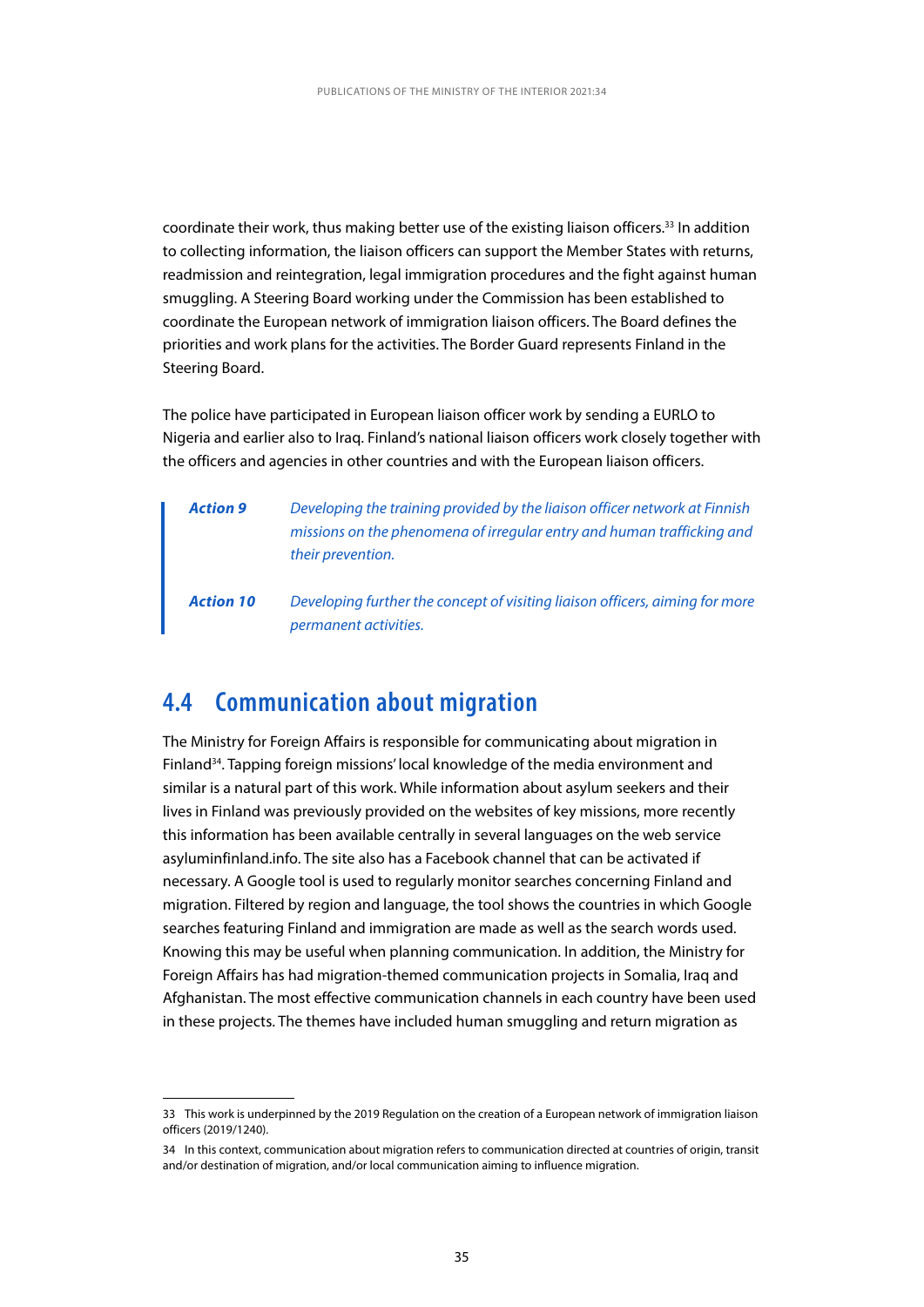well as influencing the root causes of irregular immigration, including conflict resolution and peacebuilding.

The challenges of communication about migration cannot always be anticipated. For example, its effects may turn out to be exactly the opposite to what was assumed. Merely disseminating information about Finland may in some countries be enough to create interest in attempting to enter the country. When seeking a better life, people may belittle the dangers of the journey or the possibility of being cheated. Describing the legal channels, even if they are available for very few, as part of official communication is important in terms of ethics and credibility, provided that the information reaches the right audience. In some countries, lack of trust in the authorities is so deep-seated that citizens also find it hard to believe information coming from foreign authorities.

The challenge lies in counteracting false information and unsubstantiated promises given by human smugglers and dishonest employment agents. Immigrants may also make unfounded claims concerning life in Finland to their fellow countrymen in their own communities, which may motivate attempts to enter Finland. On the other hand, accurate information provided by immigrant communities, even when it aims to repress plans to migrate, may also fail to have the desired effect in the country of origin, as those planning to migrate are reminded of the existence of a safety net in the destination country. It is also possible that the decision to journey to Europe is made by someone else rather than the migrant, for example their parents, which makes targeting the communication difficult.

On social media, messages can be communicated to a large audience cost-effectively. It is important that the authorities are also actively present in the social media and that the official nature of their presence and the information they provide can be identified as clearly as possible. Providing information in the languages of the probable countries of origin and drawing on the information produced by monitoring Google searches when making decisions on the language selection is crucial. Less educated and even illiterate people are a challenge of their own.

A person applying for a residence permit in Finland is often encountered for the first time at a Finnish foreign mission. At that time, it is important to provide the applicant with correct information about the different stages of the permit process, allowing them to assess their situation and make decisions based on accurate information. Those who are migrating for work should be informed of basic facts regarding employment conditions, and the details of studying should similarly be explained to a student. Applicants also need information about the possibility of their family members coming to Finland and their rights and obligations in Finland. Other stakeholders, including the party inviting migrants to Finland, should also be informed of the fact that the legislation on entry,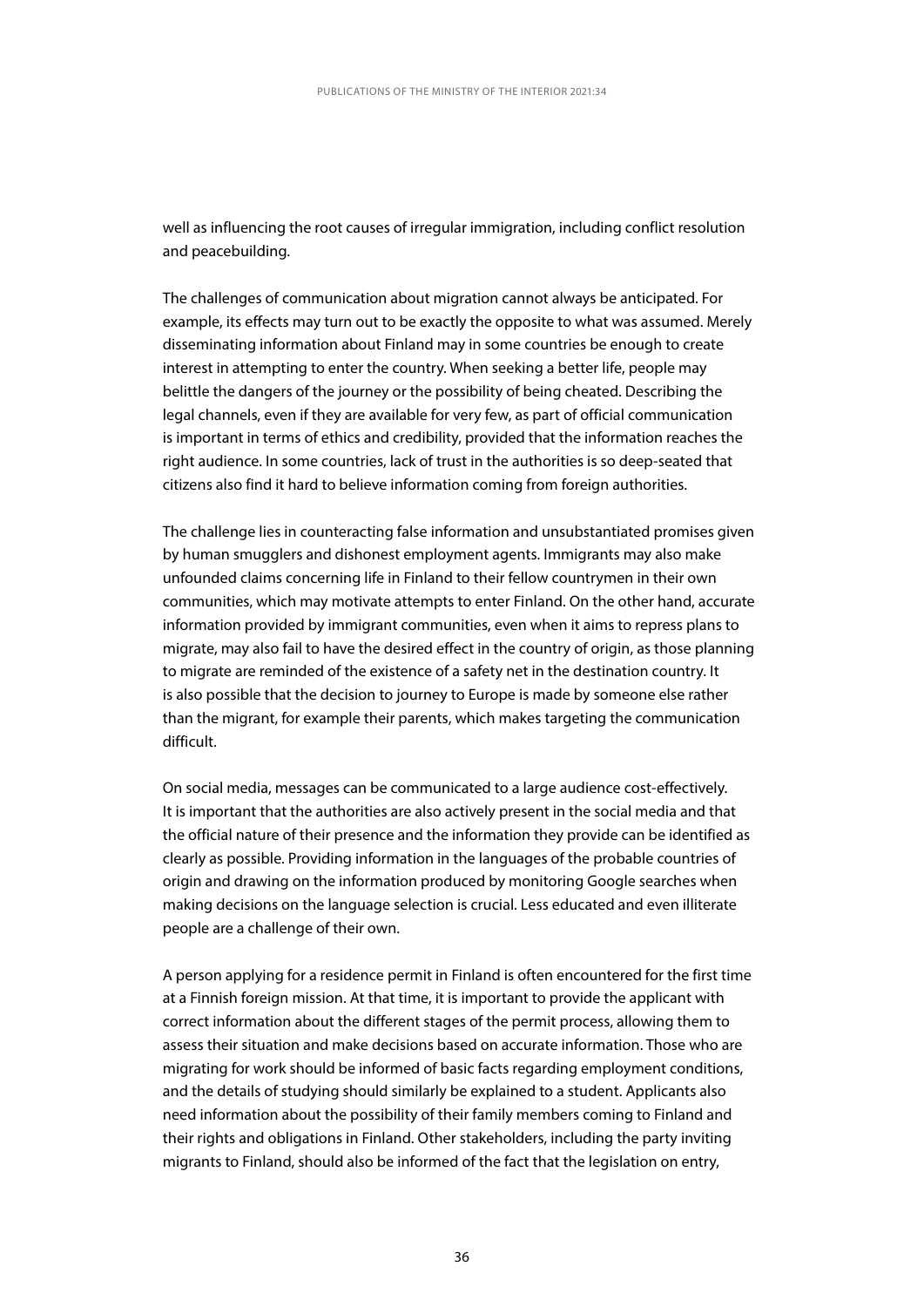residence and employment will be enforced, and penalties will be imposed for breaching them. Sharing information and experiences across the boundaries of administrative branches is vital to develop communication directed at applicants and other parties.

*Action 11 Using the social media more extensively and innovatively to communicate about migration.*

*Action 12 Providing more information about the way Finnish society and labour market work at the missions to persons applying for residence permits.*

### **4.5 Developing anticipation**

While anticipating changes in the operating environment is increasingly difficult, it is also more essential. As an example of a rapid change in the operating environment can be cited the escalation of the situation at the land border between Greece and Turkey in spring 2020. More efforts to build situational awareness and ensure preparedness are indeed being made both in the EU and in Finland. In addition to the main migration paths to the EU, monitoring the situation in Russia is important for Finland.

At EU level, especially Frontex and the EU Asylum Support Office EASO as well as the Europa Commission under the IPCR Mechanism35 collect and analyse information on migration routes and the factors that affect them. In connection with its Communication on a New Pact on Migration and Asylum published in September 2020, the European Commission issued a recommendation on an EU Mechanism for Preparedness and Management of Crises related to Migration<sup>36</sup>, the purpose of which is to contribute to more efficient migration management by monitoring and anticipating migration flows, building resilience and preparedness for a migration crisis. At the same time, efforts are being made to improve the effectiveness of the measures and timely reaction to different crisis situations. The document urges for continuous anticipation and monitoring both at EU and national level. As new features, the document proposes that the Commission prepare annual Situational Awareness and Analysis reports on migration and contains an obligation to prepare EU and national strategies on migration management.

The 'Whole-of-Route' approach adopted during Finland's Presidency of the Council of the EU has proven an effective way of examining migration routes to Europe. It means that the routes are examined as a whole, rather than looking at individual countries or

<sup>35</sup> Integrated political crisis response (IPCR)

<sup>36</sup> Commission Recommendation of 23.9.2020 on an EU Mechanism for Preparedness and Management of Crises related to Migration (Migration and Crisis Blueprint).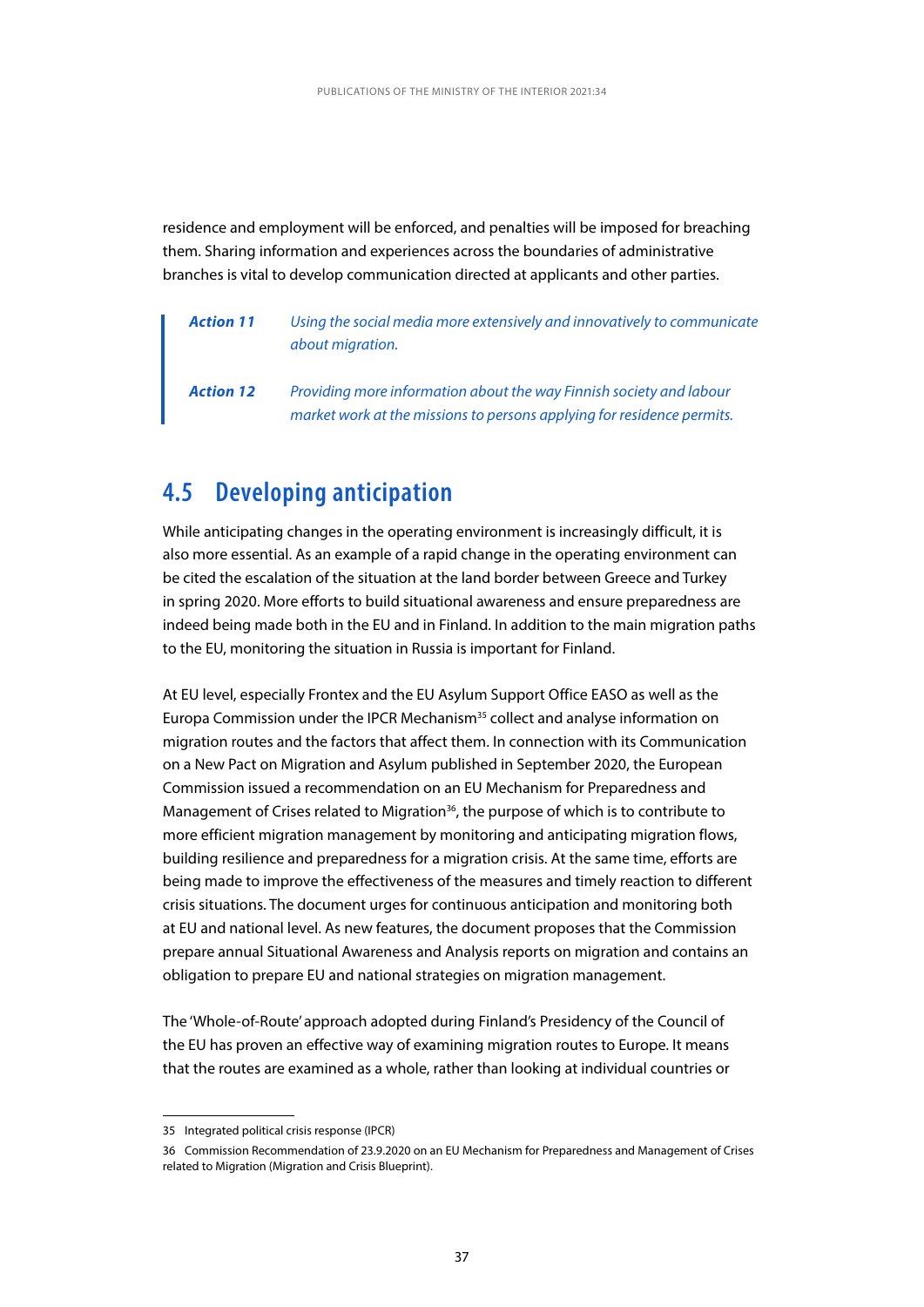nationalities. The approach is useful in anticipating possible migration to the EU. The missions operating on the route and migration liaison officers play an important role in collecting information and identifying new phenomena and risks. Finnish missions prepare high-quality reports on the migration situation in different parts of the world, and it is important to ensure that these reports are also available to experts engaged in national anticipation work.

The parties monitoring and anticipating migrations in Finland are, in particular, the Border Guard, the Finnish Immigration Service and Finland's foreign missions. At the national level, Finland is investigating ways in which this information could be compiled more efficiently and used better, not only to anticipate the development of migration routes but also to identify phenomena and to prepare immigration and asylum policy, including preparedness for the entry of large groups of migrants.

*Action 13 Developing national cooperation on collating and analysing information further to build and maintain a common and coordinated situational picture of migration.*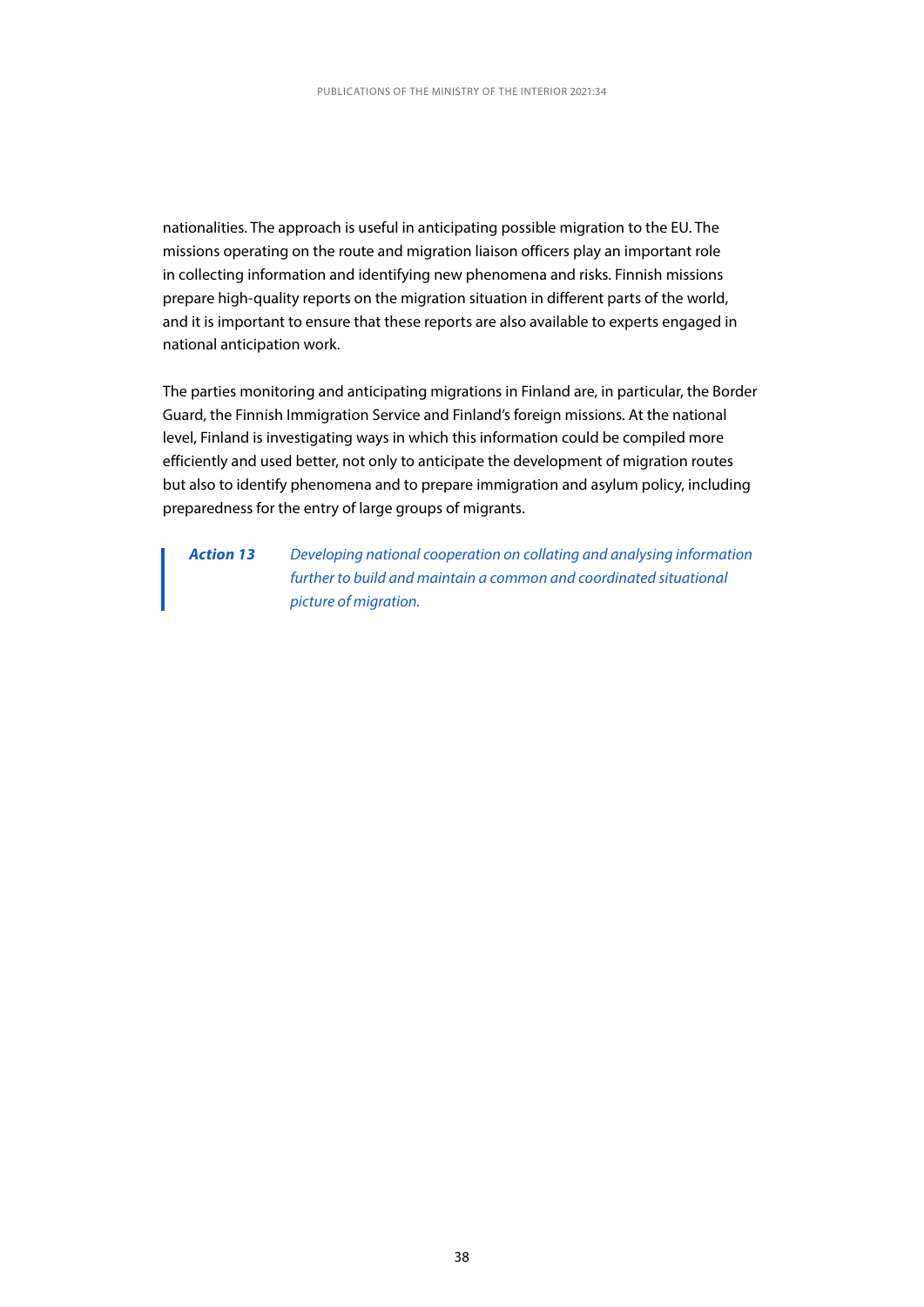# **5 ACTIONS AT THE BORDER**

The border authorities both in Finland and other EU countries detect irregular immigration and enable the prosecution of those who organise it. The monitoring of border crossings is facilitated by up-to-date and interoperable information systems and the use of biometric identifiers in verification of identity.

Cooperation with transport service carriers is important. If they are aware of the risks of irregular entry, the service providers can participate effectively in the fight against this phenomenon.

In line with the Government Programme, it is important to ensure that people coming to work in Finland arrive with a permit that is intended for working by such means as eliminating the use of tourist visas.

## **5.1 Effective border control**

Migration pressure on Europe will continue in the future. In keeping with the European Integrated Border Management model<sup>37</sup>, irregular entry and stay are prevented using a four-tier access control model. This Action Plan also implements measures included in the National Integrated Border Management Strategy.

Migrants mainly arrive in Finland legally with appropriate documents and using the regular border crossing points. Through efficient external border control and monitoring of foreign nationals, which compensates for the abolition of internal border controls, an effort is made to detect and combat irregular immigration to Finland and enable the prosecution of those who cross the borders illegally and organise irregular entry. Those attempting to enter the country illegally usually have false or counterfeit documents or documents issued to another person, use transit air traffic or enter across a land border. Concealing migrants in vehicles has so far been rare in Finland. This method, which is

<sup>37</sup> European Integrated Border Management, EIBM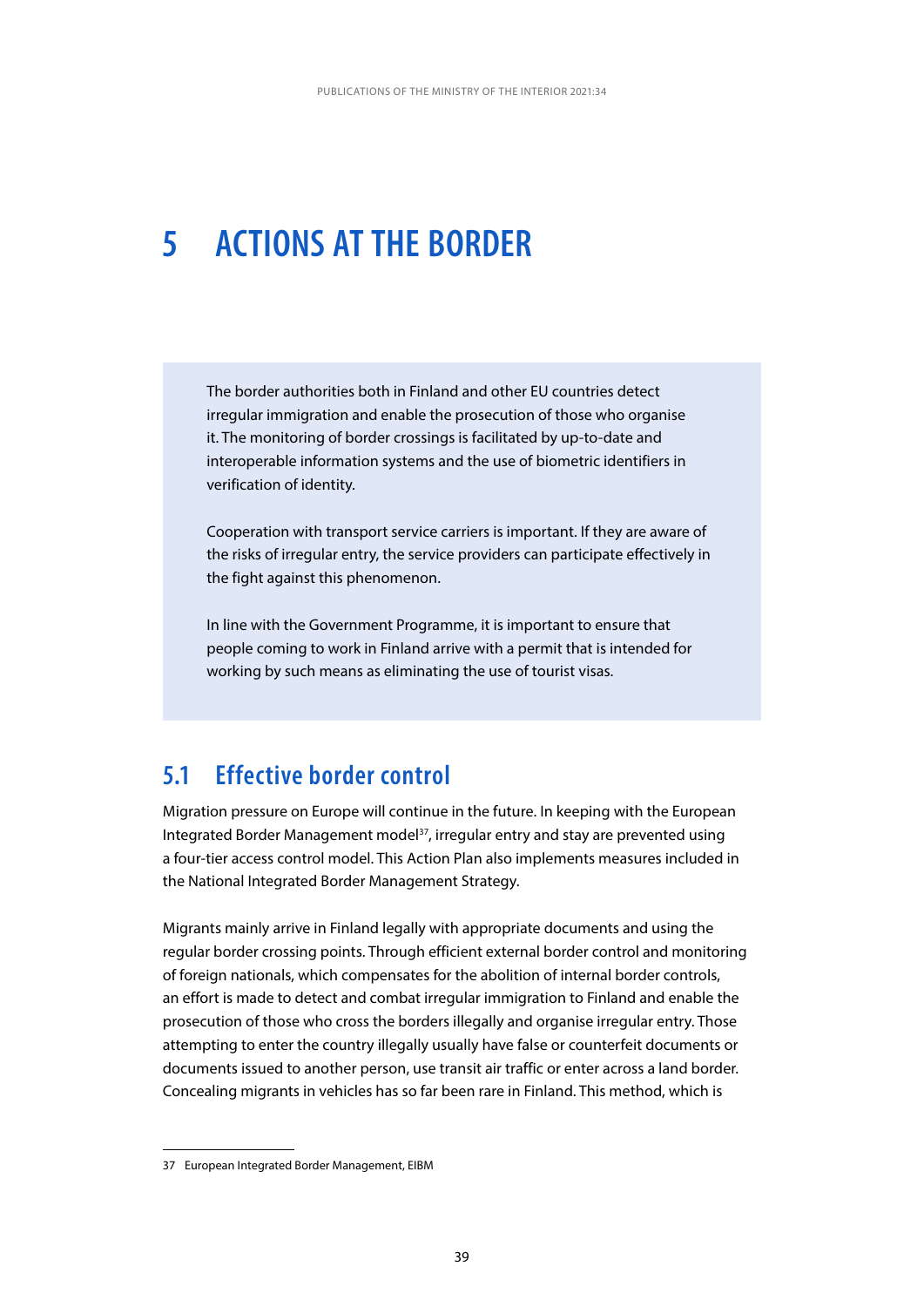hazardous for persons arriving or being smuggled into the country illegally may, however, also become more common in this country in a near future.

In Finland, human smuggling is understood to mean the organisation of irregular immigration. The organisation of irregular entry is cross-border criminal activity often associated with other serious crime. As it may also involve human trafficking or other crime, it is important that the authorities are able to recognise victims of these offences. Human smuggling is practised by professional criminal gangs. They may subject a person entering the country illegally to inhuman conditions that put the person's health and life at risk. Persons smuggled into the country may also be exploited in different ways.

In its Communication on a New Pact on Migration and Asylum issued in September 2020, the European Commission proposed targeted Counter Migrant Smuggling Partnerships with key third countries. The new EU Action Plan against Migrant Smuggling for 2021–2025 focuses on combating the activities of criminal gangs engaged in human smuggling. The EU agencies Frontex and Europol actively combat human smuggling in cooperation with partner countries at the EU's external borders and with the Member States within the EU.

The Border Guard and the police are actively involved in Frontex and Europol work to prevent illegal entry and build a situational picture of irregular immigration at the EU's external and internal borders. The Border Guard participates in Frontex-coordinated joint operations on border sections determined by the EU. In 2020, they included the Mediterranean region, the Western Balkans and the largest airports in Europe.

The Border Guard works closely together with carriers operating international passenger services to Finland to raise their awareness of the risks of irregular entry and to enable them to combat it for their part. The Border Guard regularly provides advance training for carriers when new travel routes are opened.

| <b>Action 14</b> | Participating in EU operating models aiming to prevent and detect<br>irregular entry. In this context, Finland will promote the realisation of<br>human rights in Frontex's work. |
|------------------|-----------------------------------------------------------------------------------------------------------------------------------------------------------------------------------|
| <b>Action 15</b> | Intensifying cooperation between the authorities and carriers to prevent<br>irregular entry.                                                                                      |
| <b>Action 16</b> | Intensifying cooperation with key countries of origin of organised irregular<br>entry in Finland.                                                                                 |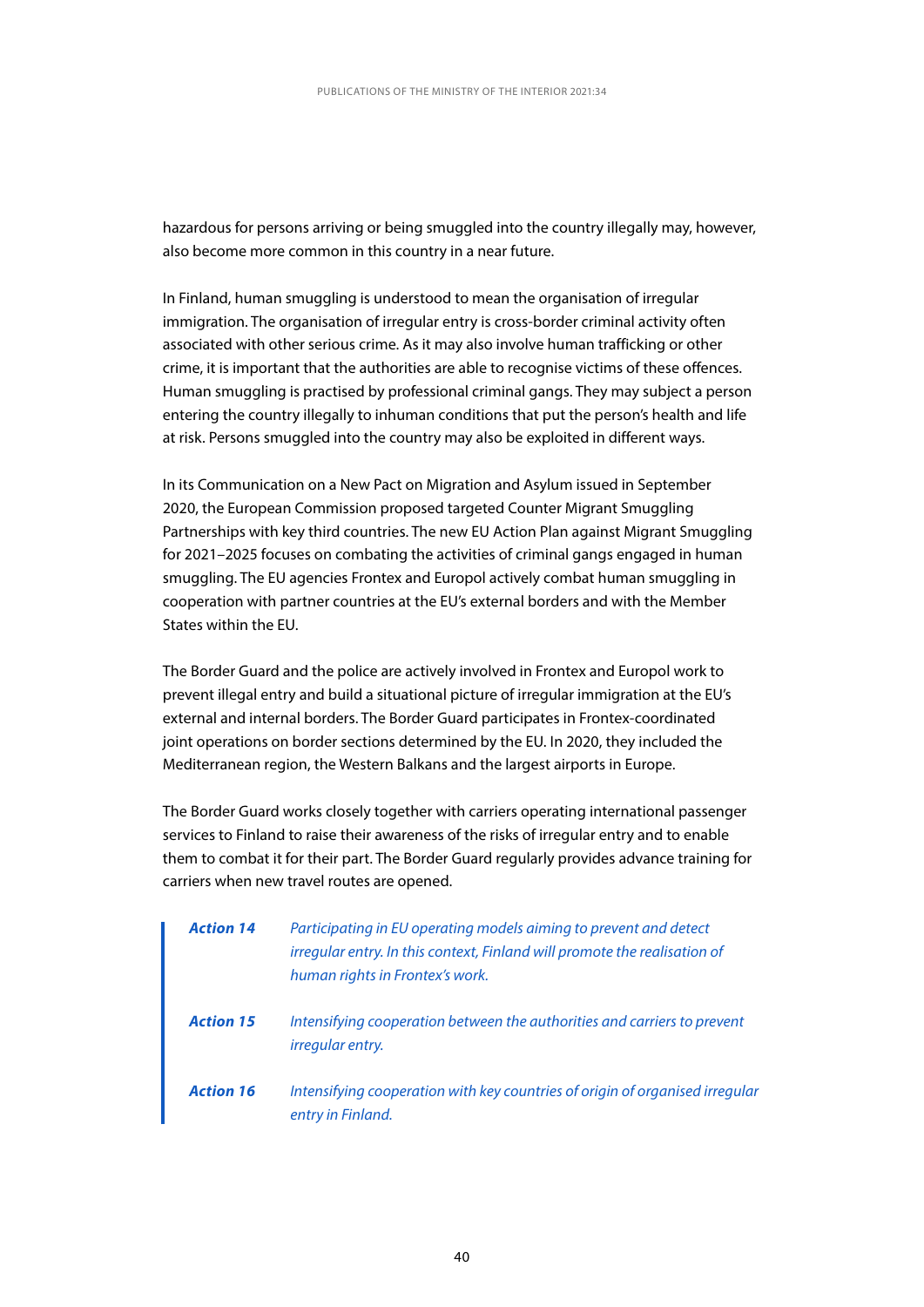## **5.2 Visa fraud**

Irregular entry, and the organisation of irregular entry, using visas obtained by fraudulent means is a phenomenon that concerns Europe at large and that is not sufficiently well known to assess its scale. It is highly likely that in Finland as well as in other EU Member States, fraudulently obtained visas are used to organise illegal immigration significantly more often than what the detected cases indicate. What makes this phenomenon more difficult to detect in border checks and the monitoring of foreign nationals is that the travel documents in question are technically authentic.

In the EU Policy Cycle's priority area of facilitating illegal immigration, a European action plan was implemented in 2020 to build a situational picture of the use of fraudulently obtained visas to organise irregular entry. As the outcome of the action plan, Europol found that the phenomenon is more widespread than what official reports indicate. It additionally concerns all Member States, both nationally and through their missions in third countries. According to Europol, this phenomenon has close links with organised crime.

Every year, Finnish missions turn down around 15,000 visa applications. This figure accounts for approx. 1.8% of the total number of applications<sup>38</sup>, and itemising cases where the applicant intended to enter and/or stay in Finland or the EU illegally among them is difficult. In recent years, around 10 to 20 cases have been investigated in Finland annually as arrangement or aggravated facilitation of illegal entry by means of visa fraud. These detected cases have involved both bringing individuals into Finland illegally and organising the irregular entry of dozens, or even hundreds, of people into the country. As the cases are investigated, organised criminal groups are frequently found behind them.

Improved security features make counterfeiting traditional travel documents more difficult. This is why fraudulently obtained visas or travel documents issued to another person will increasingly be used to organise irregular entry in the future.

*Action 17 Investigating the phenomenon of irregular entry using fraudulently obtained visas and its scale.*

<sup>38</sup> During the same period, Schengen countries issued approx. 1.6 million decisions to refuse visas in total, which accounts for about 9.6% of the total number of applications. The differences in the proportion of refused visa applications between individual countries are large, as the applicant profiles vary greatly. The majority of Finnish applications are processed in Russia, where the number of refusals is low.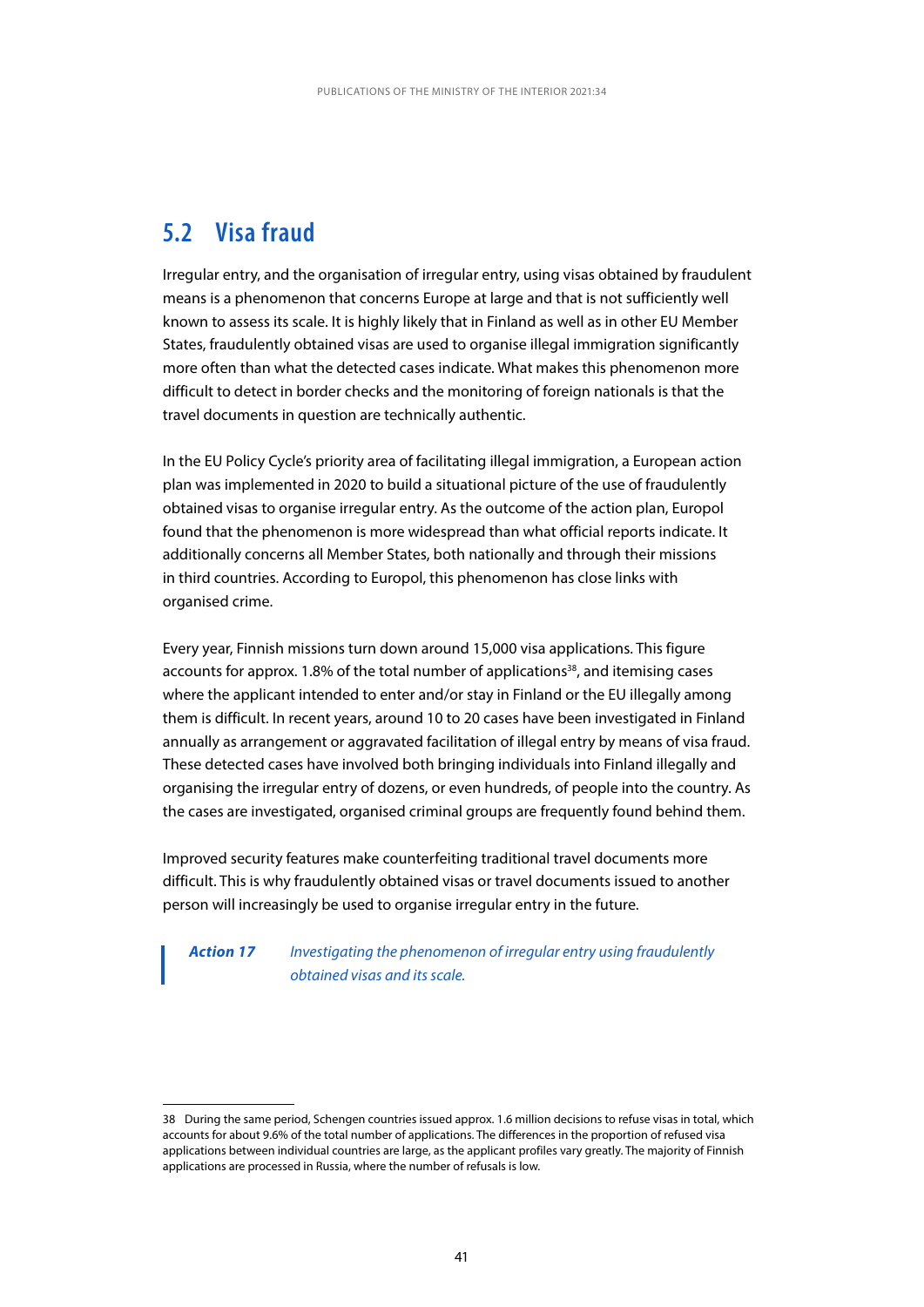*Action 18 Stepping up cooperation and information exchanges between authorities to prevent and detect visa fraud and apprehend criminals who benefit from this phenomenon.*

### **5.3 Information systems and biometric identifiers**

A precondition for effective external border control is up-to-date and interoperable information systems enabling the monitoring of persons who cross the external borders. The interoperability of information systems means linking all European systems related to borders, migration, security and justice and ensuring that they can work together.<sup>39</sup> Information system interoperability can help prevent abuses related to identities. The Smart Borders legislative project currently under way in the Ministry of the Interior will support the interoperability of information systems. The project is drafting the amendments to national legislation necessitated by the Entry/Exit System (EES) and the European Travel Information and Authorisation System (ETIAS). The goal is to submit a government proposal to Parliament during the spring session 2021.

Biometric identifiers are the best way of verifying a person's identity and checking that it matches that of a person identified previously. In case of asylum seekers, for example, this means comparing their fingerprints with fingerprint data stored in the Eurodac register and the VIS register when receiving an asylum application. This shows if the same person has previously applied for asylum in the Schengen area, or applied for or received a visa to the Schengen area. National development needs related to biometric identifier use have been examined in a development project conducted in cooperation by the Finnish Immigration Service and the Police University College (the MISEC project).40

*Action 19 Deploying the Smart Borders information systems and integrating them with national registers to ensure that the system will operate efficiently.*

*Action 20 Developing biometric identifiers as a whole, thus enabling their use as the primary method of finding data on a person in national and EU systems on entry.*

<sup>39</sup> According to the European Commission, the information systems for border security and migration management should be fully interoperable by the end of 2023.

<sup>40</sup> Final report of the MISEC project, "Kehittämistarpeet maahanmuutto- ja turvallisuusviranomaisten selvittämistoiminnassa ja yhteistyössä ulkomaalaisasioiden käsittelyssä" 3 December 2020.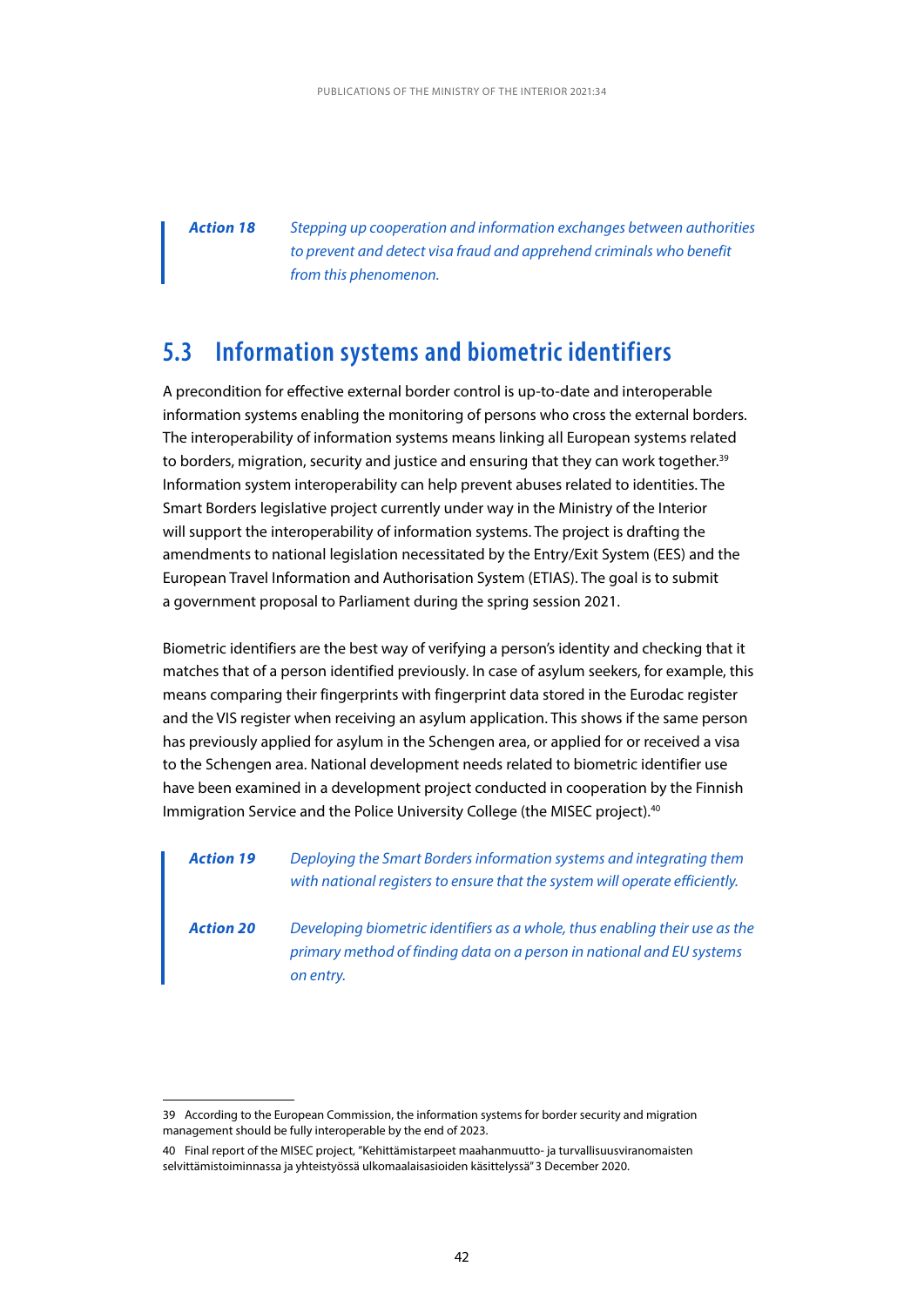# **6 ACTIONS IN FINLAND**

Verifying the real identity of a person lays the foundation for processing all residence permit matters and ensuring national security. When the applicant can be identified, their background can be investigated and, consequently, it is possible to assess if they meet the conditions for being issued the residence permit they applied for.

Cooperation between different authorities and smooth information flows between them are of paramount importance in the fight against irregular entry and stay. Cooperation is essential not only in the processing of applications and detecting abuses and exploitation but also in the prevention and fight against serious crime.

In line with the Government Programme, the immigration administration must ensure the swift and smooth processing of work-based residence permits with a view to achieving an average processing time of one month and sufficiently rapid processing of work-based residence permits for seasonal workers to ensure that enterprises can satisfy their need for labour.

The aim is at combining rapid and streamlined processing and the fight against irregular entry, ensuring that both can be done successfully and that achieving the goal of swift and smooth processing set in the Government Programme is not jeopardised.

Automation will be developed in immigration administration to improve the efficiency of application processes. Changing the order in which the preconditions for issuing residence permits are investigated could also help streamline the permit processes. The risks associated with illegal immigration should be addressed in the development work and when making any changes. Appropriate and targeted ex post permit supervision will also support risk prevention. It can help uncover both cases in which a person is abused as well as abuses committed by a person.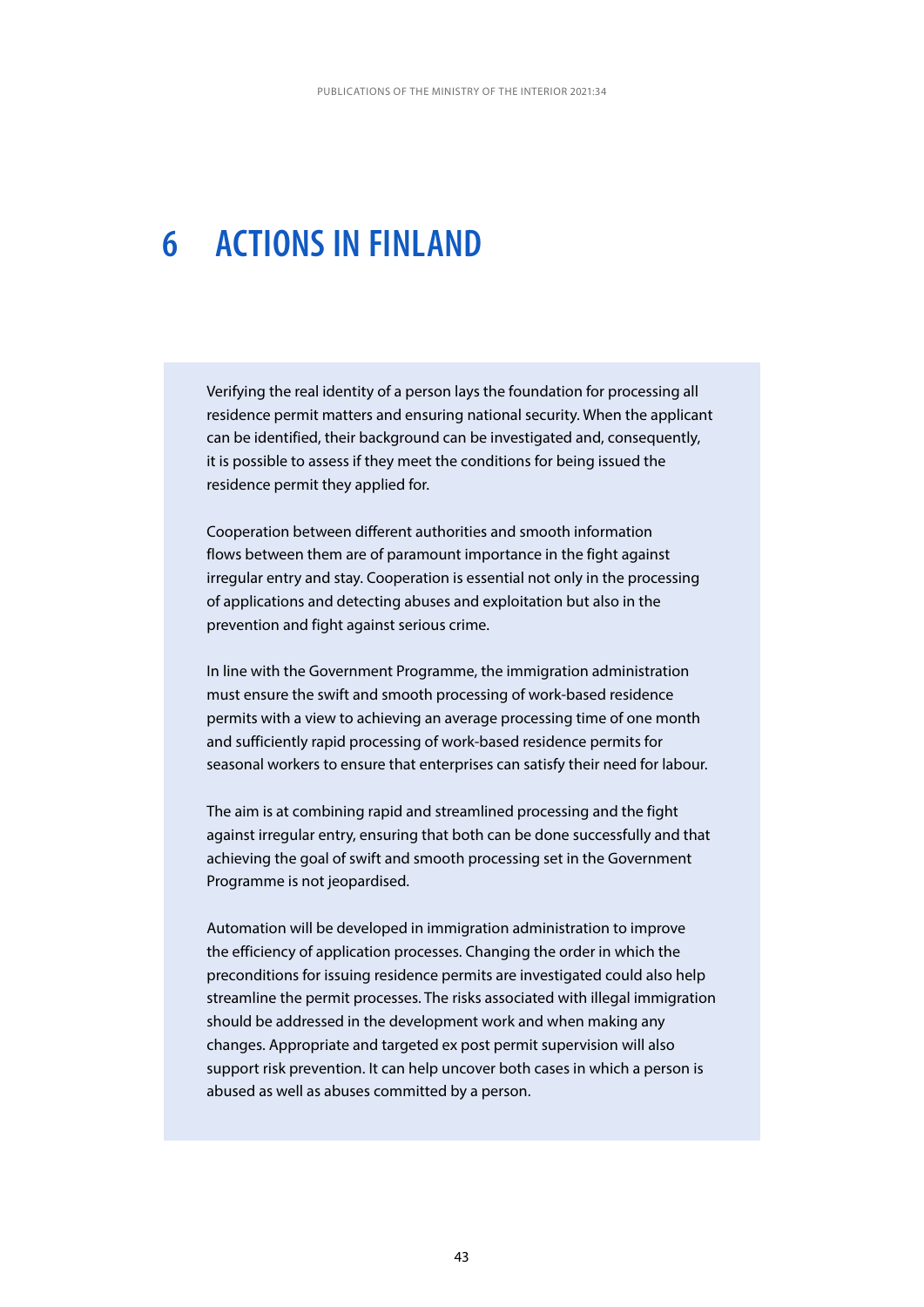More detailed information is needed on the use of precautionary measures referred to in the Aliens Act. In the interest of security and to intervene in abuses, it may in some cases be justified to consider cancelling a permanent residence permit or imposing an entry ban on a person living abroad.

## **6.1 Improving cooperation and information exchanges between authorities**

Seamless national cooperation and exchanges of information between the authorities are vital in order to combat irregular entry and stay. Different authorities' needs to process data related to immigrants is recognised in the Act on the Processing of Personal Data in Migration Administration, which entered into force in early September 2020. The general obligations and principles of the EU's General Data Protection Regulation regarding the processing of personal data and data disclosures must also always be observed. Finland has effective cross-administrative structures in place that facilitate the development of cooperation and information flows. An example of them is the cross-administrative LAMA working group chaired by the National Police Board, the task of which is to monitor the phenomenon of irregular entry and develop the fight against it.

The TUPA function<sup>41</sup> of the National Bureau of Investigation also offers a cooperation structure for the immigration and security authorities. It has representatives from the Finnish Immigration Service and the Finnish Security and Intelligence Service. The National Police Board established this function as the National Bureau of Investigation's asylum investigation task was transferred to the Finnish Immigration Service and the number of asylum seekers increased in 2016, and it has been a significant step forward in streamlining cooperation between the authorities. Originally, the purpose of the TUPA function was to investigate potential security threats associated with asylum seekers entering the country and to share information as far as this is permitted by the access rights, among other things with police units and the Finnish Immigration Service. Its tasks were later expanded. The immigration authorities have brought up a need to develop the

<sup>41</sup> TUPA is a centralised function that supports crime prevention and security in connection with the asylum process. It was established by the National Bureau of Investigation in spring 2016.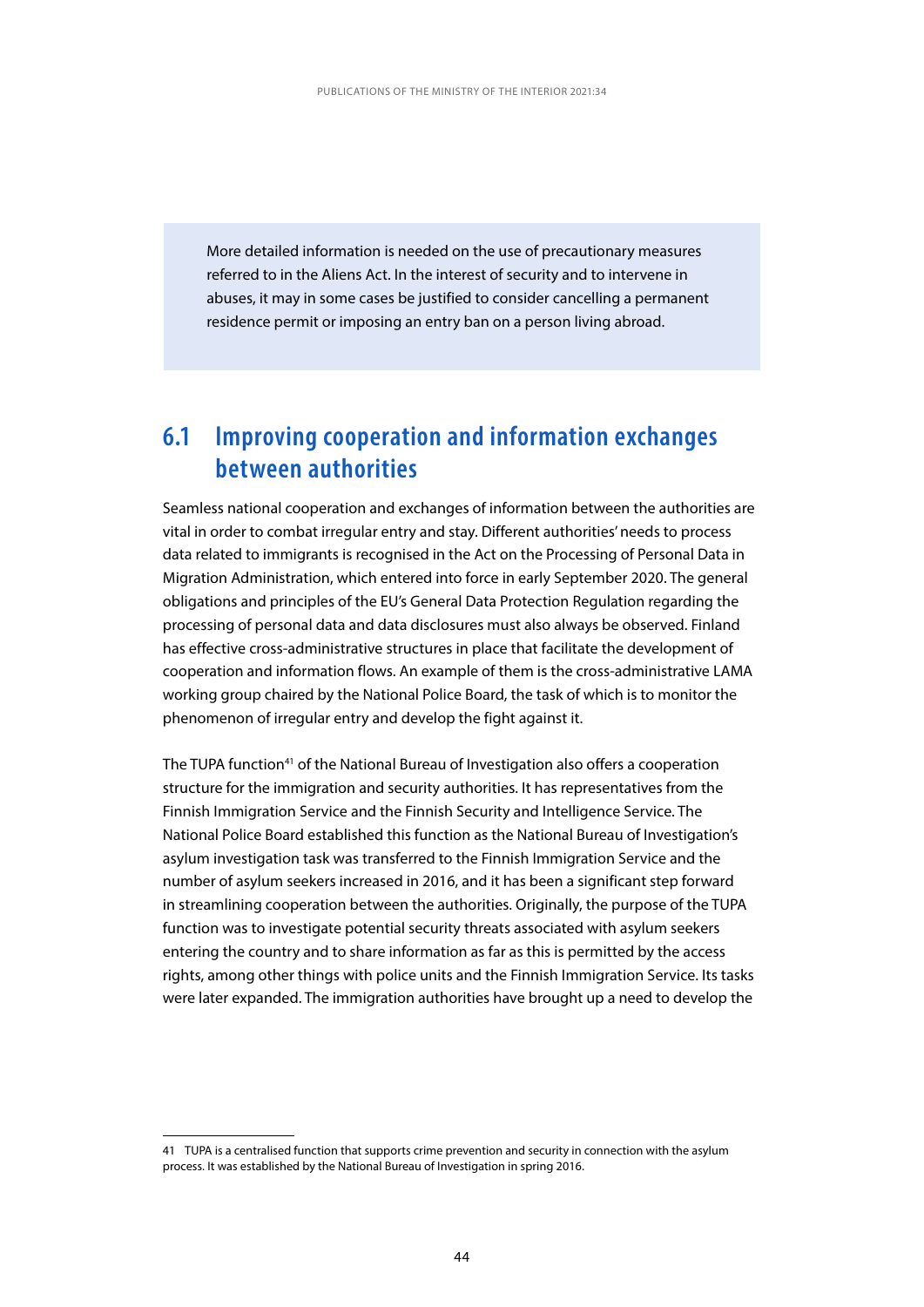TUPA function.42 Challenges have also been identified in information exchanges between the authorities, for example regarding the type of information that can be disclosed to another authority, and the purposes for which this can be done.

Residence permit matters and asylum investigations were transferred from the police and the Border Guard to the Finnish Immigration Service in 2016−2017.43 It was already noted in the planning stage of this transfer of duties that it would further increase the importance of cooperation and information exchanges between the authorities.44 The old role of the police in residence permit matters and the asylum procedure made it possible to examine matters related to the security of society as part of asylum investigations carried out by the police. After the transfer of duties, the Finnish Immigration Service has striven to develop its procedures for informing the police of suspected offences known to it and other matters that are essential for the performance of police duties. In practice, many suspected offences have concerned document fraud.

| <b>Action 21</b> | Examining the possibilities of developing the existing cooperation<br>structures and seeking new solutions for improving the cooperation.                                                                   |
|------------------|-------------------------------------------------------------------------------------------------------------------------------------------------------------------------------------------------------------|
| <b>Action 22</b> | Clarifying practices between the authorities to promote information<br>sharing within the framework of the new personal data legislation on the<br>security authorities and the immigration administration. |
| <b>Action 23</b> | Submitting investigation requests concerning suspected cases of false<br>personal data and other suspected offences observed by the Finnish<br>Immigration Service more systematically to the police.       |

# **6.2 Verification of identity**

Identity is the foundation of processing all permit matters and essential for the police to assess security risks. Without verifying a person's identity, such tasks as assessing the grounds for the application presented by an asylum seeker or the risks associated with

<sup>42</sup> In the context of the MISEC project, it was proposed that cooperation structures should be developed either by creating a new structure for cooperation between the immigration and security authorities or by overhauling the TUPA function to also increasingly serve the interests of the immigration administration. The project proposed that the cooperation structure for the authorities should comprise at least the Police/the National Bureau of Investigation, the Finnish Immigration Service, the Finnish Border Guard, the Foreign Service and the Finnish Security and Intelligence Service.

<sup>43</sup> Before the transfer of duties, the first application for a residence permit in Finland was filed with the police, and the police received and decided on extended permit applications. In the past, the police and the Border Guard were also more directly involved in the asylum procedure.

<sup>44</sup> HE 64/2016 vp.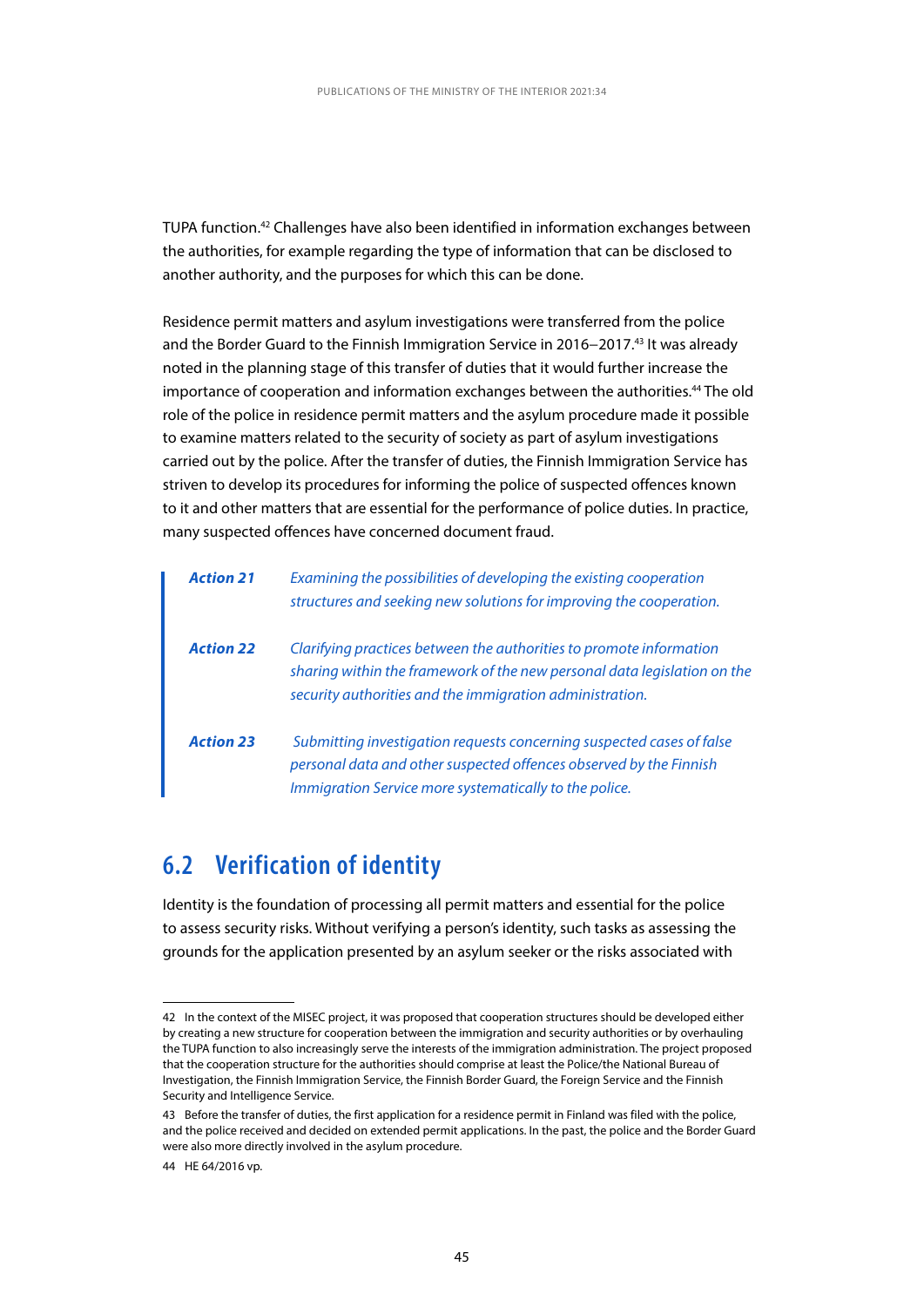irregular entry become impossible. A valid travel document required under the Aliens Act ensures that the authorities are aware of a foreign national's identity. At different stages of the process, the identity of foreign nationals seeking to enter Finland is examined by different authorities: the Foreign Service, the Border Guard, the police and the Finnish Immigration Service. Identification is primarily based on travel and identity documents presented by the applicant as well as data in national and EU Member States' shared information systems. In the asylum procedure, the applicant's oral account is often the primary and only proof of their identity, unless earlier register data can be found on them, for example concerning the submission of an asylum application in another EU Member State, as a large number of asylum seekers arrive without an identity document.

After the transfer of duties discussed above, the Border Guard continued to register asylum applications at the border and the police inside the country. However, the extent to which registering applications means checking the applicant's identity remained somewhat unclear. It has emerged that the Finnish Immigration Service does not have a sufficient range of means to check an applicant's identity, nor does it have the in-house expertise or technology needed to recognise counterfeit documents. The police and the Border Guard also have limited means of investigating the identities of asylum seekers arriving in Finland without a proof of identity. In this context, it has been considered if establishing a function similar to the Norwegian and Danish ID Centres would be necessary also in Finland to support the work of immigration authorities, the police and other authorities.45 Appropriate resources would be required for this function, and it would not create any added value in itself unless the legislation were amended. It should additionally be considered how the Finnish foreign missions and the Finnish Immigration Service could support each other in issues related to verification of identity.

The key importance of verifying a migrant's identity and registering the data at the time of the first official contact has also been recognised in the EU. The proposal for a regulation introducing a screening of third country nationals<sup>46</sup> issued by the European Commission in September 2020 proposes that mandatory screening at or in proximity to the external border would be used to ensure that all third-country nationals who cross the external border, apply for asylum at border crossing points or disembark after a search and rescue operation are identified and registered in European information systems. At the same time, the security and health risks they may pose are assessed, and they are directed to the asylum or return procedure. It is likely that, in connection with the drafting and implementation of the proposal for a regulation, the roles and powers of different authorities regarding verification of identity will be re-examined nationally.

<sup>45</sup> Final report of the MISEC project 3 December 2020.

<sup>46</sup> Proposal for a regulation of the European Parliament and of the Council introducing a screening of third country nationals at the external borders; COM (2020) 612 final.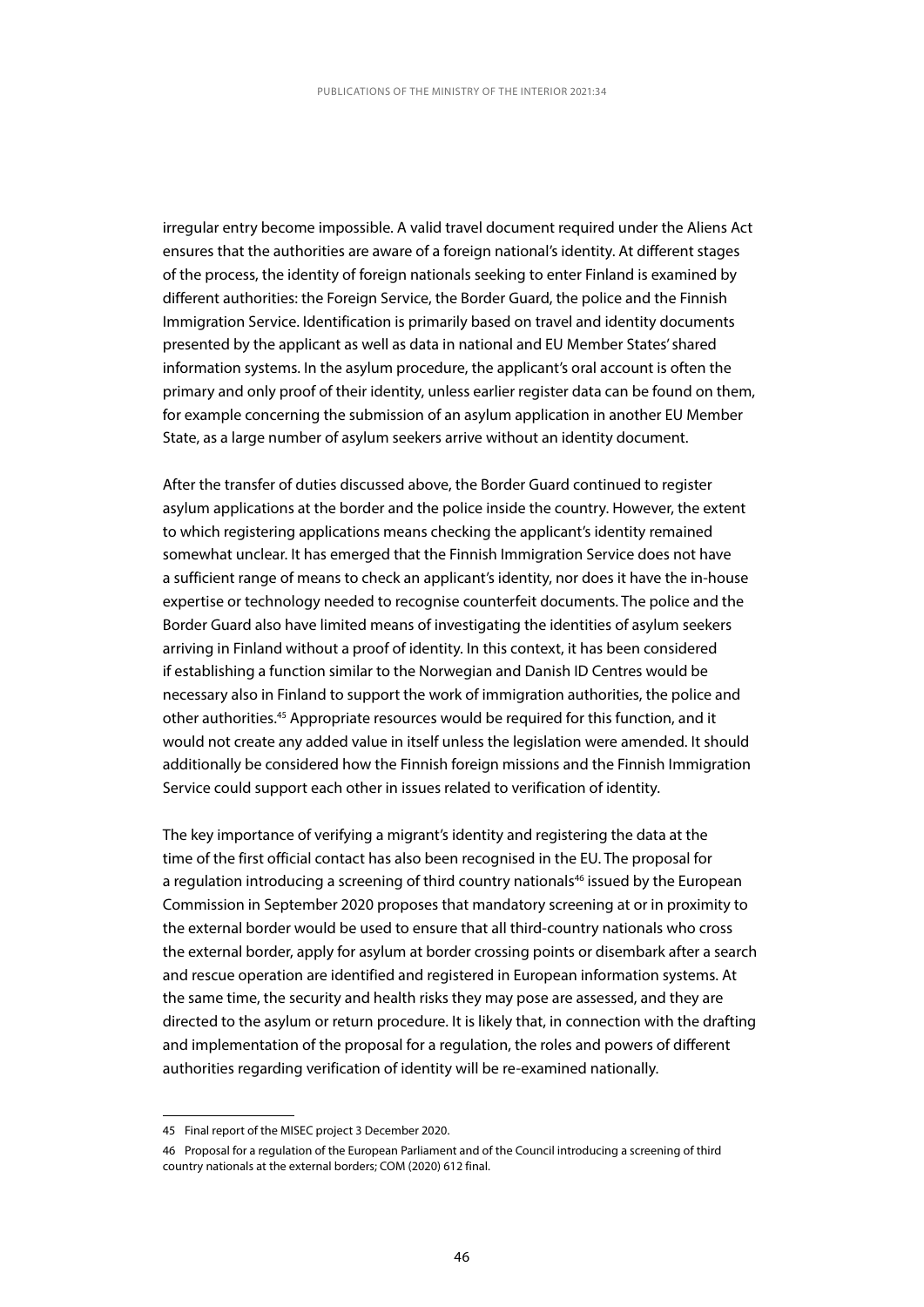*Action 24 Clarifying the procedures for submitting asylum applications while taking the European Commission's proposal for a regulation on screening thirdcountry nationals into account.*

*Action 25 Intensifying cooperation between the Finnish Immigration Service and Finnish foreign missions on verification of identity.*

### **6.3 Permit procedures**

As a rule, migrants apply for a first residence permit in Finland in their home countries before arriving in this country. The application is submitted to a Finnish mission or an external service provider abroad.<sup>47</sup> It is the mission's task to check the applicant's identity and to obtain any additional information needed. The granting of a permit is largely based on information provided by the applicant, the sponsor or the employer. Decisions on issuing residence permits are made by the Finnish Immigration Service. Partial decisions on a work-based residence permit are made by the TE Office, and partial decisions on an entrepreneur's residence permit are made by the ELY Centre. As agreed in the Government Programme, the administration of work-based immigration was transferred from the Ministry of the Interior to the Ministry of Economic Affairs and Employment at the beginning of 2020.

In some cases, a residence permit may be applied for using fraudulent means or grounds in an attempt to come up with a reason for legal entry. The applicant, or the employer or customer inviting the applicant to Finland, may try to evade the regulations by concealing information, providing false information or using false or counterfeit documents. A residence permit may be applied for on grounds that do not correspond to the actual purpose of entry. For example, a person seeking to enter the country as a student may actually intend to work, or the family tie claimed by a family member is not genuine. In interviews organised at the missions and the Finnish Immigration Service, an attempt is made to determine the actual purpose of entry. In connection with processing residence permit applications, indications of money laundering, illegal employment or labour discrimination may come up. Some of the abuses are only uncovered later when a migrant applies for an extended permit in Finland.

New phenomena have been observed in applications for work-based residence permits in Finland, including falsifying work history or certificates, or coming to Finland with a work

<sup>47</sup> Under section 69b of the Aliens Act, a residence permit application could also be submitted to the mission of another Schengen State, but this practice is currently not used.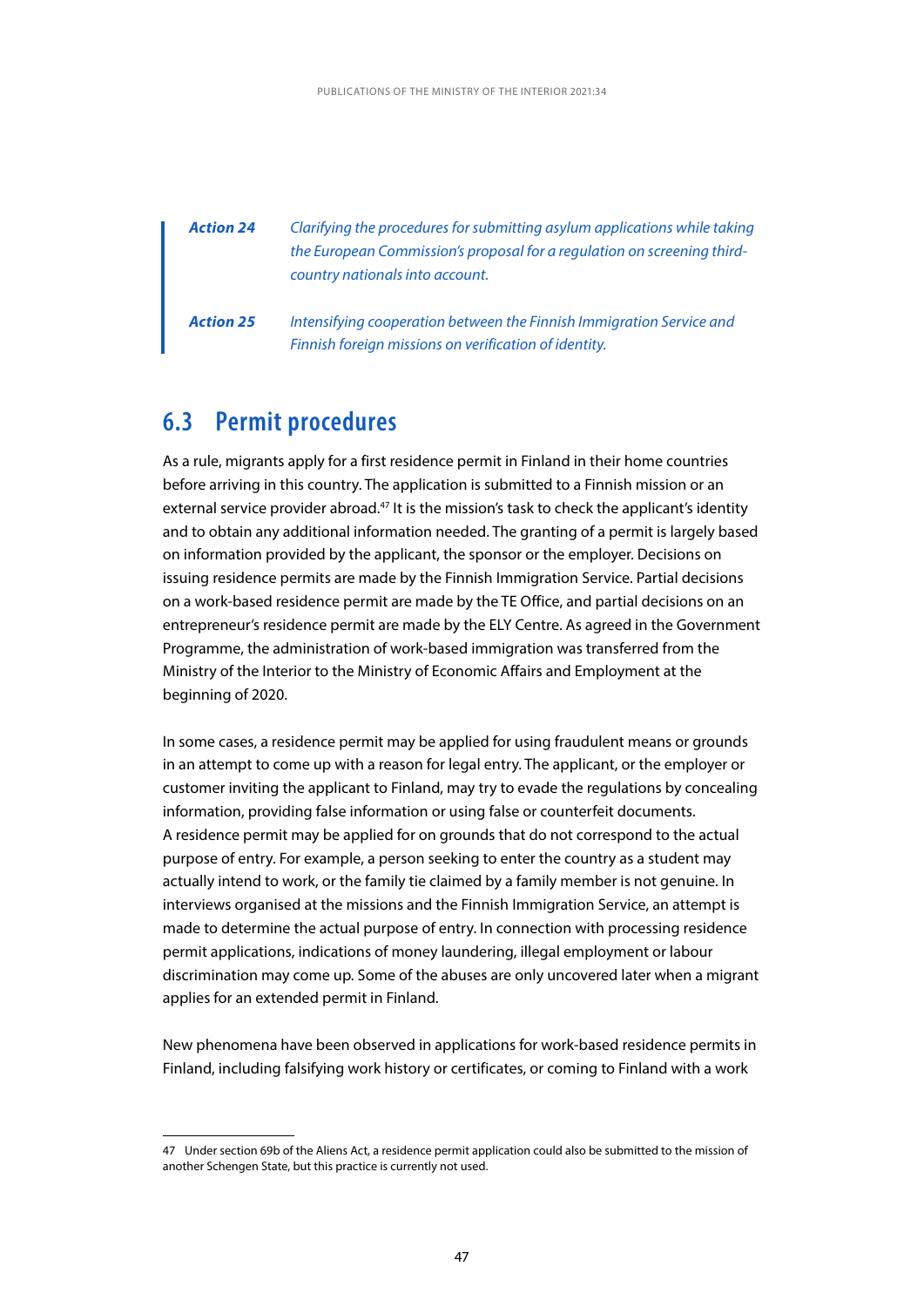visa issued by some other country, for example Estonia. These cases are also associated with exploitation phenomena. In summer 2020, for example, a new operating method emerged. The perpetrators sought to circumvent the entry restrictions imposed due to the COVID-19 pandemic and to bring persons into the country with counterfeit employment contracts, in which the names of Finnish employers were used. The real purpose of entry was working without a permit, selling sexual services or participating in organised property crime.

A sub-group on preventing the exploitation of foreign labour, which is chaired by the Ministry of Economic Affairs and Employment, seeks ways of stopping exploitation. In the course of its preparative work, the group has discussed the possibility of safeguarding the legal status of an exploited foreign national by adding to the aliens legislation a special provision under which the victim of labour exploitation would have the right to stay in the country, seek employment and work in the same or some other vocational field by virtue of their existing residence permit. The group will continue its work until the end of 2021.

The Finnish Immigration Service engages in active development efforts to increase the use of automation in the processing of residence permit and citizenship matters. The purpose of using automation is to process applications more efficiently and thus shorten their processing times in a situation where the number of applications is growing. At the same time, the potential risks of automation in the context of irregular entry, including attempts to evade entry provisions, as well as impacts on the possibility of recognising victims of human trafficking and other forms of exploitation need to be identified and assessed. To achieve this, the Finnish Immigration Service also needs to improve its analysis capabilities.

The general requirements for issuing a residence permit include checking that the applicant has a valid travel document accepted by Finland and that the applicant's identity has thus been verified, and ensuring that the foreign national does not represent a risk to public order or security.<sup>48</sup> When a work-based residence permit is applied for, the TE Office first makes its partial decision, after which the Finnish Immigration Service can issue a decision on the residence permit application. In this context, it has been asked if the order of investigation should be reversed: the general requirements for granting a permit, including the applicant's identity and the risk to public order and safety, should be checked first. Only then would the criteria for issuing an individual permit be examined, or the two investigations could run in parallel. By changing the order of investigation, the authorities' resources could be saved and the decision-making could be speeded up.<sup>49</sup>

<sup>48</sup> Sections 35 and 36.1 of the Aliens Act.

<sup>49</sup> Final report of the MISEC project 3 December 2020.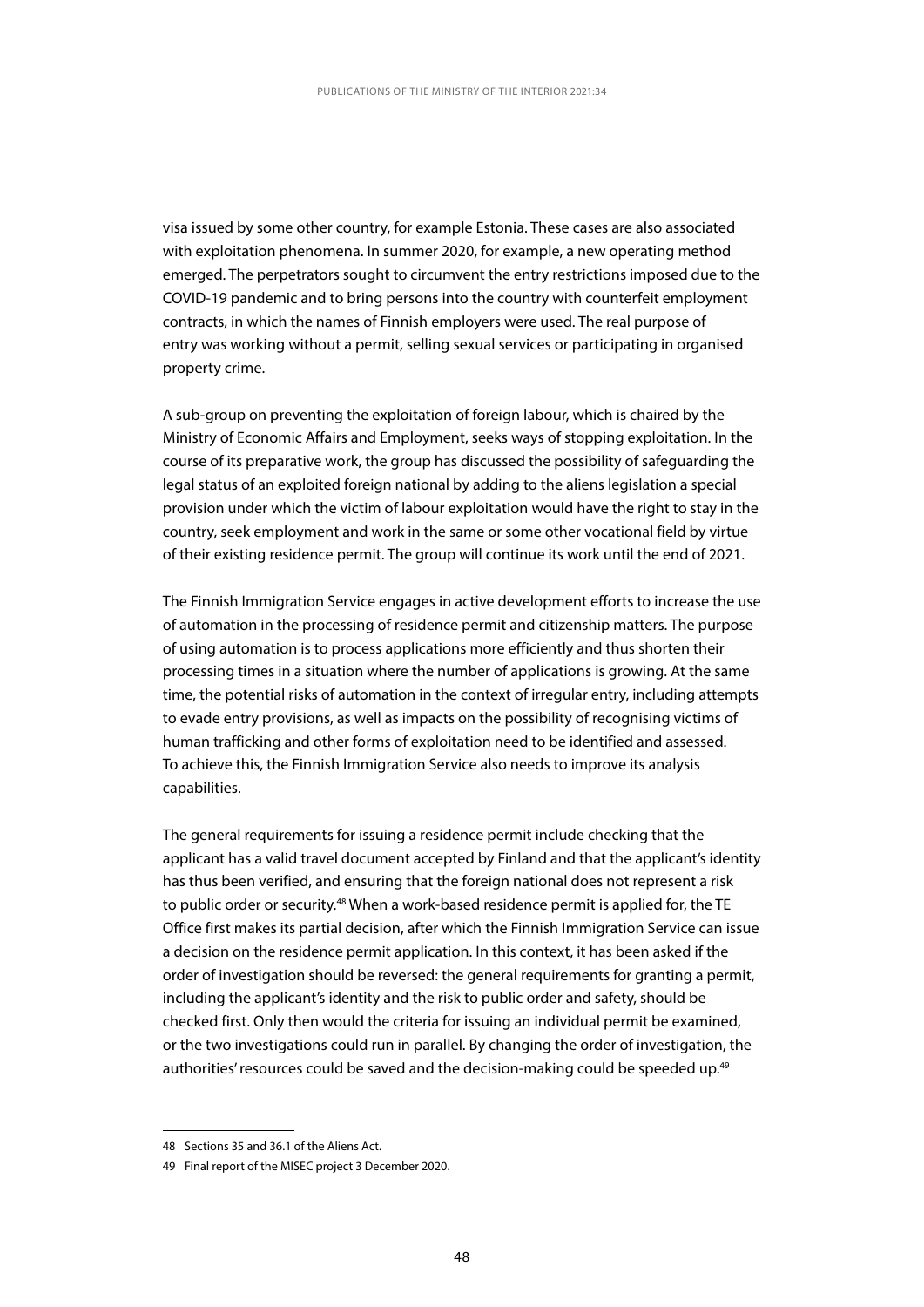The previous Action Plan noted that the possibilities of amending the legislation should be examined to intervene in and prevent the return to Finland of a person living abroad by cancelling their residence permit or by terminating their protection status if the person is considered a risk to national security or public order and safety. This issue is particularly relevant to foreign nationals who have perpetrated offences in Finland, and foreign fighters returning from conflict zones. A report prepared by public officials in the Ministry of the Interior found that cancelling a permanent residence permit has been considered possible in such situations. Before a permanent residence permit is cancelled, the possibilities of withdrawing the person's potential protection status should be investigated, if their residence permit was issued on grounds of a need for international protection. Issues related to cancelling the residence permit and withdrawing the protection status of a person enjoying international protection are addressed in the current EU Qualification Directive and in the proposed EU regulation replacing it, which is currently being drafted. Its provisions will be directly applicable in Finland once the regulation has been adopted at EU level and its enforcement begins.

| <b>Action 26</b> | Imposing more severe penalties on employers who use fraudulent means<br>in the entry procedure.                                                                                                                                                                                                                                                                                                     |
|------------------|-----------------------------------------------------------------------------------------------------------------------------------------------------------------------------------------------------------------------------------------------------------------------------------------------------------------------------------------------------------------------------------------------------|
| <b>Action 27</b> | Examining the possibility of changing the order in which the general<br>requirements for being issued with a residence permit and the individual<br>preconditions for issuing a residence permit are investigated.                                                                                                                                                                                  |
| <b>Action 28</b> | Examining the possibility of cancelling a permanent residence permit<br>in cases where the person is regarded as a risk to national security or<br>public order and safety as referred to in section 149 of the Aliens Act,<br>and amending the legislation as required. Ensuring that the practice<br>associated with a risk to public order and security is applied equitably and<br>predictably. |

#### **6.4 Precautionary measures**

The police and the Border Guard resort to the precautionary measures referred to in the Aliens Act when necessary in order to carry out the actions laid down in this Act. Detention is a last-resort administrative precautionary measure, which is used if other precautionary measures laid down in the Aliens Act are not sufficient. Other precautionary measures include confiscating a travel document, obligation to report, residence obligation, a child's residence obligation and giving a security. The possibility of using the other measures should always be assessed before making a decision to detain a person. No statistical data on other precautionary measures besides detention can be obtained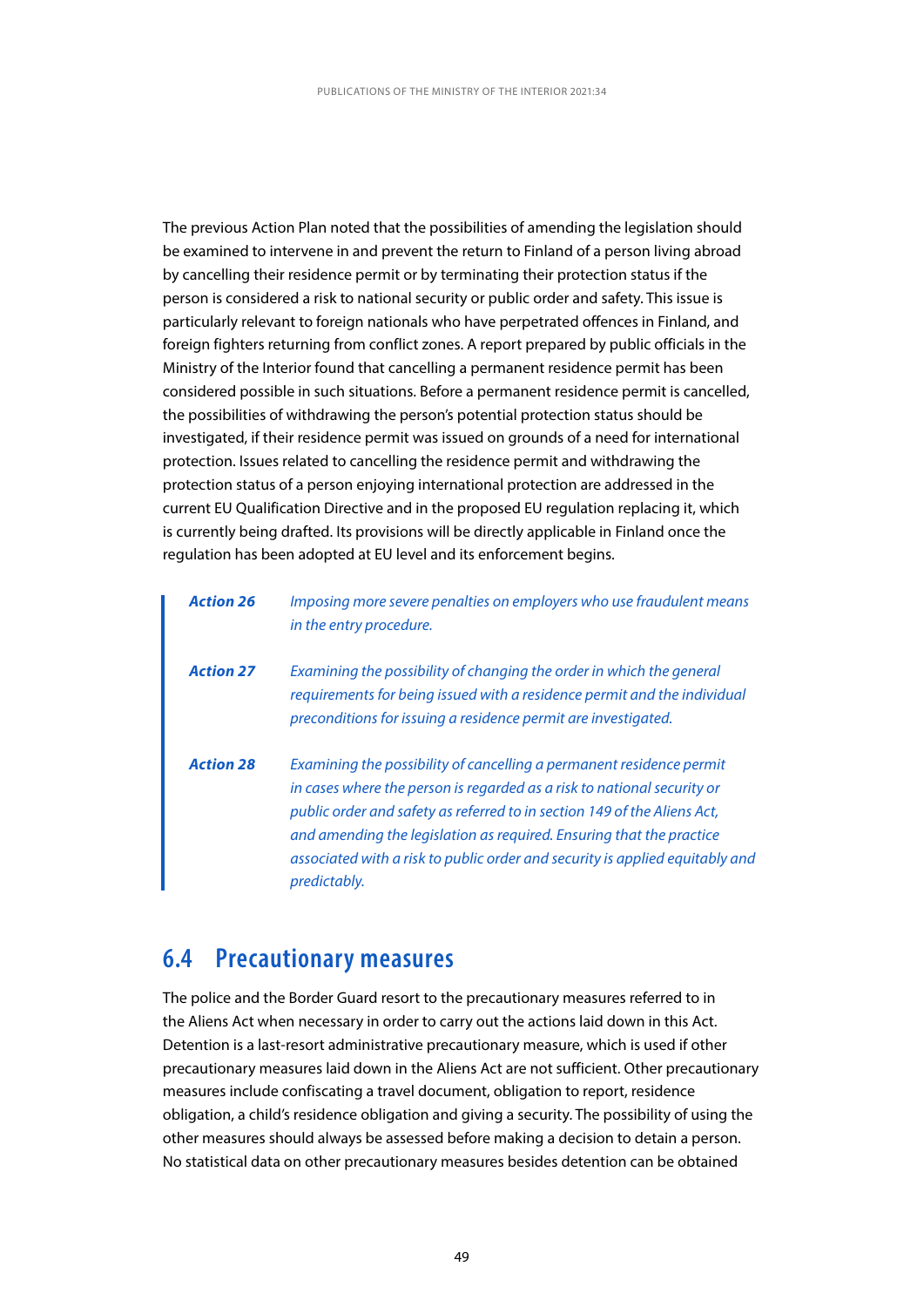directly from the information system for police matters. All precautionary measures are recorded in this system, however. The precautionary measures most commonly used by the police are the obligation to register and confiscating a travel document. However, detention is the only precautionary measure which can fully ensure that a person to be removed from the country is present when the decision to remove them is enforced.

If other precautionary measures are not considered sufficient, a foreign national may, exercising individual discretion, be detained to safeguard the achievement of objectives referred to in the Aliens Act, which include enforcing a decision to remove the person from the country. However, an unaccompanied child under the age of 15 may not be detained. Before using either detention or other precautionary measures, the necessity and proportionality of the action must always be assessed. A person placed in detention must be released as soon as the conditions for detaining them no longer exist. The detention period may not exceed 6 months and, in certain situations specified in the law, 12 months. In 2017−2019, the annual number of decisions to detain a foreign national was around 1,200 to 1,400.<sup>50</sup> During this period, the largest number of decisions to detain a foreign national made by the police concerned citizens of Estonia, Romania, Iraq and Gambia. The average length of the detention period was around 11 days in 2017, 12 days in 2018 and 11 days in 2019.

There are two detention units in Finland, one in Metsälä, Helsinki and the other in Joutseno. Detained families and vulnerable persons are primarily placed in Joutseno detention unit. Metsälä unit has 40 detention places and Joutseno unit 69. The number of places in Joutseno was increased in February 2018 as proposed in the previous Action Plan. Considering the number of persons who were to be removed from the country last year, the current detention capacity can be assessed as sufficient.

| <b>Action 29</b> | Developing information systems to make it possible to obtain statistical<br>data on other precautionary measures besides detention directly from<br>them. |
|------------------|-----------------------------------------------------------------------------------------------------------------------------------------------------------|
| <b>Action 30</b> | As stated in the Government Programme, investigating alternatives to<br>detaining children aged over 15.                                                  |

<sup>50</sup> Numbers of decisions to place a foreign national in detention made by the police in 2017−2020: 1,234 in 2017, 1,287 in 2018, 1,080 in 2019 and 693 in 2020. The number of corresponding decisions made by the Border Guard in the same period: 61 in 2017, 103 in 2018, 94 in 2019 and 74 in 2020.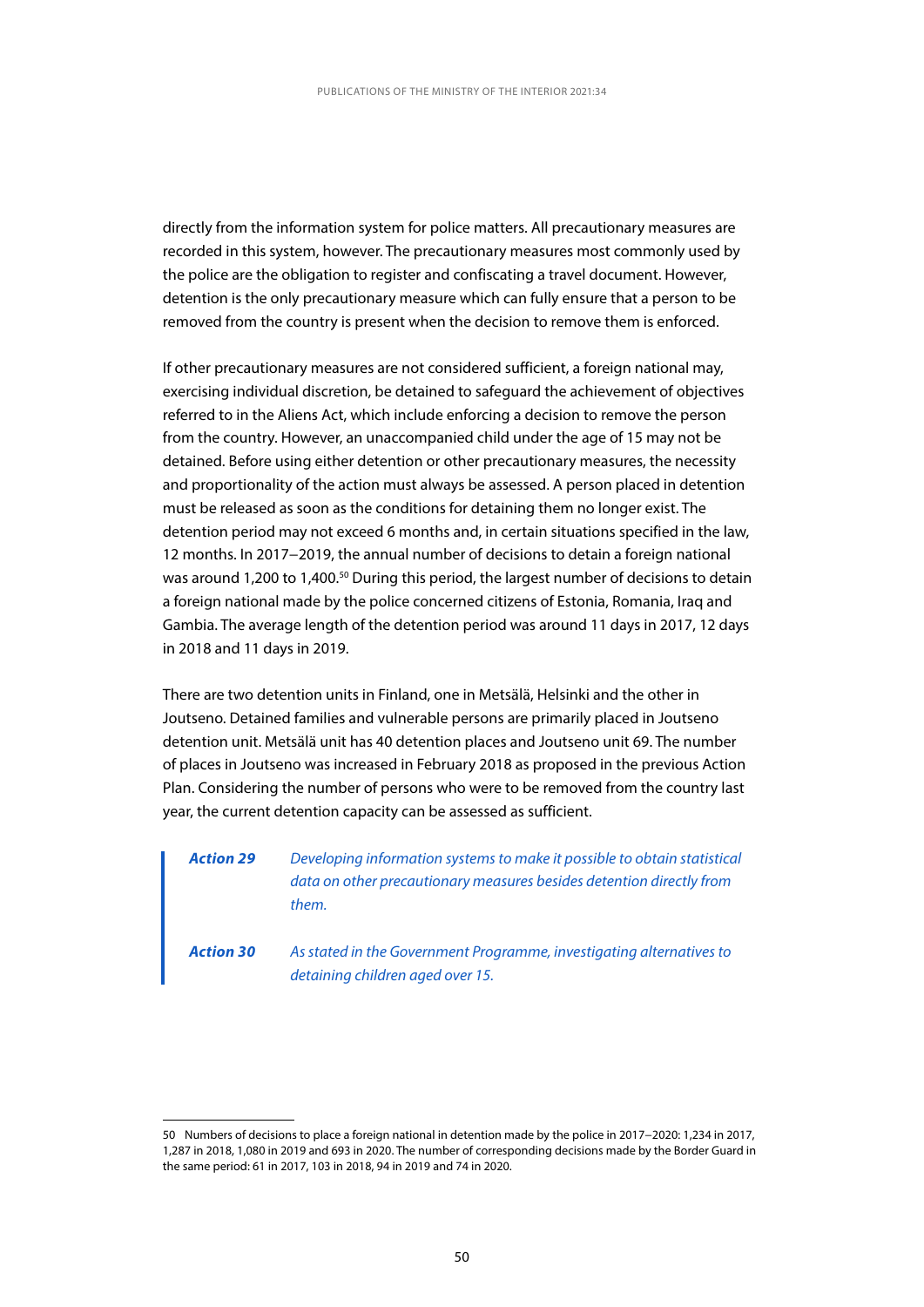### **6.5 Imposing an entry ban**

An entry ban may be imposed in connection with a decision to remove a person who is staying in Finland from the country. It cannot be imposed on a foreign national who has left Finland. An entry ban is usually imposed for a period of one to five years. It may also be imposed for an indefinite period of time or, in the case of an EU citizen, for a maximum period of 15 years if the person has been convicted of a serious offence or professional crime and they also pose a serious threat to public order and security. The imposition and length of an entry ban are based on an overall assessment. An entry ban basically applies to the entire Schengen area, however only to Finland in the case of an EU citizen. However, monitoring compliance with entry bans imposed on EU citizens, in particular, is challenging due to free movement in the Schengen area.

The previous Action Plan contained a proposal for investigating the possibility of, by amending the legislation, also imposing an entry ban on a person who has already left Finland or who applies for a first residence permit in Finland while living abroad. This amendment would make it easier to impose an entry ban on foreign fighters. An examination carried out by public officials at the Ministry of the Interior found that making this legislative amendment would be possible, as EU legislation does not deal with situations related to imposing entry bans on persons residing outside the EU, leaving them up to national legislation. Even in this case, it should be ensured that an overall assessment of the imposition and length of the entry ban is carried out. When a person is subjected to this measure, their right to be notified, to be heard and to lodge an appeal should additionally be safeguarded.

*Action 31 Drafting the necessary legislative amendments under which an entry ban could also be imposed on a person who has already left the country, or who has been refused a residence permit when applying for it while living abroad. Ensuring that the principle of proportionality, the child' best interests and the applicant's work and family ties are duly taken into account in the application practice of entry bans.*

### **6.6 Monitoring of foreign nationals**

Monitoring of foreign nationals refers to supervising compliance with the Aliens Act and the provisions issued by virtue of it as well as preventing irregular stays. While the main responsibility for this rests with the police, the Border Guard and the Finnish Immigration Service also monitor foreign nationals within their remits. Additionally, the occupational safety and health authorities supervise compliance with the provisions of the Aliens Act. In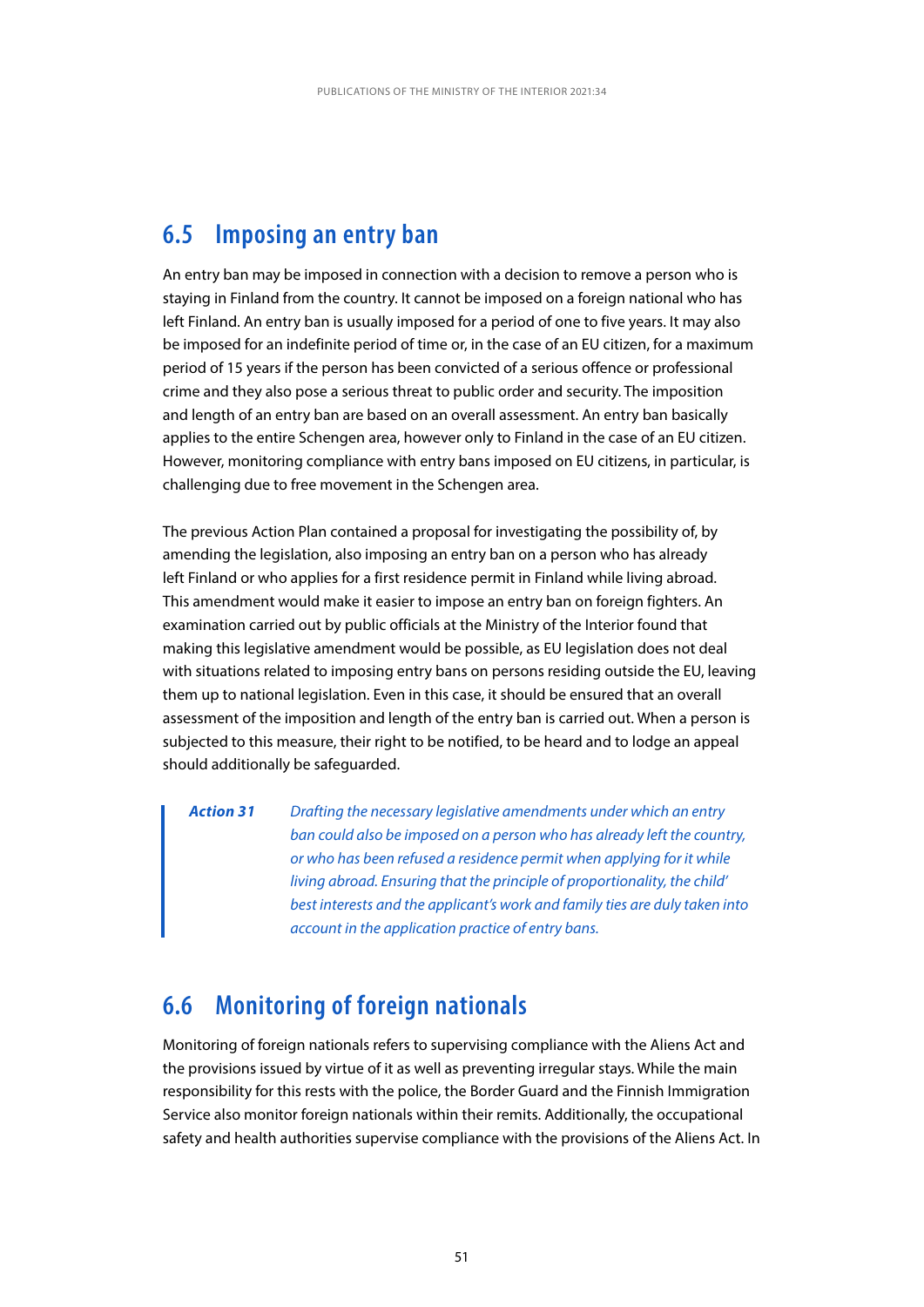2019, the police spent a total of 14.3 person-years on the monitoring of foreign nationals across the country, whereas this figure in 2017 was 21.6 person-years.

The police primarily carry out monitoring of foreign nationals as part of basic policing, including traffic enforcement, criminal investigations or tasks related to maintaining public order and security. When a person who turns out to be a foreign national is encountered while performing these police duties, the police officers check their preconditions for staying in Finland. In addition, the police engage separately in thematic monitoring based on analysis results. This means that an analysis and advance assessment are conducted to decide the monitoring targets and grounds.

The police annually organise both regional and national monitoring campaigns of foreign nationals and participate in EU-level activities.

The purpose of the monitoring is to check if foreign nationals meet the conditions for staying in Finland. In connection with the monitoring, different types of offences may be uncovered, including organisation of irregular entry, trafficking in human beings, extortionate work discrimination and pandering. The goals of the monitoring of foreign nationals also include protecting vulnerable persons against being exploited by criminals or criminal gangs. The monitoring helps to identify victims of human trafficking and intervene in the activities of employers who exploit foreign labour.

The monitoring of foreign nationals must not have characteristics typical of border control. It should be based on the monitoring authority's general information and experience of illegal entry to and stay in the country. The monitoring authority has no prior knowledge of who has a right to stay in the country and who does not, but the basic premise is that the monitoring actions should always be based on observations made and on tip-off information or analysis data received. The monitoring may not be based solely or to a decisive extent on the person's actual or assumed ethnic origin. The prohibition of discriminatory ethnic profiling must be observed at all times. An overall assessment of the situation on its individual merits must always be carried out.

The prohibition of discriminatory ethnic profiling contained in the Aliens Act has been included in the guidelines and training related to the monitoring of foreign nationals issued to the police and border authorities. An updated version of the police guidelines for the monitoring of foreign nationals entered into force at the beginning of 2021. The updates focused particularly on clarifying the guidelines to improve the understanding and skills of police officers related to respecting the prohibition of discriminatory ethnic profiling and selecting the targets on the right grounds. In addition, the police published an online course on matters concerning foreign nationals and the monitoring of foreign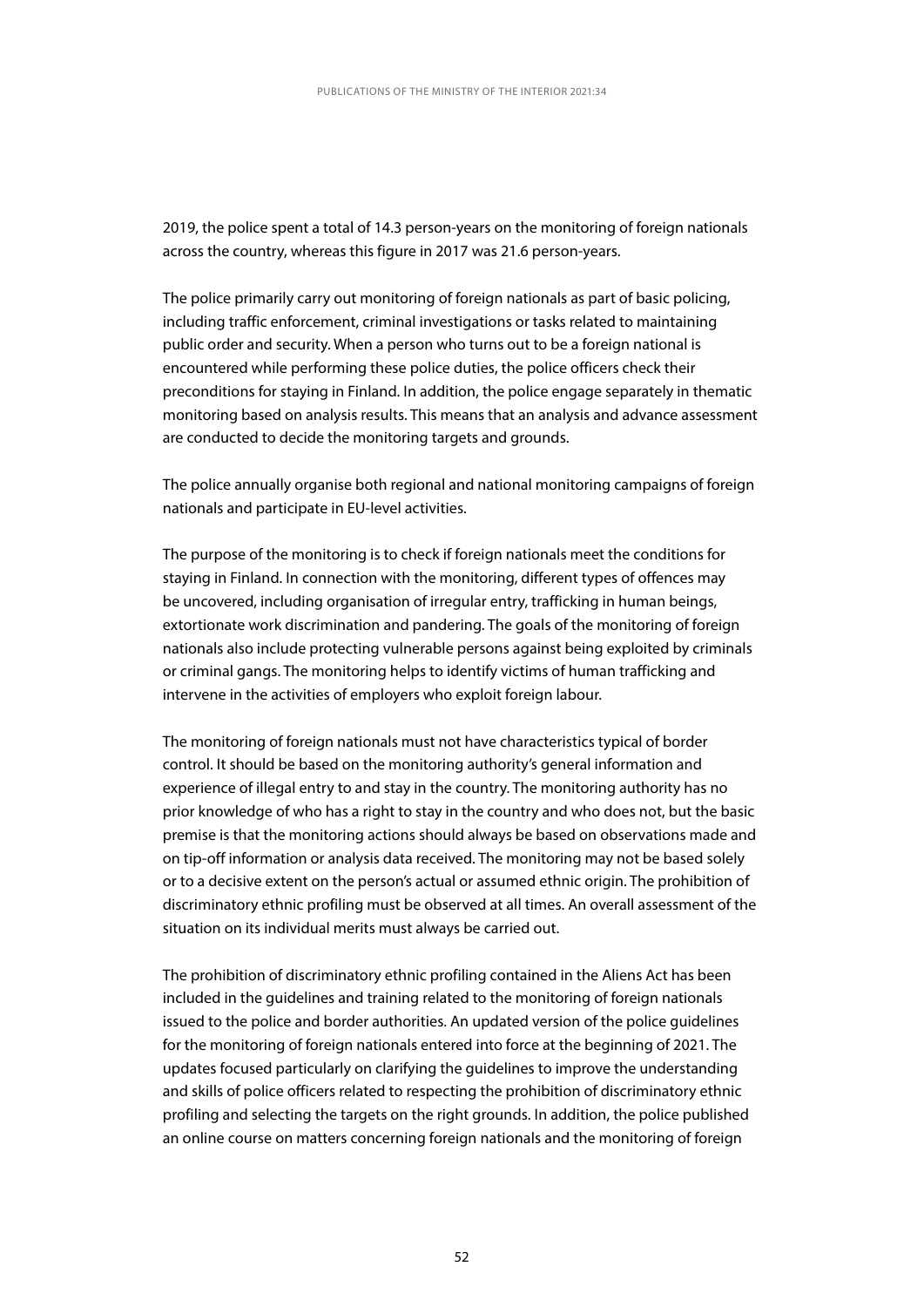nationals in early 2021. This course highlights the prohibition of discriminatory ethnic profiling and the correct way of selecting the targets.

A network on preventing irregular entry and stays, which has representatives from all police units, also operates under the leadership of the National Police Board. The purpose of the network is to ensure that the tasks assigned to the police under the Aliens Act are carried out consistently across the country. The Finnish Border Guard participates in the activities of the network.

The Finnish Immigration Service has developed a consistent and efficient operating model for ex post permit supervision. This means checking the prerequisites for staying in the country based on register data. Resources amounting to approximately two person-years have currently been allocated to this supervision in the Finnish Immigration Service. Efforts to develop the functionalities of the case management system for aliens affairs (later referred to as the UMA system), which will help improve the effectiveness of permit supervision, is also relevant to carrying out the monitoring. Developing ex post monitoring plays a key role in speeding up and streamlining permit processes. To achieve the Government Programme objective concerning an average processing time of one month for work-based residence permits, a significant increase in risk-based and automated processing and also appropriate and effective ex post supervision will be required.

The monitoring carried out by the Finnish Immigration Service plays a key role in preventing abuses of permit procedures. It can help uncover both abuses against and by foreign nationals. The monitoring can provide information on the working and living conditions of foreign nationals in Finland and thus detect more efficiently cases involving such phenomena as exploitation or human trafficking. For example, they may include underpaying a foreign employee.

Under the Employment Contracts Act, the Finnish Immigration Service can impose a penalty fee on an employer employing a person whose stay in the country is irregular.<sup>51</sup> As this penalty can only be imposed on a person who employs an irregular migrant, it does not cover all situations of illegal employment. The Criminal Code lays down a penalty for unauthorised use of foreign labour.<sup>52</sup>

<sup>51</sup> Chapter 11a of the Employment Contracts Act (55/2001) (Employers' joint and several liabilities in employing illegally resident employees).

<sup>52</sup> Chapter 47, section 6a of the Criminal Code (39/1889).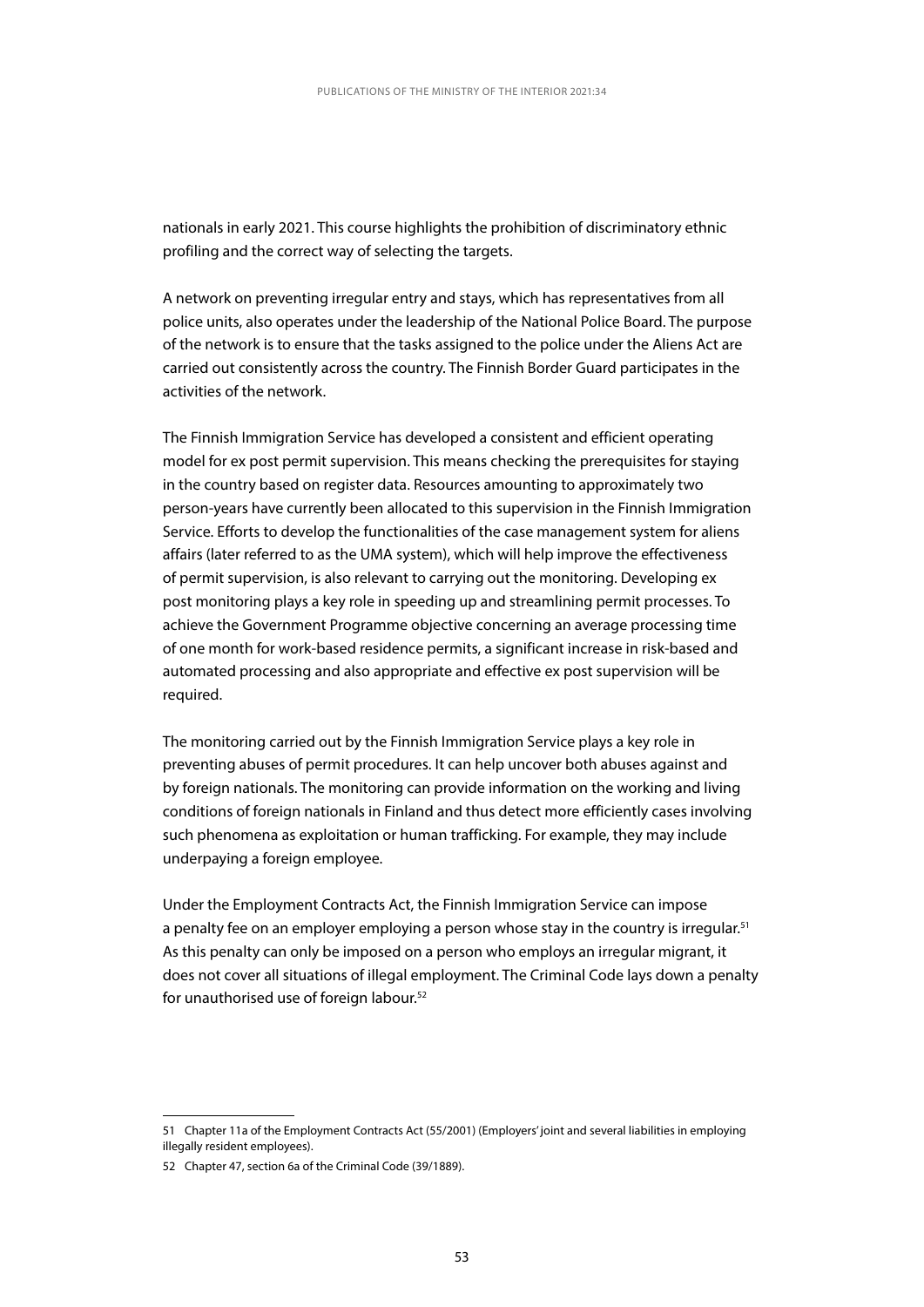- *Action 32 Developing the monitoring of foreign nationals and integrating it into basic daily policing and analysis-based monitoring of foreign nationals while paying attention to the prohibition of discriminatory ethnic profiling.*
- *Action 33 Developing the actions of the Finnish Immigration Service in responding to abuses in an appropriate and targeted manner as indicated by the supervisory task imposed on the agency in legislation. Using automation in the monitoring.*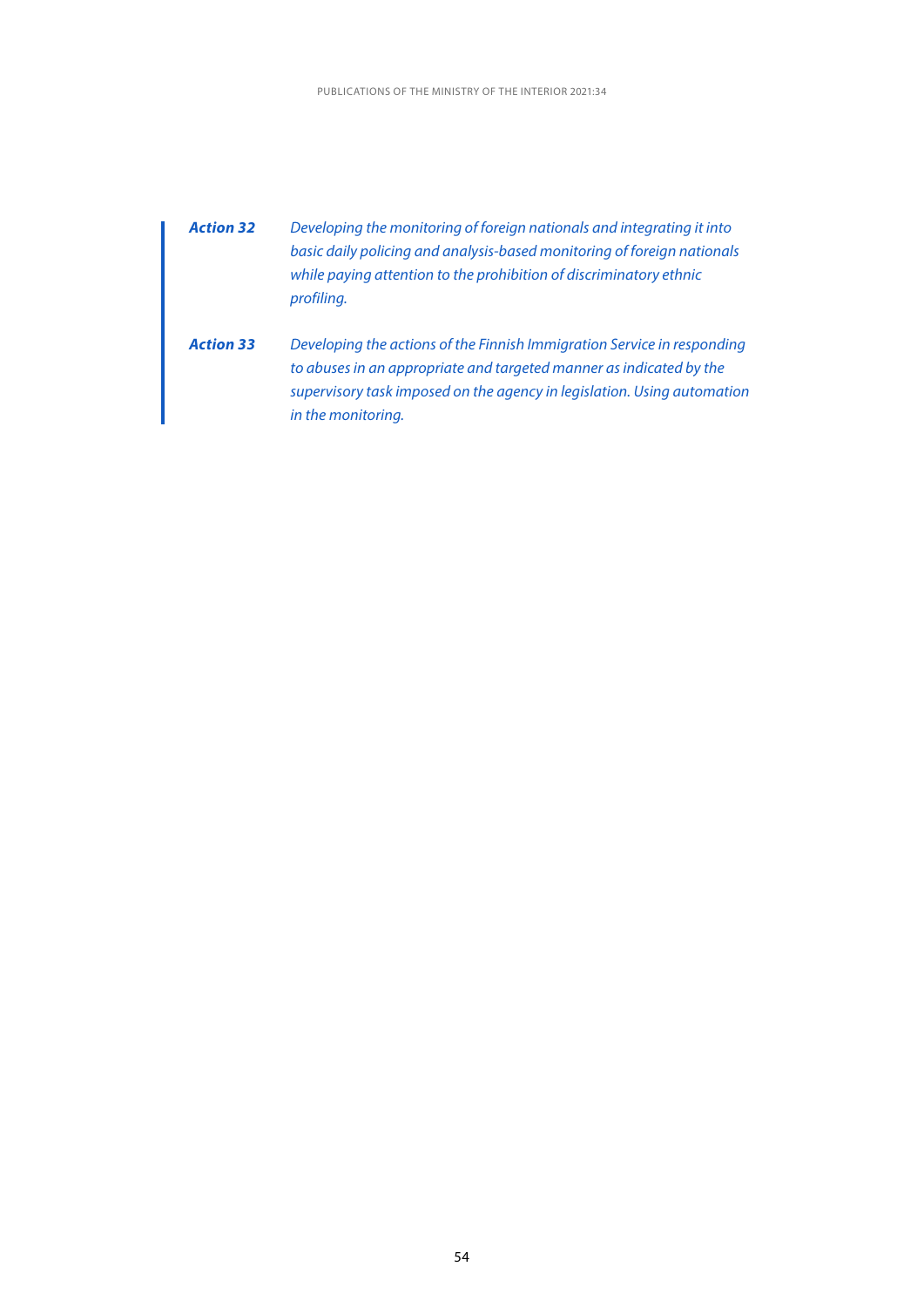# **7 ACTIONS TO PROMOTE RETURN**

A person who has been issued with a decision to remove them from the country is obliged to leave Finland. The returning migrant can be supported in making the travel arrangements and reintegration; this is known as assisted voluntary return.

The longer a person stays in Finland for one reason or another, the higher the threshold for voluntary return often becomes.

As stated in the Government Programme, the system of voluntary return will be developed further as the primary option for securing the departure of unsuccessful applicants while supporting sustainable return. To prevent the emergence of a parallel society, expanding the target group for assisted voluntary return is justified.

High-quality permit processes in which human rights are respected make sustainable return of persons who do not meet the conditions for a residence permit possible. As noted in the Government Programme, Finland seeks to conclude return agreements with all key third countries whose citizens Finland can safely return. The decision on whether or not returning is safe is made by the Finnish Immigration Service as the competent authority and, ultimately, administrative courts. In addition to agreements, cooperation relationships between Finnish authorities and the destination countries of returns as well as Finnish missions in the destination countries promote successful returns.

#### **7.1 Assisted voluntary return and reintegration**

A person with no right of stay in Finland is expected to leave the country. The primary aim is ensuring that those to whom an enforceable decision to refuse asylum has been issued will exit the country on a voluntary basis within the set period. Sometimes a person leaves the country without the authorities being informed of this. Practically all countries readmit their citizens who return voluntarily or independently.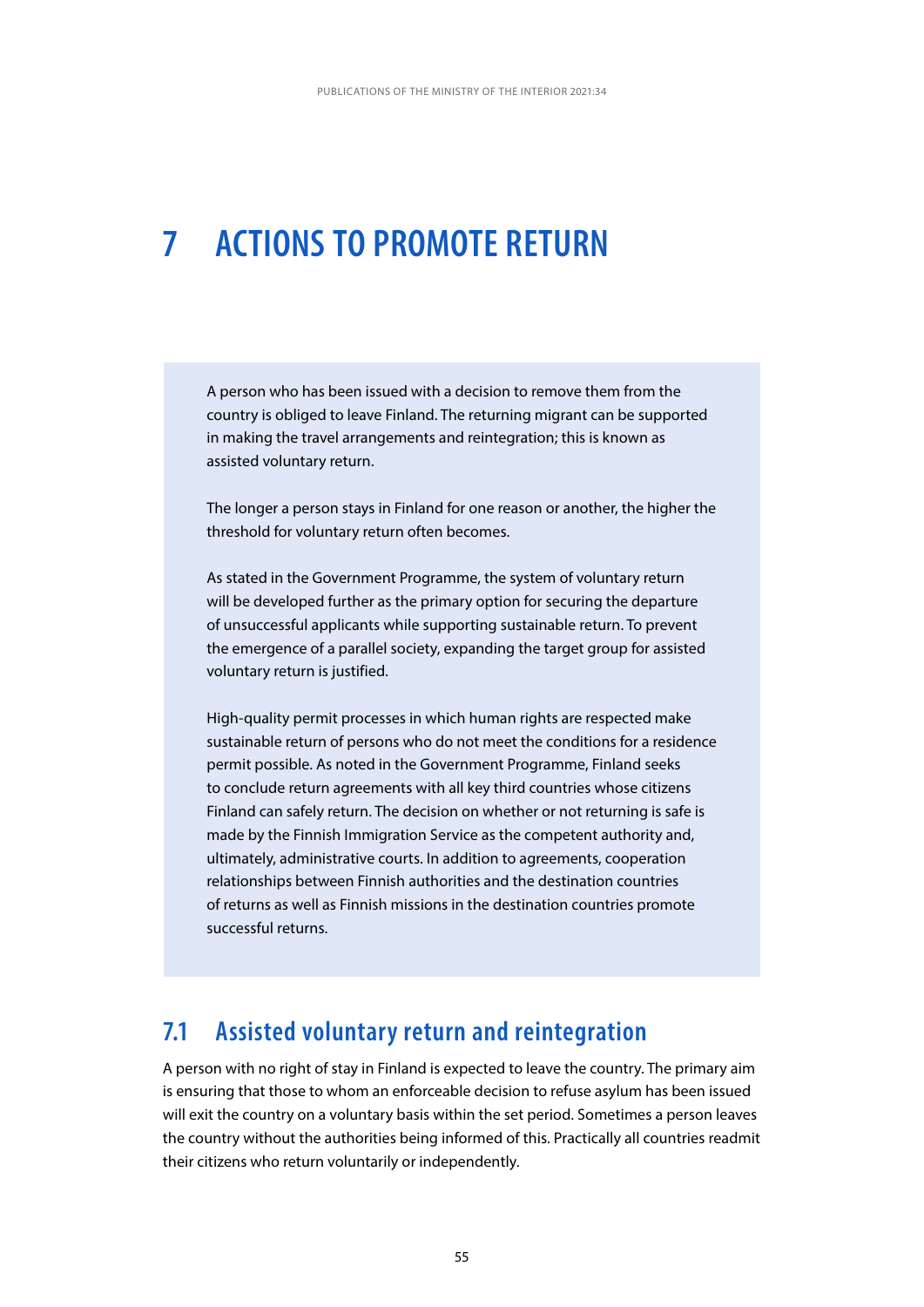When the returning migrant is supported with making the travel arrangements, this is referred to as assisted voluntary return. If necessary, they may also be granted financial or in-kind assistance to support their reintegration. Under the Act on the Reception of Persons Applying for International Protection and on the Identification of and Assistance to Victims of Trafficking in Human Beings, the precondition for paying these benefits to a person who has applied for asylum is that they leave the country voluntarily and permanently after they have withdrawn their application, or after their application has been rejected.53 Under this Act, the voluntary return of a trafficking victim can also be assisted. The number of these cases has been notably small. On the other hand, many of those issued with a decision to remove them from the country have asked for support for their return in recent years. The most significant group of this type are applicants for international protection who have received a residence permit on grounds other than international protection and whose permit has since expired.

The responsibility for assisted voluntary return rests with the Finnish Immigration Service, which is assisted with the practical arrangements by the International Organization for Migration (IOM). Since 2015, assisted voluntary return has been facilitated in Finland by increasing the reintegration benefits in key countries and by providing returning migrants with more information and personal advice. By increasing the value of the in-kind benefit provided in the country of return as goods and services, an effort has been made to develop more sustainable reintegration and support the returning migrant in making a living to eliminate any immediate need to leave the country again.

Under international law, every country has an obligation to readmit their returning citizens. Despite this obligation and readmission agreements and arrangements, some countries categorically refuse to accept other returning migrants besides those returning voluntarily and criminals. When migrants are not under pressure from being immediately returned by the authorities, few of them are willing to return voluntarily, and increasing the benefits paid to those returning voluntarily does little to motivate them. Experiences gathered over recent years show that the longer a person stays in Finland for one reason or another, the higher their threshold for returning becomes.

An asylum seeker waiting for a decision in Finland is offered information about the possibility of assisted voluntary return at all stages of the process. The idea is to make the options for returning clear for the client, in case they interrupt the asylum process or if they are refused asylum and they must leave the country. The purpose of this advice is to provide neutral information about the asylum seeker's options.

<sup>53</sup> Section 31 of the Act on the Reception of Persons Applying for International Protection and on the Identification of and Assistance to Victims of Trafficking in Human Beings (746/2011).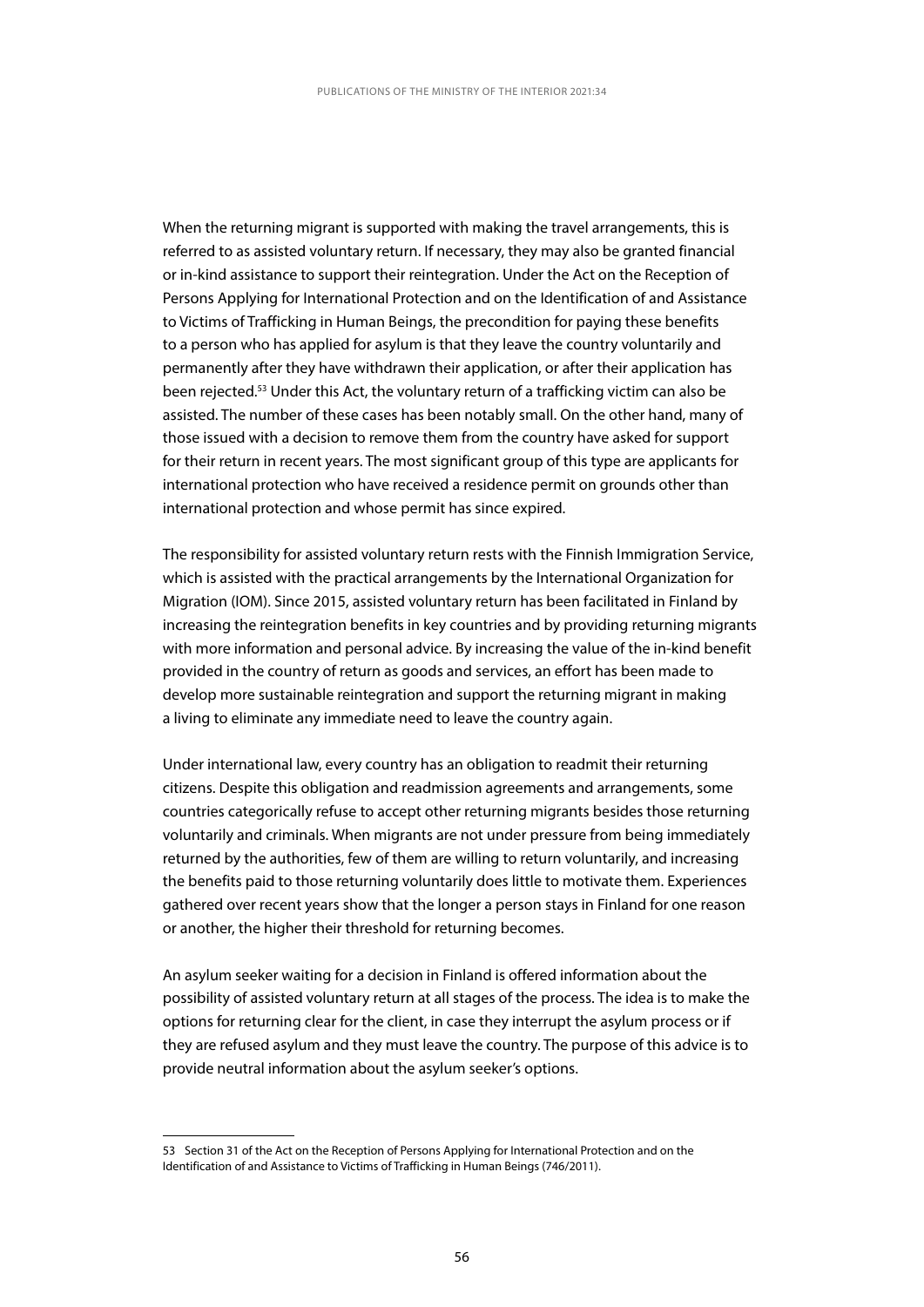In recent years, European countries have attempted to pool their resources and find new practices to facilitate reintegration and ways to support the country of origin in readmitting returning migrants. In particular, this work has been carried out within the framework of the ERRIN network<sup>54</sup>. The network's efforts have prepared the ground for extending Frontex's competence. The new mandate gives Frontex the possibility of also supporting the Member States in assisted voluntary returns. To support the ongoing development work, the Commission will issue a strategy on sustainable voluntary return and reintegration in 2021.

| <b>Action 34</b> | Extending the target group of the assisted voluntary return programme to<br>promote returns. Deciding on the persons who would belong to the new<br>target group and making the necessary legislative amendments.                                                                                                                                          |
|------------------|------------------------------------------------------------------------------------------------------------------------------------------------------------------------------------------------------------------------------------------------------------------------------------------------------------------------------------------------------------|
| <b>Action 35</b> | Providing more information and advice about the possibilities of assisted<br>voluntary return on different channels, including virtual ones, to those<br>considering voluntary return and supporting municipalities and NGOs in<br>the advice provision. Developing information in easy language and visual<br>communication on assisted voluntary return. |
| <b>Action 36</b> | Developing the means of reintegration, including reintegration benefits<br>and training, both nationally and in cooperation with EU Member States<br>and the returning migrants' countries of origin to secure sustainable<br>returns.                                                                                                                     |
| <b>Action 37</b> | Participating in the preparation of an EU strategy on voluntary return<br>and reintegration and, if necessary, preparing a complementary national<br>strategy for Finland's needs.                                                                                                                                                                         |

### **7.2 Forced return**

If a person does not opt for voluntary return, it is the statutory duty of the police to ensure that they leave the country, either by supervising the person when they board a means of transport leaving the country or by escorting the person to their country of origin. For larger groups of returnees, a chartered flight reserved for this purpose or return flights coordinated by Frontex can be used. The Non-Discrimination Ombudsman supervises the implementation of forced returns at all stages. The common procedures of the EU Member

<sup>54</sup> European Return and Reintegration Network, the members of which are 16 European countries, including Finland. In addition to the Member States, the activities are funded by the European Commission.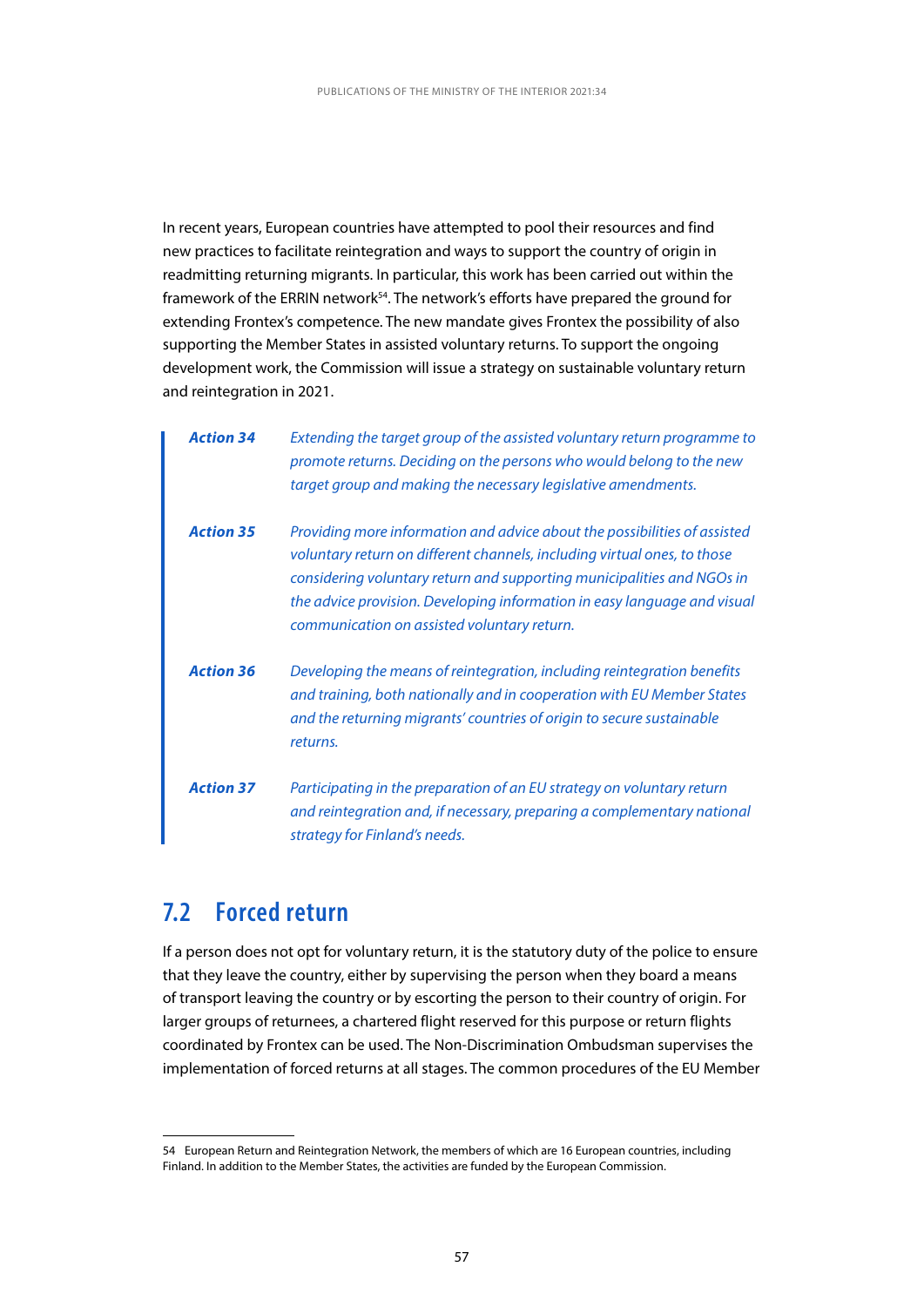States for the return of third country nationals whose stay is irregular are set out in the EU Return Directive. Negotiations on a proposal for a recast Return Directive issued by the Commission in autumn 2018 are ongoing.

A key factor for the success of returns is workable cooperation relationships between the Finnish authorities and the destination countries as well as the Finnish missions in these countries. Most returns can take place without a specific readmission agreement. Every year, the police return migrants who have been issued with a decision to remove them from the country to around 100 different countries, even if official readmission agreements are only in place with some of them. Consequently, a readmission agreement is only one of the instruments that supports returns, and migrants can be returned to almost all countries in the world without a separate agreement.

Factors that hamper returns include some third countries' indifference to the mandatory nature of the readmission agreements as well as their reluctance to recognise their citizens when the migrant is returned by the authorities' actions, to issue travel documents to them and to accept others than those returning on a voluntary basis. For many countries, forced returns of their citizens are a sensitive issue of internal politics, which is why they prefer to receive returning migrants in small groups. This makes the process slow. The key issue for Finland is developing cooperation related to returns with Iraq, Somalia and Afghanistan.

The EU Member States face the same problems when returning migrants, which is why they are exerting increasing pressure on the European Commission to develop effective common measures on returns. European Heads of State and Government have also called for effective returns several times. The need to take action in different policy sectors as an incentive to improve readmission cooperation was highlighted in the European Council conclusions of June 2016, October 2017 and October 2018. In particular, the conclusions refer to trade, visa and development policies.

The greatest progress in the use of incentives has been made regarding the visa policy. Under Article 25a of the Visa Code, the Commission shall regularly assess third countries' cooperation with regard to readmission. A Member State may also notify the Commission if it is confronted with substantial problems. If cooperation on readmission does not proceed as desired, visa policy measures can be taken in relation to the third country in question. Within the framework of a coordination mechanism approved by the Council in summer 2020, the assessments of the effectiveness of readmission cooperation can also be used when considering incentives linked to other policy sectors. A similar proposal is contained in the European Commission's proposal for a regulation on asylum and migration management of September 2020.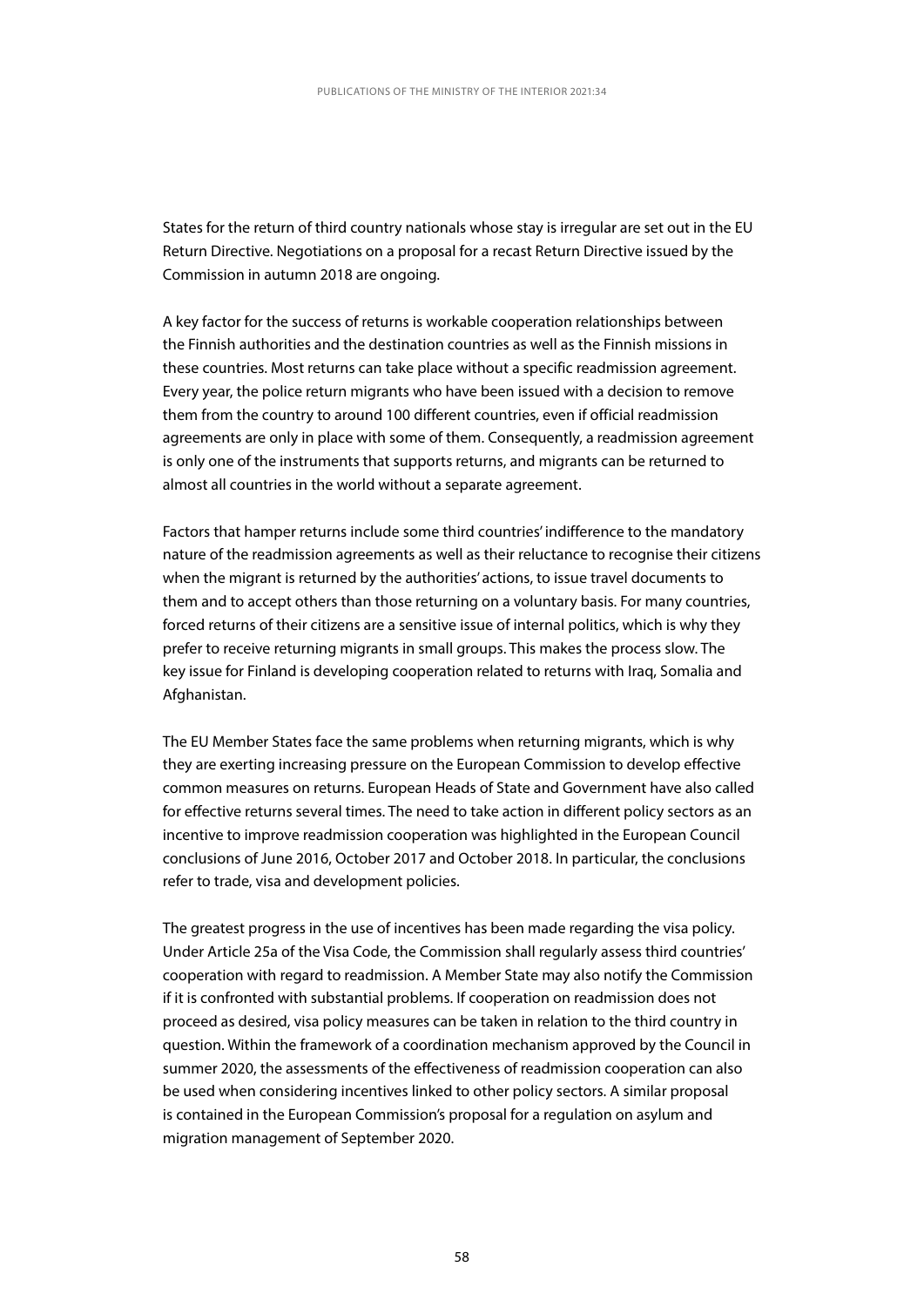The Commission's proposal for a New Pact on Migration and Asylum aims for a seamless process from pre-entry screening checks to the asylum procedure and, if necessary, return. As new features, the proposal contains a mandatory border procedure implemented at the entry stage for persons with low chances of being accepted as needing international protection. The importance of the border procedure would be emphasised on routes where a large proportion of migrants originate from countries with low recognition rates likely not to be in need of protection. This would mean that the possibility of a swift return procedure where necessary is particularly important after the application has been individually assessed. The Government has considered that additional information on the acceptable grounds and marginal conditions of the border procedure is needed at the EU level and emphasised the need to ensure adequate legal protection. Another new feature in the Commission proposal is that, in situations of pressure and in crisis situations, Member States could express solidarity by accepting responsibility for returning a certain number of persons (so-called 'return sponsorship'). Cooperation in return matters is also to be improved by a new Return Coordinator and a High-Level Network for Return.

| <b>Action 38</b> | Making an effort to conclude and maintain bilateral readmission<br>arrangements and participating in EU-level discussions on returns and<br>cooperation with other EU Member States.                                                                                                                                                                                                                                                                                                                                                                                        |
|------------------|-----------------------------------------------------------------------------------------------------------------------------------------------------------------------------------------------------------------------------------------------------------------------------------------------------------------------------------------------------------------------------------------------------------------------------------------------------------------------------------------------------------------------------------------------------------------------------|
| <b>Action 39</b> | Improving the efficient return of migrants convicted of offences by<br>agreeing on precise procedures with the destination country's authorities.                                                                                                                                                                                                                                                                                                                                                                                                                           |
| <b>Action 40</b> | Ensuring that the monitoring mechanism of returns carried out by<br>the authorities works effectively and that the Non-Discrimination<br>Ombudsman is notified systematically and in good time of all return<br>operations implemented by the authorities. Investigating the possibility<br>of providing the Ombudsman with information directly from the UMA<br>system. Developing information flows between the authorities to ensure<br>that the situation of other permit processes that may be under way is<br>appropriately taken into account when planning returns. |
| <b>Action 41</b> | Participating actively in fulfilling Frontex's mandate in readmission<br>matters and using common readmission actions while stressing<br>fundamental and human rights.                                                                                                                                                                                                                                                                                                                                                                                                      |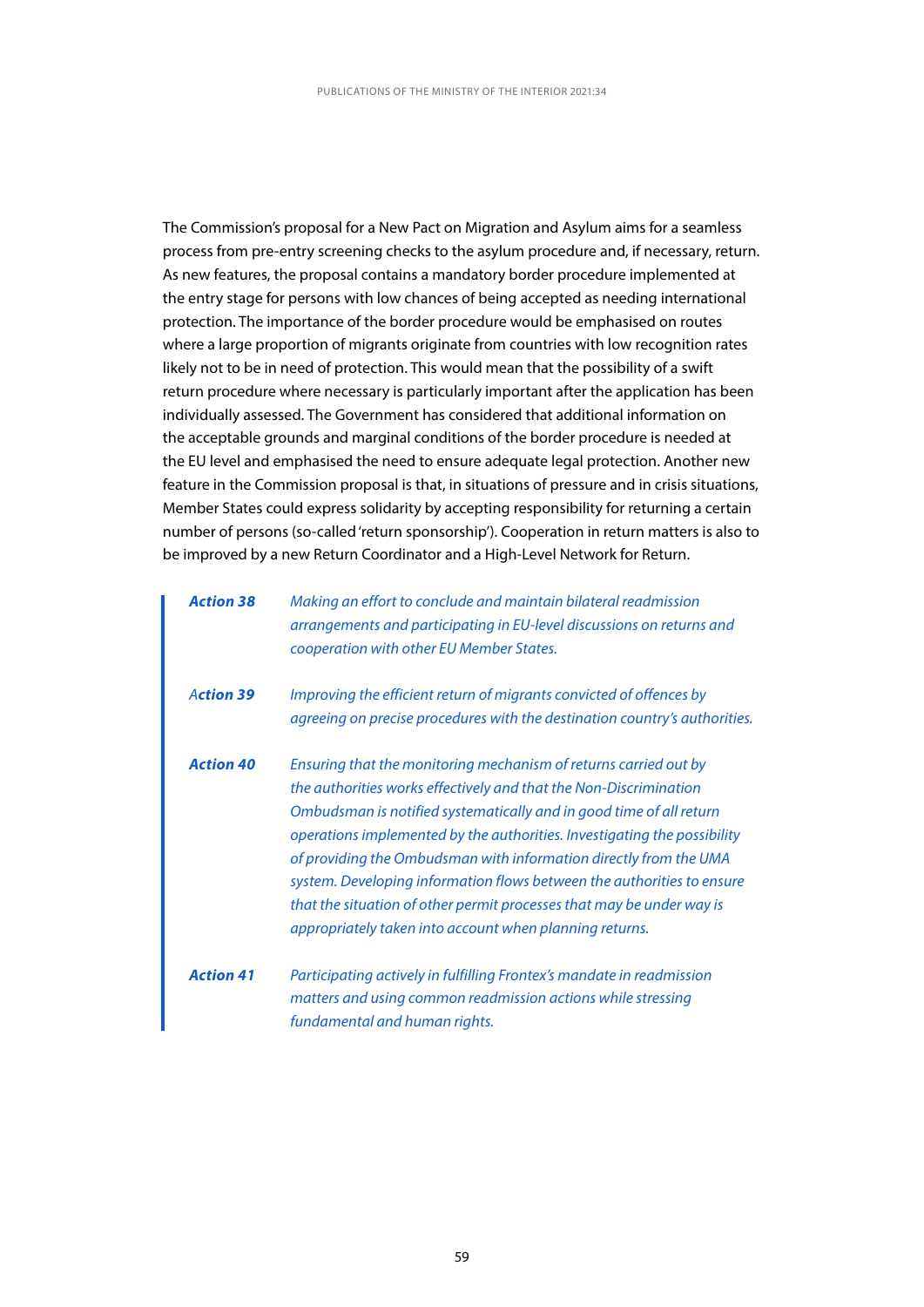## **7.3 Cooperation with migrants' home countries**

Support for the return of individuals is not always enough, as the community to which the person returns and especially governments in fragile countries also need support. European countries have different approaches to this issue. The resources used to support the returning migrants' country also vary and are partly linked to the nature of the bilateral relations between the countries concerned and the number of returning migrants.

Of European countries, Germany has taken the most comprehensive approach to readmission issues ('Whole-of-Government'). This means that not only the Ministry of the Interior but also the Ministry of Labour and the agency responsible for development cooperation are involved in returns. The administrative branches work together to support the structures of the country readmitting the migrant and, among other things, the employment of individual migrants, which promotes their sustainable reintegration. As another example can be cited Norway's collaboration with Somalia, which is based on close cooperation between the Ministry of Foreign Affairs, the Ministry of Justice and the police. These actors share a common view of the overall situation in Somalia and the importance of immigration issues. In Norway, the different administrative branches base their work on looking at Somalia comprehensively from a perspective in which migration, conflict prevention and development policy are interlinked. Actions supporting returns are closely linked to measures aiming to influence the root causes of forced migration; in this context, section 4.1 of this Action Plan refers to the need for a more comprehensive approach to migration issues.

The foreign missions manage Finland's relations with their host countries across a broad front, with priorities selected on the basis of Finland's overall interests. In return and readmission questions, the missions play an important role by networking and participating in negotiations on various agreements. They also provide the sectoral ministries with up-to-date information on the general situation in the country as well as on return matters and the attitudes of the country's authorities to them. The missions also participate in administrating development cooperation projects in their host countries. Experiences of projects related to immigration in Somalia are a good example of how involving the missions in potential future projects related to returns from the beginning is advisable.

Monitoring and managing migration and readmission issues are increasingly part of the missions' daily work. In some cases, it would be justified to place an official with a skills profile compatible with migration management in the mission. Several Nordic countries have posted a liaison officer for returns in Somalia, for example. Depending on the situation and the country, the job description of the officer specialising in return matters could include collecting and passing on country information and supporting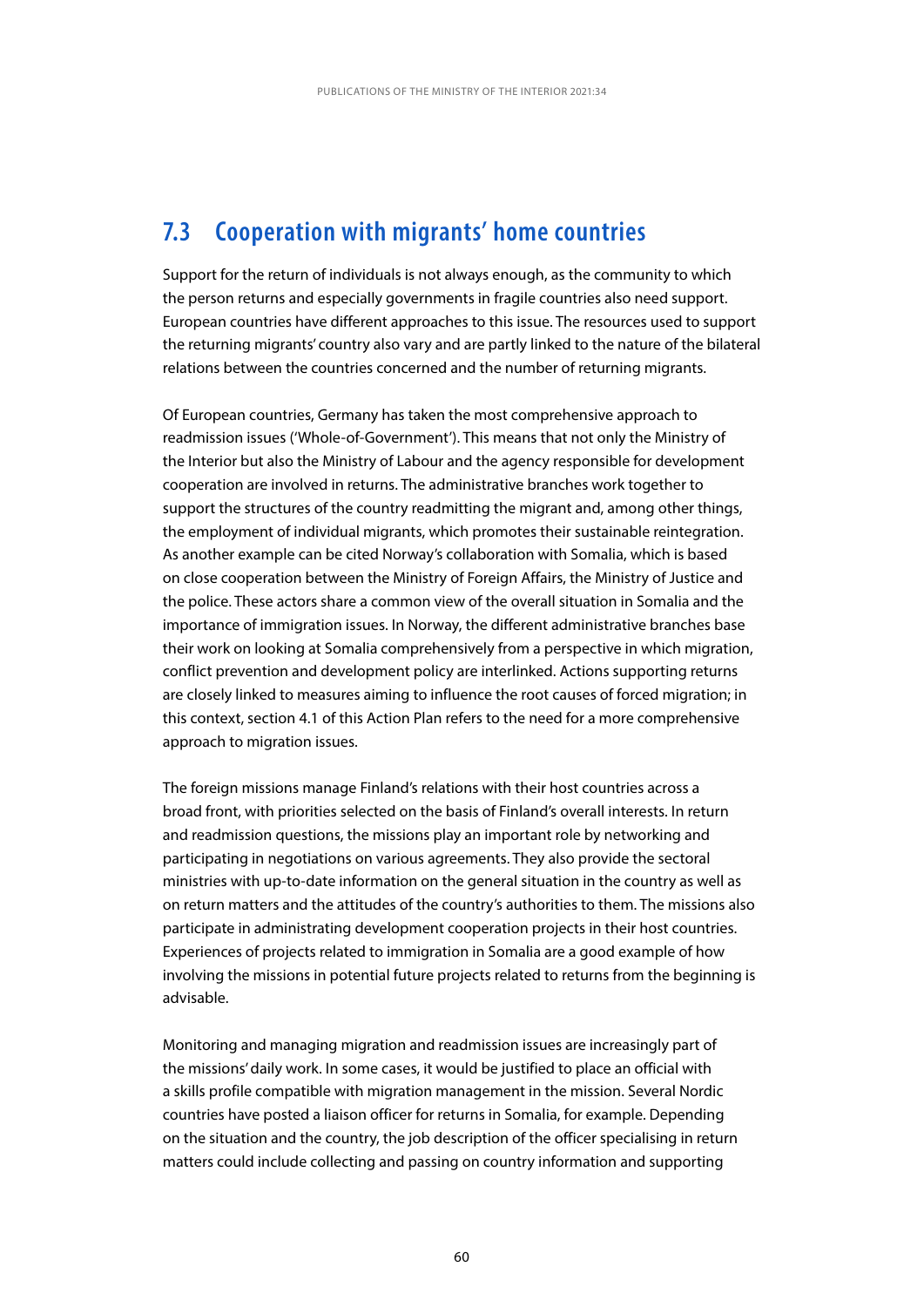the reception and processing of residence permit applications and family reunification processes. As Finland's network of missions does not extend everywhere, this officer could also be located outside a Finnish mission.

*Action 42 Promoting the posting of a national readmission expert in key destination countries of returning migrants.*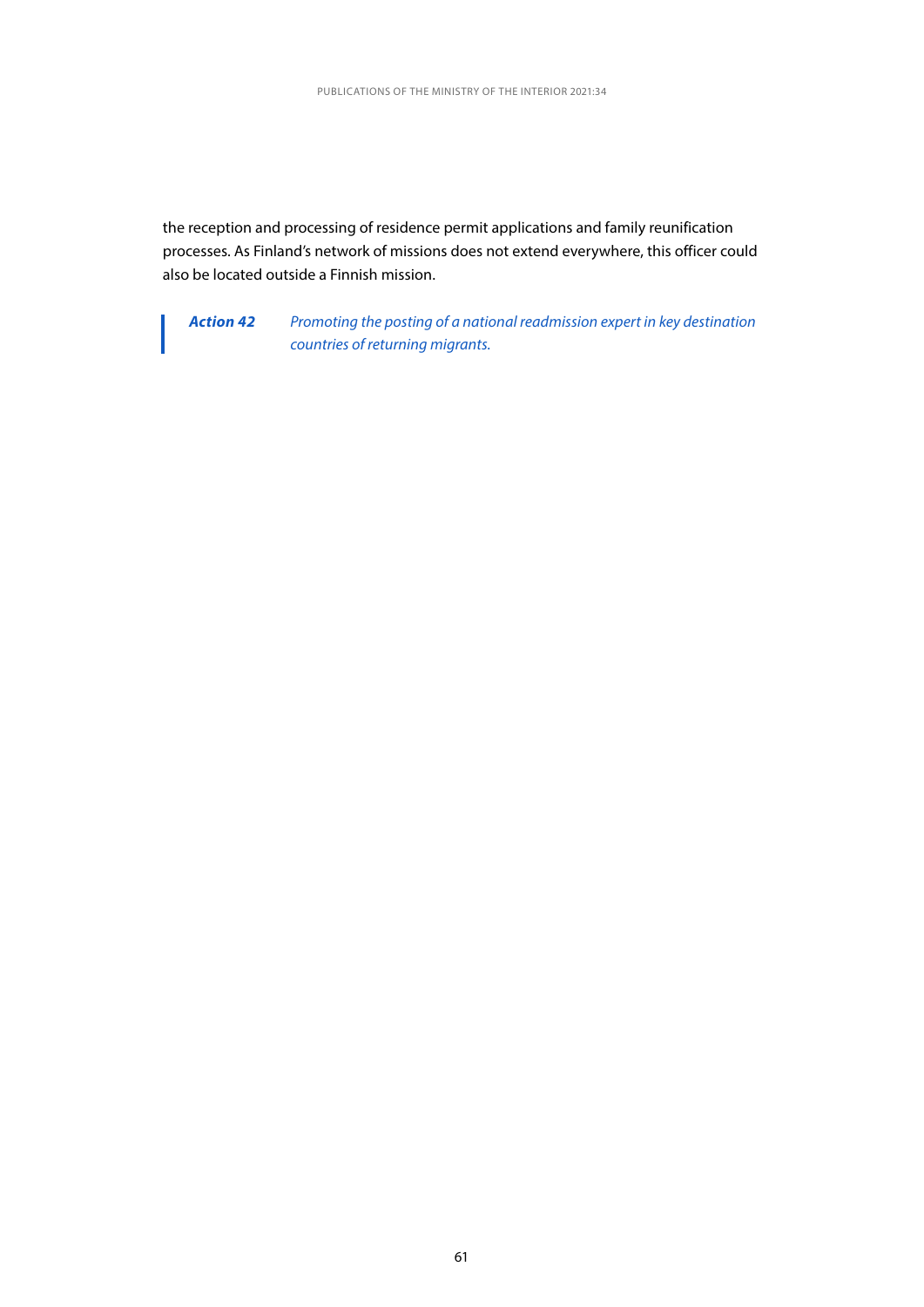# **8 ACTIONS CONCERNING THOSE IN FINLAND WITHOUT A RIGHT OF STAY**

The Government Programme contains several entries aiming to prevent the emergence of a parallel society outside the regular Finnish society. Their aim is to prevent undocumented migration and provide more flexible opportunities to secure a residence permit based on employment for those whose applications have been refused but who have found work.

In situations where voluntary and forced returns do not work as desired, there is no single solution to the dilemma of persons living in Finland without a right of stay. The actions proposed in this Action Plan, including those that promote returns and clarification of the service system, are not mutually exclusive; they strive to reduce the risks that the situation poses to these persons and society.

Similarly to Finland, other EU countries have also considered solutions to the situation of those who have lived in the country for a long time without a right of stay. The experiences of other EU countries will be drawn on when considering national solutions.

### **8.1 Situation of those in Finland without a right of stay**

The phenomenon of migrants who are in Finland without a right of stay is a relatively new one. This is why there has so far been little research in the lives and situation of these people in Finland. Many aspects of this complex phenomenon are hidden from the authorities, making it difficult to investigate. The authorities have a slightly better idea of the numbers of persons who have ended up staying in the country illegally through the asylum and reception system, but the situational picture concerning other persons staying in Finland without a right of stay is incomplete. Research evidence regarding the phenomenon and people without a right of stay is a prerequisite for seeing the full picture and for identifying and implementing effective measures.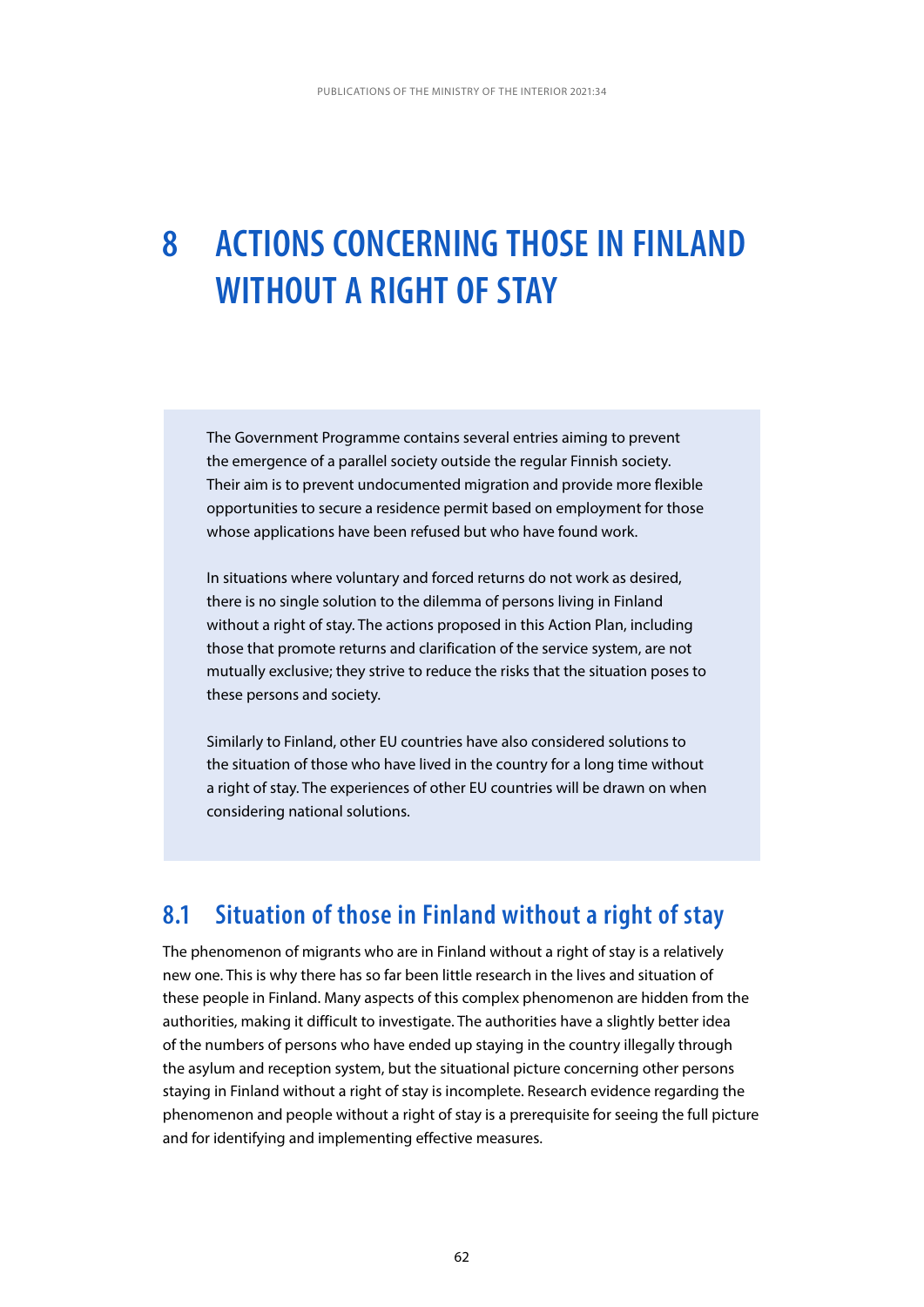Irregular stay is associated with many risks for both the persons living in the country without a right of stay and for entire society. According to NGOs working with asylum seekers and persons with no right of stay, an informal housing and labour market has already emerged outside official society in Finland. People living outside society have different backgrounds and life situations. They are at risk of being exploited in different ways and even becoming victims of human trafficking. Families with children and women are in a particularly difficult position.

The municipalities and cities in which persons without a right of stay live are concerned over the current situation and call for the central government to find solutions and provide clearer instructions for influencing the situation. Representatives of municipalities, cities and NGOs report on clients who face extremely complicated life situations. Families may have lived in a municipality for several years, with children who were born in Finland and attend school in this country. Nevertheless, they do not have a residence permit, which is why they are excluded from society and the services they need.

A number of researchers and NGOs<sup>55</sup> have noted that changes to the legislation and the practice of applying it have over the years put asylum seekers in a more difficult position. The changed situation has contributed to increasing the number of persons who have no right of stay. In keeping with the Government Programme, a research project was conducted in 2020 to examine the combined impact on legal protection of the numerous separate amendments made to the Aliens Act and of practices of applying the Act on the status of persons applying for and receiving international protection. The project was completed as part of the Government's analysis, assessment and research activities (VN TEAS) in February 2021.<sup>56</sup>

The multidimensional nature of the phenomenon was emphasised as the Action Plan was updated. In consultations, the Non-Discrimination Ombudsman, some cities and NGOs have proposed granting these persons a residence permit as a solution to the situation. For example, they have proposed reinstituting the provision on granting residence permits on grounds of humanitarian protection in the Aliens Act, less stringent criteria for issuing residence permits based on ties established in Finland, and bringing back the previous practice of issuing temporary residence permits for those who cannot leave the

<sup>55</sup> E.g. Lyytinen, Eveliina (ed.): Turvapaikanhaku ja pakolaisuus Suomessa. Migration Institute of Finland, 2019 pp. 96−97; Final report of the Suojattomat project of Helsinki Deaconess Institute: Kohti järkeviä ratkaisuja Uuspaperittomien tilanne, tuen tarve sekä viisi toimenpide-ehdotusta, 2017 p. 9−10 & stakeholders consulted for the Action Plan update, appendix 2.

<sup>56</sup> Pirjatanniemi E., Lilja I, Helminen M., Vainio K., Lepola O. & Alvesalo-Kuusi A.: The combined effects of the amendments to the Aliens Act and the practice of applying the Act with regard to the status of those requesting and receiving international protection. Prime Minister's Office. [https://julkaisut.valtioneuvosto.fi/bitstream/](https://julkaisut.valtioneuvosto.fi/bitstream/handle/10024/162850/VNTEAS_2021_10. pdf?sequence=1&isAllowed=y) [handle/10024/162850/VNTEAS\\_2021\\_10. pdf?sequence=1&isAllowed=y](https://julkaisut.valtioneuvosto.fi/bitstream/handle/10024/162850/VNTEAS_2021_10. pdf?sequence=1&isAllowed=y)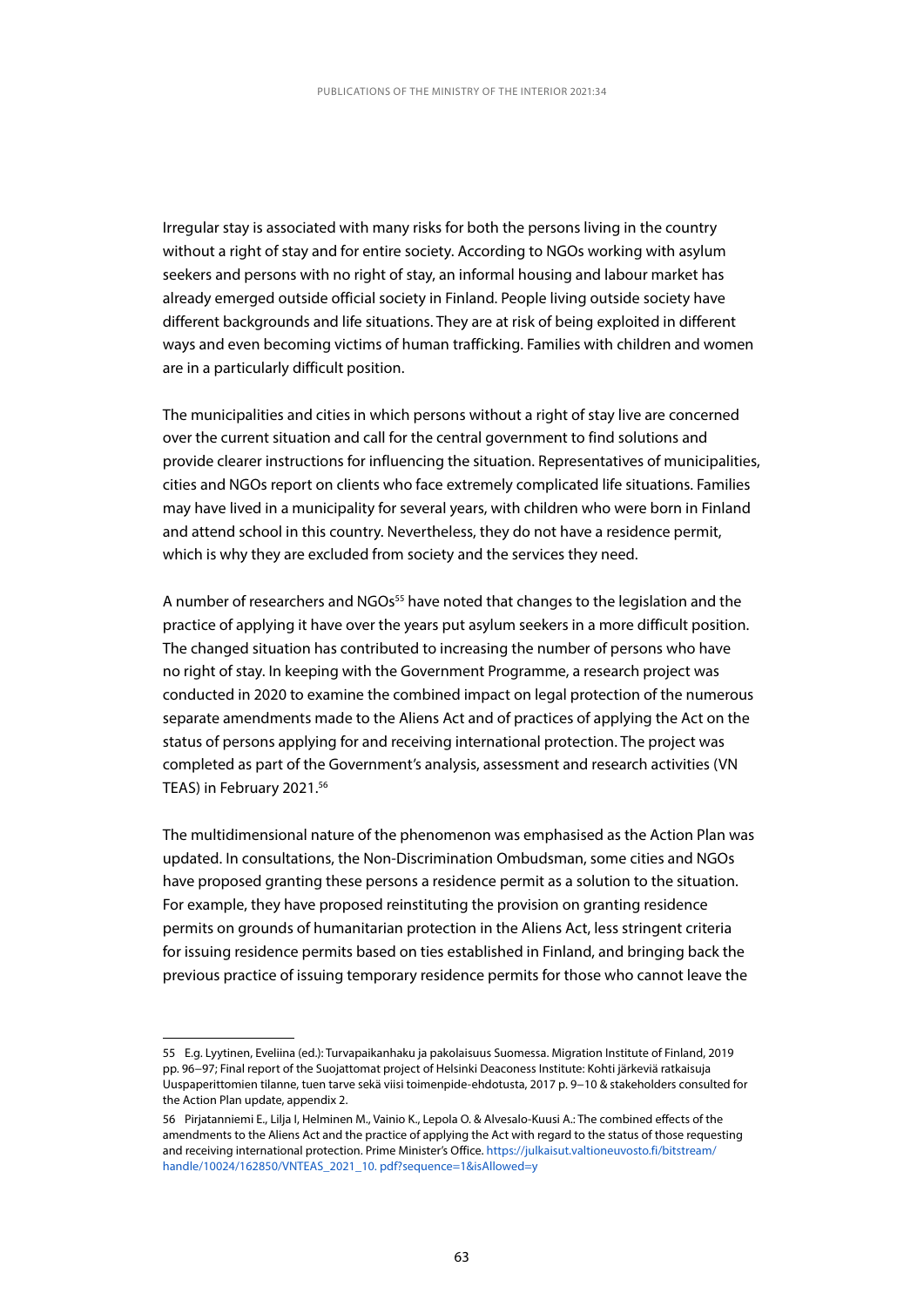country, which meant that a permit could be issued even if the person refused to return to their country of origin. This raises the question of whether it is reasonable from society's perspective to exclude people from official society – and if so, for how long. The Non-Discrimination Ombudsman and some NGOs have also considered the high threshold for obtaining a residence permit by those living in the country without a right of stay a problem, as issuing a residence permit to a person who has been refused asylum could be interpreted as circumventing the entry provisions. It has also been considered that some persons would end up in a humanely unreasonable situation if they were returned to their home country, even if the conclusion of the permit procedure is that they do not meet the criteria for being issued with a residence permit.

On the other hand, returns as a priority solution were brought up as the Action Plan was updated, in addition to the fact that returning is always possible if the person wishes to return. It was further pointed out that the possibility of obtaining a residence permit after being refused asylum when the person is question is already in the country would create an exception to the residence permit system. The basic principle of the residence permit system is that as a rule, a permit should be applied for before arriving in Finland. The legislator's intention is that applying for a residence permit when already in Finland is an exceptional situation. Various members of the working group have noted that granting a residence permit to persons who have been refused asylum would not be fair on those who have complied with the authorities' decision and left the country.

The reasons for migration are diverse, and studies have found that a significant proportion of them are push-factors, above all. The most significant factors affecting the number of asylum seekers are the number and scale of international conflicts and human rights violations as well as possible environmental disasters. The choice of the country in which the asylum application is submitted is influenced by several factors whose impact on the likelihood of choosing Finland as the destination is extremely difficult to investigate.<sup>57</sup> It was noted in the working group that immigration policy decisions may act as a pull factor for arriving in Finland and thus even promote human smuggling – especially if Finnish legislation were clearly different from laws in other EU countries. A separate residence permit could also reduce the willingness of those who have been refused asylum to leave the country on a voluntary basis. Other challenges related to this issue could include delimiting the target group.

At the EU level, only about 29% of those who have been issued with a decision to remove them from the country actually leave or are removed by the authorities from the EU.

<sup>57</sup> For example Asylum seekers – What do we know about the costs? Ministry of Finance publication – 41/2017. pp. 20−21. Significant Pull/Push Factors for Determining of Asylum-Related Migration, A Literature Review. European Asylum Support Office, 2016 p. 29.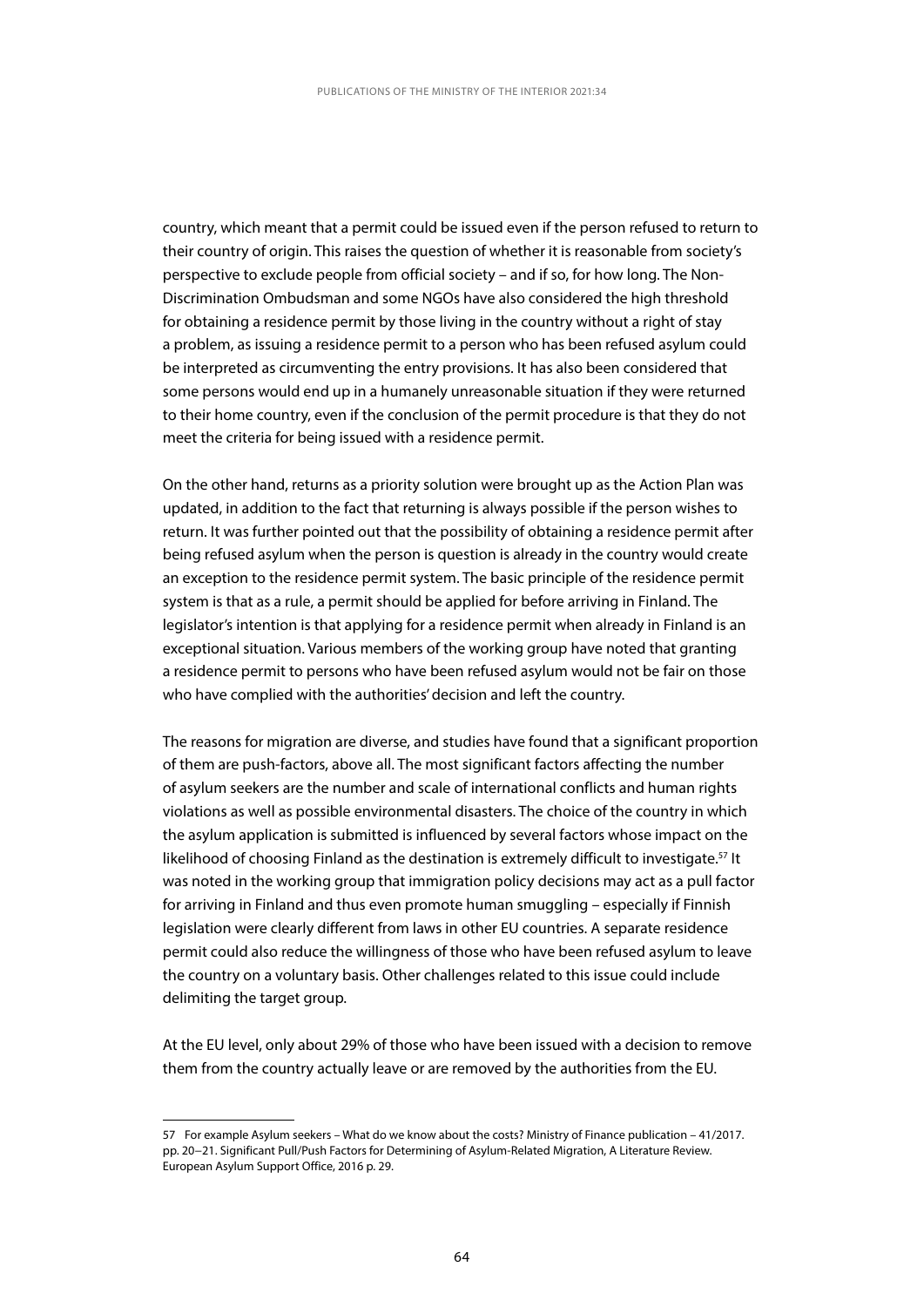Consequently, many other countries besides Finland are forced to consider solutions to the situation of those who have lived in the country for a long time with no right of stay.<sup>58</sup> The last European report on this issue was published in 2013.<sup>59</sup> Up-to-date information will be available soon, however, as the European Migration Network (EMN) is currently working on a comparative study on the challenges and practices the EU Member States face regarding migrants living in the country without a right of stay.<sup>60</sup> This study is due for completion in summer 2021.

| <b>Action 43</b> | Supporting research on irregular migrants in Finland. In order to find<br>effective solutions, it is important to have a clearer picture of what their<br>situation and numbers are like, if they have been victimised in human<br>trafficking or exploited, and what kind of circumstances they live in.    |
|------------------|--------------------------------------------------------------------------------------------------------------------------------------------------------------------------------------------------------------------------------------------------------------------------------------------------------------|
| <b>Action 44</b> | Based on national research evidence completed in early 2021 and a<br>European comparative study, investigating possible national solutions<br>for the situation of persons who have been in the country for a long<br>time without a right of stay. Any decisions on this matter will be made<br>separately. |

#### **8.2 Work-based residence permit**

Asylum seekers may work in Finland without a work permit while their applications are being processed. The right to work begins three or six months after the asylum application has been submitted, depending on whether the person has a travel document making it possible to verify their identity.

The Finnish Immigration Service conducted a survey addressed to reception centres on asylum seekers' employment in 2019. The reception centres estimated that 23% of their clients worked. The average earnings were approximately EUR 1,000 per month. Most of these asylum seekers were in full-time work. The employment contracts that were available to examine for the purposes of the survey appeared to be in line with the relevant collective agreements. The work was often seasonal.

<sup>58</sup> For example, Germany applies 'Duldung' (toleration), under which a foreign national may stay in the country without a residence permit on certain grounds. For example, Duldung may be granted due to a missing travel document or illness.

<sup>59</sup> Study on the situation of third country nationals pending return/removal in the EU Member States and the Schengen Associated Countries published by the European Commission in March 2013 (HOME/2010/RFXX/PR/101). 60 Responses to long-term irregularly staying migrants: practices and challenges in EU Member States and Norway.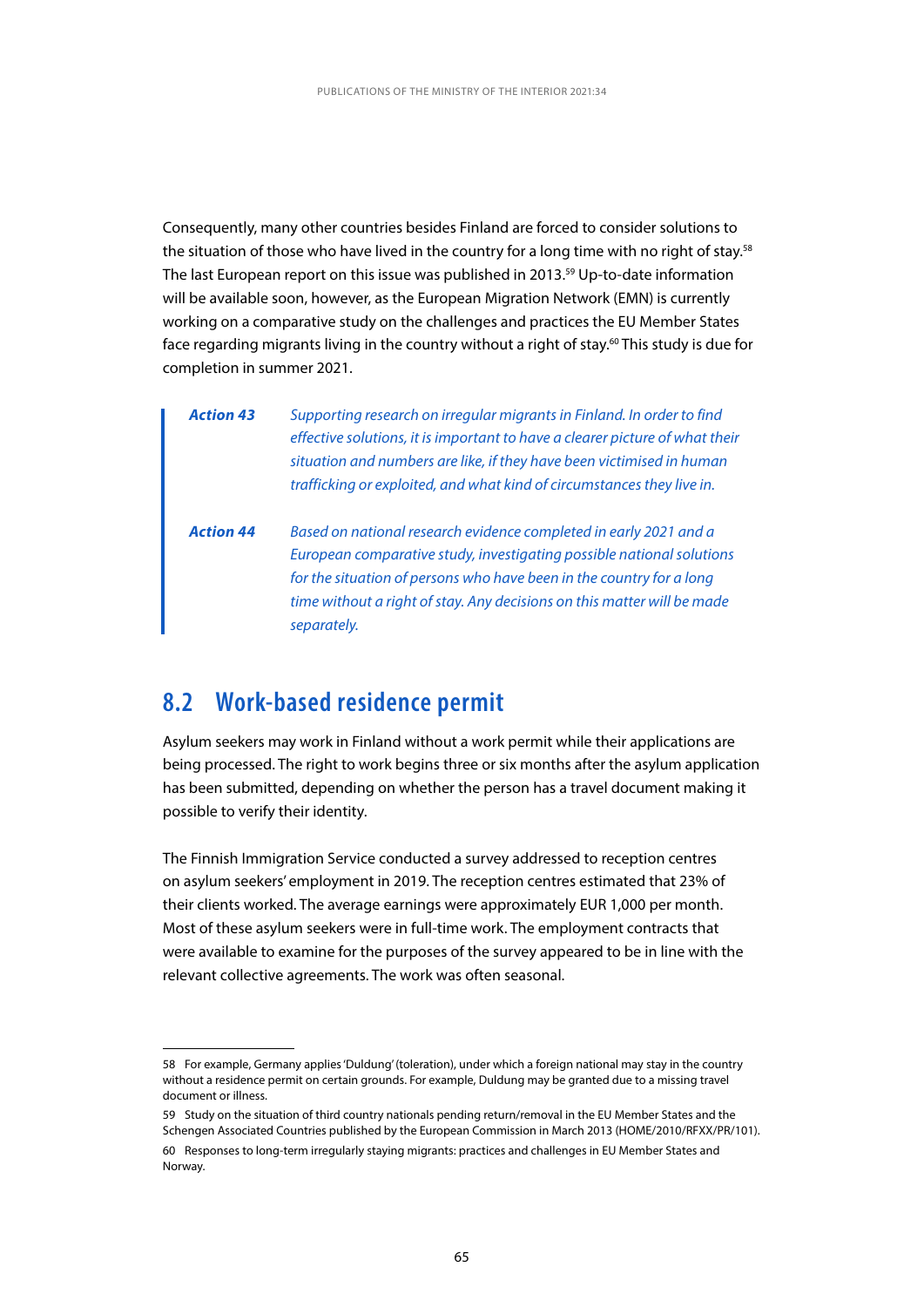Asylum seekers' right to work is based directly on the law. Asylum seekers themselves, or their employers, can request a certificate issued by the Finnish Immigration Service of the immigrant's right to work. The certificate is subject to a fee and it expires when the right to work expires. Under the law, the right to work no longer applies when a decision to remove the person from the country associated with a decision to refuse asylum is legally valid. The current practice of issuing certificates and tying the right to work to a legally valid decision to remove the person from the country, rather than an enforceable asylum decision, under an amendment made in 2019 have been found to restrict the asylum seeker's possibility to work and the employer's ability to find out if the right to work is valid.<sup>61</sup> In a round table discussion organised by the Ministry of the Interior on 15 October 2020 on streamlining the issuance of work-based residence permits to employed applicants who have been refused asylum, several employers' associations, NGOs and also authorities considered it important to clarify the time at which the right to work ceases to be valid.

Asylum seekers may apply for a residence permit on the basis of gainful employment at any time while their asylum application is being processed or after it has been turned down. Under guidelines for removing persons from the country issued by the National Police Board<sup>62</sup>, in situations where an earlier enforceable decision to remove a person from the country is being implemented, the police department responsible for enforcing it must contact the Finnish Immigration Service about the processing stage of the person's residence permit application, ensuring that the possibility of the person receiving a residence permit is taken into account as they are being removed from the country. If the Finnish Immigration Service reports that the person is certain to be issued with a residence permit, the enforcement of the decision to remove the person from the country will be suspended.

According to the Programme of Prime Minister Marin's Government, the Government will further develop legislation and practices to provide more flexible opportunities to secure a residence permit based on employment for those whose applications have been refused but who have found work. According to information received from the Finnish Immigration Service and the labour administration, approximately 300 asylum seekers who had been refused asylum<sup>63</sup> had received a work-based residence permit in 2019–2020 (August 2020). To obtain this permit, a partial decision made by the TE Office is required.

<sup>61</sup> Section 80.6 of the Aliens Act: If the right to work is based on applying for international protection, the right to work will cease when the decision to remove the alien from the country is enforceable or his or her application for international protection has lapsed.

<sup>62</sup> Enforcement of a decision on refusal of entry and removal from the country POL-2019-27213 p. 16.

<sup>63</sup> The figure includes persons who have applied for a work-based residence permit while waiting for a decision on their asylum application and persons whose asylum application has been turned down.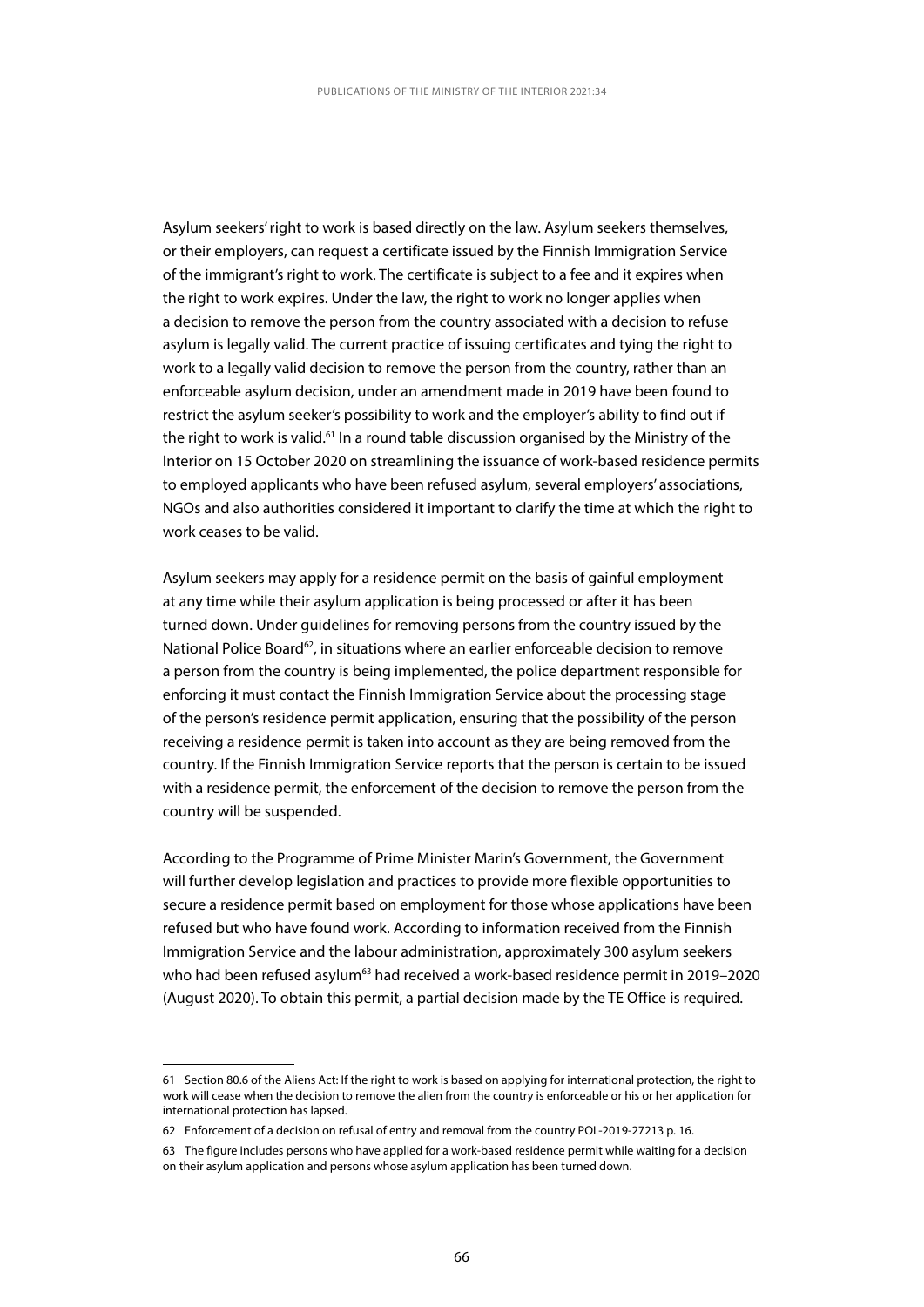This decision is based on an overall assessment that covers the availability of labour, the terms of employment and the employer's and employee's prerequisites. Labour market testing has to some extent prevented the issuance of work-based residence permits to asylum seekers whose applications have been turned down. As the Action Plan was updated, however, it was concluded that the Government Programme entry does not make it possible to interfere with labour market testing. The Government Programme requires that, in accordance with the European mainstream, work-based immigration will comply with the requirement to determine home market labour availability applicable to labour from outside the EU and EEA. The matter also involves thorny issues related to delimiting the target group.

*Action 45 Investigating how employers could more reliably check if a foreign national who has applied for international protection has a right to work and implementing the relevant legislative amendments.*

*Action 46 Investigating how the practices of issuing a certificate of an asylum seeker's right to work could be improved to serve their purpose better.*

### **8.3 Obtaining a travel document**

The precondition for issuing a residence permit is that the applicant's identity has been verified by means of a valid travel document that proves their identity. Under the law, this main provision may be derogated from in the case of permits granted on grounds of international protection and certain other permits. No exception to this main provision may be made regarding a work-based residence permit, for example. According to an internal policy, the Finnish Immigration Service may derogate from the travel document requirement laid down in the Aliens Act when processing certain applications for a workbased residence permit. These are cases in which the applicant has presented a travel document which was found to be authentic in connection with an earlier asylum process and which was valid as it was presented but has later expired.

In the current situation, obtaining a travel document in Finland is problematic especially for Iraqi, Afghan and Somali citizens. Eight foreign missions of Iraq can issue passports, and the one closest to Finland is located in Stockholm. A delegation of Afghan authorities visits Finland from time to time to identify their citizens and issue travel documents. Somali citizens have faced the most difficult situation, as Finland does not currently recognise Somalia's national passport. Accepting Somali passports is a complex issue, as it is linked to a wider discussion and cooperation on migration with Somalia. On the other hand, it also involves the more technical aspect of document reliability, or whether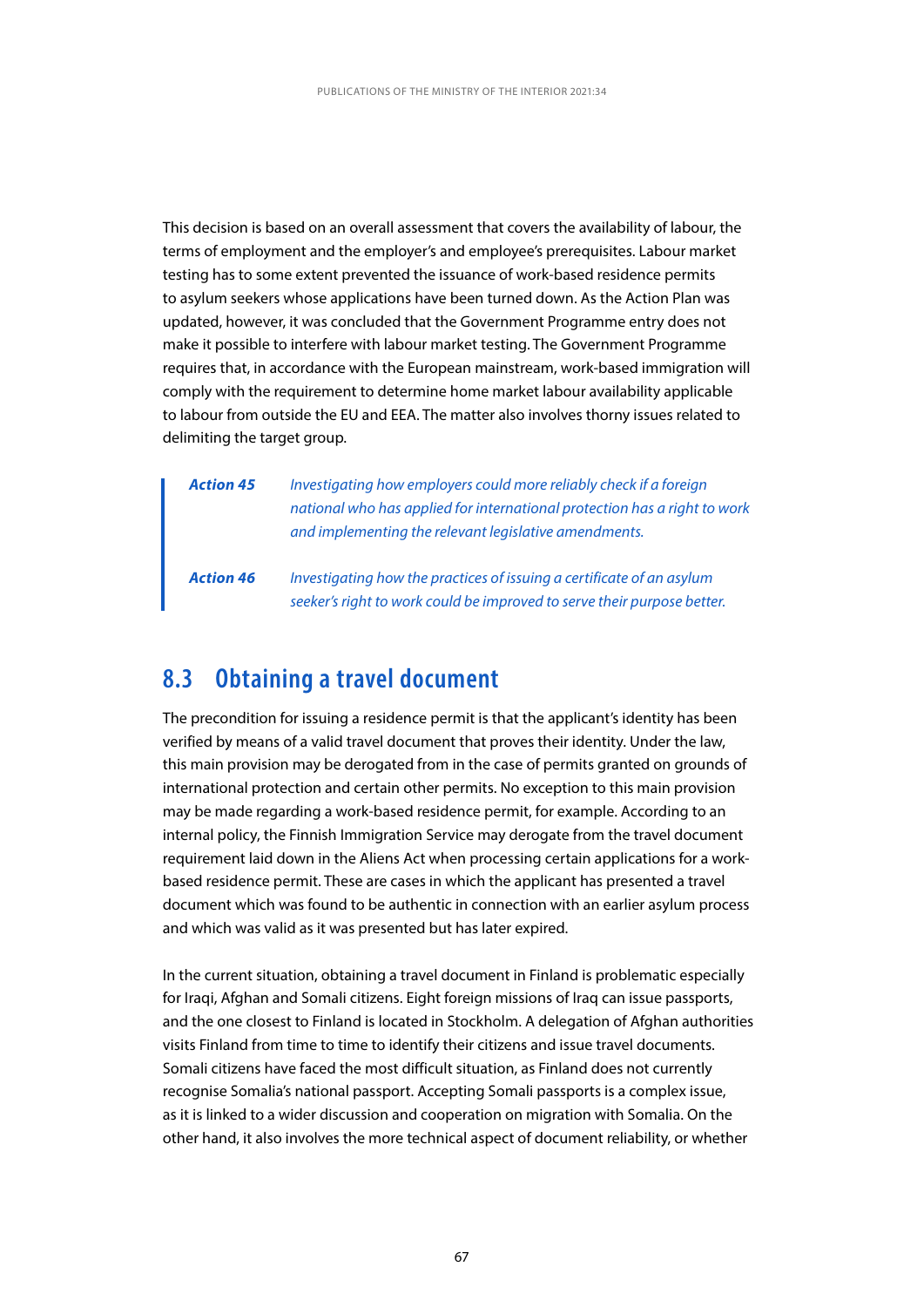a Somali passport is adequate for checking a person's identity. All this will require further investigation, and the Government is currently working on this matter.

An alien's passport can be issued to a foreign national in Finland if they cannot obtain a passport from their home country's authorities, if they are stateless, or if there is some other special reason for issuing an alien's passport. Under the prevailing case law, a workbased residence permit is not considered a special reason for replacing a national travel document with an alien's passport. To change the practice of issuing alien's passports, a legislative amendment would be required. In line with the Government Programme entry on more flexible opportunities to secure a residence permit based on employment for those whose applications have been refused but who have found work, a legislative amendment regarding a situation where all other grounds for issuing a residence permit besides the travel document requirement are met could be considered.

| <b>Action 47</b> | Continuing the dialogue with the Embassy of the Republic of Iraq in<br>Helsinki on how the position of Iragi citizens staying in Finland could be<br>improved if the Embassy would issue travel documents to its citizens.                                                                                                                                                                                                                                                                                                                                                                                               |
|------------------|--------------------------------------------------------------------------------------------------------------------------------------------------------------------------------------------------------------------------------------------------------------------------------------------------------------------------------------------------------------------------------------------------------------------------------------------------------------------------------------------------------------------------------------------------------------------------------------------------------------------------|
| <b>Action 48</b> | Investigating the possibilities of accepting Somali passports.                                                                                                                                                                                                                                                                                                                                                                                                                                                                                                                                                           |
| <b>Action 49</b> | Developing the legislation and its application practices in line with the<br>Government Programme to provide more flexible opportunities to secure<br>a residence permit based on employment for those whose applications<br>have been refused but who have found work. For this purpose, preparing<br>a report on a legislative amendment concerning the issue of an alien's<br>passport and a temporary residence permit for a limited period of time<br>to allow the person to travel and thus obtain a travel document from<br>the authorities of their country, and making the necessary legislative<br>amendments. |

#### **8.4 Service system**

Under the Constitution, every person staying in Finland is entitled to indispensable subsistence and care. More detailed provisions on this right laid down in the Constitution are contained in the Health Care Act and the Social Welfare Act. In the current situation, the fact that people living in the country without a right of stay are not recognised under the social welfare and health care legislation is a problem in terms of service provision. The principle of the benefit system being the primary safety net is consequently also not fulfilled. Local authorities are unsure of which services and on what scale should be provided to each group, and who is responsible for their costs. Defining urgent and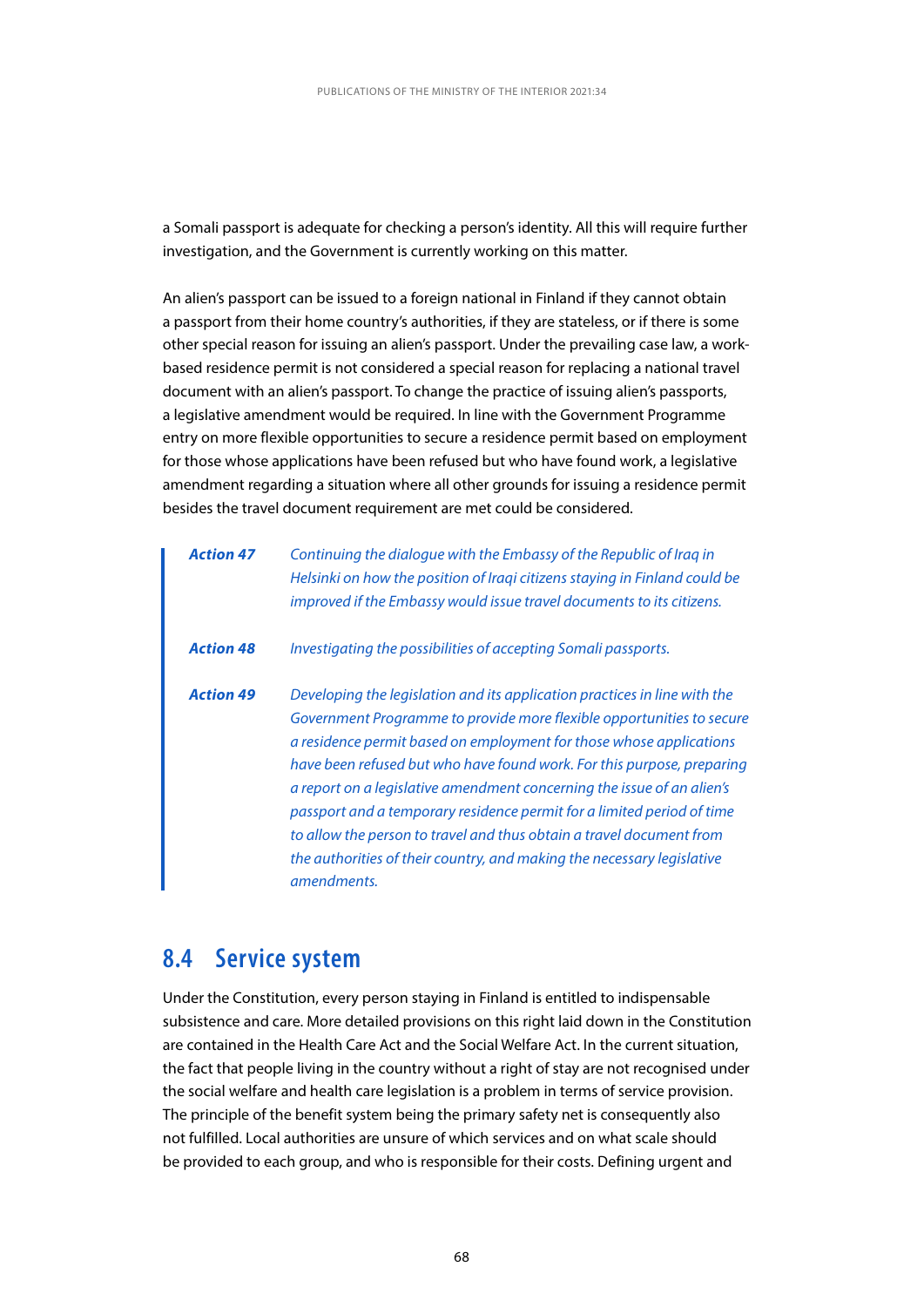necessary assistance is also a problem. There are no clear national policies regarding these services, and regional variations are great. The COVID-19 pandemic has also raised acute concerns because persons living in the country without a right of stay should have access to tests and treatment to fight a generally hazardous infectious disease without being hampered by the costs of treatment.

In keeping with the Government Programme, the Ministry of Social Affairs and Health launched a preliminary study in autumn 2020 on securing essential treatment for irregular immigrants. In this context, the ministry gathered information on their experiences from the largest cities that have decided to provide not only urgent health services guaranteed to everyone under the Constitution but also essential health services to irregular migrants. Based on these reports, the ministry will make the necessary decisions on further measures and launching a legislative process in spring 2021.

Irregular migrants do not have a Finnish personal identity code or a similar artificial identifier that can be used to identify a person in information systems.

In December 2020, the Ministry of Finance launched a project on reforming personal identity codes and the management of state-guaranteed identities. One of the objectives of this project is to facilitate the identification of asylum seekers and those who arrived as refugees. The project also aims to bring in centralised registration to make it easier for asylum seekers and refugees to use other organisations' services, and in the future, it will no longer be necessary to create organisation-specific artificial IDs as extensively as today. This would improve information flows regarding service provision between organisations offering social and health services and enable more detailed monitoring of and research in the entire phenomenon. Responsibility for monitoring the situation as a whole has currently not been assigned to any authority.

| <b>Action 50</b> | Examining the possibilities of clarifying the legislation on the service<br>system and defining urgent and essential assistance more clearly.                                                                                                                                                                                                                                                                                 |
|------------------|-------------------------------------------------------------------------------------------------------------------------------------------------------------------------------------------------------------------------------------------------------------------------------------------------------------------------------------------------------------------------------------------------------------------------------|
| <b>Action 51</b> | Examining how cooperation between the authorities should be improved<br>regarding irregular migrants to secure the continuity and appropriate<br>provision of statutory services. Improving exchanges of information<br>between reception centres and municipalities to provide the municipalities<br>with appropriate information on persons staying in the country once they<br>are no longer receiving reception services. |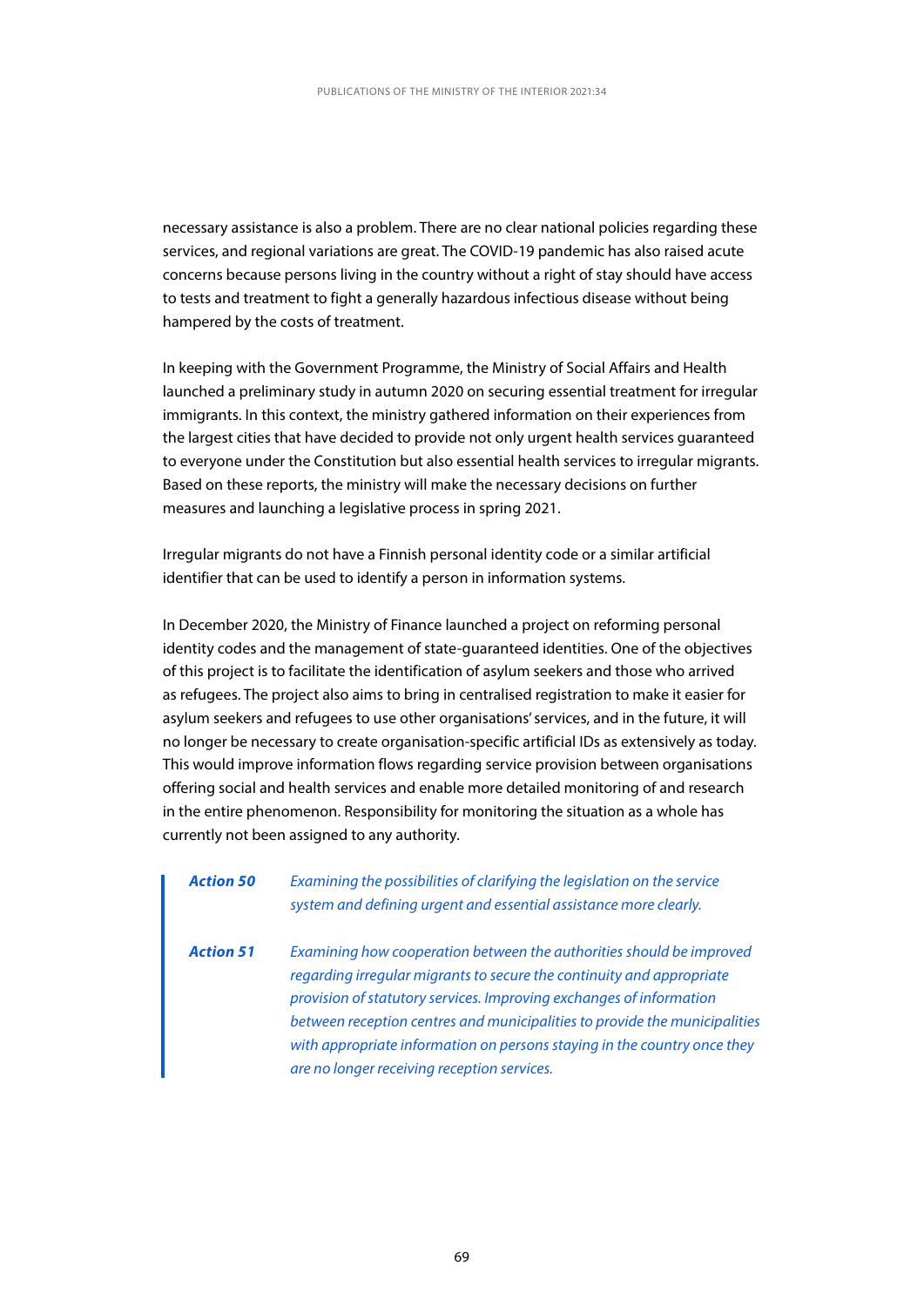## **8.5 Firewall**

In situations where people remain in Finland without a right of stay, it is important from the perspective of internal security to prevent crime, exploitation and human trafficking related to this phenomenon. Irregular migrants are often in a vulnerable position in society. As their status in society is low and they have no income, they are at risk of being exploited or becoming victims of criminal activity or even human trafficking, or end up participating in criminal activity. Offences against irregular migrants are often not reported, as these people usually strive to stay hidden from the authorities. It may be difficult for them to trust the actors in Finnish society and use the authorities' services as they are afraid of being apprehended and returned to their home country. This fear serves the exploiter, in particular, who benefits from the fact that the victim does not know their rights and is unable to seek help.

The concept of a firewall is quite new, and not much research on it is available. The firewall usually refers to procedures intended for persons living in the country without a right of stay which enable them to contact the authorities without a fear of immediate return. More information is needed on how a firewall could function in concrete terms in Finnish circumstances or what experiences other countries have of using it. Developing cooperation between the authorities and NGOs as well as other parties providing assistance to migrants could be a possibility, allowing irregular migrants to deal with the authorities through these parties. In this context, it is also necessary to examine how the fulfilment of the law enforcement authorities' statutory duties can be safeguarded.

The EU Strategy on victims' rights (2020−2025)64 recommends that the Member States take action to ensure access to justice for all victims of crime independently of their residence status. A mechanism like a firewall in connection with reporting an offence would be useful in terms of the individual's legal protection, prosecuting those who benefit from criminal activities, and promoting the security of society. However, this mechanism should not undermine the effectiveness of return procedures.

<sup>64</sup> Communication from the Commission to the European Parliament, the Council, the European Economic and Social committee and the Committee of the Regions. EU Strategy on victims' rights (2020–2025). COM (2020) 258 final. Available at[: https://eur-lex.europa.eu/legal-content/FI/TXT/PDF/?uri=CELEX:52020DC0258&from=EN](https://eur-lex.europa.eu/legal-content/EN/TXT/PDF/?uri=CELEX:52020DC0258&from=EN)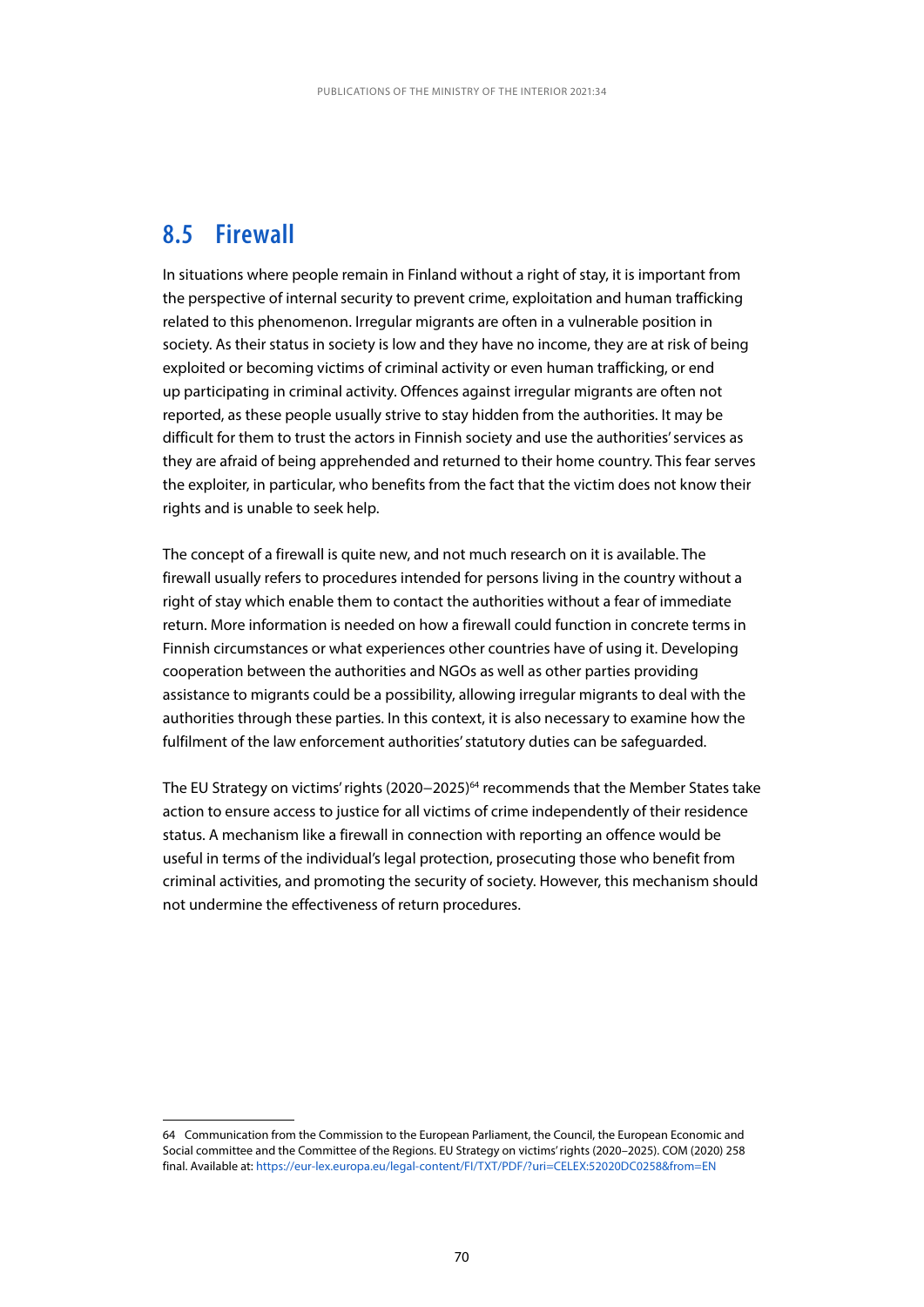*Action 52 Drawing on other countries' experiences, the suitability of a 'firewall' or similar procedures will be assessed for allowing irregular migrants to report an offence of which they have knowledge, or a victim of an offence and exploitation to deal with law enforcement authorities without a fear of immediate return. The aim is to promote individuals' legal protection, the prosecution of those who benefit from criminal activities and the comprehensive security of society.*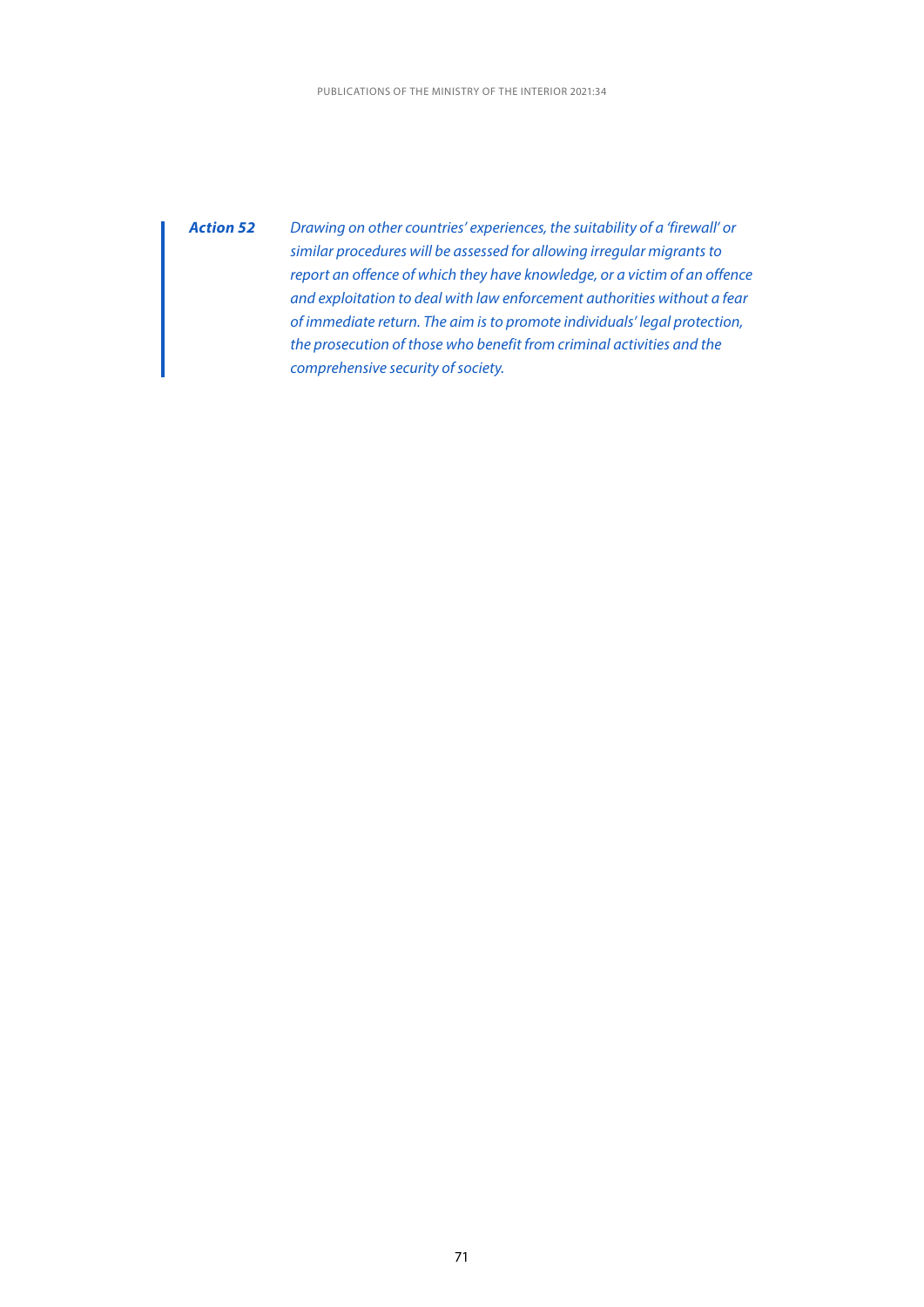# **9 ACTION PLAN IMPLEMENTATION, MONITORING AND REPORTING**

Action Plan implementation will be monitored at two levels: the Ministry of the Interior will monitor the implementation of the strategic and ministerial-level actions, whereas the LAMA working group led by the National Police Board will monitor the implementation of operational actions as it did under the previous Action Plan. The attached summary table shows the party/parties responsible for implementing each action as well as the party responsible for monitoring the actions (the Ministry of the Interior or the National Police Board's LAMA working group).

A joint kick-off meeting and the first mid-term monitoring seminar will be organised under the leadership of the Ministry of the Interior, and a second monitoring seminar will be held in good time before the ending of the Action Plan period to make the monitoring data available for its next update. At the mid-term and final seminars, the actions taken to implement the Action Plan will be reviewed, and experts in the field will be consulted across a broad front. The seminars will serve as a venue for sharing information about ongoing actions, thus ensuring consistency in implementation.

The Ministry of the Interior and the LAMA working group will ensure that the implementation of the actions is monitored annually. Based on the seminars and other monitoring efforts, the Ministry of the Interior and the National Police Board will report on the implementation of the measures of whose monitoring they are responsible for to the Ministerial Working Group on Internal Security and Strengthening the Rule of Law in the middle and at the end of the Action Plan period. To support the monitoring effort, training will be organised on such themes as the cross-cutting principles of the Action Plan.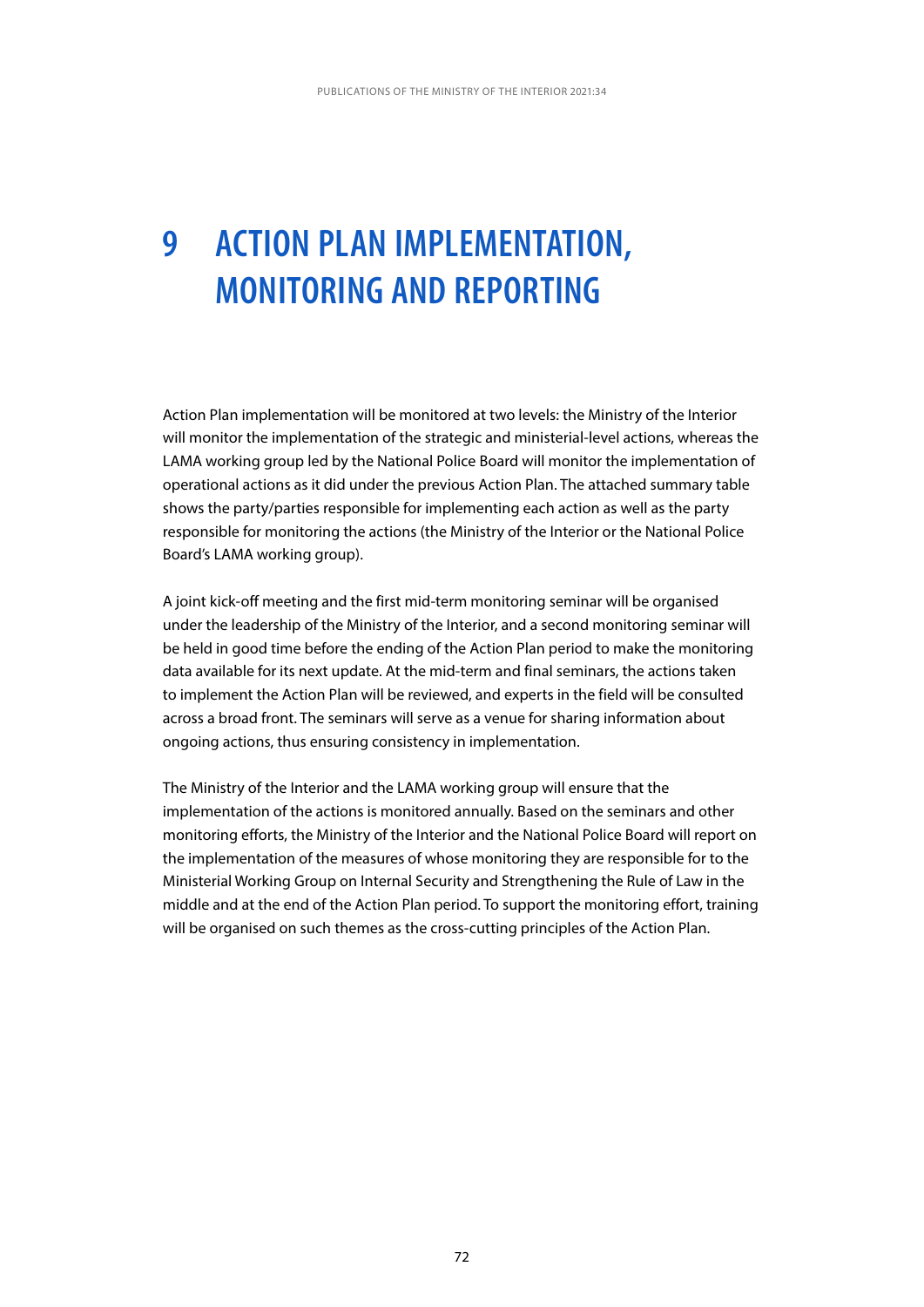

### **Figure 3.** Action Plan monitoring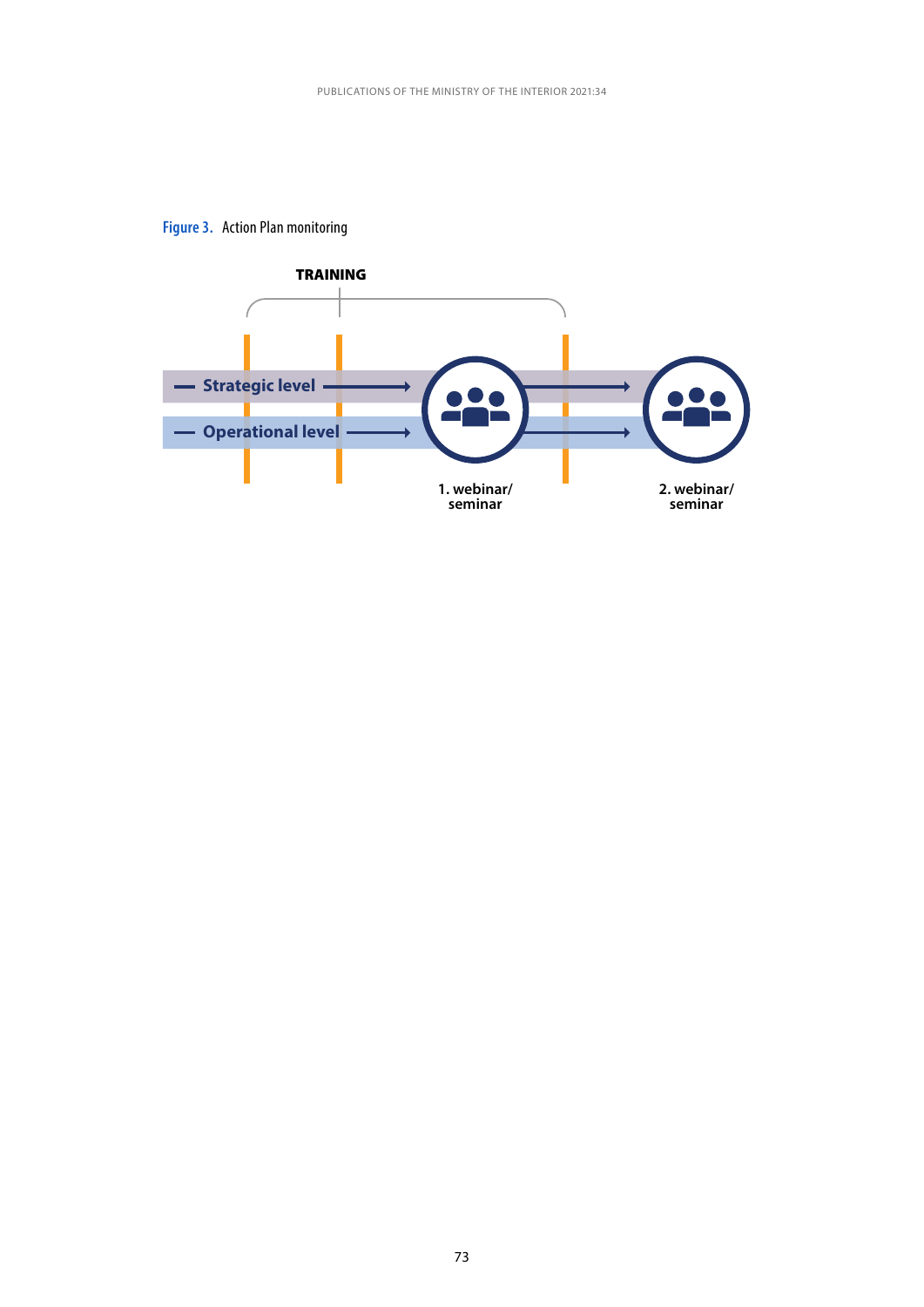## **Appendix 1. Actions and responsibilities**

Cross-cutting principles relevant to implementing all proposed actions:

#### **3.1. Securing the realisation of fundamental and human rights**

**Action 1:** Addressing the realisation of fundamental and human rights in all actions related to preventing irregular entry and stay.

**Strategic and operational**

#### **3.2. Promoting the detection of trafficking in human beings and identification of persons in a vulnerable position**

**Action 2:** Improving the authorities' ability to recognise victims of human trafficking and other exploitation. Improving the process of directing victims to the assistance system for victims of human trafficking and enforcing criminal liability more effectively. The aim is to prevent and reduce trafficking in human beings and the exploitation of vulnerable people.

**Strategic and operational**

**Action 3:** Improving the authorities' ability to recognise vulnerable applicants. Reviewing the national implementation of the EU directive on common procedures for granting and withdrawing international protection regarding procedural guarantees for vulnerable persons.

**Strategic and operational**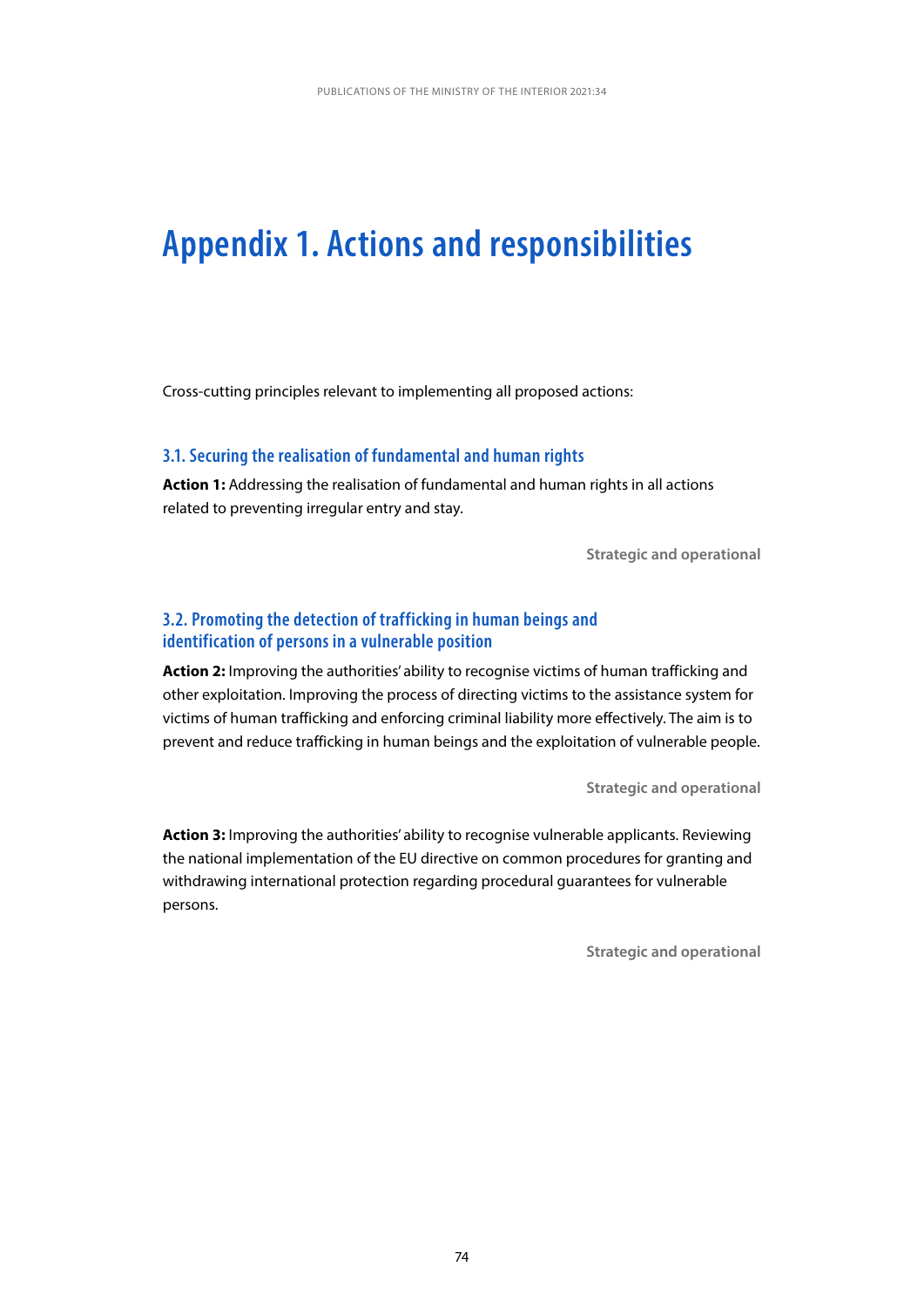#### **4. ACTIONS IN COUNTRIES OF ORIGIN AND TRANSIT OF MIGRATION**

| 4.1. Influencing the root causes of<br>forced migration in countries of<br>origin and transit                                                                                                                                                                                                                                                                                                                                                                                                                                                                                                                                         | 4.2. Cooperation on migration<br>with countries of origin and<br>transit                                                                                                                                                                                                                                                                                                                                                                                                                                                                                                                                                                                                                                                                                                                                                                                                                                                                                                                         | 4.3. Actions at Finnish missions<br>and liaison officer activities                                                                                                                                                                                                                                                                                                                                                                                                                                                                                                                                                                           | 4.4. Communication about<br>migration                                                                                                                                                                                                                                                                                                                                                                                      | 4.5. Developing anticipation                                                                                                                                                                                                                                                                                                            |
|---------------------------------------------------------------------------------------------------------------------------------------------------------------------------------------------------------------------------------------------------------------------------------------------------------------------------------------------------------------------------------------------------------------------------------------------------------------------------------------------------------------------------------------------------------------------------------------------------------------------------------------|--------------------------------------------------------------------------------------------------------------------------------------------------------------------------------------------------------------------------------------------------------------------------------------------------------------------------------------------------------------------------------------------------------------------------------------------------------------------------------------------------------------------------------------------------------------------------------------------------------------------------------------------------------------------------------------------------------------------------------------------------------------------------------------------------------------------------------------------------------------------------------------------------------------------------------------------------------------------------------------------------|----------------------------------------------------------------------------------------------------------------------------------------------------------------------------------------------------------------------------------------------------------------------------------------------------------------------------------------------------------------------------------------------------------------------------------------------------------------------------------------------------------------------------------------------------------------------------------------------------------------------------------------------|----------------------------------------------------------------------------------------------------------------------------------------------------------------------------------------------------------------------------------------------------------------------------------------------------------------------------------------------------------------------------------------------------------------------------|-----------------------------------------------------------------------------------------------------------------------------------------------------------------------------------------------------------------------------------------------------------------------------------------------------------------------------------------|
| <b>ACTION 4:</b><br>Promoting cooperation across<br>the boundaries of administrative<br>branches to achieve the EU's<br>common objectives relating to<br>migration.<br><b>Strategic: Ministry for Foreign</b><br>Affairs, Ministry of the Interior,<br><b>Ministry of Economic Affairs and</b><br><b>Employment</b><br><b>ACTION 5:</b><br>Participating more actively in joint<br>actions with other EU Member States<br>and Schengen Associated Countries<br>to influence the root causes.<br><b>Strategic: Ministry for Foreign</b><br>Affairs, Ministry of the Interior,<br><b>Ministry of Economic Affairs and</b><br>Employment | <b>ACTION 6:</b><br>More active involvement in<br>dialogues on migration and other<br>cooperation between the EU and<br>third countries, especially with<br>regard to key countries of origin and<br>transit from Finland's perspective.<br><b>Strategic: Ministry for Foreign</b><br>Affairs, Ministry of the Interior,<br><b>Ministry of Economic Affairs and</b><br>Employment<br><b>ACTION 7:</b><br>Reviewing the visa system and the<br>accessibility of visa services in order<br>to promote legal means of entry.<br><b>Strategic and operational:</b><br><b>Ministry for Foreign Affairs</b><br><b>ACTION 8:</b><br>To support national discussion,<br>finding out about complementary<br>legal channels developed in other<br>countries.<br><b>Strategic: Ministry of the Interior,</b><br><b>Ministry for Foreign Affairs,</b><br><b>Ministry of Economic Affairs and</b><br><b>Employment, Ministry of Social</b><br>Affairs and Health, Ministry of<br><b>Education and Culture</b> | <b>ACTION 9:</b><br>Developing the training provided<br>by the liaison officer network at<br>Finnish missions on the phenomena<br>of irregular entry and human<br>trafficking and their prevention.<br><b>Operational: Border Guard,</b><br><b>Finnish Immigration Service,</b><br><b>National Police Board, Ministry for</b><br><b>Foreign Affairs</b><br><b>ACTION 10:</b><br>Developing further the concept of<br>visiting liaison officers, aiming for<br>more permanent activities.<br><b>Operational: Border Guard,</b><br><b>Finnish Immigration Service,</b><br><b>National Police Board, Ministry for</b><br><b>Foreign Affairs</b> | <b>ACTION 11:</b><br>Using the social media more<br>extensively and innovatively to<br>communicate about migration.<br><b>Strategic: Ministry for Foreign</b><br><b>Affairs</b><br><b>ACTION 12:</b><br>Providing more information about<br>the way Finnish society and labour<br>market work at the missions to<br>persons applying for residence<br>permits.<br><b>Strategic: Ministry for Foreign</b><br><b>Affairs</b> | <b>ACTION 13:</b><br>Developing national cooperation on<br>collating and analysing information<br>further to build and maintain a<br>common and coordinated situational<br>picture of migration.<br><b>Strategic: Ministry of the</b><br>Interior, Ministry for Foreign<br>Affairs, Border Guard, Finnish<br><b>Immigration Service</b> |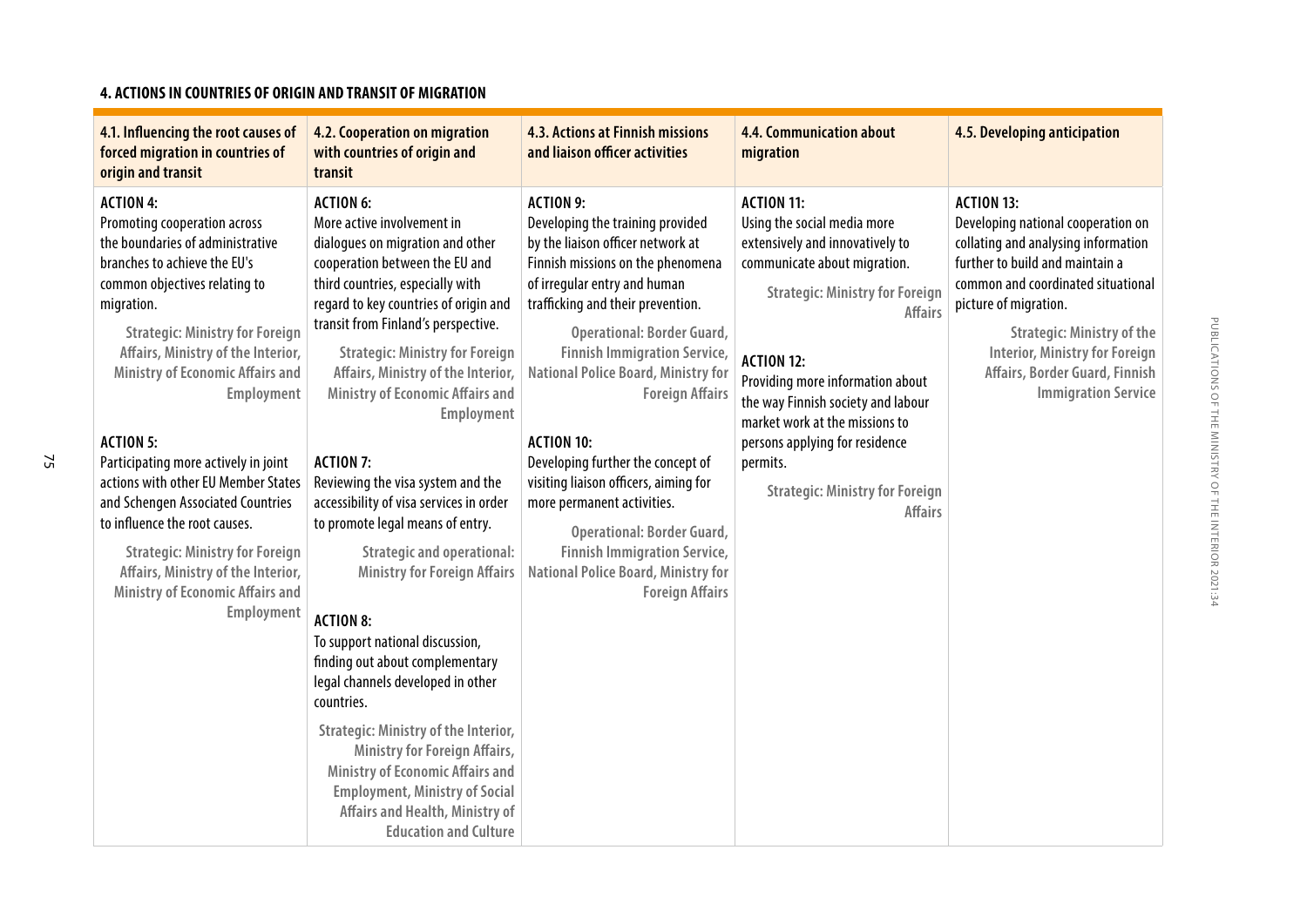#### **5. ACTIONS AT THE BORDER**

| 5.1. Effective border control                                                                                                                                                                                                                                                                                                     | 5.2. Visa fraud                                                                                                                                                                                                                                                                               | 5.3. Information systems and biometric identifiers                                                                                                                                                                                                         |
|-----------------------------------------------------------------------------------------------------------------------------------------------------------------------------------------------------------------------------------------------------------------------------------------------------------------------------------|-----------------------------------------------------------------------------------------------------------------------------------------------------------------------------------------------------------------------------------------------------------------------------------------------|------------------------------------------------------------------------------------------------------------------------------------------------------------------------------------------------------------------------------------------------------------|
| <b>ACTION 14:</b><br>Participating in EU operating models aiming to prevent and<br>detect irregular entry. In this context, Finland will promote the<br>realisation of human rights in Frontex's work.<br>Strategic and operational: Ministry of the Interior/Border<br>Guard, National Police Board, Finnish Immigration Service | <b>ACTION 17:</b><br>Investigating the phenomenon of irregular entry using<br>fraudulently obtained visas and its scale.<br>Operational: Border Guard, Ministry for Foreign Affairs,<br><b>Finnish Immigration Service</b>                                                                    | <b>ACTION 19:</b><br>Deploying the Smart Borders information systems and<br>integrating them with national registers to ensure that the<br>system will operate efficiently.<br><b>Strategic: Ministry of the Interior/Border Guard</b>                     |
| <b>ACTION 15:</b><br>Intensifying cooperation between the authorities and carriers<br>to prevent irregular entry.<br><b>Operational: Border Guard</b>                                                                                                                                                                             | <b>ACTION 18:</b><br>Stepping up cooperation and information exchanges between<br>authorities to prevent and detect visa fraud and apprehend<br>criminals who benefit from this phenomenon.<br>Operational: Border Guard, Ministry for Foreign Affairs,<br><b>Finnish Immigration Service</b> | <b>ACTION 20:</b><br>Developing biometric identifiers as a whole, enabling their use<br>as the primary method of finding data on a person in national<br>and EU systems on entry.<br>Operational: Finnish Immigration Service, Ministry of the<br>Interior |
| <b>ACTION 16:</b>                                                                                                                                                                                                                                                                                                                 |                                                                                                                                                                                                                                                                                               |                                                                                                                                                                                                                                                            |
| Intensifying cooperation with key countries of origin of<br>organised irregular entry in Finland.                                                                                                                                                                                                                                 |                                                                                                                                                                                                                                                                                               |                                                                                                                                                                                                                                                            |
| <b>Operational: Border Guard</b>                                                                                                                                                                                                                                                                                                  |                                                                                                                                                                                                                                                                                               |                                                                                                                                                                                                                                                            |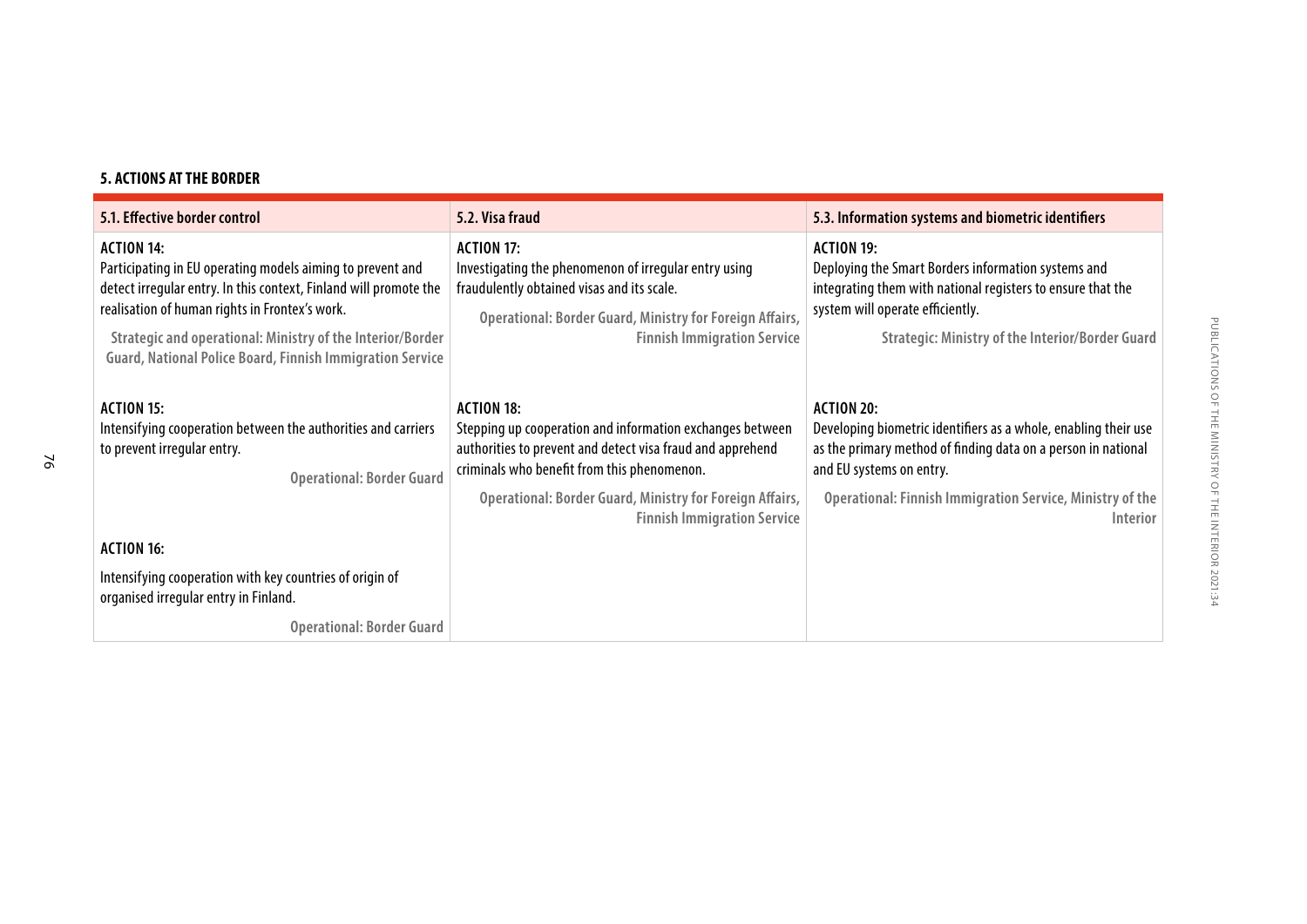#### **6. ACTIONS IN FINLAND**

77

| 6.1. Improving cooperation and<br>information exchanges between<br>authorities                                                                                                                                                                                                                                                                                                                                                                                                                                                                                                                                                                                                                                                                                                                                                                                                                                                                                                                                                                                                                                                                                                                                                                    | 6.2. Verification of<br>identity                                                                                                                                                                                                                                                                                                                                                                                                                                                                                                                                                                                                                                        | 6.3. Permit procedures                                                                                                                                                                                                                                                                                                                                                                                                                                                                                                                                                                                                                                                                                                                                                                                                                                                                                                                                                                                                                                                                                                      | 6.4. Precautionary<br>measures                                                                                                                                                                                                                                                                                                                                                                                                                                                      | 6.5. Imposing an entry<br>ban                                                                                                                                                                                                                                                                                                                                                                                                                                                                                                                   | 6.6. Monitoring of foreign<br>nationals                                                                                                                                                                                                                                                                                                                                                                                                                                                                                                                                                                                                                                                       |
|---------------------------------------------------------------------------------------------------------------------------------------------------------------------------------------------------------------------------------------------------------------------------------------------------------------------------------------------------------------------------------------------------------------------------------------------------------------------------------------------------------------------------------------------------------------------------------------------------------------------------------------------------------------------------------------------------------------------------------------------------------------------------------------------------------------------------------------------------------------------------------------------------------------------------------------------------------------------------------------------------------------------------------------------------------------------------------------------------------------------------------------------------------------------------------------------------------------------------------------------------|-------------------------------------------------------------------------------------------------------------------------------------------------------------------------------------------------------------------------------------------------------------------------------------------------------------------------------------------------------------------------------------------------------------------------------------------------------------------------------------------------------------------------------------------------------------------------------------------------------------------------------------------------------------------------|-----------------------------------------------------------------------------------------------------------------------------------------------------------------------------------------------------------------------------------------------------------------------------------------------------------------------------------------------------------------------------------------------------------------------------------------------------------------------------------------------------------------------------------------------------------------------------------------------------------------------------------------------------------------------------------------------------------------------------------------------------------------------------------------------------------------------------------------------------------------------------------------------------------------------------------------------------------------------------------------------------------------------------------------------------------------------------------------------------------------------------|-------------------------------------------------------------------------------------------------------------------------------------------------------------------------------------------------------------------------------------------------------------------------------------------------------------------------------------------------------------------------------------------------------------------------------------------------------------------------------------|-------------------------------------------------------------------------------------------------------------------------------------------------------------------------------------------------------------------------------------------------------------------------------------------------------------------------------------------------------------------------------------------------------------------------------------------------------------------------------------------------------------------------------------------------|-----------------------------------------------------------------------------------------------------------------------------------------------------------------------------------------------------------------------------------------------------------------------------------------------------------------------------------------------------------------------------------------------------------------------------------------------------------------------------------------------------------------------------------------------------------------------------------------------------------------------------------------------------------------------------------------------|
| <b>ACTION 21:</b><br>Examining the possibilities of developing<br>the existing cooperation structures and<br>seeking new solutions for improving the<br>cooperation.<br><b>Operational: Finnish Immigration</b><br><b>Service, National Police Board, Ministry</b><br>for Foreign Affairs, National Bureau of<br><b>Investigation, Border Guard, Finnish</b><br><b>Security and Intelligence Service</b><br><b>ACTION 22:</b><br>Clarifying practices between the<br>authorities to promote information<br>sharing within the framework of the<br>new personal data legislation on the<br>security authorities and the immigration<br>administration.<br><b>Operational: Finnish Immigration</b><br>Service, National Police Board, Border<br><b>Guard, Ministry for Foreign Affairs,</b><br>National Bureau of Investigation,<br><b>Finnish Security and Intelligence</b><br><b>Service</b><br><b>ACTION 23:</b><br>Submitting investigation requests<br>concerning suspected cases of false<br>personal data and other suspected<br>offences observed by the Finnish<br>Immigration Service more systematically<br>to the police.<br><b>Operational: Finnish Immigration</b><br>Service, National Police Board, Ministry<br>for Foreign Affairs | <b>ACTION 24:</b><br>Clarifying the procedures<br>for submitting asylum<br>applications while taking<br>the European Commission's<br>proposal for a regulation<br>on screening third-country<br>national into account.<br><b>Strategic and</b><br>operational: Ministry<br>of the Interior/Border<br><b>Guard, National</b><br><b>Police Board, Finnish</b><br><b>Immigration Service</b><br><b>ACTION 25:</b><br>Intensifying cooperation<br>between the Finnish<br>Immigration Service and<br>Finnish foreign missions on<br>verification of identity.<br><b>Operational: Finnish</b><br><b>Immigration Service,</b><br><b>Ministry for Foreign</b><br><b>Affairs</b> | <b>ACTION 26:</b><br>Imposing more severe penalties<br>on employers who use fraudulent<br>means inthe entry procedure.<br><b>Strategic: Ministry of Economic</b><br>Affairs and Employment,<br>Ministry of the Interior, Finnish<br><b>Immigration Servicei</b><br><b>ACTION 27:</b><br>Examining the possibility of<br>changing the general criteria for<br>being issued with a residence<br>permit and the order in which<br>individual preconditions for<br>receiving a residence permit are<br>investigated.<br><b>Strategic: Ministry of the</b><br><b>Interior, Ministry of Economic</b><br><b>Affairs and Employment</b><br><b>ACTION 28:</b><br>Examining the possibility of<br>cancelling a permanent residence<br>permit in cases where the person<br>is regarded as a risk to national<br>security or public order and safety<br>as referred to in section 149 of<br>the Aliens Act, and amending the<br>legislation as required. Ensuring<br>that the practice associated with a<br>risk to public order and security is<br>applied equitably and predictably.<br><b>Strategic: Ministry of the</b><br>Interior | <b>ACTION 29:</b><br>Developing information<br>systems to make it possible<br>to obtain statistical data<br>on other precautionary<br>measures besides<br>detention directly from<br>them.<br><b>Operational: National</b><br><b>Police Board, Finnish</b><br><b>Immigration Service</b><br><b>ACTION 30:</b><br>As stated in the<br>Government Programme,<br>investigating alternatives<br>to detaining children aged<br>over 15.<br><b>Strategic: Ministry of the</b><br>Interior | <b>ACTION 31:</b><br>Drafting the necessary<br>legislative amendments<br>under which an entry ban<br>could also be imposed on<br>a person who has already<br>left the country, or who has<br>been refused a residence<br>permit when applying<br>for it while living abroad.<br>Ensuring that the principle<br>of proportionality, the<br>child' best interests and<br>the applicant's work<br>and family ties are duly<br>taken into account in the<br>application practice of<br>entry bans.<br><b>Strategic: Ministry of the</b><br>Interior | <b>ACTION 32:</b><br>Developing the monitoring<br>of foreign nationals<br>and integrating it into<br>basic daily policing and<br>analysis-based monitoring<br>of foreign nationals<br>while paying attention<br>to the prohibition of<br>discriminatory ethnic<br>profiling.<br><b>Operational: National</b><br><b>Police Board</b><br><b>ACTION 33:</b><br>Developing the actions of<br>the Finnish Immigration<br>Service in responding<br>to abuses in an<br>appropriate and targeted<br>manner as indicated<br>by the supervisory<br>task imposed on the<br>agency in legislation.<br>Using automation in the<br>monitoring.<br><b>Operational: Finnish</b><br><b>Immigration Service</b> |

P<sub>u</sub>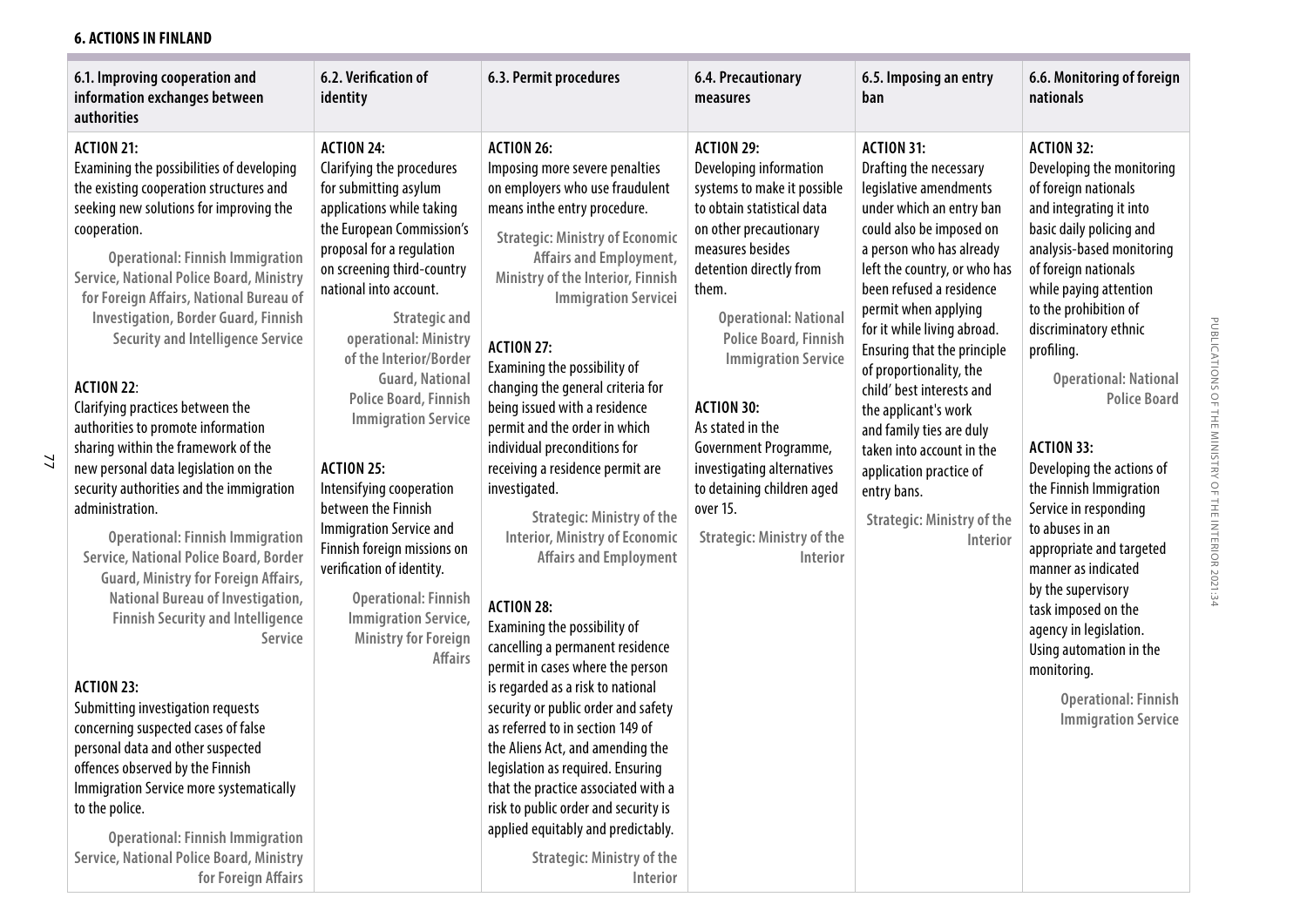#### **7. ACTIONS TO PROMOTE RETURN**

78

| 7.2. Forced return                                                                                                                                                                                                                                                                                                                                                                                                                                                                        | 7.3. Cooperation with migrants' home countries                                                                                                                                                                                                 |
|-------------------------------------------------------------------------------------------------------------------------------------------------------------------------------------------------------------------------------------------------------------------------------------------------------------------------------------------------------------------------------------------------------------------------------------------------------------------------------------------|------------------------------------------------------------------------------------------------------------------------------------------------------------------------------------------------------------------------------------------------|
| <b>ACTION 38:</b><br>Making an effort to conclude and maintain bilateral<br>readmission arrangements and participating in EU-level<br>discussions on returns and cooperation with other EU Member<br>States.                                                                                                                                                                                                                                                                              | <b>ACTION 42:</b><br>Promoting the posting of a national readmission expert in key<br>destination countries of returning migrants.<br><b>Strategic: Ministry of the Interior, Finnish Immigration</b><br>Service, Ministry for Foreign Affairs |
| <b>Strategic: Ministry of the Interior, Ministry for Foreign</b><br>Affairs, National Police Board                                                                                                                                                                                                                                                                                                                                                                                        |                                                                                                                                                                                                                                                |
| <b>ACTION 39:</b><br>Improving the efficient return of migrants convicted<br>of offences by agreeing on precise procedures with the<br>destination country's authorities.<br><b>Strategic: Ministry of the Interior, Ministry for Foreign</b><br>Affairs, National Police Board                                                                                                                                                                                                           |                                                                                                                                                                                                                                                |
| <b>ACTION 40:</b><br>Ensuring that the monitoring mechanism of returns carried<br>out by the authorities works effectively and that the Non-<br>Discrimination Ombudsman is notified systematically and<br>in good time of all return operations implemented by the<br>authorities. Developing information flows between the<br>authorities to ensure that the situation of other permit<br>processes that may be under way is appropriately taken into<br>account when planning returns. |                                                                                                                                                                                                                                                |
| <b>Operational: National Police Board, Finnish Immigration</b><br>Service<br><b>ACTION 41:</b><br>Participating actively in fulfilling Frontex's mandate in<br>readmission matters and using common readmission actions<br>while stressing fundamental and human rights.                                                                                                                                                                                                                  |                                                                                                                                                                                                                                                |
| <b>Strategic: Ministry of the Interior, Finnish Immigration</b><br><b>Service</b><br><b>Operational: Finnish Immigration Service</b><br><b>Affairs, Finnish Immigration Service</b>                                                                                                                                                                                                                                                                                                       | <b>Operational: Ministry of the Interior, National Police</b><br><b>Board, Finnish Immigration Service</b>                                                                                                                                     |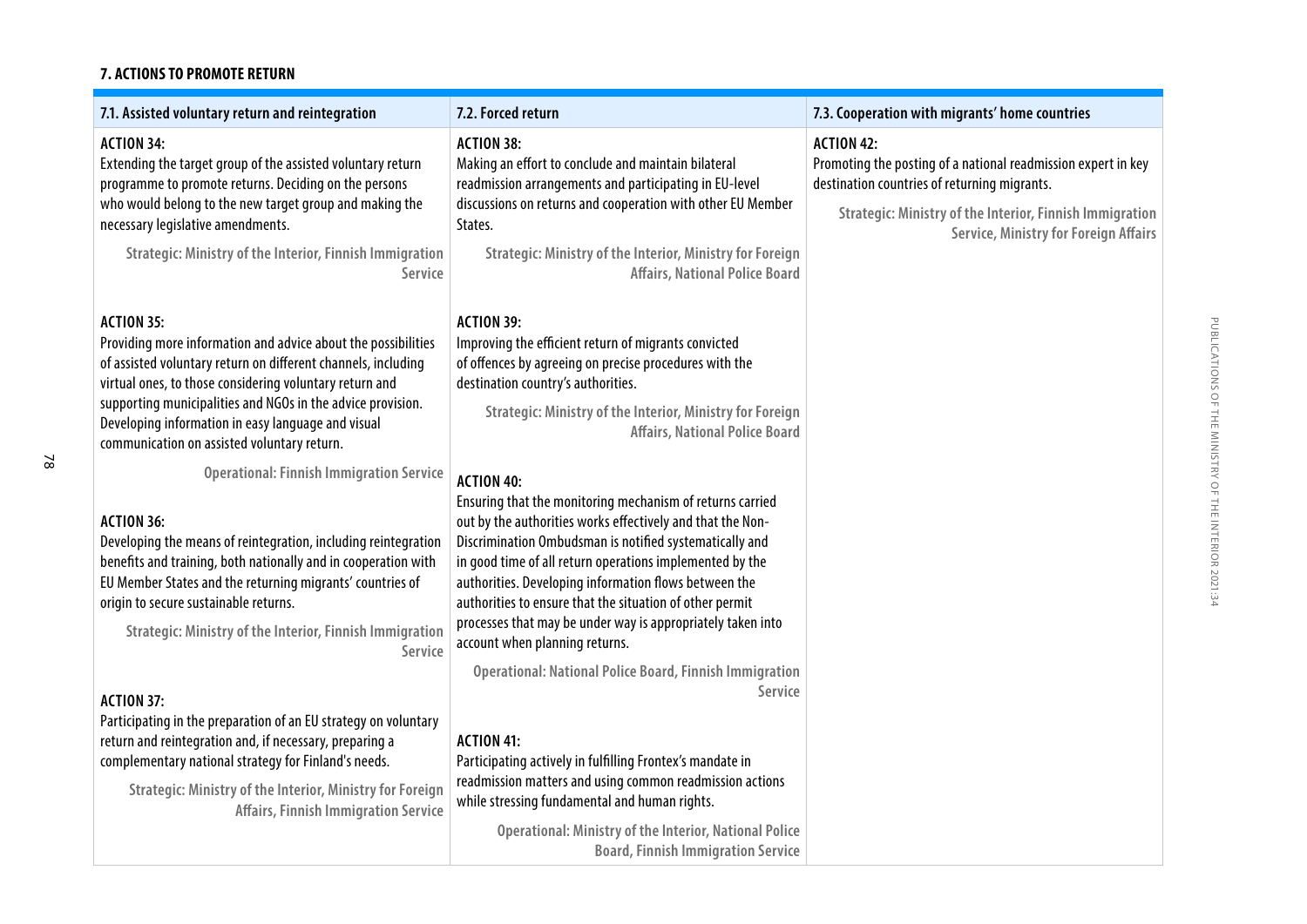#### **8. ACTIONS CONCERNING THOSE IN FINLAND WITHOUT A RIGHT OF STAY**

79

| 8.1. Situation of those in<br>Finland without a right of stay                                                                                                                                                                                                                                                                                                                                                                                                                                                                                                                                                                                                                                                                                                                                                                                                                                                                       | 8.2. Work-based residence<br>permit                                                                                                                                                                                                                                                                                                                                                                                                                                                                                                                                              | 8.3. Obtaining a travel document                                                                                                                                                                                                                                                                                                                                                                                                                                                                                                                                                                                                                                                                                                                                                                                                                                                                                                                                                                                                                                                                                                                                                                                                                                      | 8.4. Service system                                                                                                                                                                                                                                                                                                                                                                                                                                                                                                                                                                                                                                                                                                                                                                                                                               | 8.5. Firewall                                                                                                                                                                                                                                                                                                                                                                                                                                                                                                                                                                                               |
|-------------------------------------------------------------------------------------------------------------------------------------------------------------------------------------------------------------------------------------------------------------------------------------------------------------------------------------------------------------------------------------------------------------------------------------------------------------------------------------------------------------------------------------------------------------------------------------------------------------------------------------------------------------------------------------------------------------------------------------------------------------------------------------------------------------------------------------------------------------------------------------------------------------------------------------|----------------------------------------------------------------------------------------------------------------------------------------------------------------------------------------------------------------------------------------------------------------------------------------------------------------------------------------------------------------------------------------------------------------------------------------------------------------------------------------------------------------------------------------------------------------------------------|-----------------------------------------------------------------------------------------------------------------------------------------------------------------------------------------------------------------------------------------------------------------------------------------------------------------------------------------------------------------------------------------------------------------------------------------------------------------------------------------------------------------------------------------------------------------------------------------------------------------------------------------------------------------------------------------------------------------------------------------------------------------------------------------------------------------------------------------------------------------------------------------------------------------------------------------------------------------------------------------------------------------------------------------------------------------------------------------------------------------------------------------------------------------------------------------------------------------------------------------------------------------------|---------------------------------------------------------------------------------------------------------------------------------------------------------------------------------------------------------------------------------------------------------------------------------------------------------------------------------------------------------------------------------------------------------------------------------------------------------------------------------------------------------------------------------------------------------------------------------------------------------------------------------------------------------------------------------------------------------------------------------------------------------------------------------------------------------------------------------------------------|-------------------------------------------------------------------------------------------------------------------------------------------------------------------------------------------------------------------------------------------------------------------------------------------------------------------------------------------------------------------------------------------------------------------------------------------------------------------------------------------------------------------------------------------------------------------------------------------------------------|
| <b>ACTION 43:</b><br>Supporting research on irregular<br>migrants in Finland. In order<br>to find effective solutions, it<br>is important to have a clearer<br>picture of what their situation<br>and numbers are like, if they<br>have been victimised in human<br>trafficking or exploited, and what<br>kind of circumstances they live in.<br><b>Strategic: Ministry of the</b><br>Interior, Ministry of Justice,<br><b>Ministry of Economic Affairs</b><br>and Employment, Ministry of<br><b>Social Affairs and Health</b><br><b>ACTION 44:</b><br>Based on national research<br>evidence completed in early 2021<br>and a European comparative<br>study, investigating possible<br>national solutions for the<br>situation of persons who have<br>been in the country for a long<br>time without a right of stay. Any<br>decisions on this matter will be<br>made separately.<br><b>Strategic: Ministry of the</b><br>Interior | <b>ACTION 45:</b><br>Investigating how employers<br>could more reliably check if a<br>foreign national who has applied<br>for international protection has a<br>right to work and implementing<br>the relevant legislative<br>amendments.<br><b>Strategic: Ministry of the</b><br><b>Interior, Finnish Immigration</b><br>Service<br><b>ACTION 46:</b><br>Investigating how the practices of<br>issuing a certificate of an asylum<br>seeker's right to work could be<br>improved to serve their purpose<br>better.<br><b>Operational: Finnish</b><br><b>Immigration Service</b> | <b>ACTION 47:</b><br>Continuing the dialogue with the<br>Embassy of the Republic of Iraq in<br>Helsinki on how the position of Iraqi<br>citizens staying in Finland could be<br>improved if the Embassy would issue<br>travel documents to its citizens.<br><b>Strategic and operational: Ministry</b><br>of the Interior, Ministry for Foreign<br><b>Affairs</b><br><b>ACTION 48:</b><br>Investigating the possibilities of<br>accepting Somali passports.<br><b>Strategic: Ministry for Foreign Affairs,</b><br>Ministry of the Interior<br><b>ACTION 49:</b><br>Developing the legislation and its<br>application practices in line with the<br><b>Government Programme to provide</b><br>more flexible opportunities to secure a<br>residence permit based on employment<br>for those whose applications have been<br>refused but who have found work. For<br>this purpose, preparing a report on<br>a legislative amendment concerning<br>the issue of an alien's passport and a<br>temporary residence permit for a limited<br>period of time to allow the person to<br>travel and thus obtain a travel document<br>from the authorities of their country,<br>and making the necessary legislative<br>amendments.<br><b>Strategic: Ministry of the Interior</b> | <b>ACTION 50:</b><br>Examining the possibilities of clarifying<br>the legislation on the service system and<br>defining urgent and essential assistance<br>more clearly.<br><b>Strategic: Ministry of Social Affairs and</b><br><b>Health, Finnish Immigration Service</b><br><b>ACTION 51:</b><br>Examining how cooperation between<br>the authorities should be improved<br>regarding irregular migrants to secure the<br>continuity and appropriate provision of<br>statutory services. Improving exchanges<br>of information between reception<br>centres and municipalities to provide<br>the municipalities with appropriate<br>information on persons staying in the<br>country once they are no longer receiving<br>reception services.<br><b>Strategic: Ministry of Social Affairs and</b><br><b>Health, Finnish Immigration Service</b> | <b>ACTION 52:</b><br>Drawing on other countries'<br>experiences, the suitability of a<br>'firewall' or similar procedures<br>will be assessed for allowing<br>irregular migrants to report<br>an offence of which they have<br>knowledge, or a victim of an<br>offence and exploitation to<br>deal with law enforcement<br>authorities without a fear of<br>immediate return. The aim is<br>to promote individuals' legal<br>protection, the prosecution of<br>those who benefit from criminal<br>activities and the comprehensive<br>security of society.<br><b>Strategic: Ministry of the</b><br>Interior |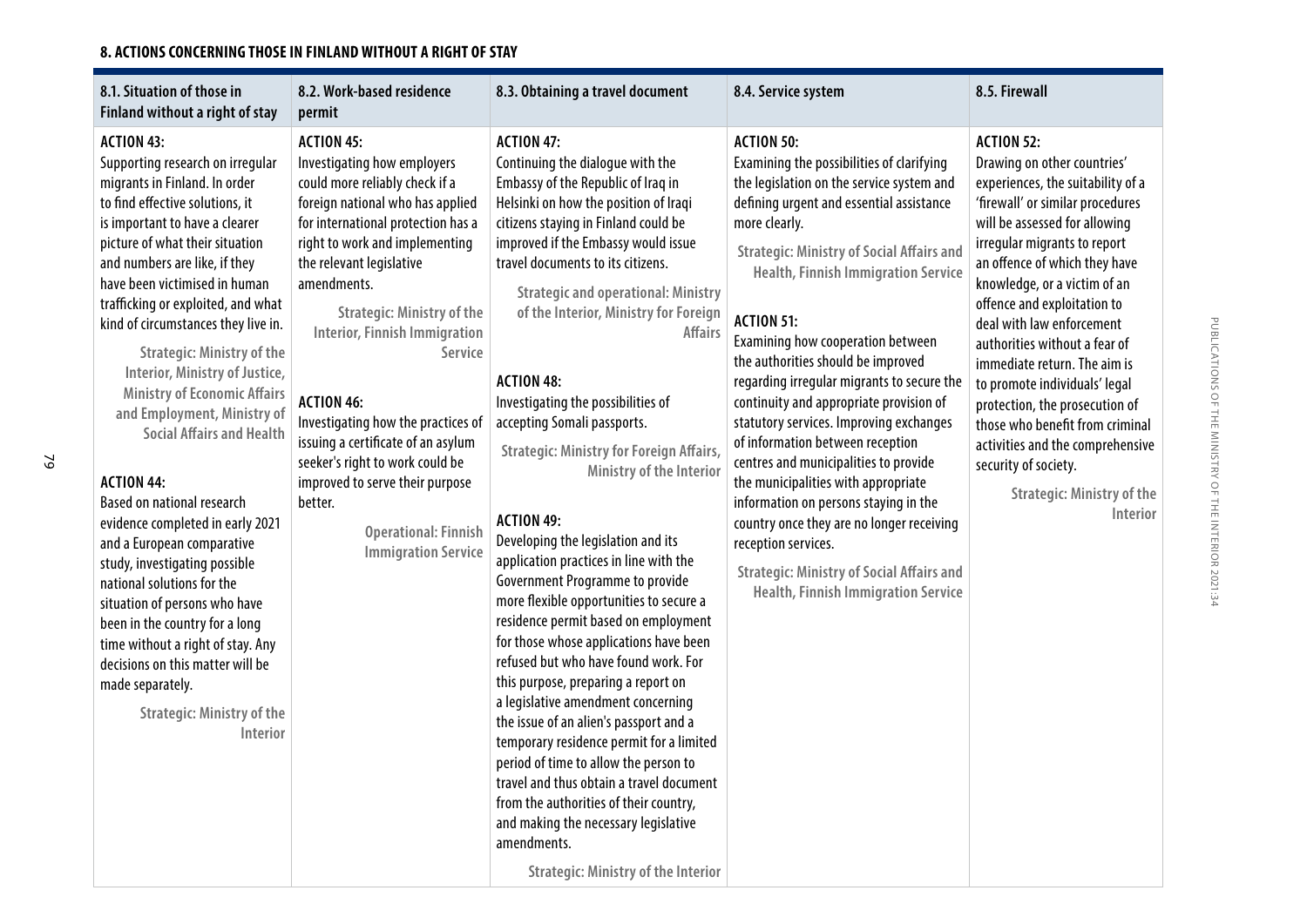# **Appendix 2. Stakeholders consulted for the Action Plan update**

Project on phenomena 21 parties

January–September 2020

**Municipalities:** Espoo, Helsinki, Hämeenlinna, Kotka, Lahti, Pori, Tampere, Vantaa

**NGOs:** IOM, Helsinki Deaconess Institute, Church Council of the Evangelical Lutheran Church of Finland, Finnish Medical Association, Physicians for Social Responsibility – Finland, Finnish Refugee Advice Centre, Sininauhasäätiö, Valkonauha

**Public bodies:** Ministry of Social Affairs and Health, HEUNI, Social Insurance Institution of Finland, Office of the Non-Discrimination Ombudsman

**Networks:** Working Group on the Action Plan against Trafficking in Human Beings

#### Consultation conducted for the project 16 parties October 2020

**ACTION PLAN**

**Authorities:** Finnish Immigration Service, Helsinki Police Department, Assistance system for victims of human trafficking, Coordinator of work against human trafficking, Social Insurance Institution, Border Guard, Ministry of the Interior National Security Unit, Ministry of Economic Affairs and Employment, National Prosecution Authority, Customs, Ministry for Foreign Affairs, Finnish Security and Intelligence Service, Office of the Non-Discrimination Ombudsman, Ministry of the Environment

**Cities:** Espoo, Helsinki, Vantaa

**NGOs:** IOM

### Ministry of the Interior's 13 parties round table discussion

**Working group work**

15 October 2020

80

How to promote the possibilities of obtaining a work-based residence permit for migrants who have been refused asylum

**Labour market organisations:** Central Union of Agricultural Producers and Forest Owners, Federation of Agricultural Employers, Finnish Hospitality Association MaRa

**Authorities:** Ministry of Justice, Ministry of Economic Affairs and Employment, Finnish Immigration Service, Regional State Administrative Agency for Southern Finland, Office of the Non-Discrimination Ombudsman

**NGOs:** Finnish Red Cross, Startup Refugees, Finnish Refugee Advice Centre

### Consultations of the project 12 parties working group

October–November 2020

**Ministry of Economic Affairs and Employment:** Sub-group on preventing the exploitation of foreign labour (24 September)

**Ministry of Justice:** Action Plan against Trafficking in Human Beings (24 September)

**Ministry of Social Affairs and Health: Preparation of legislation on assisting** victims of trafficking in human beings (29 September)

**MISEC project:** Developing cooperation between immigration and security authorities (8 October)

**Assistance system for victims of tracking in human beings** (12 October)

**Police:** National Bureau of Investigation, Finnish Security and Intelligence Service, Ministry of the Interior National Security Unit (20 October)

**Communication:** Finnish Immigration Service, Ministry of the Interior, Ministry for Foreign Affairs (4 November)

**Irregular migrants:** Visit to Helsinki Deaconess Institute (16 November)